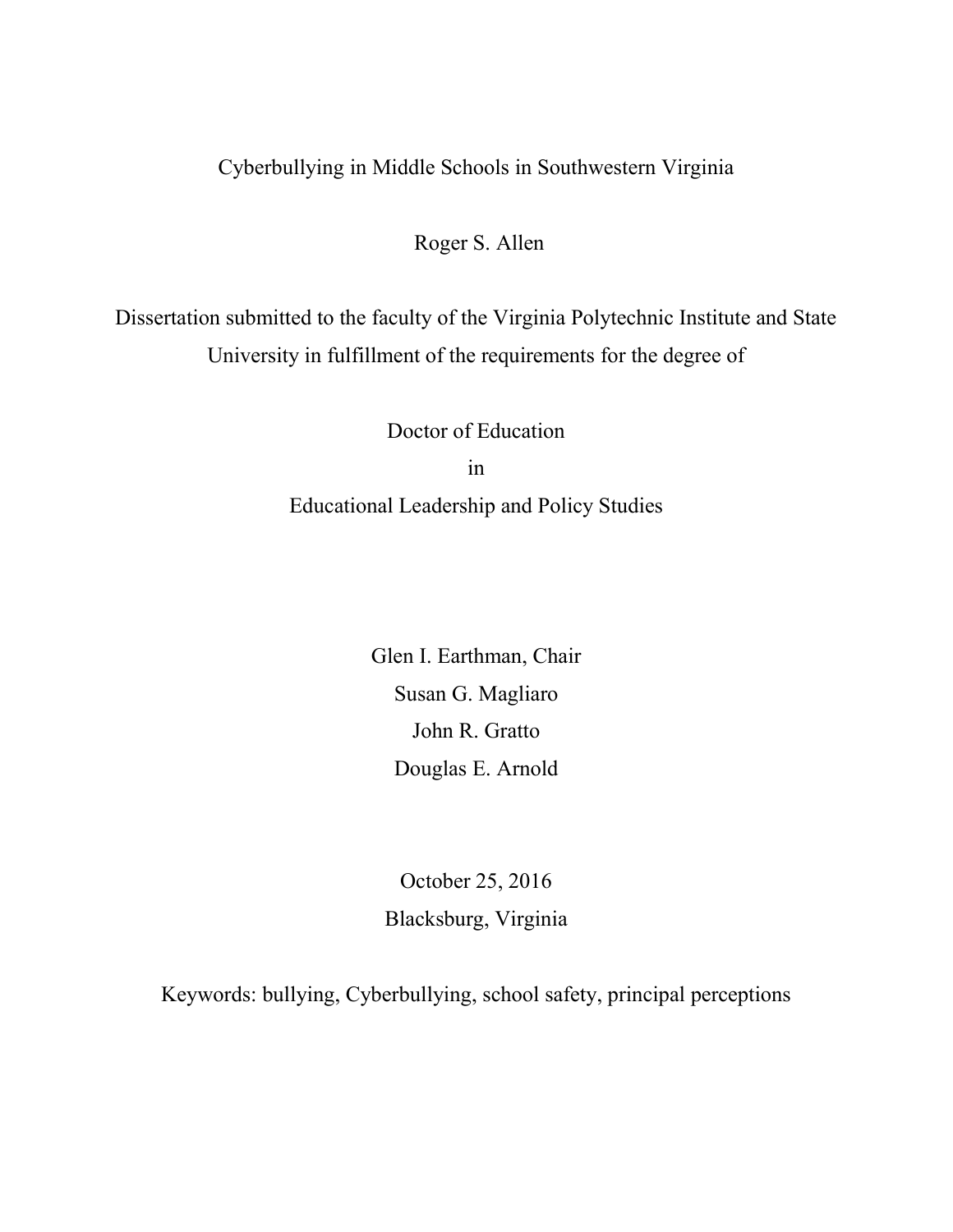# Cyberbullying in Middle Schools in Southwestern Virginia R. Scott Allen

### **ABSTRACT**

Cyberbullying is an alarming phenomenon affecting the lives of adolescents across the country. Traditional bullying has moved from the playground to cyberspace. This online environment allows perpetrators to attack their victims beyond the walls of school, twenty-four hours a day. Advancements in and access to technology have made electronic communication the preferred method for adolescents to socialize. Although email, texts, social media sites, and websites were created to ease communication, some adolescents are using these tools to harass and harm their peers.

The purpose of this study was to gain a deeper understanding of the existence and prevalence of Cyberbullying in middle schools across Region VII in southwest Virginia. Cyberbullying policies and strategies used to address Cyberbullying were examined. The experiences of middle school principals with Cyberbullying incidents were explored.

The aim of this study was to address the following three research questions:

- 1. What is the status of Cyberbullying in Region VII of southwest Virginia?
- 2. What are middle school principals' perspectives regarding their schools' effectiveness in responding to Cyberbullying?
- 3. What are middle school principals' recommendations to strengthen Cyberbullying policies and procedures?

A quantitative method was chosen and a survey was conducted with the goal of adding to the literature that existed on Cyberbullying in public schools. Through the development and administration of a survey, quantitative data was collected. A quantitative analysis was conducted using descriptive statistics.

The study adds to the current empirical research base on Cyberbullying in middle schools, especially in the rural area of a state. The perceptions of principals working in middle schools are valuable. This study tapped into this knowledge base and added to the literature on Cyberbullying by providing insights into the feelings and perceptions of administrators. Analyzing the experiences of the participants provided valuable information for those interested in learning more about Cyberbullying in middle schools in southwest Virginia.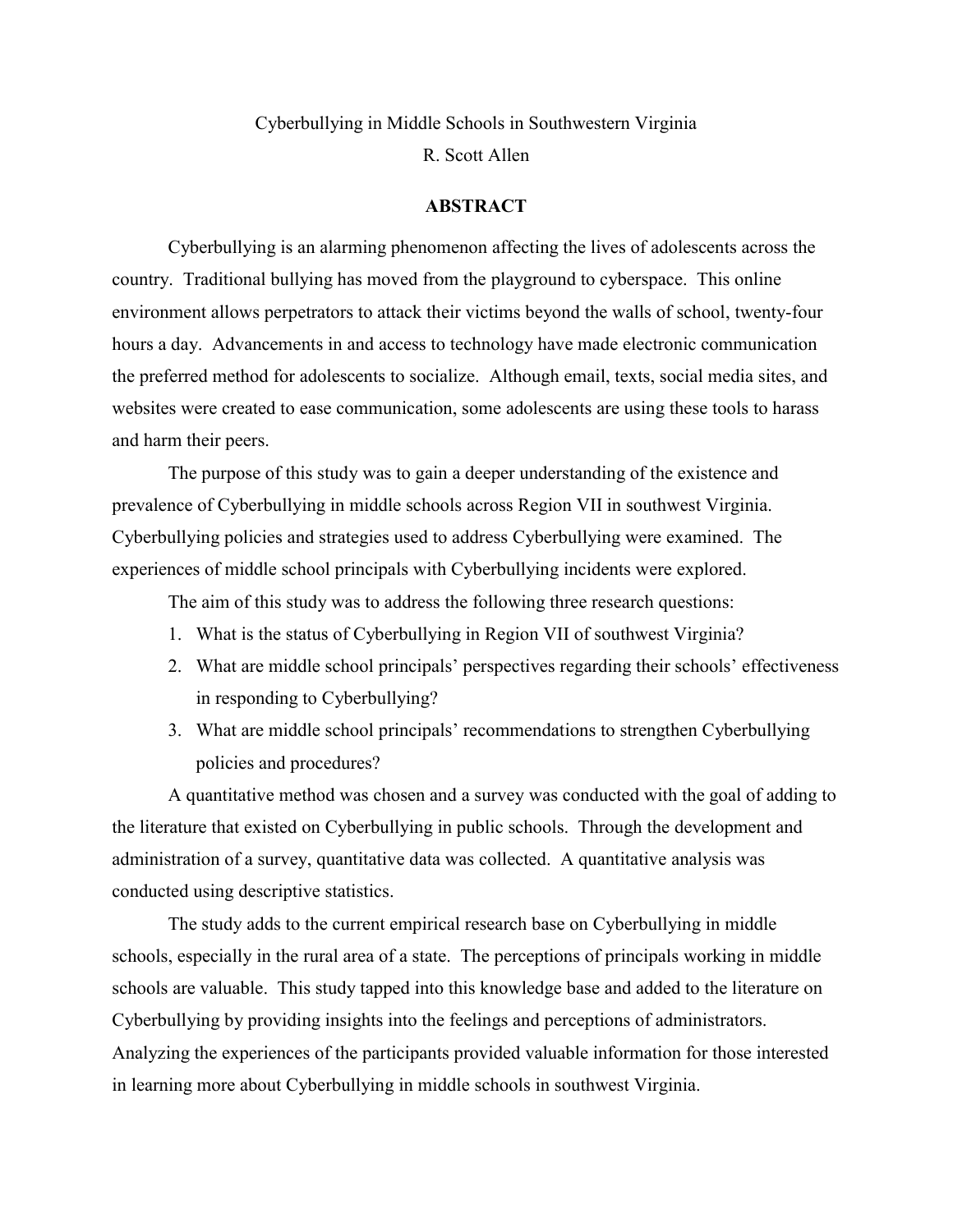Findings of the study include information for Region VII of southwest Virginia on the status of Cyberbullying, middle-level schools' effectiveness in responding to Cyberbullying, and principals' recommendations to strengthen Cyberbullying policies and procedures. Based on the survey results, it is clear that Cyberbullying existed within the school systems in the region. Cyberbullying incidents occurred both at school and away from school. The largest percentage of these incidents occurred in the seventh and eighth-grades. Survey data indicated gender played a role in Cyberbullying with female students having the most reported incidents. Bullying prevention programs were being implemented in most school systems and schools in this region, and, in some cases, Cyberbullying was specifically addressed. In school systems and schools where no bullying or Cyberbullying prevention programs were implemented, overwhelmingly, principals felt they should be. Data revealed most principals found it difficult to identify Cyberbullying instances but believed they did report Cyberbullying incidents consistently. Most principals felt their school system's Cyberbullying policies were effective in dealing with Cyberbullying incidents, that the policies did not need revision, and that no additional policies were needed. Most principals felt Cyberbullying consequences implemented at their school effectively deterred Cyberbullying. Three strategies were identified by more than fifty percent of principals that would help in deterring Cyberbullying incidents. These strategies were increased parental involvement, encouraging students to report Cyberbullying, and antibullying education.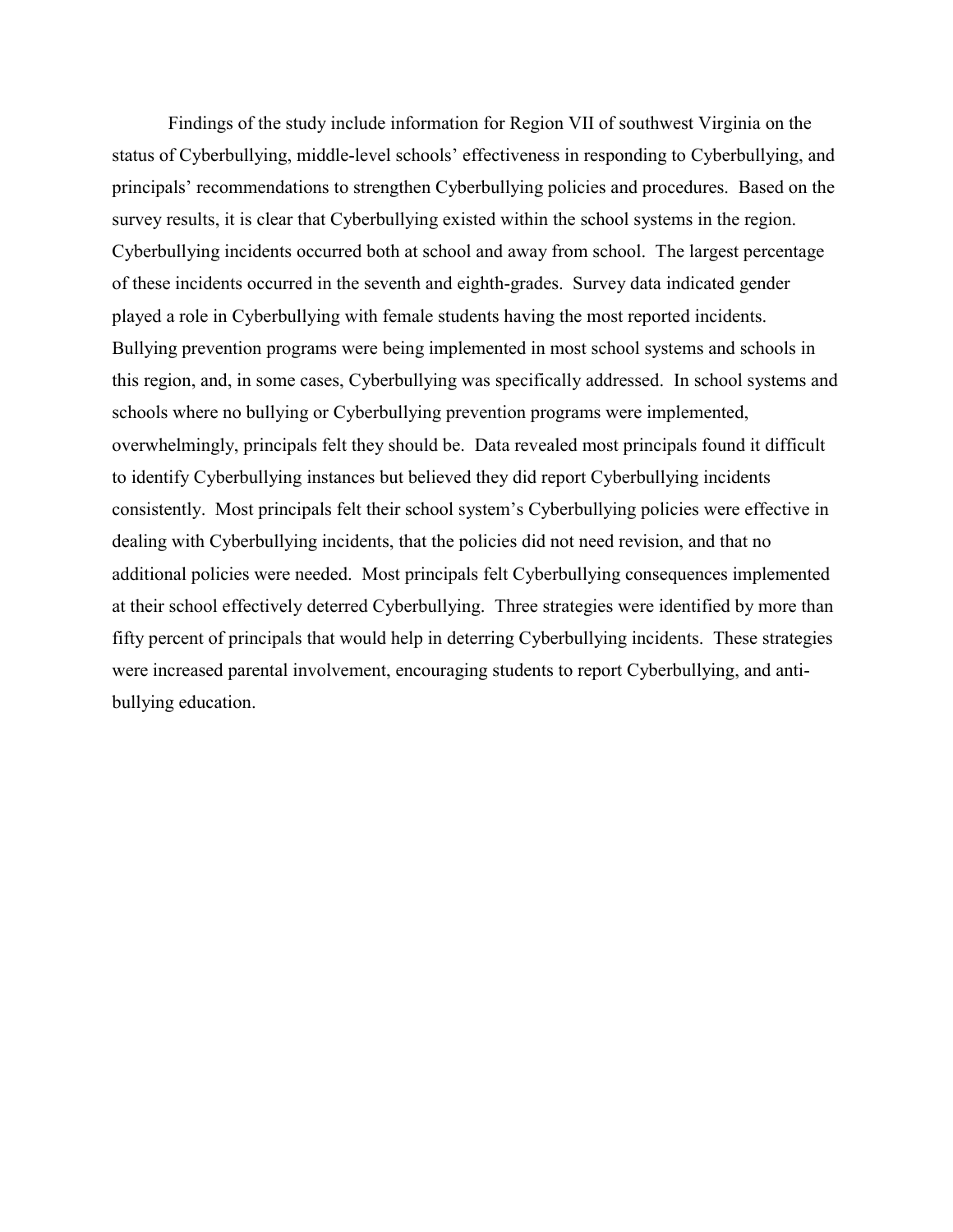# Cyberbullying in Middle Schools in Southwestern Virginia R. Scott Allen

### **GENERAL AUDIENCE ABSTRACT**

Cyberbullying is an alarming phenomenon affecting the lives of adolescents across the country. Cyberbullying refers to any threats by one student toward another through on-line means including texting, emails, or other social media networks. Traditional bullying has moved from the playground to cyberspace. Advancements in and access to technology have made electronic communication the preferred method for adolescents to socialize. Although email, texts, social media sites, and websites were created to ease communication, some adolescents are using these tools to harass and harm their peers.

The purpose of this study was to gain a deeper understanding of the existence and prevalence of Cyberbullying in middle schools across Region VII in southwest Virginia. Fortyone middle schools are identified within Region VII which contains 19 school divisions.

Findings from the survey include information for Region VII of southwest Virginia on the status of Cyberbullying, middle-level schools' effectiveness in responding to Cyberbullying, and principals' recommendations to strengthen Cyberbullying policies and procedures. Based on the survey results, it is clear that Cyberbullying existed within the school systems in the region. Cyberbullying incidents occurred both at school and away from school. The largest percentage of these incidents occurred in the seventh and eighth-grades. Survey data indicated gender played a role in Cyberbullying with female students having the most reported incidents. Bullying prevention programs were being implemented in most school systems and schools in this region, and, in some cases, Cyberbullying was specifically addressed. In school systems and schools where no bullying or Cyberbullying prevention programs were implemented, overwhelmingly, principals felt they should be. Data revealed most principals found it difficult to identify Cyberbullying instances but believed they did report Cyberbullying incidents consistently. Most principals felt their school system's Cyberbullying policies were effective in dealing with Cyberbullying incidents, that the policies did not need revision, and that no additional policies were needed. Most principals felt Cyberbullying consequences implemented at their school effectively deterred Cyberbullying. Three strategies were identified by more than fifty percent of principals that would help in deterring Cyberbullying incidents. These strategies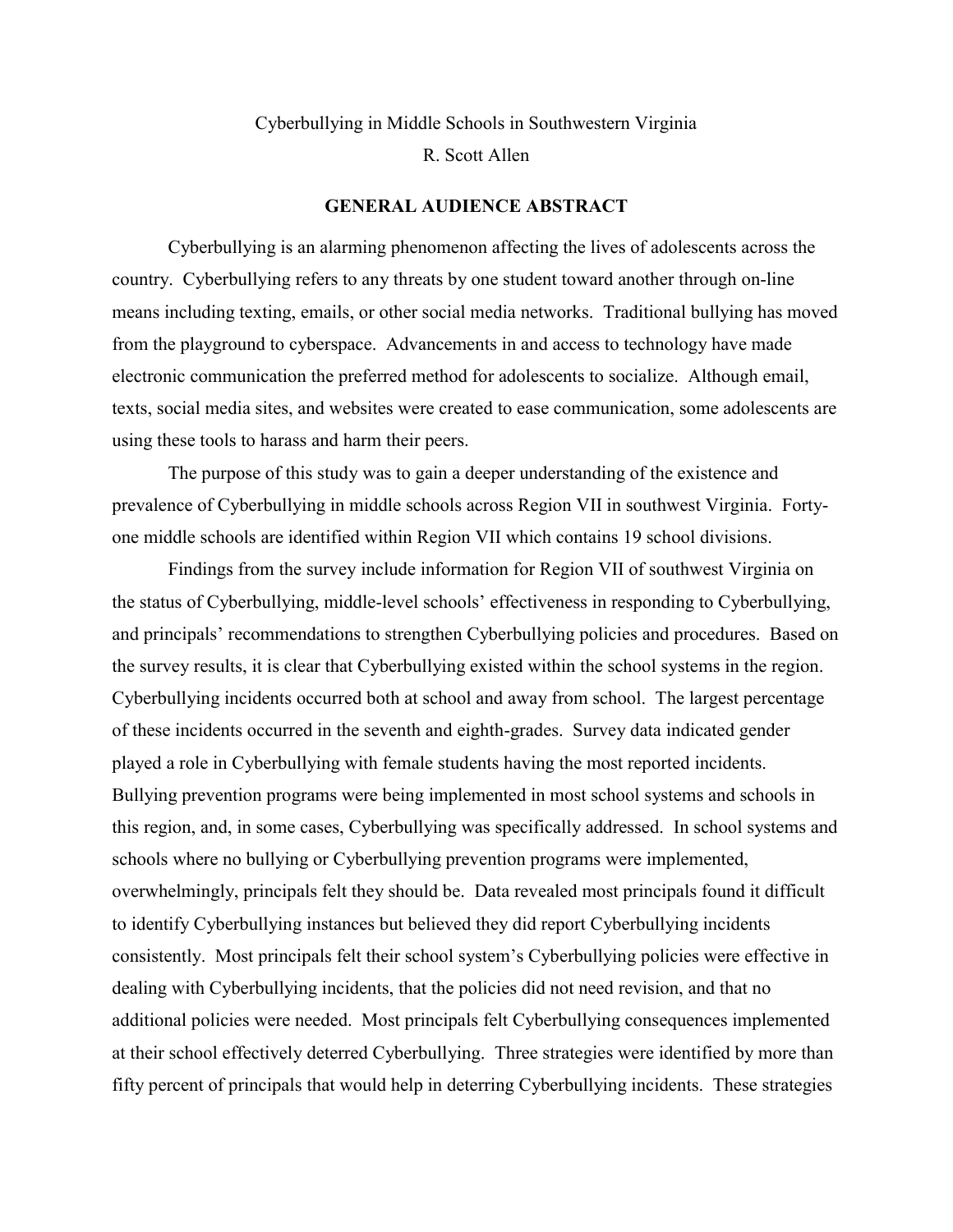were increased parental involvement, encouraging students to report Cyberbullying, and antibullying education.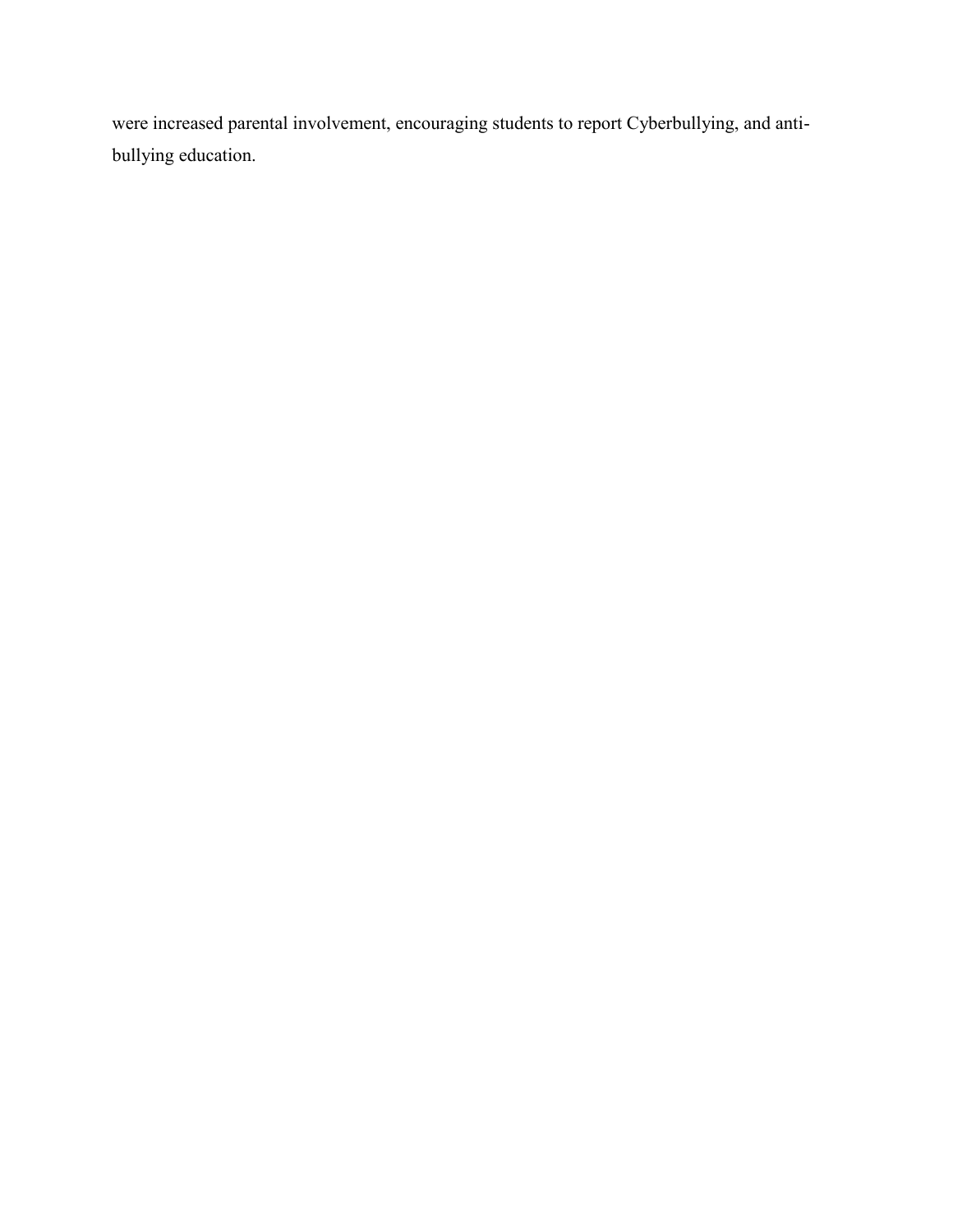#### **ACKNOWLEDGMENTS**

To my lovely wife, Mandy, who inspires, motivates, and supports me every day to be the best I can be, and my wonderful children, Audrey and Will. This journey would not have been possible without your patience and sacrifice. You are my world and I love you very much!

To my parents who have always demonstrated never ending support and guidance throughout my life. You have shown me how work ethic and determination lead to success. I will never be able to thank you enough for all you have done for me.

To my colleague, Dr. Lisa Mercer, who pushed me through to the end. Your friendship is invaluable and your encouragement made this journey possible. Thank you so much for being there to push me when I needed it most.

To my chair, Dr. Earthman, for coming to my rescue late in this journey. Your commitment to seeing me through this process and for believing in me will never be forgotten.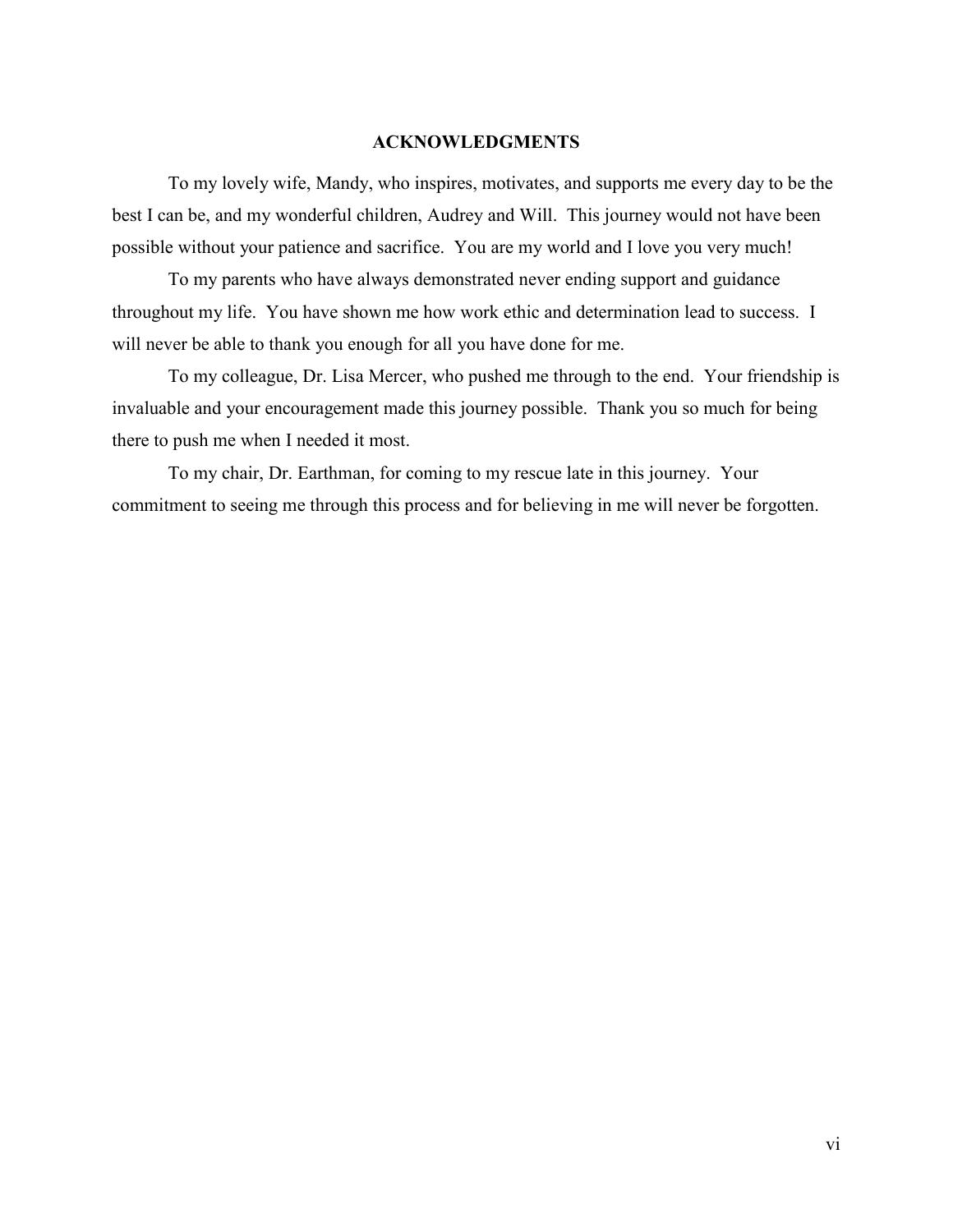## **TABLE OF CONTENTS**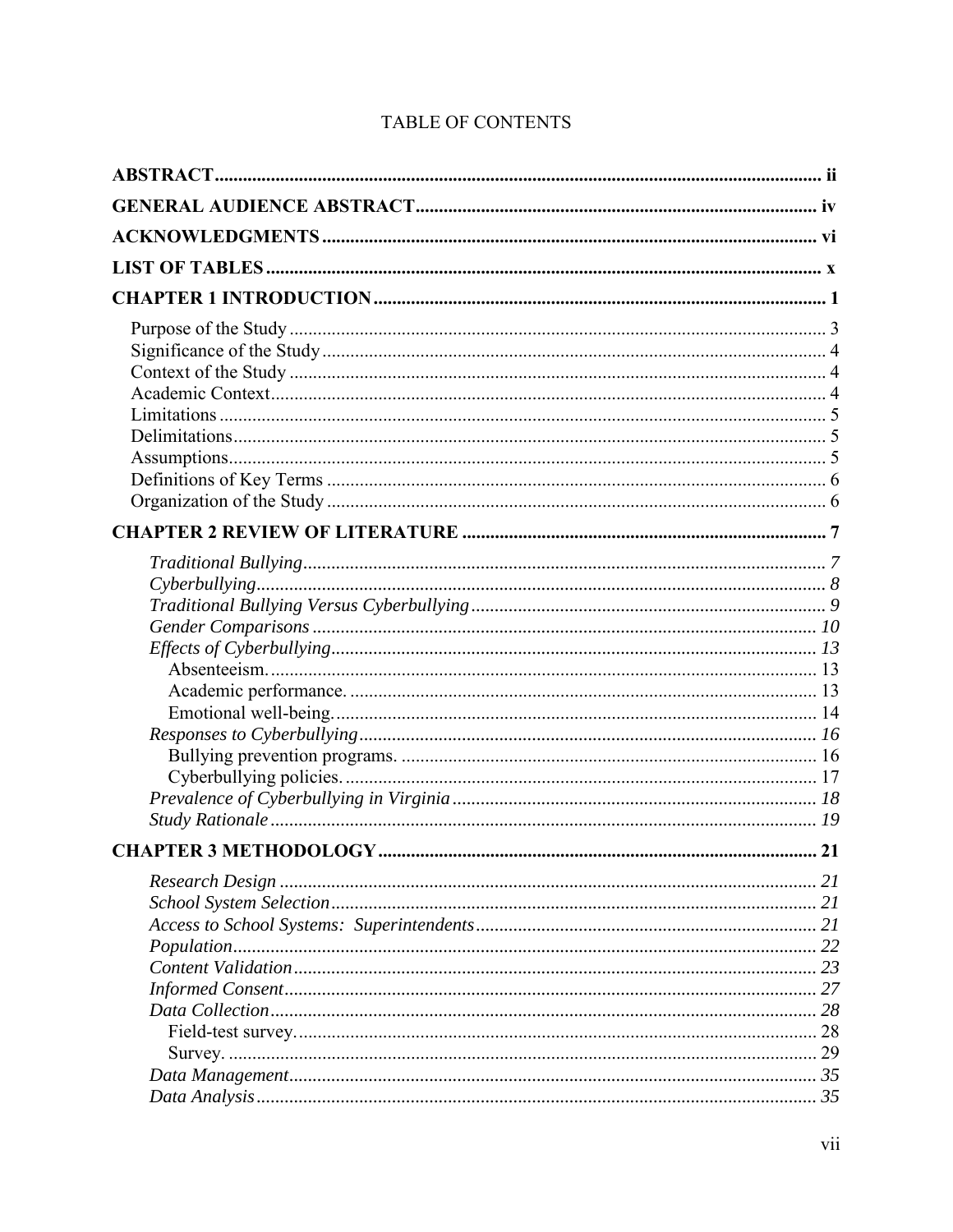| Results of Survey for Research Question 1: What is the status of Cyberbullying in Region |  |
|------------------------------------------------------------------------------------------|--|
|                                                                                          |  |
|                                                                                          |  |
|                                                                                          |  |
|                                                                                          |  |
|                                                                                          |  |
|                                                                                          |  |
|                                                                                          |  |
|                                                                                          |  |
|                                                                                          |  |
|                                                                                          |  |
|                                                                                          |  |
|                                                                                          |  |
| Results of Survey for Research Question 2: What are middle school principals'            |  |
| perspectives regarding their schools' effectiveness in responding to Cyberbullying? 49   |  |
|                                                                                          |  |
|                                                                                          |  |
| Results of Survey for Research Question 3: What are middle school principals'            |  |
| recommendations to strengthen Cyberbullying policies and procedures? 51                  |  |
|                                                                                          |  |
|                                                                                          |  |
|                                                                                          |  |
|                                                                                          |  |
|                                                                                          |  |
| CHAPTER 5 SUMMARY, FINDINGS, DISCUSSION, AND RECOMMENDATIONS 55                          |  |
|                                                                                          |  |
|                                                                                          |  |
| Findings: Research Question 1: What is the status of Cyberbullying in Region VII of      |  |
|                                                                                          |  |
|                                                                                          |  |
|                                                                                          |  |
|                                                                                          |  |
|                                                                                          |  |
|                                                                                          |  |
|                                                                                          |  |
|                                                                                          |  |
|                                                                                          |  |
|                                                                                          |  |
|                                                                                          |  |
|                                                                                          |  |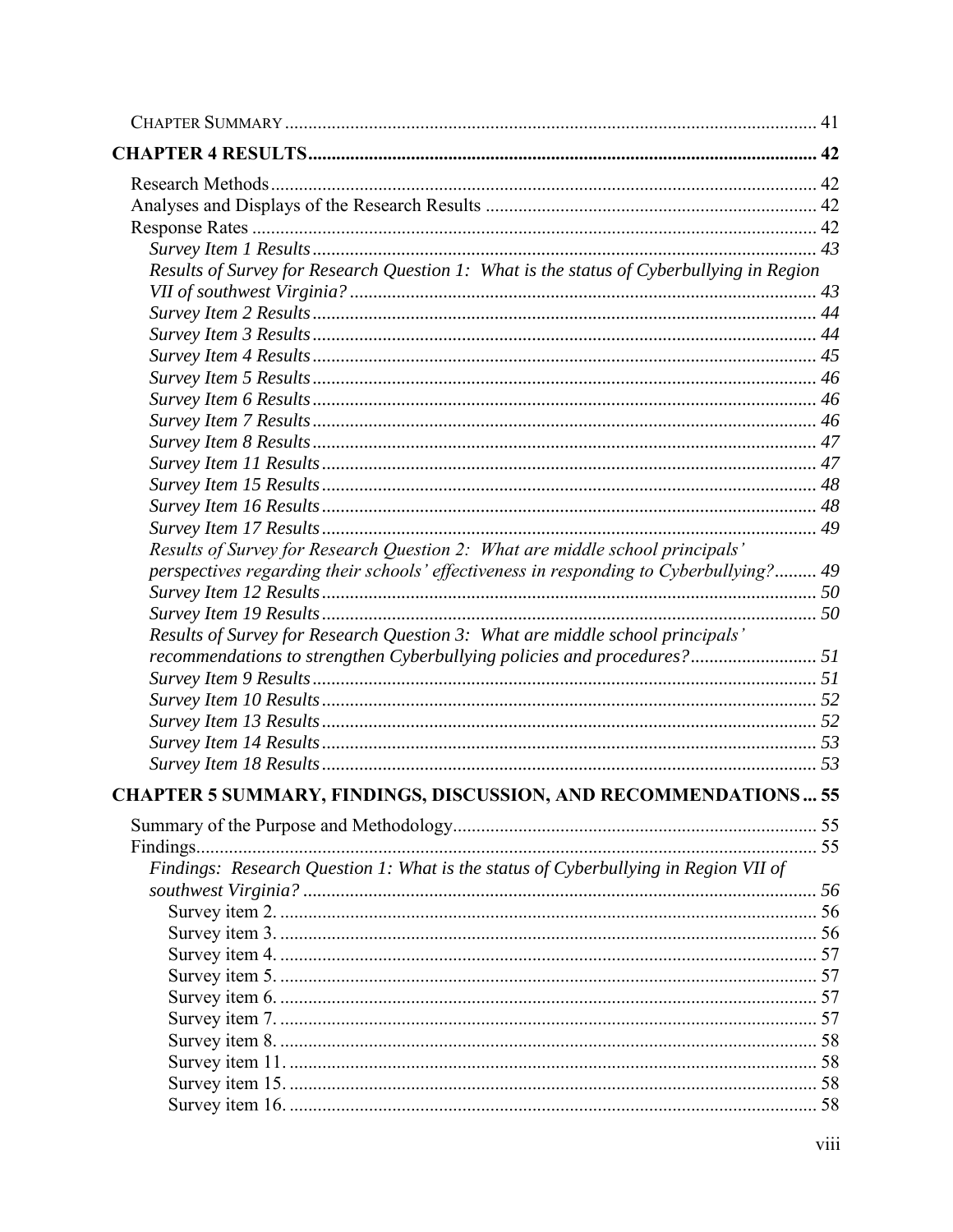| Findings: Research Question 2: What are middle school principals' perspectives       |  |
|--------------------------------------------------------------------------------------|--|
| regarding their schools' effectiveness in responding to Cyberbullying?  59           |  |
|                                                                                      |  |
|                                                                                      |  |
| Findings: Research Question 3: What are middle school principals' recommendations to |  |
|                                                                                      |  |
|                                                                                      |  |
|                                                                                      |  |
|                                                                                      |  |
|                                                                                      |  |
|                                                                                      |  |
|                                                                                      |  |
|                                                                                      |  |
|                                                                                      |  |
|                                                                                      |  |
|                                                                                      |  |
|                                                                                      |  |
|                                                                                      |  |
|                                                                                      |  |
| APPENDIX C GAINING ACCESS TO THE SCHOOL SYSTEMS: EMAIL TO                            |  |
|                                                                                      |  |
|                                                                                      |  |
| APPENDIX E CONTENT VALIDATION: EMAIL TO PARTICIPANTS 82                              |  |
| APPENDIX F FIELD-TEST SURVEY: EMAIL TO PARTICIPANTS  83                              |  |
|                                                                                      |  |
|                                                                                      |  |
|                                                                                      |  |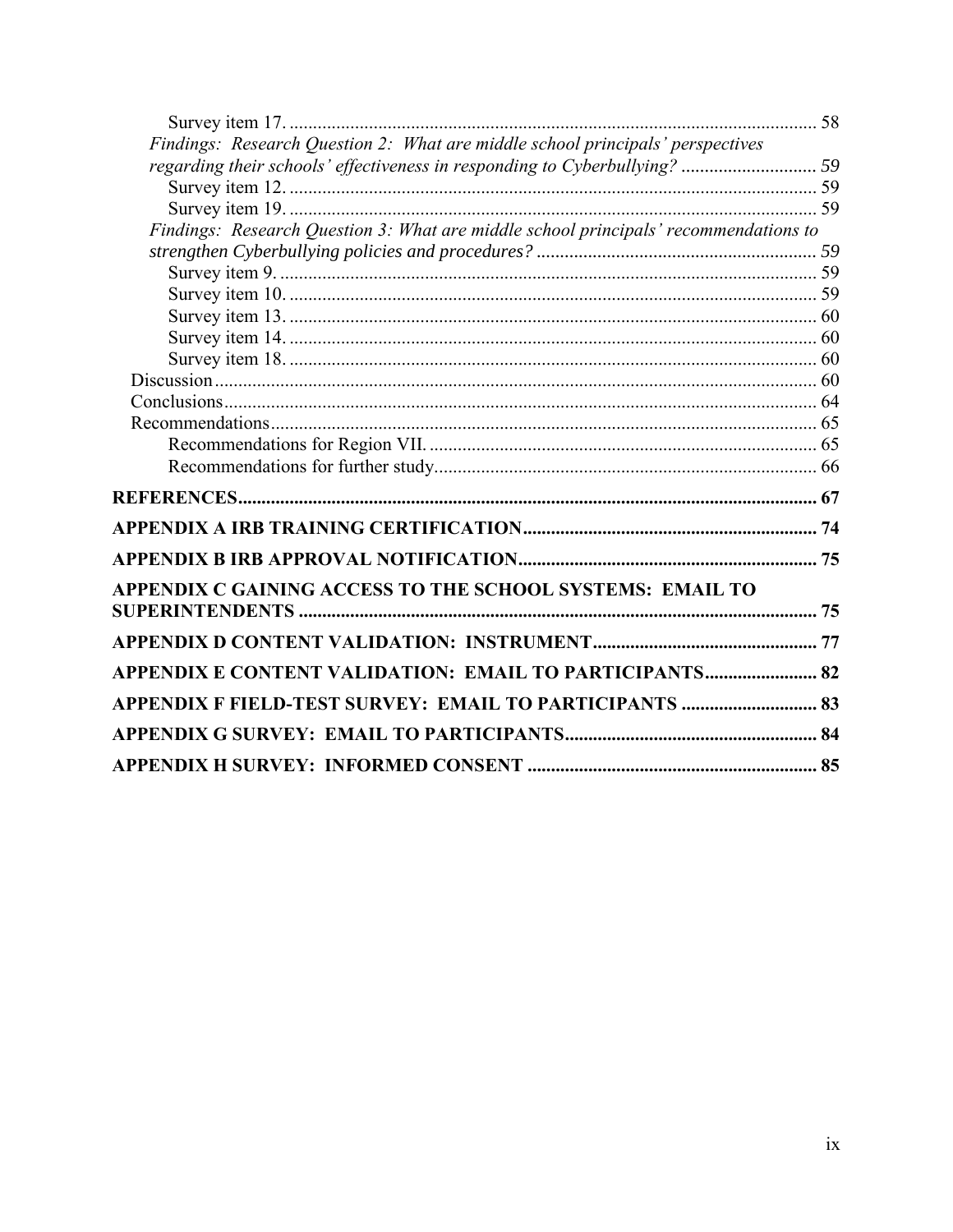## **LIST OF TABLES**

| Table 1 Results from Studies on Gender Victimization and Cyberbullying: Girls with Higher   |  |
|---------------------------------------------------------------------------------------------|--|
| Table 2 Results from Studies on Gender Victimization and Cyberbullying: Boys with Higher    |  |
| Table 3 Results from Studies on Gender Perpetrators and Cyberbullying: Girls with Higher    |  |
| Table 4 Results from Studies on Gender Perpetrators and Cyberbullying: Boys with Higher     |  |
| Table 5 Findings from Nixon's Study on the Impact of Cyberbullying on Student Mental Health |  |
| Table 6 Recommendations from Wiseman's Study on Cyberbullying in Middle Schools  18         |  |
| Table 7 VSSCS Results for Mental Health Problems as a Result of Bullying  19                |  |
|                                                                                             |  |
| Table 9 Changes Made to Field-Test Survey after Analysis of Content Validation  24          |  |
|                                                                                             |  |
|                                                                                             |  |
|                                                                                             |  |
|                                                                                             |  |
|                                                                                             |  |
|                                                                                             |  |
|                                                                                             |  |
|                                                                                             |  |
|                                                                                             |  |
|                                                                                             |  |
|                                                                                             |  |
|                                                                                             |  |
|                                                                                             |  |
|                                                                                             |  |
|                                                                                             |  |
|                                                                                             |  |
|                                                                                             |  |
|                                                                                             |  |
|                                                                                             |  |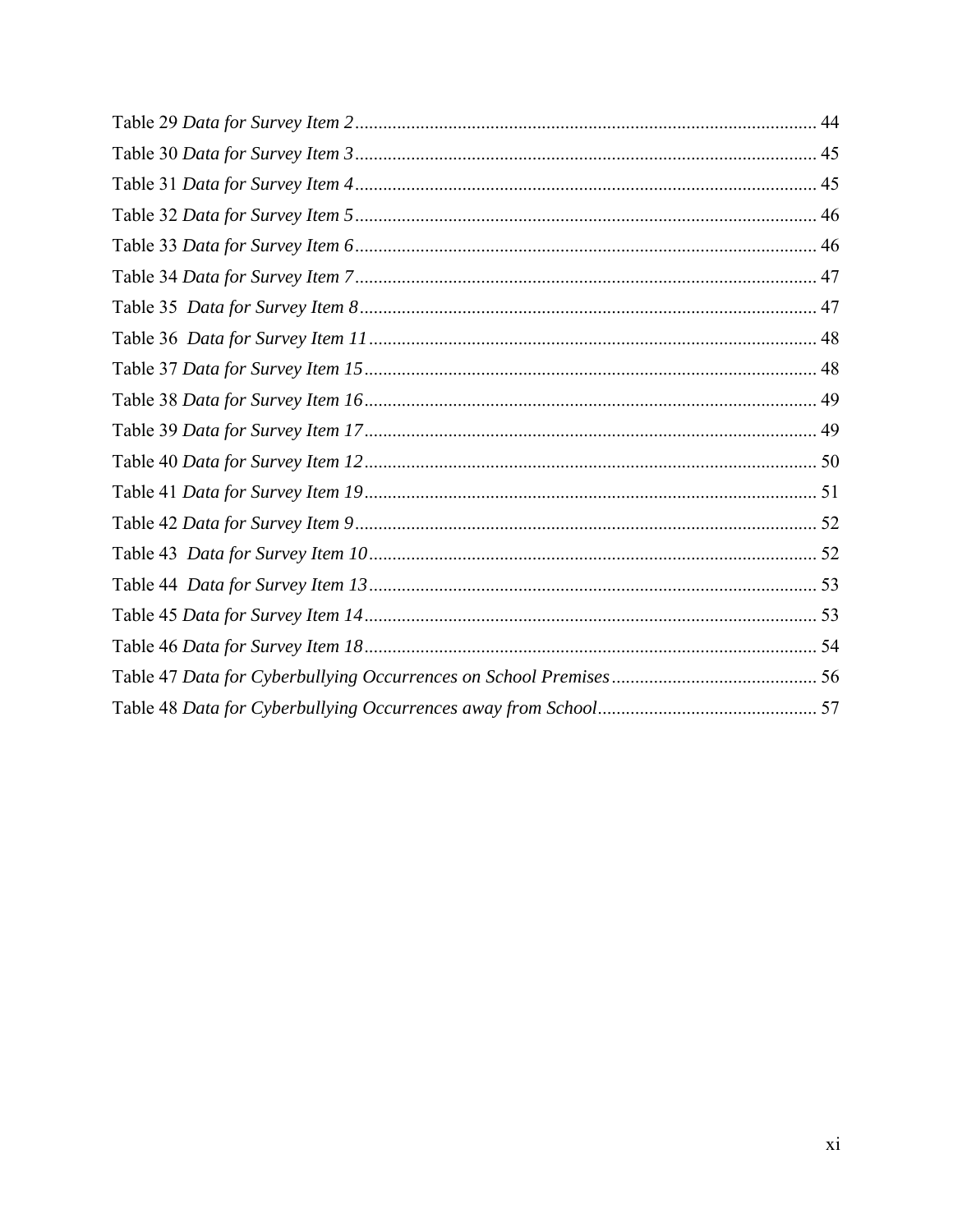# **CHAPTER 1 INTRODUCTION**

Students attend school with hopes of preparing themselves for successful futures, wanting to learn. Teachers come wanting to teach. And administrators come wanting to make those things possible. Problems arise with this scenario, however, when students misuse social media. A rising misuse of social media is Cyberbullying, and when this occurs, both school safety and a conducive learning environment can be jeopardized. Schools should be safe havens where learning occurs unfettered by either real or perceived threat. All students deserve to feel safe and secure in their learning environments. Nevertheless, for students who experience Cyberbullying, schools can turn into ruthless, hostile places where learning is sidelined.

Use of the Internet increases every day, which in turn leads to the potential of more instances of Cyberbullying. People use the Internet for a variety of purposes, including work, school, and social interaction. In some instances, the Internet is used to vent frustrations and aggression (Kowalski, Giumetti, Schroeder, & Lattanner, 2014). Several studies have been conducted to examine increased Internet access and Cyberbullying incidents (Holladay, 2011; Allen, 2005; Lenhart et al., 2015; Madden et al., 2013).

In 2005, the Pew Internet and American Life Project study was conducted, investigating teen Internet usage (Allen, 2005). This research showed that 89% of teens used email for socialization. More than 50% of teens had more than one email address. Instant messaging was used by 75% of teens. Each of these Internet capabilities allowed teens to communicate with others by sending private messages, participating in online forums, and anonymously chatting in chat rooms.

A Kaiser Family Foundation study conducted in 2010 found that access to technology had skyrocketed since 1999 (Holladay, 2011). Specifically, 93% of students had computers at home, 66% had cell phones, and 76% had other multimedia devices, each allowing easy access to Internet activities of all kinds (Holladay, 2011).

In 2013, the Pew Research Center conducted a phone survey of 802 parents and their 802 teens aged 12 through 17 on technology and Internet usage. Results showed that 95% of teens use the Internet in some way. The research also concluded that teens' Internet use had evolved from years prior when connectivity was accomplished mainly through stationary desktop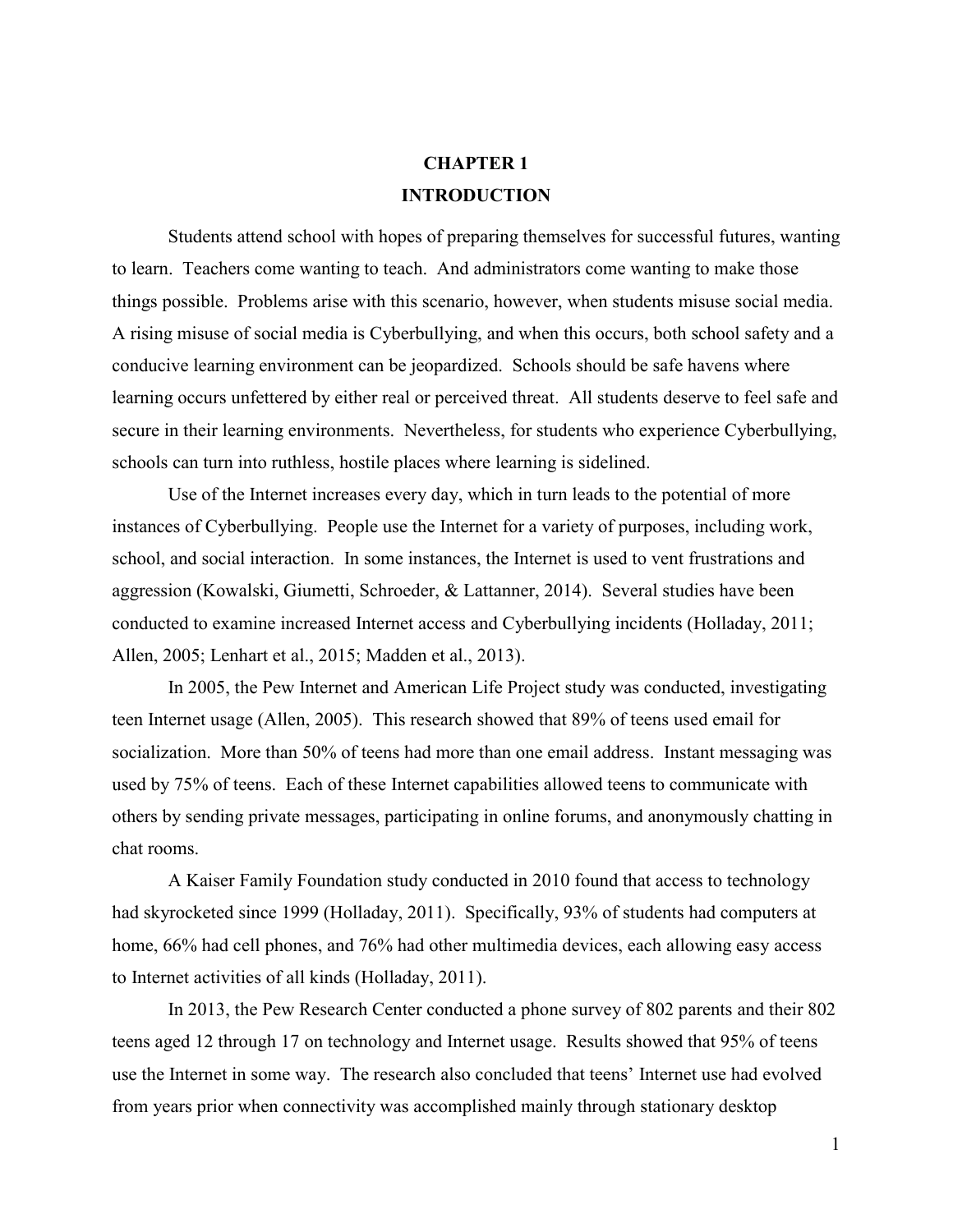computers hard-wired to the Internet. In recent years, Internet usage has changed and increased as Internet connectivity has become more accessible by wireless and mobile connections. About 75% of teens reported being mobile Internet users by using cell phones, tablets, or other mobile devices (Madden et al., 2013).

A national study conducted in 2015 by Pew Research Center found that 92% of teens access the Internet on a daily basis. This percentage included 2% of teens occasionally going online, 6% of teens accessing the Internet on a weekly basis, 12% of teens accessing the Internet once a day, 56% of teens accessing the Internet several times a day, and 24% accessing the Internet almost constantly. The convenience and expansion of Internet access has been aided by the development of Internet tools and mobile devices, including smartphones, causing this frenzy of access. Nearly 75% of teens have had or have access to a smartphone. Seventy-one percent of teens use more than one social network site, including but not limited to Facebook, Google, Instagram, and Snapchat (Lenhart et al., 2015).

Addressing the concern of Cyberbullying is of increasing concern for school administrators (Walker, Craven, & Tokunaga, 2013). The elusive nature (Feinberg & Robey, 2008) of Cyberbullying creates difficulty for educational leaders. Many school leaders are struggling with identifying Cyberbullying incidents, intervening, and determining their authority when incidents occur outside of school (Feinberg & Robey, 2008).

Increased scrutiny of bullying and Cyberbullying policies by school leaders has been a result of greater media attention (Bauman & Yoon, 2014; Dooley, Pyzalski, & Cross, 2009). Media have shared numerous instances of Cyberbullying with the public, "reporting on sensational incidents with particularly tragic outcomes" (Bauman & Yoon, 2014, p. 253). One notable event, caused by bullying, which drastically increased attention placed on bullying and its negative effects, was the horrific events that took place at Columbine High School in April of 1999 (Allen, 2010). Another tragic event, the Amanda Todd suicide in 2012 after being cyberbullied relentlessly, grew enormous attention after being publicized by the media, leading to public outcry (Bauman & Yoon, 2014). Since these two events took place, school systems across our nation have adopted anti-bullying policies in hopes of preventing other such tragedies (Bauman & Yoon, 2014).

Cyberbullying can negatively impact individuals and organizations in myriad ways (Gini & Pozzoli, 2009; Kowalski, Giumetti, Schroeder, & Lattanner, 2014). In general, Cyberbullying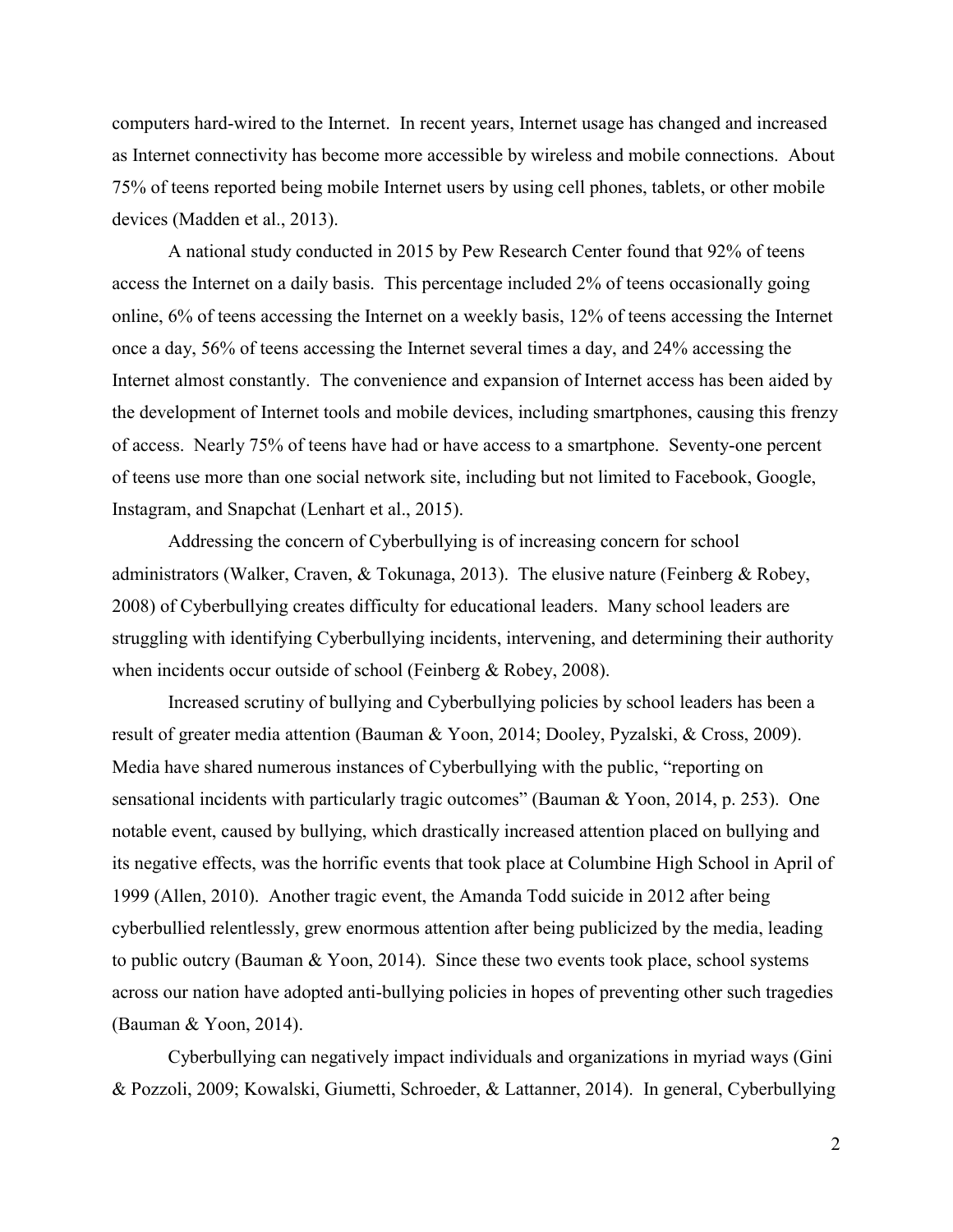can create a harmful and destructive school climate and impede the progress of the victims in school. Safety and mental health concerns can arise for some students as a result of Cyberbullying (Feinberg & Robey, 2008). This specific type of bullying can have a significant effect on students' emotional well-being (Patchin & Hinduja, 2012). Some of these negative consequences of Cyberbullying include depression, anxiety, social withdrawal, substance abuse, absenteeism and truancy, loneliness, low self-esteem, and dropping out of school (Gini & Pozzoli, 2009; Kowalski et al., 2014; Thomas, Connor, & Scott, 2015).

Cyberbullying, which can cause legal consequences as well as psychological distress, cannot be overlooked by school leaders (Feinberg & Robey, 2008). In response to the negative effects caused by Cyberbullying and in the wake of increased Cyberbullying incidents, many school systems have written or adopted policies and procedures to address this specific type of bullying. Cyberbullying policies and procedures continue to evolve.

Questions about Cyberbullying remain unanswered (Dooley, Pyzalski, & Cross, 2009). Questions that came to the researcher's mind included:

- How is Cyberbullying defined?
- Are the policies and procedures in place effective in addressing Cyberbullying?
- What are successful solutions for combating Cyberbullying?
- What are the perspectives of administrators regarding Cyberbullying?

#### **Purpose of the Study**

 The purpose of this study was to gain a deeper understanding of the existence and prevalence of Cyberbullying in middle schools across Region VII in southwest Virginia. Cyberbullying policies and strategies used to address Cyberbullying were examined. The experiences of middle school principals with Cyberbullying incidents were explored.

The aim of this study was to address the following three research questions:

- 1. What is the status of Cyberbullying in Region VII of southwest Virginia?
- 2. What are middle school principals' perspectives regarding their schools' effectiveness in responding to Cyberbullying?
- 3. What are middle school principals' recommendations to strengthen Cyberbullying policies and procedures?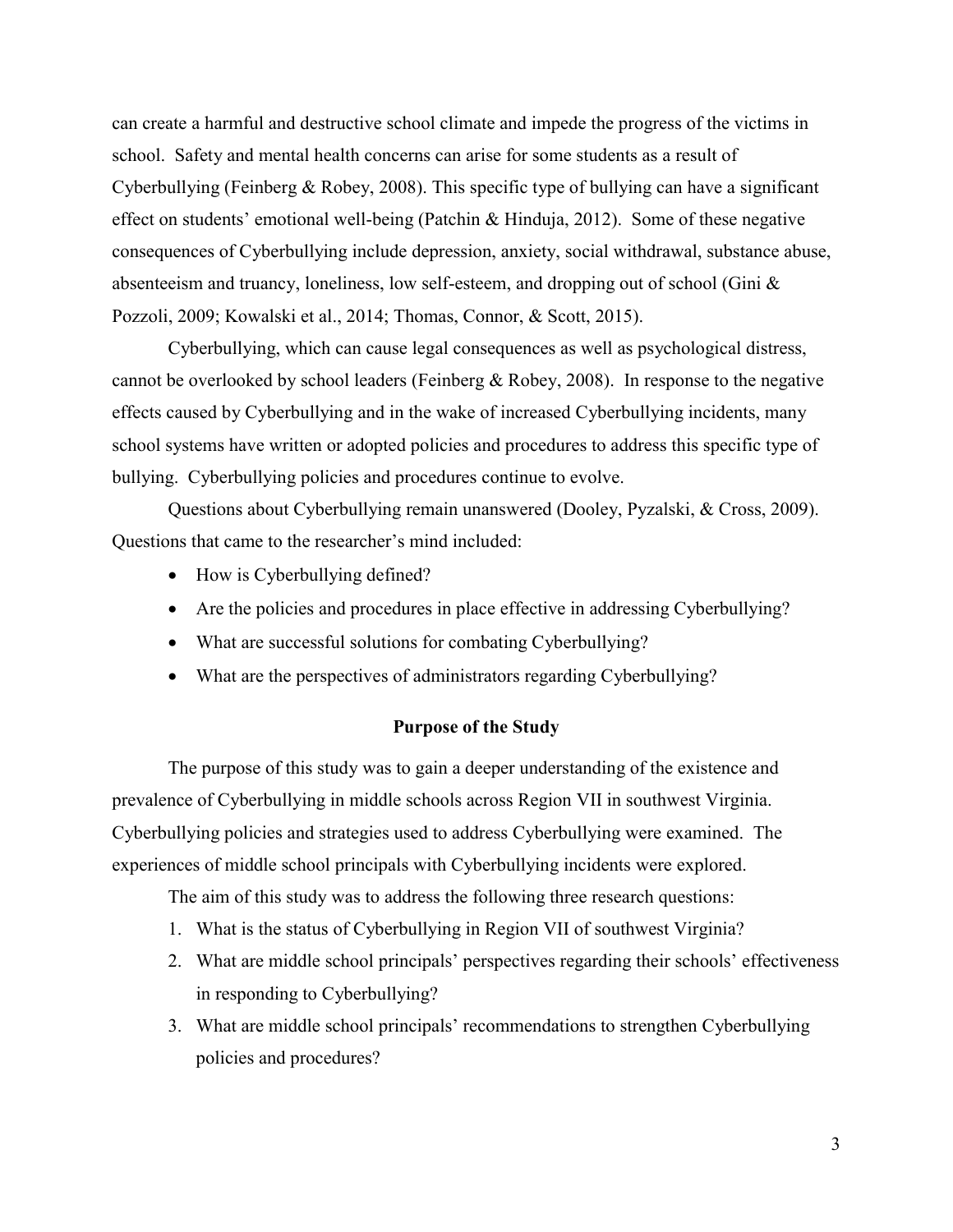### **Significance of the Study**

The study has scholarly significance and practical implications for the field of middlelevel education. The study adds to the current empirical research base on Cyberbullying in middle schools, especially in the rural area of a state. The perceptions of principals working in middle schools are valuable. This study tapped into this knowledge base and added to the literature on Cyberbullying by providing insights into the feelings and perceptions of administrators. Analyzing the experiences of the participants provided valuable information for those interested in learning more about Cyberbullying in middle schools in southwest Virginia.

### **Context of the Study**

Assessing school safety in our nation's schools is continual (Robers, Zhang, Morgan, & Musu-Gillette, 2015). Students deserve a safe environment in which to learn and grow while preparing for their futures. Policies and procedures should be researched, developed, implemented, evaluated, and reviewed to decrease Cyberbullying activities and the harmful outcomes that it can produce. Administrators need to be aware of the extent of Cyberbullying, especially in the rural areas of the state. This study will provide administrators with information about the extent of this phenomena.

#### **Academic Context**

"Our nation's schools should be safe havens for teaching and learning" (Robers et al., 2015, p. iii). Crime and violent incidents occurring in schools disrupt the educational process (Brookmeyer, Fanti, & Henrich, 2006; Goldstein, Young, & Boyd, 2008). Unfortunately, many students are subjected to hurtful acts on a daily basis. The amount of instructional time lost when addressing disciplinary issues causes decreases in learning and instructional opportunities. Distractions take place that affect student progress, students' well-being, and their educational attainment. Cyberbullying incidents are no different and can cause devastating, longitudinal effects (Gini & Pozzoli, 2009; Kowalski, Giumetti, Schroeder, & Lattanner, 2014; Thomas, Connor, & Scott, 2015). The findings of this study added to the knowledge base on Cyberbullying in rural areas.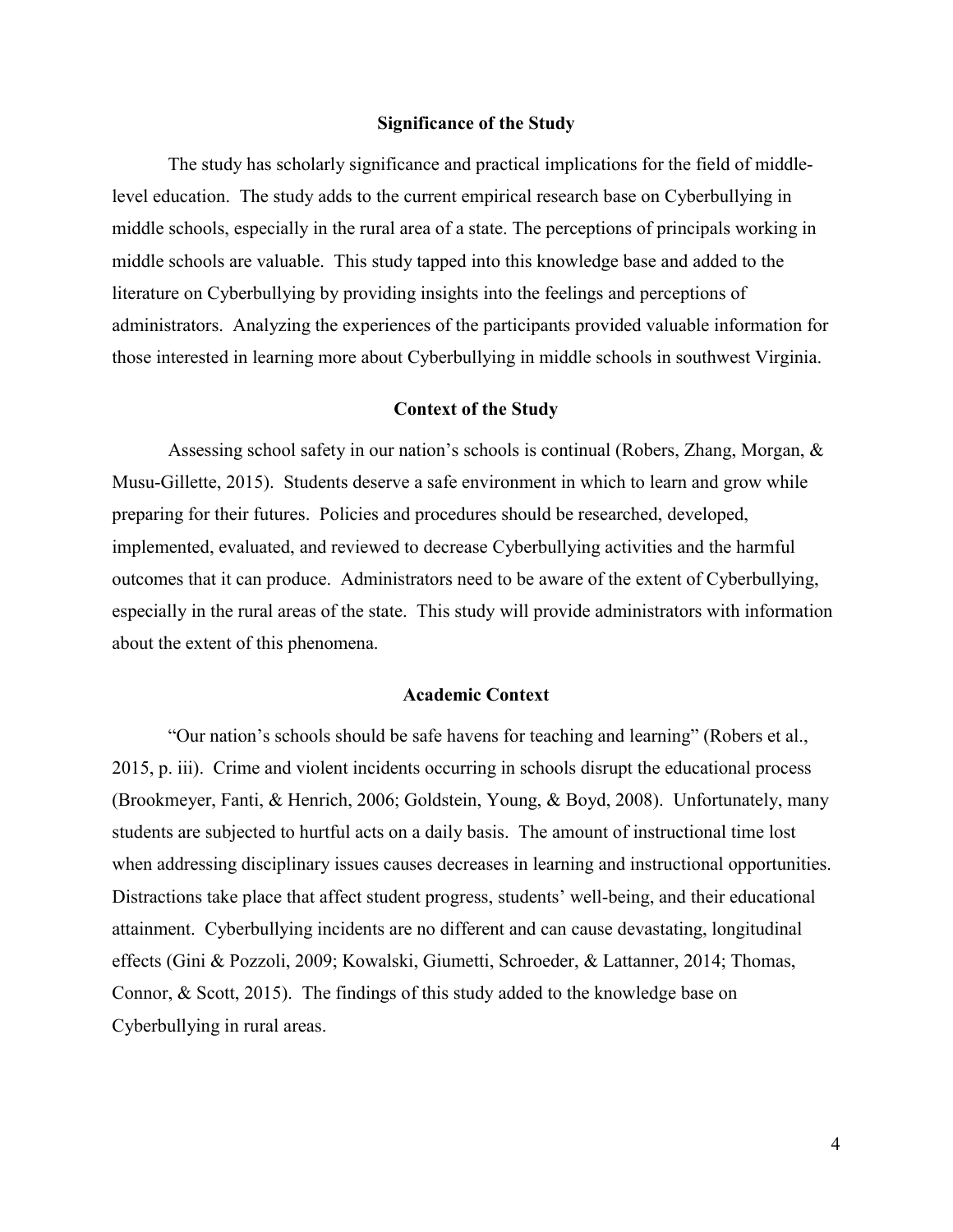#### **Limitations**

Limitations exist in research studies based on the methodology selected (Creswell, 2009). The researcher recognized limitations existed with this study and recommends the reader evaluate the content with these limitations in mind. Due to the limited population in this study, generalizations may be less applicable for other school systems (Yin, 2009). The limitations were as follows:

- 1. The study took place in Region VII of southwest Virginia and generalization to other regions and school systems not meeting similar characteristics will be limited.
- 2. Survey data collected may have been affected by the interview participants' willingness to disclose honest responses. In some Cyberbullying instances, a principal may have perceived his or her judgment or response to be poor which may have led to inaccurate or untruthful responses to questions about that instance.
- 3. The population was middle school principals in Region VII school divisions in southwest Virginia.
- 4. The study was limited by middle school principals' experiences with Cyberbullying.
- 5. The researcher was confronted with Cyberbullying instances as part of his administrative duties and recognized personal biases existed while conducting the study related to his experiences. The researcher purposefully avoided bias judgments and preserved the integrity of the data gathered from participants.

### **Delimitations**

The study had the following delimitations:

- 1. The study was conducted in 19 rural school systems in southwest Virginia.
- 2. The study was conducted in middle schools.
- 3. Survey participants were middle school principals.

#### **Assumptions**

The researcher made the following assumptions for the study:

- 1. The methodology and design selected best answered the research questions.
- 2. Principals in southwest Virginia had knowledge about Cyberbullying.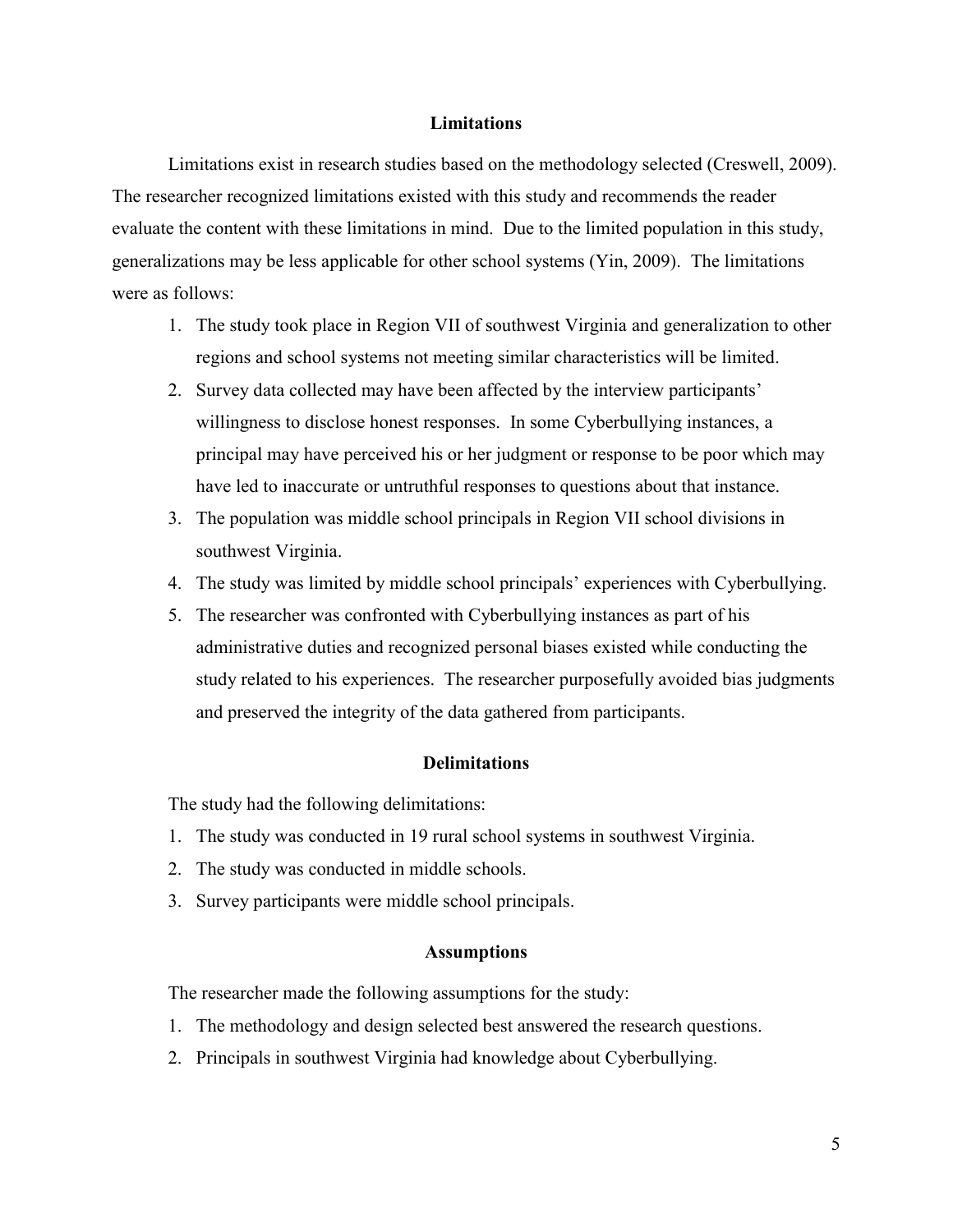- 3. Information was obtained on the extent of Cyberbullying in southwest Virginia from the participants.
- 4. All study participants understood that Cyberbullying was a problem.

### **Definitions of Key Terms**

*Bullied*. Defined as a specific act of one student making fun of another student, calling the student names, or insulting the student; spreading rumors about them; threatening them with harm; being pushed, shoved, tripped, or spit on; coercing them to do something they did not want to do; excluding them from activities on purpose; or destroying their property on purpose (Robers et al., 2015, p. 187).

*Crime*. "Any violation of a statute or regulation or any act that the government has determined is injurious to the public, including felonies and misdemeanors. Such violation may or may not involve violence, and it may affect individuals or property" (Robers et al., 2015, p. 186).

*Cyberbullying*. Defined as an electronic bullying technique used by individuals and groups hoping to hurt others and is problematic at the middle level of education. It is a specific act of bullying by electronic means, including the Internet, e-mail, instant messaging, text messaging, online gaming, and online communities (Robers et al., 2015, p. 187).

*Incident*. "A specific criminal act or offense involving one or more victims and one or more offenders" (Robers et al., 2015, p. 186).

*Region VII of southwest Virginia.* This region consisted of 15 county school systems and four city school systems.

### **Organization of the Study**

The study is organized into five chapters. Chapter 1 includes the context, problem, purpose, significance, limitations, assumptions, and delimitations of the study. Chapter 2 is a literature review associated with the problem that prompted the study. Chapter 3 is the methodology for the study and contains the detailed research design characteristics. Chapter 4 is a description of the findings of the study. Chapter 5 is a summary of the results of the study.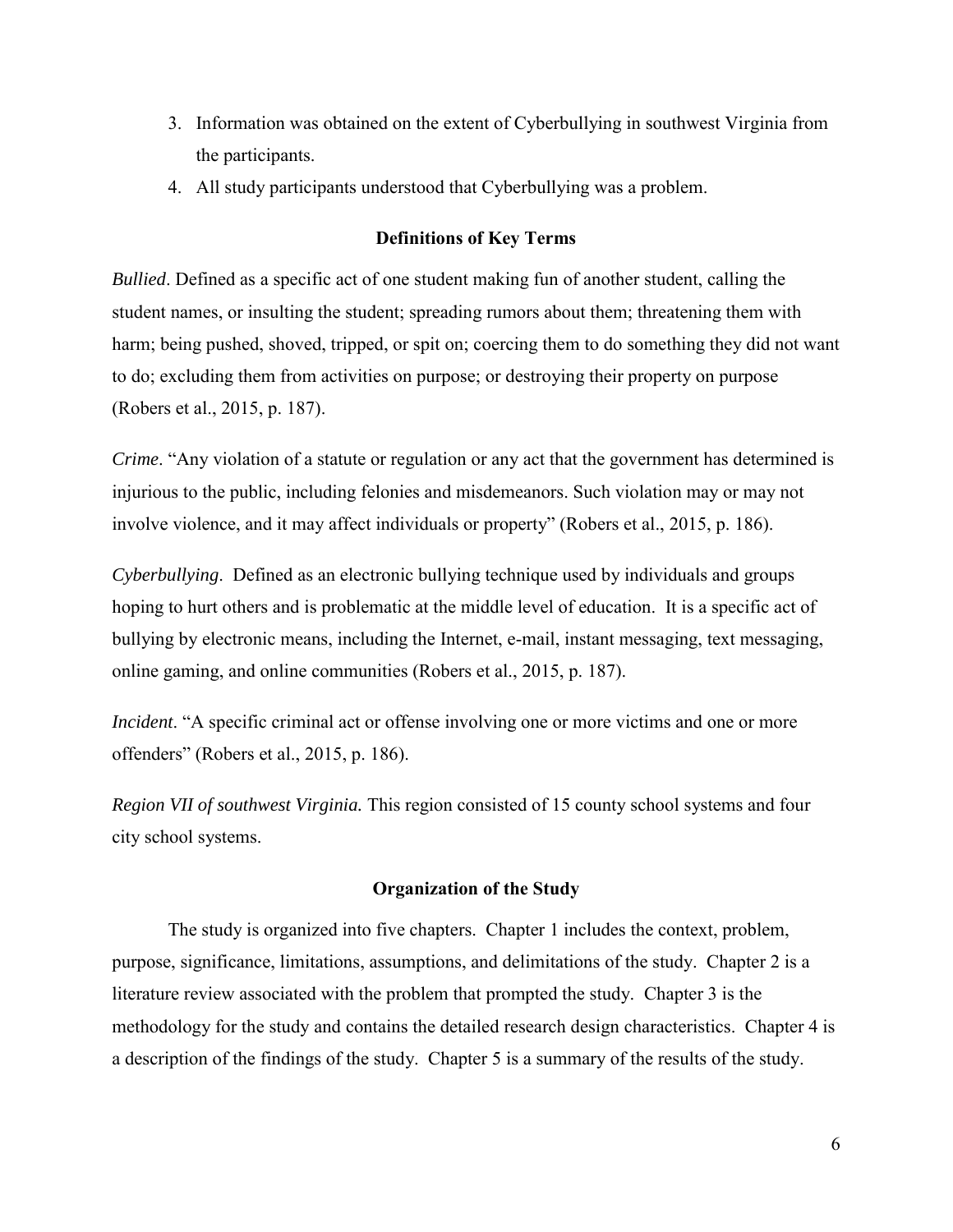# **CHAPTER 2 REVIEW OF LITERATURE**

#### **Traditional Bullying**

Bullying is a serious problem that has challenged students, teachers, and administrators for decades (Smokowski & Kopasz, 2005). Numerous definitions of bullying exist (Scaglione & Scaglione, 2006; Smokowski & Kopasz, 2005). The U. S. Department of Health and Human Services' (DHHS) anti-bullying website defines bullying as "intentionally aggressive, usually repeated verbal, social, or physical behavior aimed at a specific person or group of people" (Stopbullying.gov, 2016). Smokowski and Kopasz (2005) defined bullying as "a form of aggression where one or more children seek to harm or disturb another child who may be perceived as being unable to defend himself or herself" (p. 101). Scaglione and Scaglione (2006) defined bullying as "aggressive behavior toward another over time that is deliberate and hurtful" (p. 5). A common theme arises from each definition of bullying is the purposeful intent of causing harm or discomfort to another person.

In 1970, before definitions of bullying were developed, Daniel Olweus, a Norwegian researcher, began studying bullying. He became a pioneer in this area of research. Olweus believed there are three types of bullying: physical, verbal, and social.

Physical bullying requires bodily action. This type of bullying is intended to intimidate or physically hurt the victim. Physical bullying occurs when one person exerts aggression on another openly, using bodily acts to gain power over the victim (Thrill, 2011). Examples of physical bullying include pinching, pushing, restraining, kicking, hitting, and destroying another's property (Beale, 2001).

Verbal bullying requires spoken words to be uttered. The goal of verbal bullying is to degrade and demean the victim as well as making the perpetrator appear more powerful. This type of bullying is intended, through the use of words to humiliate, intimidate, threaten, or hurt someone's feelings. Examples of verbal bullying include teasing, taunting, calling names, insulting, and making verbal threats (Campbell, 2005; Kowalski et al., 2008; Shariff, 2009).

Social bullying, also known as relational bullying, involves the exclusion or rejection of another. Social bullies manipulate others to exclude and reject the victim leading to social isolation. Perpetrators of this type of bullying aim to be the leader of the social group while out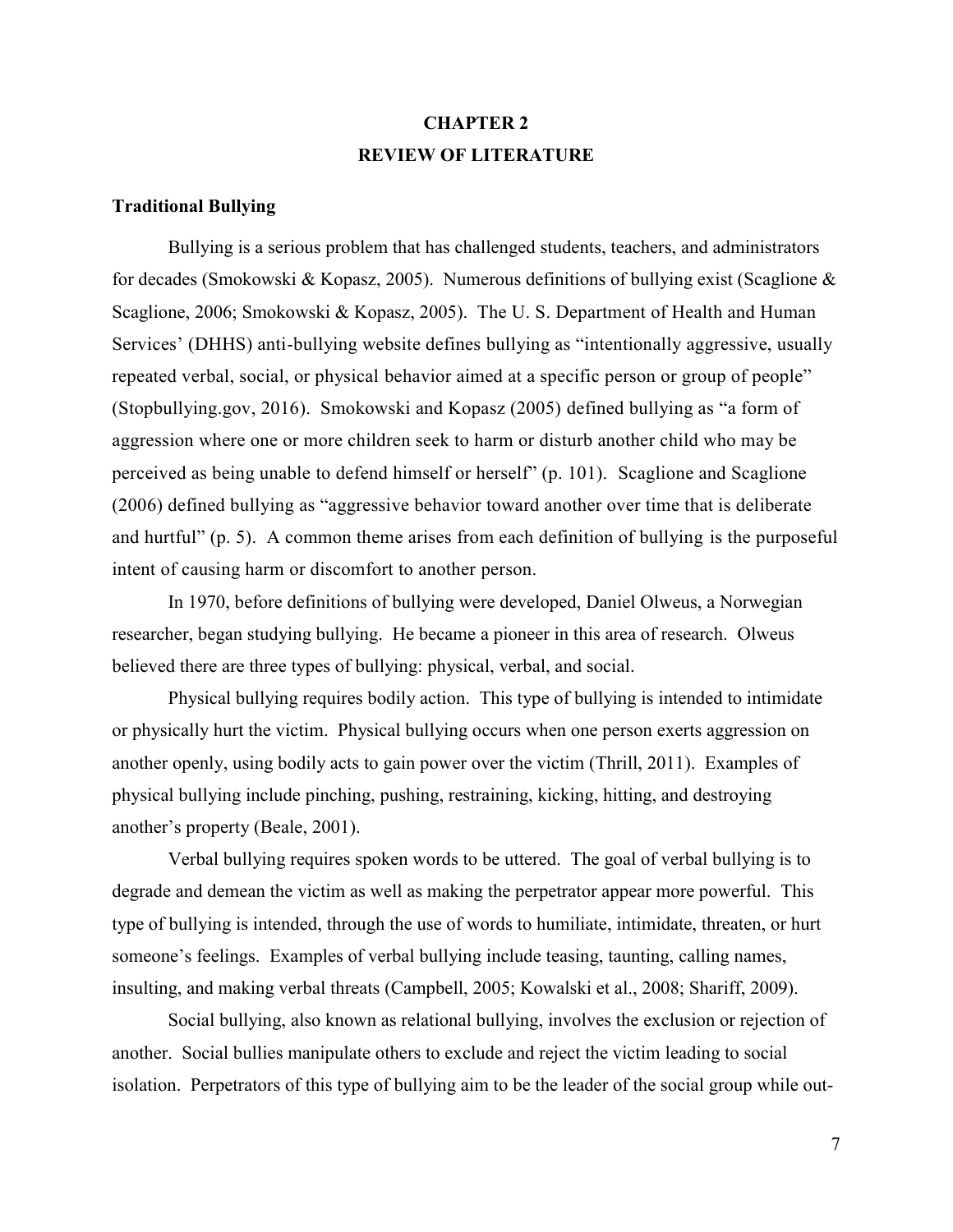casting targeted peers. Examples of social bullying include making faces, making offensive gestures, or causing social exclusion (National Association of School Psychologists, 2005).

Social bullying can overlap with verbal and physical bullying. Examples of the overlap between verbal and social bullying include telling false stories about another, spreading rumors about another, divulging secrets, saying bad things behind a person's back, telling others not to be someone's friend, and trying to persuade others to dislike a person (Atlas & Pepler, 1998; Harris & Petrie, 2002). An example of the overlap between physical and social bullying is when a bully pushes a victim around while including his peers in the aggressive action (National Association of School Psychologists, 2005).

#### **Cyberbullying**

Traditional bullying has evolved into different avenues of harassment with advancements in technology. Using online capabilities to cause harm to others is called electronic bullying or Cyberbullying (Beale & Hall, 2007; Miller & Hufstedler, 2009). Although traditional bullying and Cyberbullying share some common traits, Cyberbullying does have unique characteristics (Erdur-Baker, 2010). Cyberbullying is a category of bullying that occurs in the digital arena (Wong-Lo & Bullock, 2011). This type of harassment using technology can be achieved through social websites, email, chat rooms, texting, and other online means (Beale & Hall, 2007; Miller & Hufstedler, 2009).

The word Cyberbullying did not exist until the turn of the 21st century, yet the problems it causes are detrimental for today's youth (Poland, 2010). Due to the relatively recent naming of this type of online harassment, reaching a consensus on the definition of Cyberbullying can be difficult (Tokunaga, 2010). Numerous researchers have attempted to define Cyberbullying in hopes of providing a useful and consistent tool for researchers (Durkin & Patterson, 2011; Vandebosch & Van Cleemput, 2008; Wong-Lo & Bullock, 2011). These researchers believe not having a single definition of Cyberbullying can confuse or lead research participants astray, invalidate findings, and cause difficulty for study comparisons (Durkin & Patterson, 2011; Vandebosch & Van Cleemput, 2008; Wong-Lo & Bullock, 2011).

Cyberbullies are oftentimes not the common bully from years past (Notar, Padgett, & Roden, 2013). They are not the typical schoolyard bully that many individuals encountered in their own personal experiences. These individuals can cyberbully without being large in stature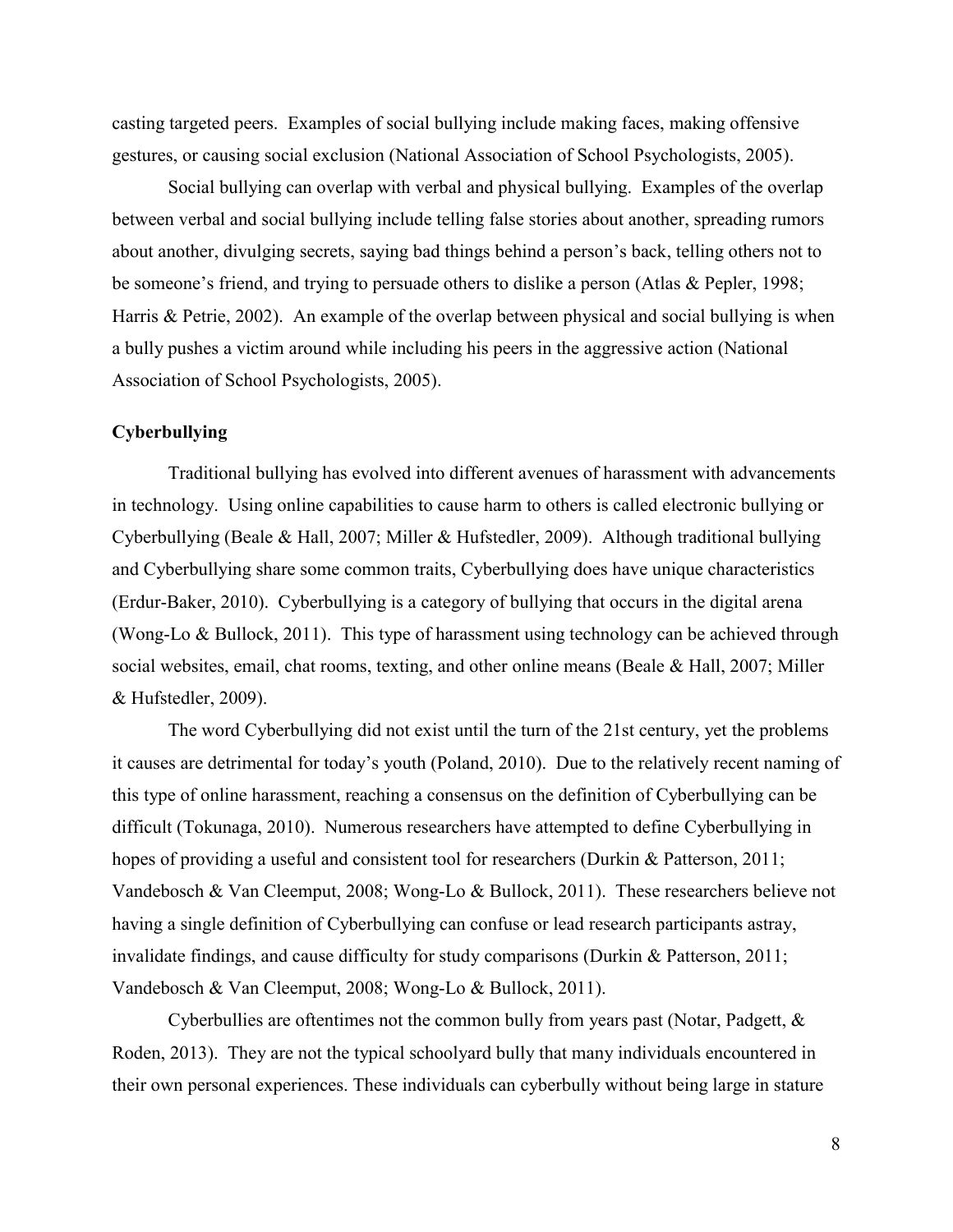and strong. This type of bully can be anyone: large or small, popular or an outcast, an honor student or a challenged learner. A cyberbully's two most important features must be to have Internet access and possess a desire to cause harm to another (Poland, 2010).

Cyberbullies feel safe terrorizing their victims. These perpetrators believe they are "invincible" due to the anonymity offered by electronic means, giving these bullies a sense of safety from being caught (Notar, Padgett, & Roden, 2013, p. 3). Bullies behind a computer screen or on their mobile device feel secure. The anonymity makes it easy for the cyberbully to say and do things they would not say or do in person. Oftentimes, while remaining anonymous, cyberbullies turn away from moral and ethical behavior and make poor decisions (Hinduja & Patchin, 2008). Cyberbullies can have a sense of "false courage" when not confronting their victim face-to-face (Notar, Padgett, & Roden, 2013, p. 3). Anonymity is also given to cyberbullies through the use of pseudonyms when using social media, making it difficult to identify them (Hinduja & Patchin, 2008).

### **Traditional Bullying Versus Cyberbullying**

Past generations were safe from the pressures of peer judgment and abuse once they arrived home from school (Notar, Padgett, & Roden, 2013). Bullies normally did not call home or send letters to continue their harassment. The nuances of traditional bullying have evolved into this new realm of Cyberbullying. Cyberbullying can occur all day and all night. No longer does harassment and mistreatment occur only on school busses and during recess time. Cyberbullies can stalk their victims continuously and relentlessly (Mustacchi, 2009). Glasner (2010) made the following observation about the connection between traditional bullying and Cyberbullying:

Bullying is evolving from the classic image of a big schoolyard bully picking on smaller kids to a more technologically, sophisticated model of kids using cyber technology to electronically tease, bully, and harass their peers with texting, voicemails, emails, and posts on public websites. (p. 537)

Kowalski and Limber (2013) selected two schools in southwest Pennsylvania that did not have an implemented, formal, bullying prevention program. Participants included 485 males and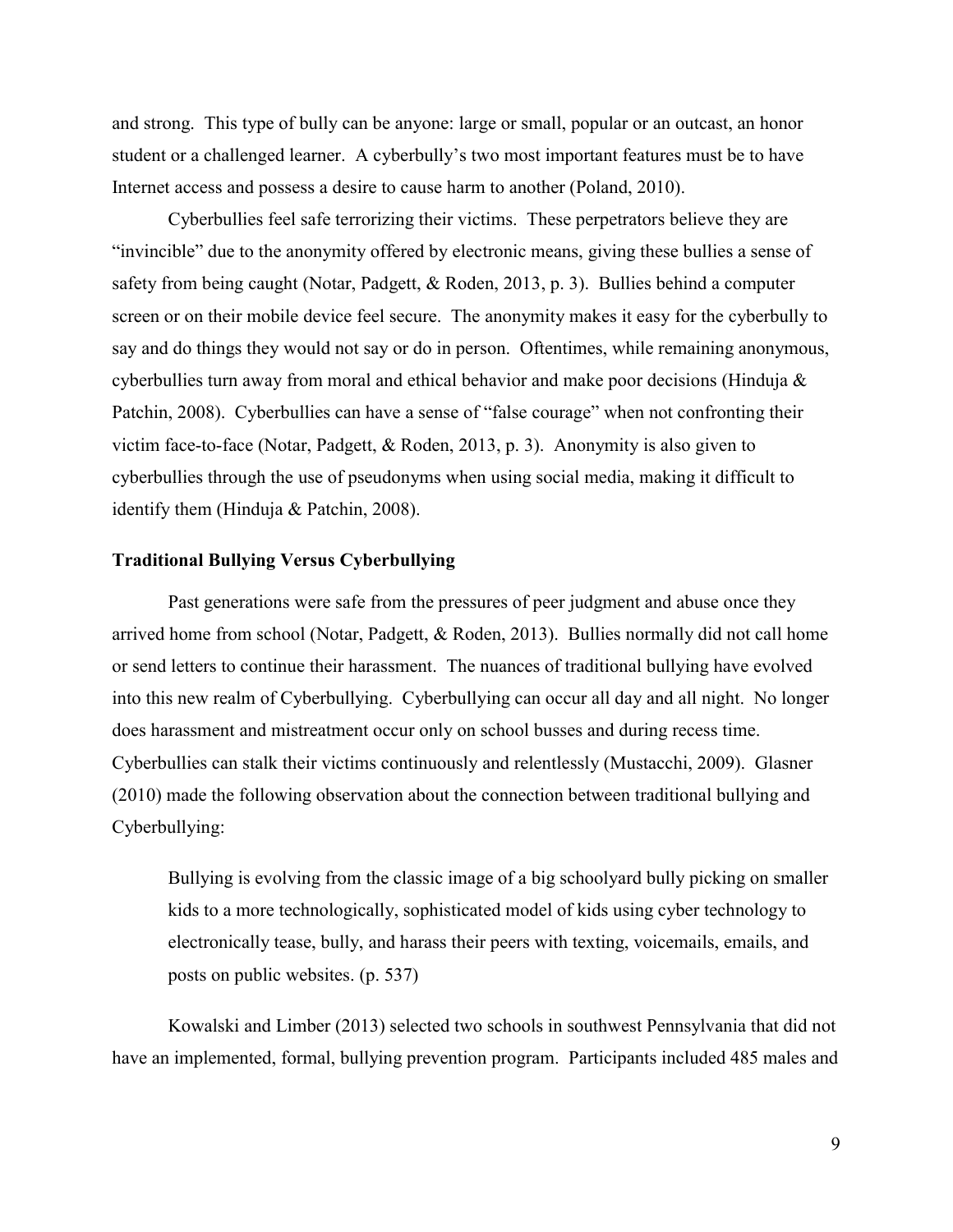433 females in grades 6 through 12. A survey was developed and administered anonymously to examine student experiences with bullying and Cyberbullying.

For both traditional bullying and Cyberbullying, Kowalski and Limber (2013) categorized participants based on frequency as victims, bullies, bully/victims, or not involved. The researchers found that overlap existed between the involvement of students in traditional bullying and Cyberbullying. Of the 931 student participants, 14.6% stated they were a victim of traditional bullying. In comparison, 9.9% students stated they were a victim of Cyberbullying. Findings also included 17.3% of the students reported being a traditional bully. Comparatively, 6.1% of students reported being a cyberbully. In addition, findings showed 19.2% of students stated that they had participated both as a bully and a victim in traditional bullying. In comparison, 5.3% of students reported that they had participated both as a bully and a victim in Cyberbullying. Finally, Kowalski and Limber (2013) found 48.9% of students claimed that they had no involvement in traditional bullying compared to 78.7% that claimed no involvement in Cyberbullying.

### **Gender Comparisons**

Contradictory conclusions can be found in Cyberbullying research about gender victimization. Depending upon the study, findings indicate both that girls experience higher rates of becoming Cyberbullying victims than boys (Brighi, Guarini, Melotti, Galli, & Genta, 2012; Dehue, Bolman, Vollink, 2008; Kowalski & Limber, 2007; Mark & Ratliffe, 2011), and at the same time that boys experience higher rates of becoming Cyberbullying victims than girls (Aricak et al., 2008; Huang & Chou, 2010; Li, 2007). Findings from these studies are summarized in Tables 1 and 2 below.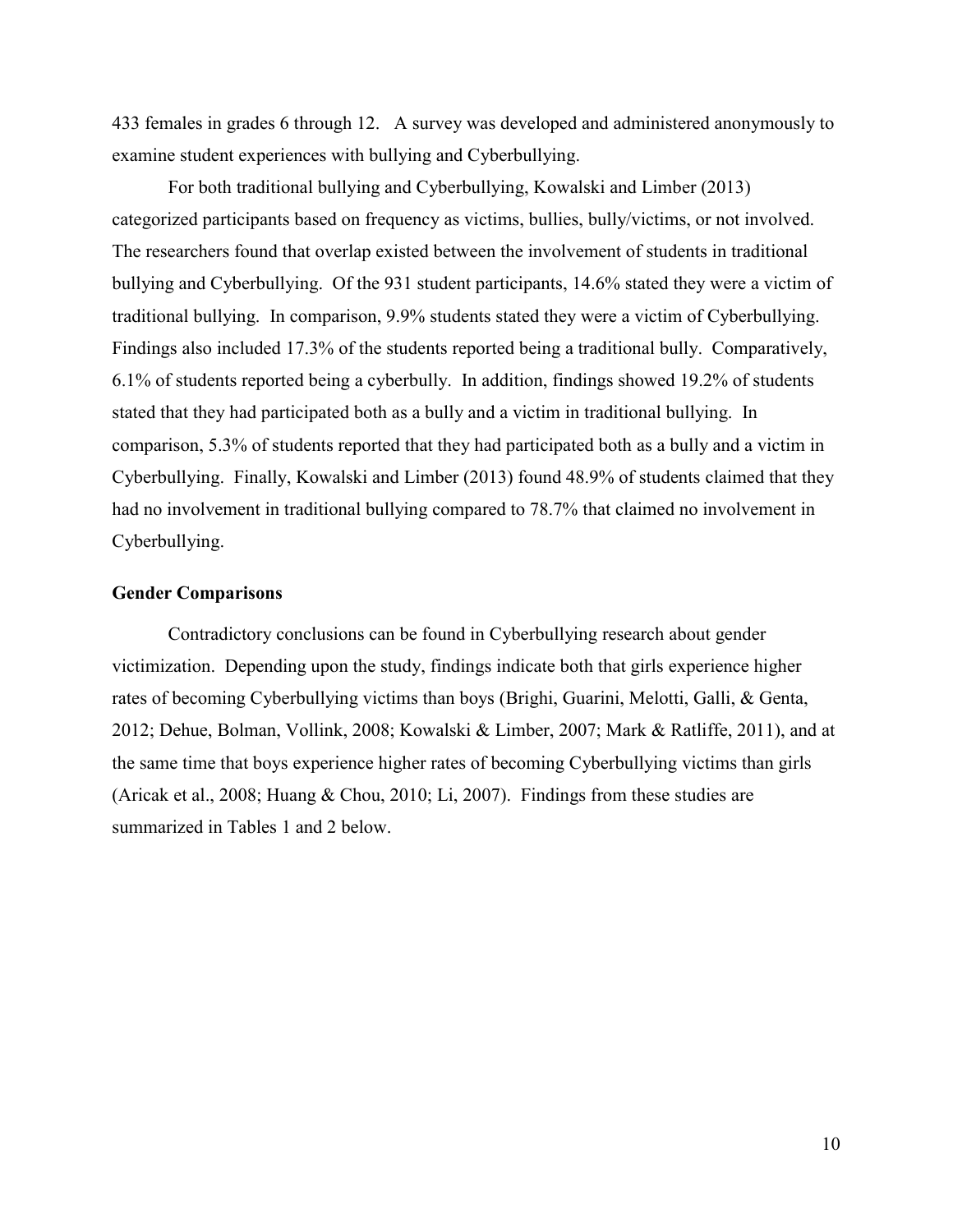### Table 1

| Researcher(s) and year of study | Girls | <b>Boys</b> |
|---------------------------------|-------|-------------|
|                                 | $\%$  | $\%$        |
| Brighi et al, 2012              | 15    | 10          |
| Dehue et al., 2008              | 24.7  | 19.1        |
| Kowalski & Limber, 2007         | 15    |             |
| Mark & Ratliffe, 2011           | 25    | 15          |

*Results from Studies on Gender Victimization and Cyberbullying: Girls with Higher Percentages* 

### Table 2

*Results from Studies on Gender Victimization and Cyberbullying: Boys with Higher Percentages* 

| Researcher(s) and year of study | Girls | <b>Boys</b> |
|---------------------------------|-------|-------------|
|                                 | $\%$  | $\%$        |
| Aricak et al., 2008             | 10    | 13          |
| Huang & Chou, 2010              | 22    | 28          |
| Li, 2007                        | 43.5  | 52.2        |

Contradictory conclusions can also be found in Cyberbullying research about gender perpetration. Study findings have indicated that girls have higher rates of becoming cyberbully perpetrators than boys (Beckman, Hagquist, & Hellstrom, 2013; Konig et al., 2010; Mark & Ratliffe, 2011), but that other studies have indicated boys have higher rates of becoming cyberbully perpetrators than girls (Campbell et al., 2013; Gardinger et al., 2009; Wang et al., 2009; Wright et al., 2009). Findings from these studies are summarized in Tables 3 and 4 below.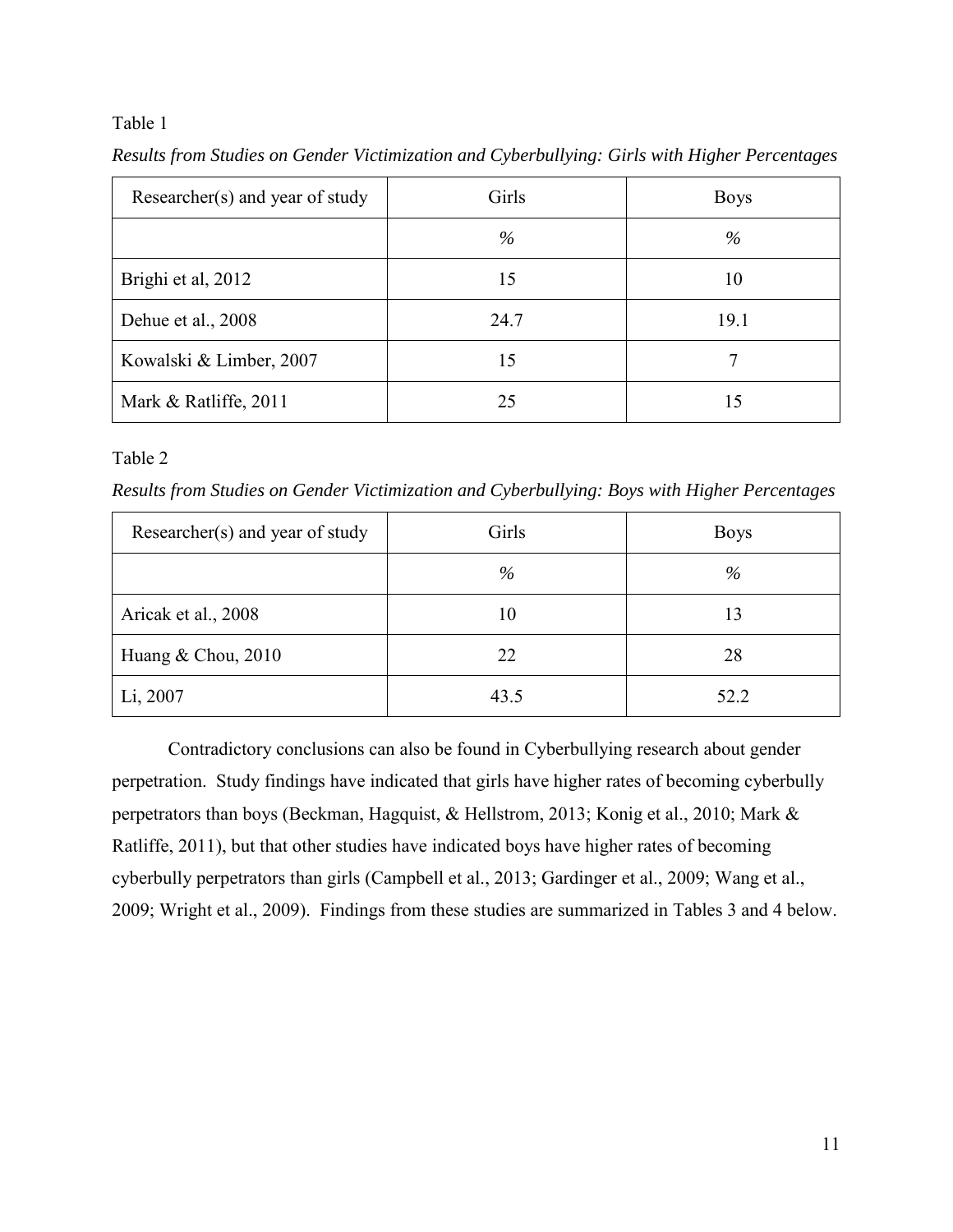### Table 3

| Researcher(s) and year of study         | Girls         | <b>Boys</b>   |
|-----------------------------------------|---------------|---------------|
|                                         | $\frac{0}{0}$ | $\frac{0}{0}$ |
| Konig et al., 2010                      | 52.3          | 47.7          |
| Mark & Ratliffe, 2011                   | 8             |               |
| Beckman, Hagquist, & Hellstrom,<br>2013 | 4.5           | 2.6           |

*Results from Studies on Gender Perpetrators and Cyberbullying: Girls with Higher Percentages* 

### Table 4

*Results from Studies on Gender Perpetrators and Cyberbullying: Boys with Higher Percentages* 

| Researcher(s) and year of study | Girls         | <b>Boys</b>   |
|---------------------------------|---------------|---------------|
|                                 | $\frac{0}{0}$ | $\frac{0}{0}$ |
| Campbell et al., 2013           | 45            | 55            |
| Gardinger et al., 2009          | 3.1           | 7.6           |
| Wang et al, 2009                | 9.7           | 14.1          |
| Wright et al., 2009             | 14.1          | 16            |

Agatston, Kowalski, and Limber (2007) conducted a study on student perceptions of Cyberbullying at two middle schools and two high schools located in the Cobb County School District of Marietta, Georgia. One hundred forty-eight students participated in the study. Students were separated by gender and assigned to focus groups to be interviewed by a counselor. The goal of the study was to examine the impact of Cyberbullying on students ages 12-17 and to examine the need for more Cyberbullying prevention education for students, educators, and parents.

Results from the study indicated that females felt Cyberbullying was problematic at school in contrast to the male students who reported Cyberbullying was not a problem. Both male and female students agreed that the majority of Cyberbullying incidents occurred beyond school hours with the exception of text messaging. All students were concerned with violating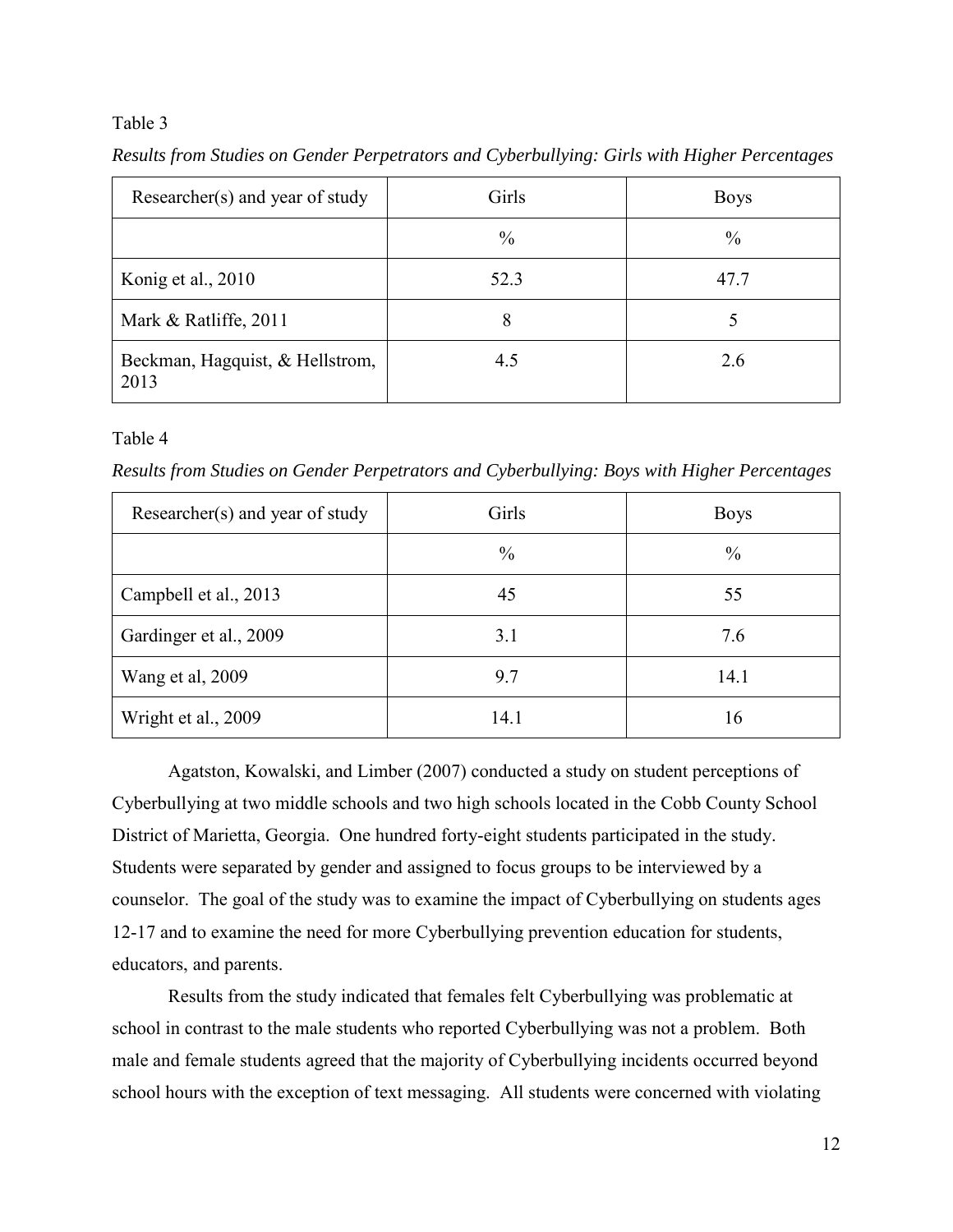the school's cell phone policy and were not likely to report incidents of Cyberbullying to teachers or administrators at school in fear of losing privileges or being disciplined. Students reported that school officials were not able to help them if incidents were reported. Both female and male students stated that they were more likely to report to school officials incidents of a Cyberbullying that include threatening language than other Cyberbullying incidents.

Questions related to solutions and strategies to address Cyberbullying were also included in the study (Agatston et al., 2007). Students responded to these questions by noting strategies such as blocking the messages and not encouraging retaliation. Both male and female students were unlikely to report strategies to address concerns viewed on websites and how best to respond as a bystander when observing Cyberbullying behaviors.

### **Effects of Cyberbullying**

Cyberbullying can have devastating effects. Committing suicide is considered the most tragic consequence of being victimized by Cyberbullying (Lickona, 2012). However, cyberbullied victims report a wide range of harmful effects. Through research studies conducted, problems associated with Cyberbullying have been examined, including absenteeism, academic performance, and emotional well-being.

**Absenteeism.** Researchers have found a connection between Cyberbullying and school absences (Beran & Li, 2005; Patchin & Hinduja, 2006; Raskauskas & Stoltz, 2007). Patchin and Hinduja (2006) found 24.3% of their study participants admitted to skipping school due to Cyberbullying issues. Beran and Li (2005) found that 17% of the 58% of students who reported being a cyberbully victim admitted to increased absenteeism as a result. Raskauskas and Stoltz (2007) found that 26.8% of the 93% of students who claimed to be victims of Cyberbullying stated that they were afraid to go to school. These increased absences for cyberbullied victims may be a result of the anonymity of the harassment incidents. Not knowing who the perpetrator is can leave the victim feeling uncomfortable and vulnerable in the school environment.

**Academic performance.** Researchers have found a connection between Cyberbullying and academic performance (Beran & Li, 2005; Patchin & Hinduja, 2006). In many instances for the cyberbullied victim, school is hard enough without the added pressures of anonymous, online harassment. Learning is particularly difficult for a cyberbullied student who is consumed by thoughts of the hurtful words and acts of an aggressor. In a study by Patchin and Hinduja (2006)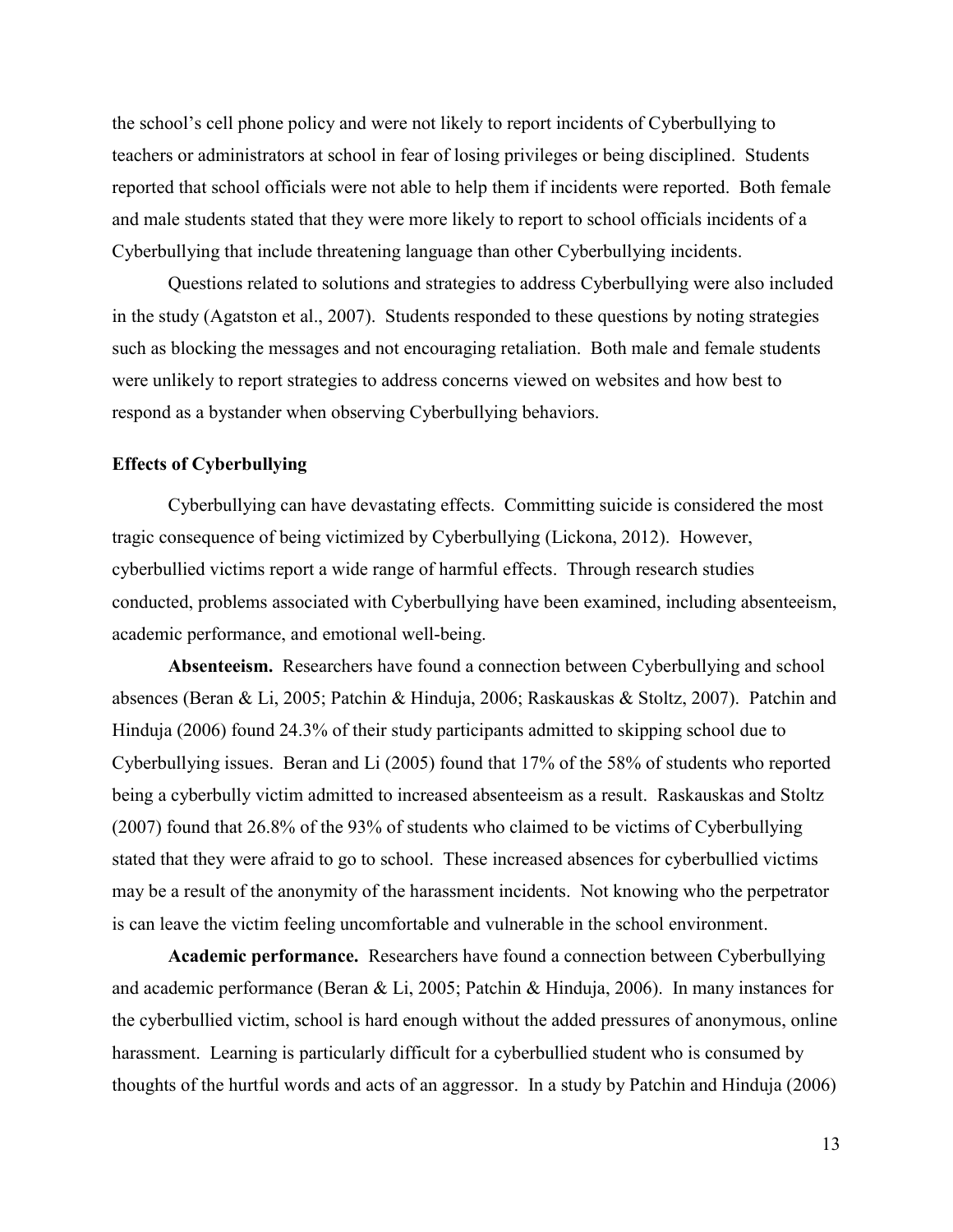that included 384 student participants, 31.9% stated that Cyberbullying negatively affected them at school. Patchin and Hinduja found that of cyberbullied victims:

- 64% earned a bad grade on a test
- 30% cheated on a test
- 56% had poor concentration
- 21% had lower school achievement
- 13% had increased absenteeism

Beran and Li (2005) found 22% of victims experienced a drop in their grades and 43% had poor concentration as a result of being cyberbullied. Lickona (2012) found that cyberbullied victims had significantly lower grades than their peers.

A meta-analytic review conducted by Nakamoto and Schwartz (2010) was designed to examine the mean effect size of the association between peer victimization and academic achievement. Results from the study indicated, "Victimization in the peer group is related to concurrent academic functioning difficulties" (Nakamoto & Schwartz, 2010, p. 234). These researchers found a small, but negative, correlation between peer victimization and academic achievement. These findings were in contrast to previous research conducted by Woods and Wolke (2004) who found the variable of peer victimization and academic achievement to be unrelated.

The correlation between peer victimization and academic achievement across genders was also included in the study. Results from previous studies had yielded mixed results. Hanish and Guerra (2002) found a stronger correlation between peer victimization and academic achievement for boys while in a more recent study, Hoglund (2007) found that girls had the stronger correlation. Nakamoto and Schwartz (2010) combined the results from 16 studies and found that the effect sizes between peer victimization and academic achievement across genders were almost the same.

**Emotional well-being.** Researchers have found a connection between Cyberbullying and the emotional well-being of students (Cowie, 2013; Nixon, 2014). Through research conducted to study the consequences of Cyberbullying, it has been found that a significant relationship exists between Cyberbullying and mental health difficulties (Kowalski & Limber, 2007; Nixon, 2014). Cyberbullying can cause negative mental health consequences for both the perpetrator and the victim. This type of online harassment can cause short-term and long-term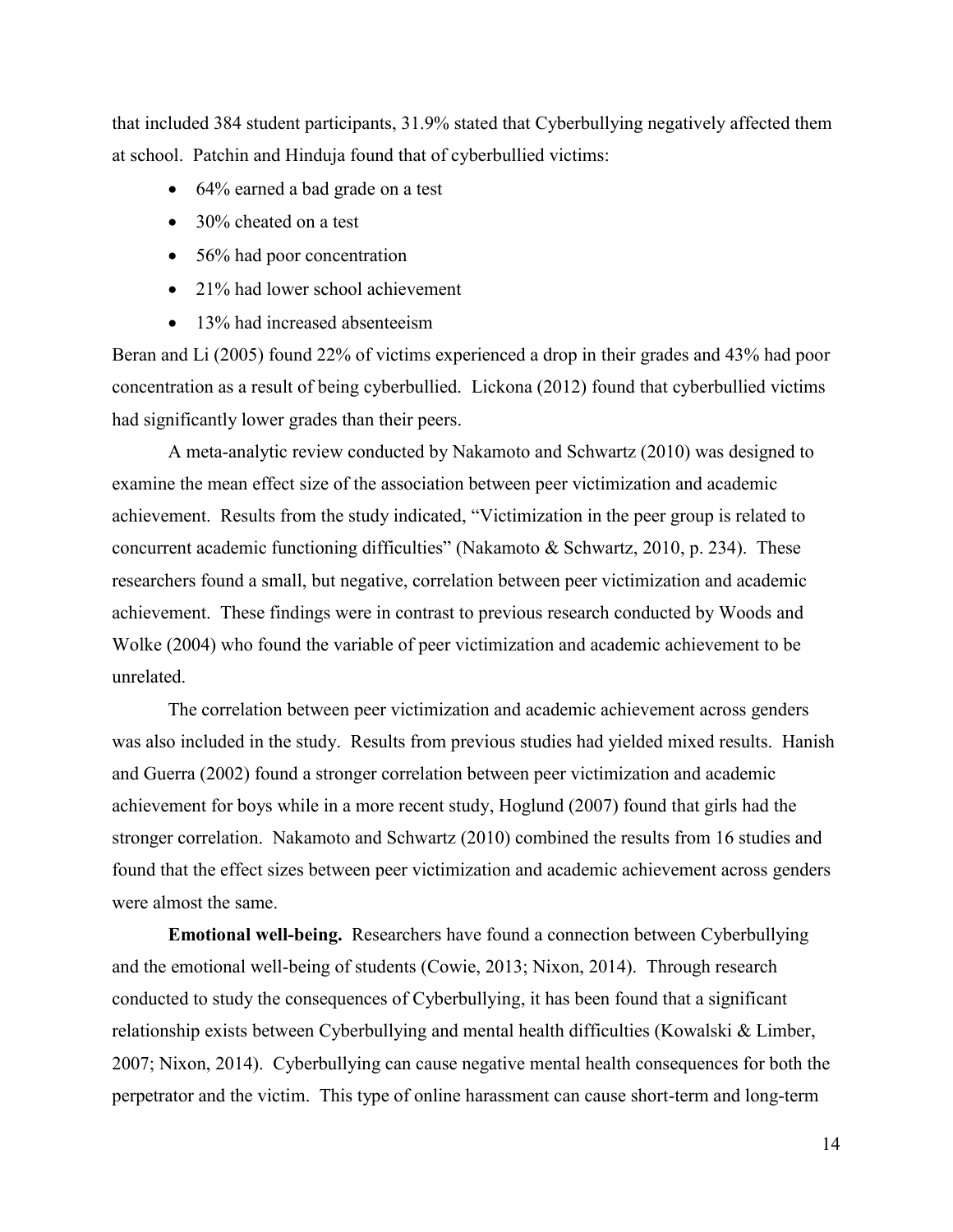health concerns for these individuals. Table 5 outlines the commonalities and differences between the effects experienced by perpetrators and victims of Cyberbullying. Differences are reported in the first and third columns of the table. The middle column represents the commonalities between the mental health effects of Cyberbullying on perpetrators and victims. The information contained in the table is beneficial to understand that both perpetrators and victims can experience harmful mental health effects.

### Table 5

| Mental health effects on<br>Cyberbullying perpetrators | Commonalities between the<br>mental health effects on<br>perpetrators and victims | Mental health effects on<br>Cyberbullying victims |
|--------------------------------------------------------|-----------------------------------------------------------------------------------|---------------------------------------------------|
| aggression                                             | depression                                                                        | sadness                                           |
| conduct problems                                       | fear                                                                              | hopelessness                                      |
| delinquency                                            | suicidal behavior                                                                 | powerlessness                                     |
| hyperactivity                                          | stress                                                                            | worry                                             |
| substance abuse                                        | anger                                                                             | loneliness                                        |
| social difficulties                                    | anxiety                                                                           | hurt                                              |
| sadness                                                | frustration                                                                       | self-blame                                        |
| lower levels of empathy                                | embarrassment                                                                     | feelings of isolation                             |
| weak emotional bonds                                   |                                                                                   | helplessness                                      |
|                                                        |                                                                                   | lower school attachment                           |
|                                                        |                                                                                   | more empathy                                      |
|                                                        |                                                                                   | low self-esteem                                   |

### *Findings from Nixon's Study on the Impact of Cyberbullying on Student Mental Health*

Nixon's (2014) findings highlighted the devastating effects of Cyberbullying on all individuals involved. Cowie (2013) similarly concluded that individuals involved in Cyberbullying likely experienced "emotional disturbances" (p. 167). According to Cowie (2013), "[Cyberbullying] is an interpersonal problem grounded in a social context" (p. 167).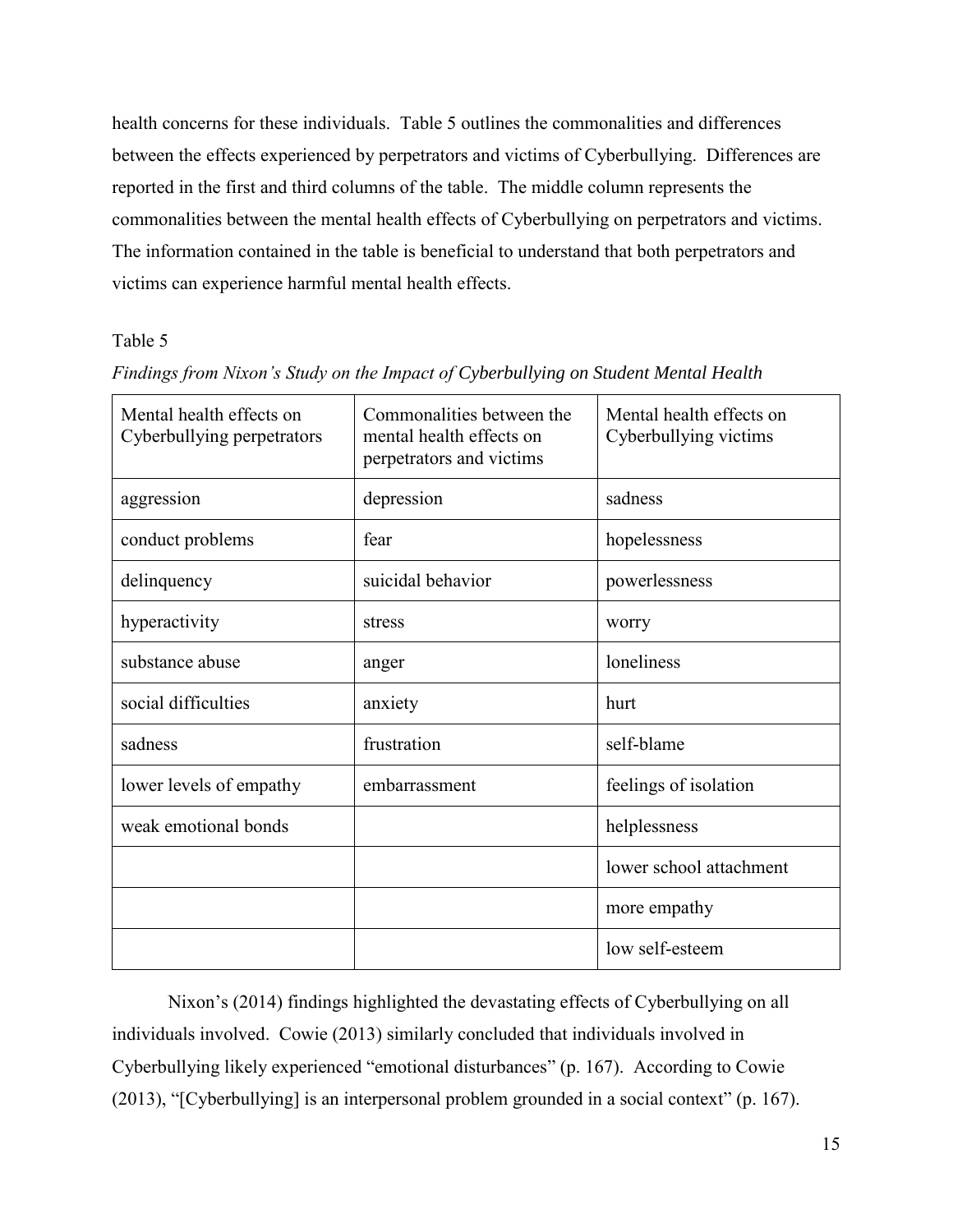### **Responses to Cyberbullying**

School leaders have responded to Cyberbullying to ensure the safety of students and in an effort to mitigate its harmful impact to learning. In the hopes of providing students with safe environments both at school and at home, and realizing the devastating effects of Cyberbullying, school leaders have developed multiple prevention programs and policies to address Cyberbullying. The main thrust of these programs is to ensure students' safety so true learning can occur.

**Bullying prevention programs.** Researchers suggest that schools develop a comprehensive prevention and intervention plan to specifically address Cyberbullying (Diamonduros et al., 2008). A study conducted by Roberto, Eden, Savage, Ramos-Salazar, and Deiss (2014) provided educators with helpful insights and recommendations. This study focused on 425 sixth, seventh and eighth-grade students attending a public middle school in the southwest United States. The researchers examined the short-term effects of showing a Cyberbullying prevention video to a selected group of students. The research design for this study was posttest-only control-group. Students were randomly assigned to the control or experimental group for the study. Students assigned to the experimental group were shown a video from the Arizona Attorney General's Office, Social Networking Safety Promotion and Cyberbullying Prevention. Students assigned to the control group did not view the video and attended classes as normal. The video presentation educated middle school students on Cyberbullying and focused on issues related to social networking safety and Cyberbullying prevention. A survey was then administered to all students. The survey instrument developed by Roberto et al. (2014) contained items which measured four key components of Cyberbullying: (a) susceptibility, (b) severity, (c) response-efficacy, and (d) self-efficacy (p. 1033).

Results indicated that the experimental group who viewed the video outperformed the control group in multiple areas of the survey. At no time during the survey did the control group outperform the experimental group. The results show the effectiveness of prevention programs in the short term, but also indicate areas for more targeted interventions over a longer period of time. Another idea generated by the study focused on gender differences and the need for gender specific interventions with unique questions specific to boys and girls. The study also highlighted the problematic trends of increased technology use as students enter higher grades.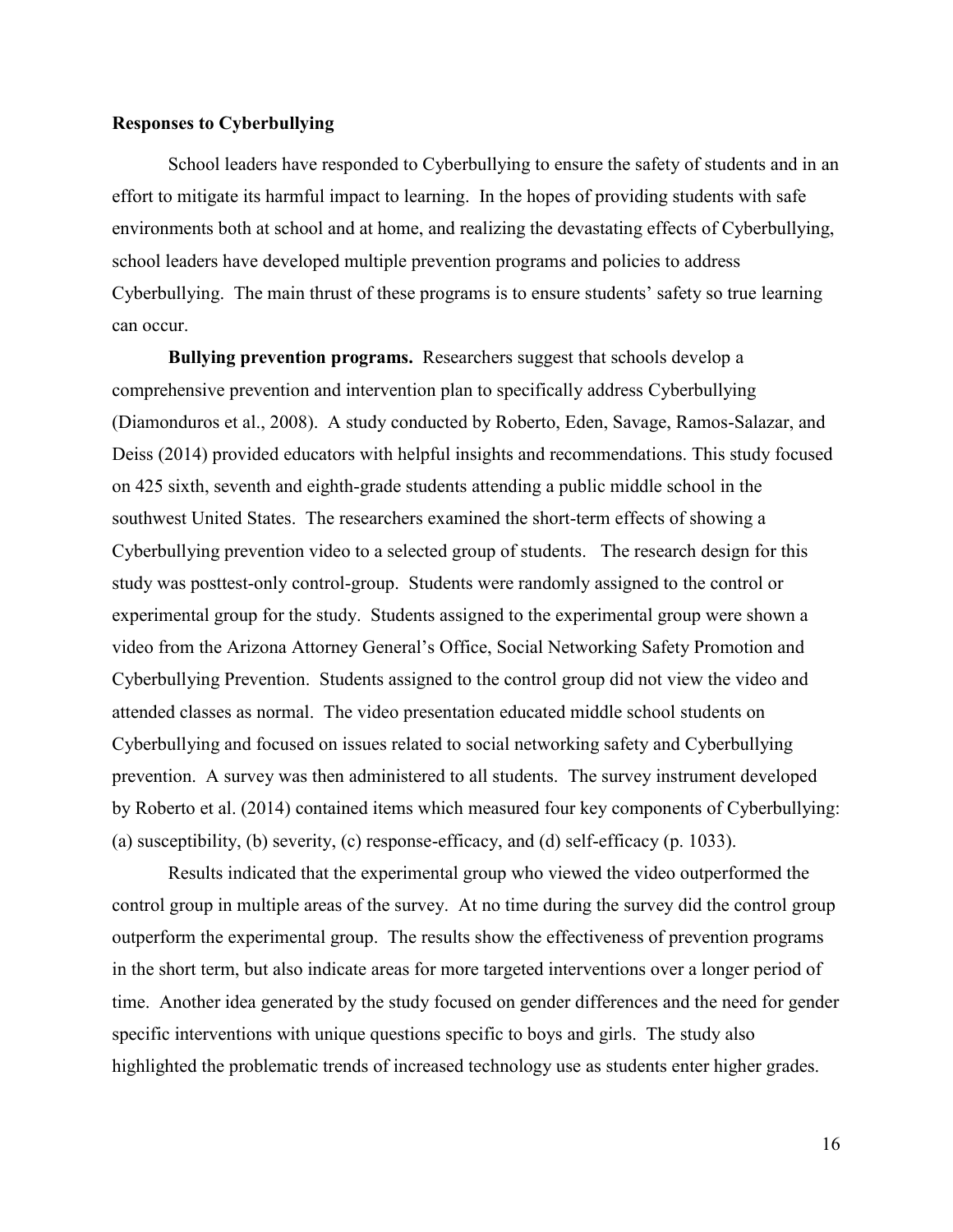Other findings from the study indicate the decline of students' attitudes toward Internet and social media safety.

**Cyberbullying policies.** Developing school policies and procedures to address Cyberbullying can be complicated. Nevertheless, having policies and procedures in place and continuously reviewing and updating those policies and procedures to ensure effectiveness should be an ongoing process (Beale & Hall, 2007; Diamonduros, Down, & Jenkins, 2008). Researchers suggest that within current school divisions' bullying policies, Cyberbullying should be specifically addressed (Beran & Li, 2005; Diamonduros et al., 2008; Kowalski & Limber, 2007; Patchin & Hinduja, 2008).

Beale and Hall (2007) recommended that school systems address Cyberbullying by:

- Creating awareness programs for educators, parents, and students
- Addressing Cyberbullying through policy
- Including Cyberbullying information and policy statements within the student code of conduct
- Developing acceptable-use policies for school and student-owned technological devices
- Providing training for faculty and staff members
- Providing lessons for students
- Developing and sharing reporting avenues for students

Wiseman (2011) conducted a mixed-methods study in Nevada to examine the Cyberbullying policies being implemented by principals. Sixty-six middle school principals were surveyed and three were randomly chosen for interviews. Middle schools were selected because previous research indicates that between  $6<sup>th</sup>$  and  $7<sup>th</sup>$  grade the prevalence of Cyberbullying tends to peak (Hinduja & Patchin, 2009). The data collected from the surveys and interviews revealed the following recommendations for an effective Cyberbullying program: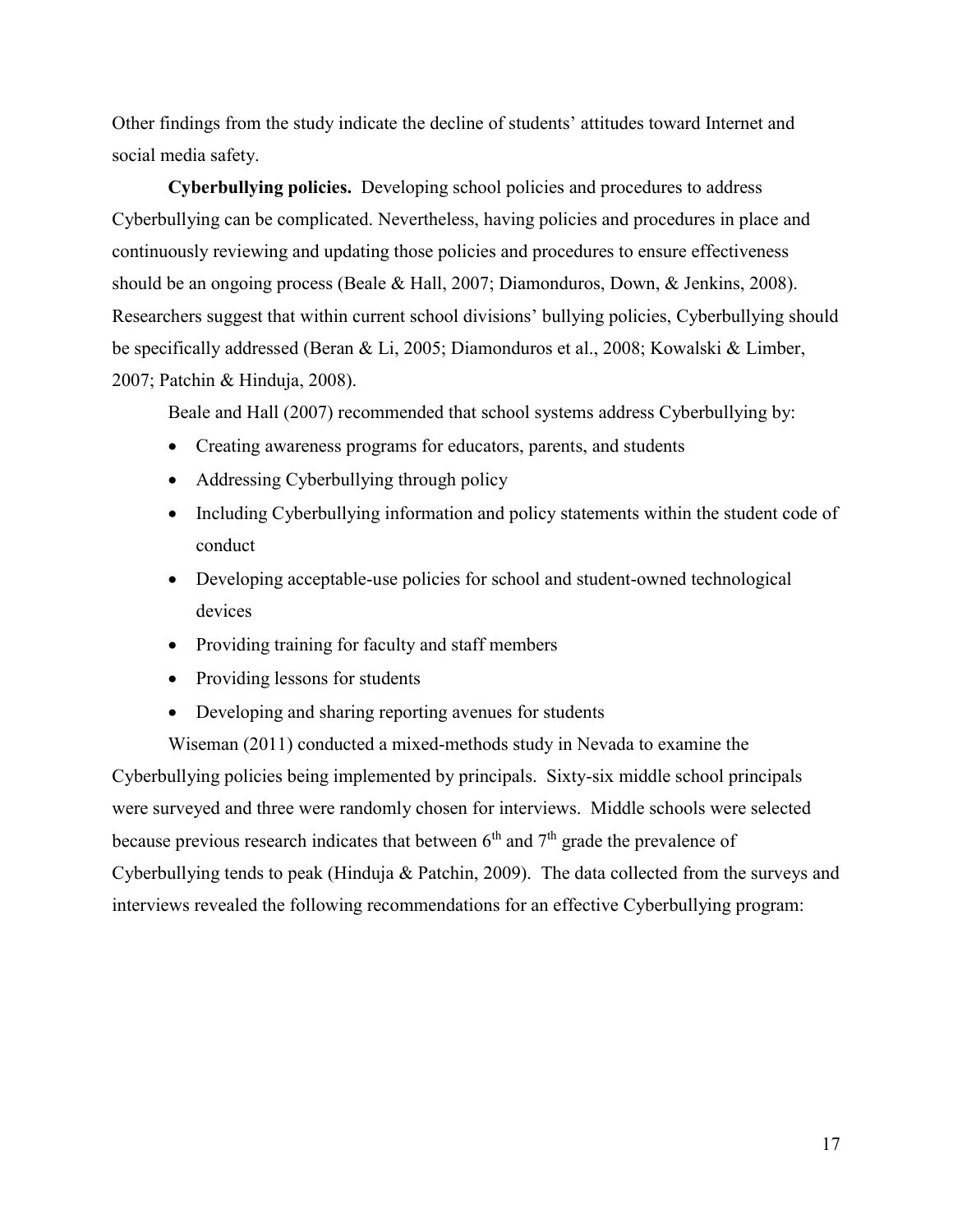### Table 6

| Recommendations from Wiseman's Study on Cyberbullying in Middle Schools |  |  |  |
|-------------------------------------------------------------------------|--|--|--|
|-------------------------------------------------------------------------|--|--|--|

| Survey data (66 respondents)                          | Interview data (3 participants)                                  |
|-------------------------------------------------------|------------------------------------------------------------------|
| Educating students about Cyberbullying                | Instituting consistent reporting procedures                      |
| Communicating with parents                            | Integrating Cyberbullying into the curriculum                    |
| Developing school climate                             | Providing opportunity for student voice<br>through presentations |
| Establishing expectations for off-campus<br>behaviors | Focusing on prevention rather than<br>punishment                 |
| Developing a range of disciplinary<br>consequences    | Implementing effective punishment practices                      |
| Creating procedures for investigating<br>incidents    | Tracking changes and trends in technology                        |
| Developing reporting procedures                       |                                                                  |
| Instituting consequences for wrongful<br>accusations  |                                                                  |
| Creating notification procedures for parents          |                                                                  |
| Posting signs in the building                         |                                                                  |
| Providing counseling opportunities                    |                                                                  |
| Educating parents about Cyberbullying                 |                                                                  |

### **Prevalence of Cyberbullying in Virginia**

The Virginia Secondary School Climate Survey (VSSCS) was conducted in the spring of 2015 through a partnership between the Department of Criminal Justice Services Virginia Center for School and Campus Safety, the Virginia Department of Education, and the Virginia Youth Violence Project at the University of Virginia in the Curry School of Education. The purpose of the survey was to assess the quality of school climate and safety conditions in an effort to provide school systems with valuable information for school improvement. The VSSCS instrument was completed by 56,508 students and 8,585 teachers and staff members in grades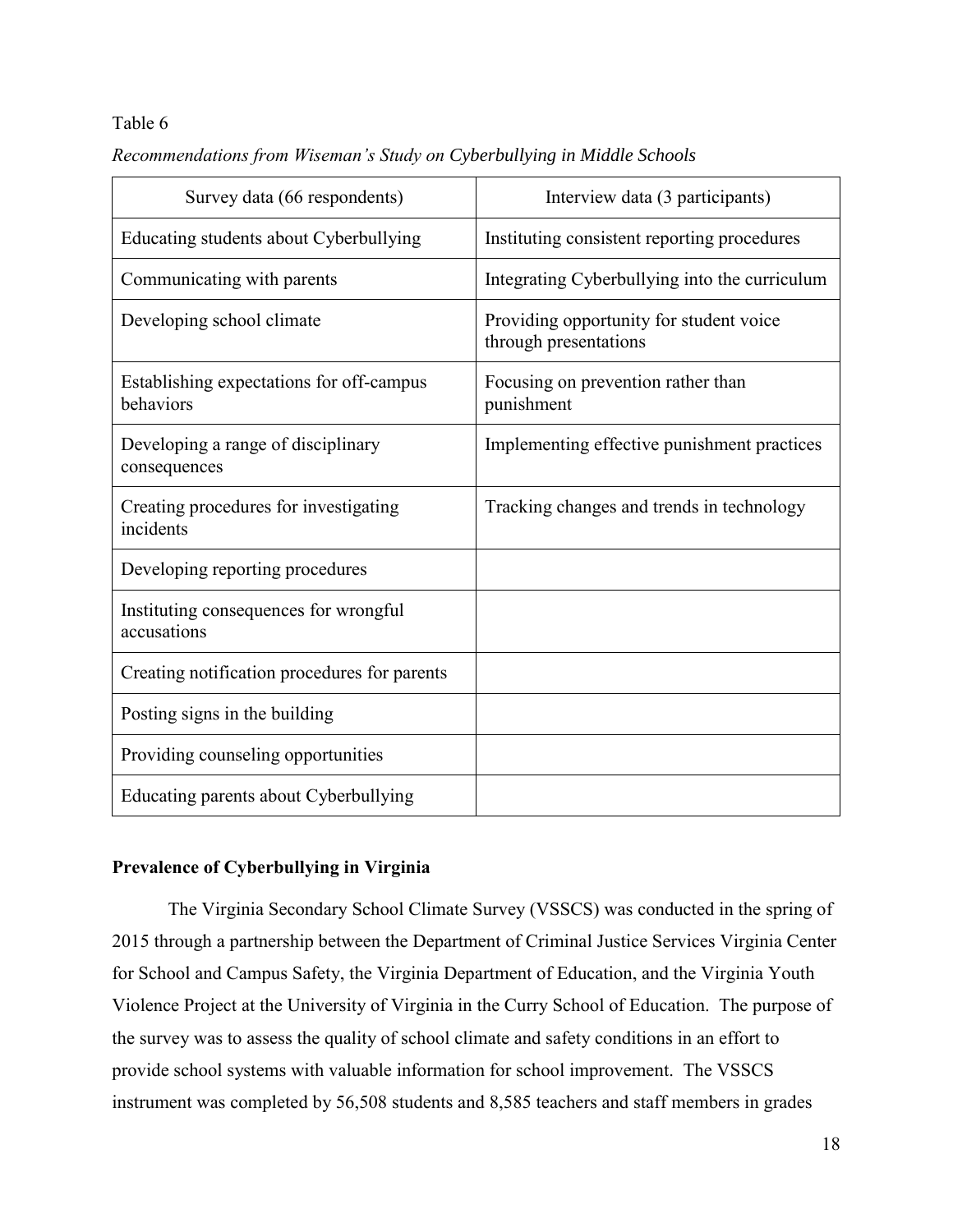seven and eight, which included 415 public school systems. All schools that included  $7<sup>th</sup>$  and  $8<sup>th</sup>$ grades were surveyed regardless of the other grade configurations within the building.

Results from the VSSCS indicated that 80% of students felt safe in their respective schools; nevertheless, a particular area of concern that emerged was 46% of all students reported bullying as a problem, and 35% reported being bullied once or more per week during the school year. Additionally, students reported that others physically hit (30%) or threatened to hurt them (29%). Students were asked questions regarding the prevalence of bullying, which revealed that 68% of students felt they were teased about physical appearance, and 51% of students felt they were teased about sexual topics, with only 29% of students indicating that they reported incidents of bullying to a teacher or to an adult.

The survey also reported data that revealed mental health problems occurring as a result of bullying. Students reported that experiences with bullying made them feel a range of negative emotions. Occurrence statistics and percentages are reported in Table 7 below.

### Table 7

| Emotions reported by survey participants | Number and percentage |               |
|------------------------------------------|-----------------------|---------------|
|                                          | N                     | $\frac{0}{0}$ |
| Felt anger                               | 35,600                | 63            |
| Felt sad                                 | 31,079                | 55            |
| Wanted to avoid school                   | 20,907                | 37            |
| Felt life was not worth living           | 12,996                | 23            |

### *VSSCS Results for Mental Health Problems as a Result of Bullying*

#### **Study Rationale**

Based on the information shared through the literary analysis, the argument can be made that more research is necessary on Cyberbullying due its negative impact on students' well-being (Beran &Li, 2007; Hinduja & Patchin, 2009). Evidence exists that school climate and student health can be jeopardized by the cruel actions associated with Cyberbullying. Advancements in technology and inappropriate online behaviors continue to cause concern for school leaders who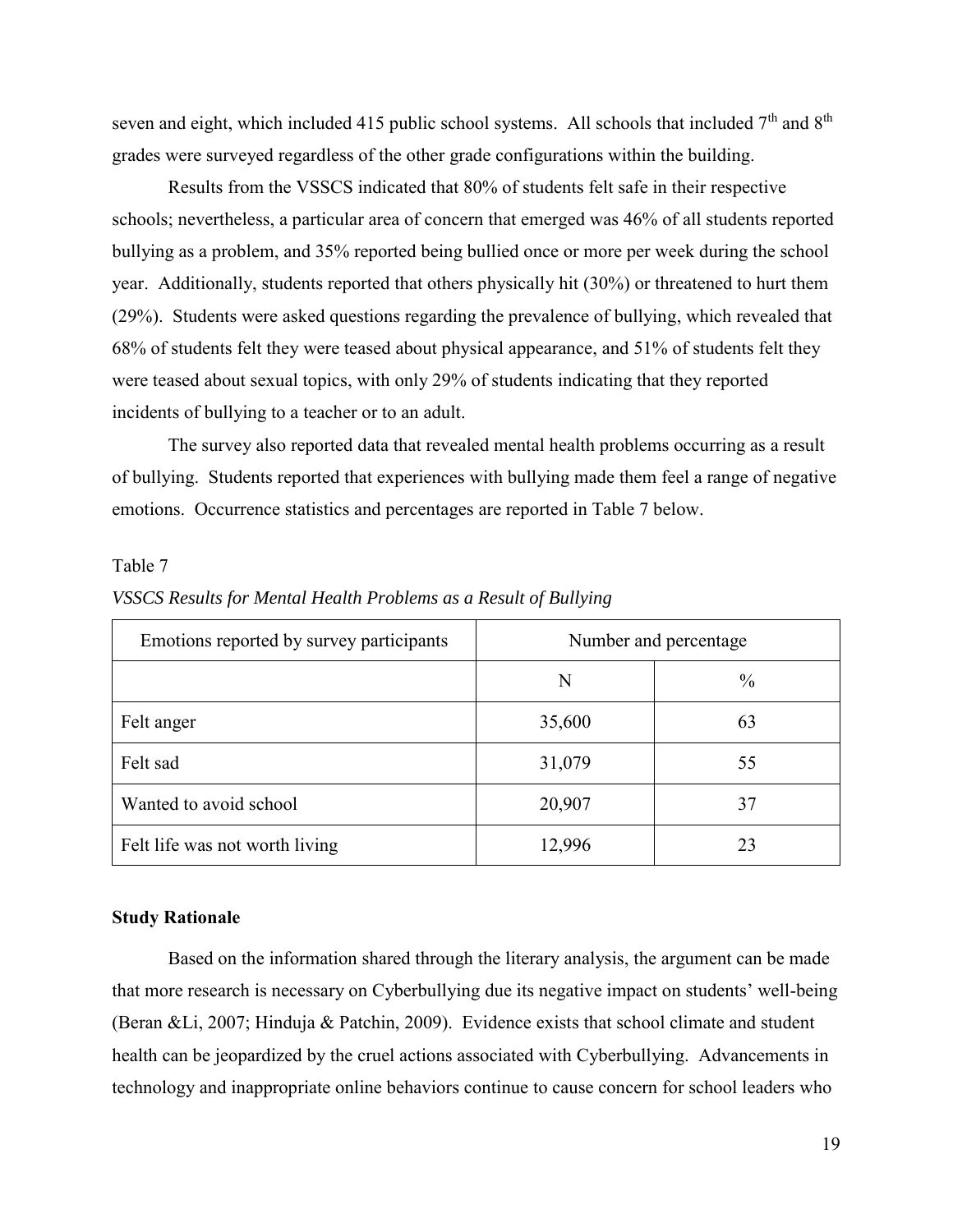are working to provide a safe environment that is conducive to student learning. Due to consistency concerns about Cyberbullying policies and procedures, research shows the need to periodically review these practices to aid in the effectiveness of dealing with these types of harassments incidents (Bauman, 2009; Beran & Le, 2007). Although progress has been made to better understand Cyberbullying and its consequences, school leaders require additional information if they are to be optimally effective in supporting students who have suffered the harmful effects of Cyberbullying (Ybarra & Mitchell, 2008).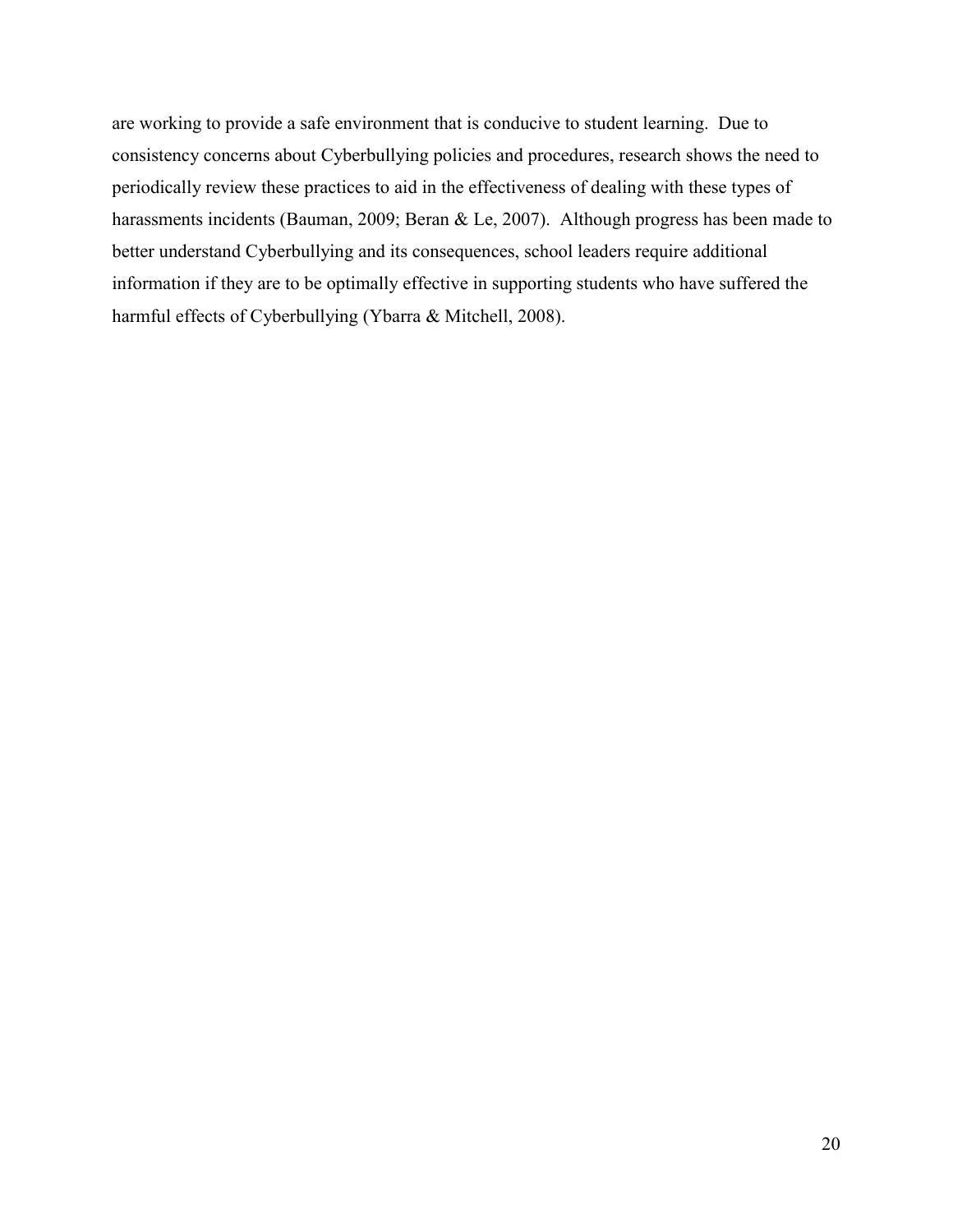# **CHAPTER 3 METHODOLOGY**

The purpose of the chapter is to describe the procedures used for this study. The chapter includes a description of the (a) research design, (b) population, (c) data collection, (d) data management, and (e) data analysis. Quantitative methods were used for this study with the goal of adding insightful knowledge to the research base on Cyberbullying.

#### **Research Design**

Yin (1989) explained that the research design is the "blueprint of research" (p. 29). Researchers must select the appropriate methodology from three basic research methodologies: (a) quantitative, (b) qualitative, and (c) mixed methods (Creswell, 2009). For the purpose of this study, quantitative research is applicable to descriptively analyze survey data.

A quantitative method was chosen and a survey was conducted with the goal of adding to the literature that existed on Cyberbullying in public schools. Through the development and administration of a survey, quantitative data was collected. A quantitative analysis was conducted using descriptive statistics.

### **School System Selection**

The study took place in Region VII of southwest Virginia. Region VII consisted of 15 county school systems and four city school systems. Diversity existed within this region with regard to the size of school districts, socioeconomic status, and grade configuration of schools.

There was limited research available on Cyberbullying in rural school systems. Region VII in southwest Virginia was no different. This study focused on gaining insightful knowledge from middle level administrators in this region on their experiences with Cyberbullying.

#### **Access to School Systems: Superintendents**

The following steps were taken to gain access to the 19 school systems and 42 schools to receive permission to conduct the study:

1. Permission was obtained from the Virginia Tech Institutional Review Board (IRB). An IRB research application was completed (see Appendix B).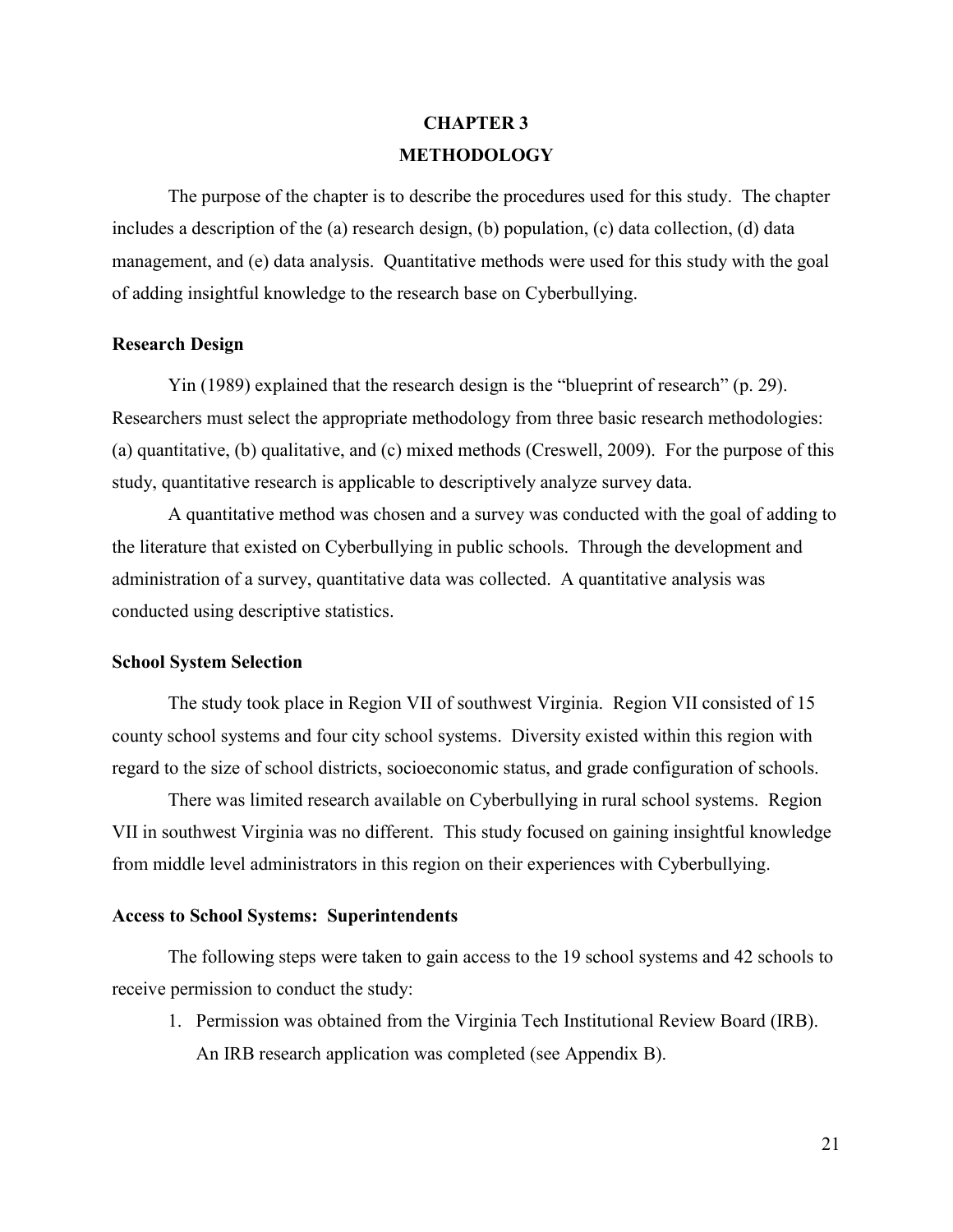- 2. An email was sent to each superintendent asking permission to conduct the study. The email included the purpose of the study and an explanation of the data collection process (see Appendix C).
- 3. Within the email, the following instructions were provided:
	- a. Researcher contact information;
	- b. Superintendents were encouraged to reply with questions or concerns they had regarding the study;
	- c. Superintendents were prompted to reply with their approval or disapproval of access to the school system.

### **Population**

Schools chosen to participate in the study were identified by the Virginia Middle School Association (VMSA) as schools serving middle-level students. Forty-two schools met the criteria. Grade configurations varied as seen in Table 8. Interestingly, all middle schools within Region VII included the seventh grade.

### Table 8

| Grade configurations |                |                  |                |                  |                |                |                |                |                |
|----------------------|----------------|------------------|----------------|------------------|----------------|----------------|----------------|----------------|----------------|
| <b>PK-7</b>          | <b>PK-8</b>    | $1 - 7$          | $4 - 7$        | $5 - 7$          | $5 - 8$        | $6 - 7$        | $6 - 8$        | $7 - 8$        | $7-9$          |
| $\boldsymbol{N}$     | $\overline{N}$ | $\boldsymbol{N}$ | $\overline{N}$ | $\boldsymbol{N}$ | $\overline{N}$ | $\overline{N}$ | $\overline{N}$ | $\overline{N}$ | $\overline{N}$ |
| 10                   |                |                  |                |                  |                |                | 18             |                |                |

*Grade Configurations of Schools in the Study* 

All middle school principals in the 42 schools were invited to participate in the study. A list was constructed with the names of all middle school administrators in each school system along with the number of years each one possessed in school administration. The list was kept confidential on a password-protected computer. Using the Virginia Department of Education's website, an email list was constructed listing all potential participants.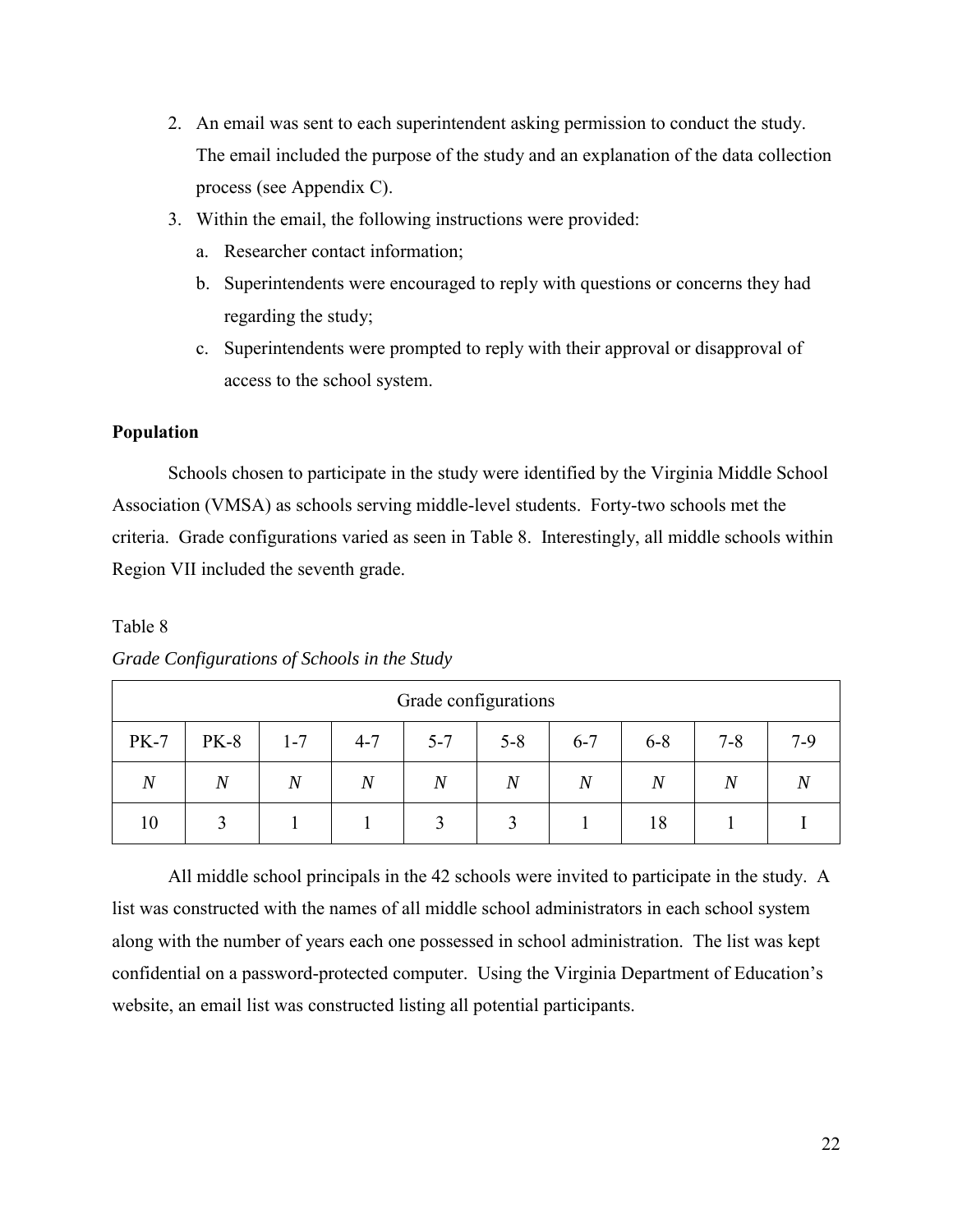### **Content Validation**

A content validation instrument was developed to check for survey item clarity, neutrality, and alignment (see Appendix D). Clarity of the survey questions was important in order for respondents to fully understand what as being asked in each question. Neutrality was also crucial to eliminate survey question bias. The content alignment of the survey questions to the research questions was important in order to be certain that data collected from respondents met the needs for the study's purpose.

A panel of two experts was constructed for content validation purposes. One panel member was the former middle-level supervisor in Washington County Public Schools and also served as a former president of the VMSA. At the time the study was conducted, the second panel member served as middle-level supervisor in Washington County Public Schools and served as the Director of Region VII of the VMSA. Each panel member was asked to participate in the study by completing the content validation instrument. The panel members were sent an email requesting their participation (see Appendix E). The email described the purpose of the study and included the content validation document.

Analysis of the content validation data assisted in survey question refinement. The recommendations made by the panel were reviewed. Survey questions were altered to help with clarity concerns, neutrality issues, and to strengthen the alignment between the survey questions and the research questions.

Content validation participants were sent an email containing information about the study and requesting their participation (see Appendix E). Upon agreement to participate in the study, each participant completed the following steps:

- 1. Contacted the researcher with questions regarding the study
- 2. Downloaded the instrument attached to the email
- 3. Completed the form either digitally or as a hard copy and returned it to sallen@wcs.k12.va.us

Content validation participants were assigned a code to ensure their confidentiality. Codes used were CV1 and CV2. The names of the participants and corresponding codes were kept in a separate file on a password-protected personal computer. Analysis of the returned content validation instruments led to the following changes to the survey items: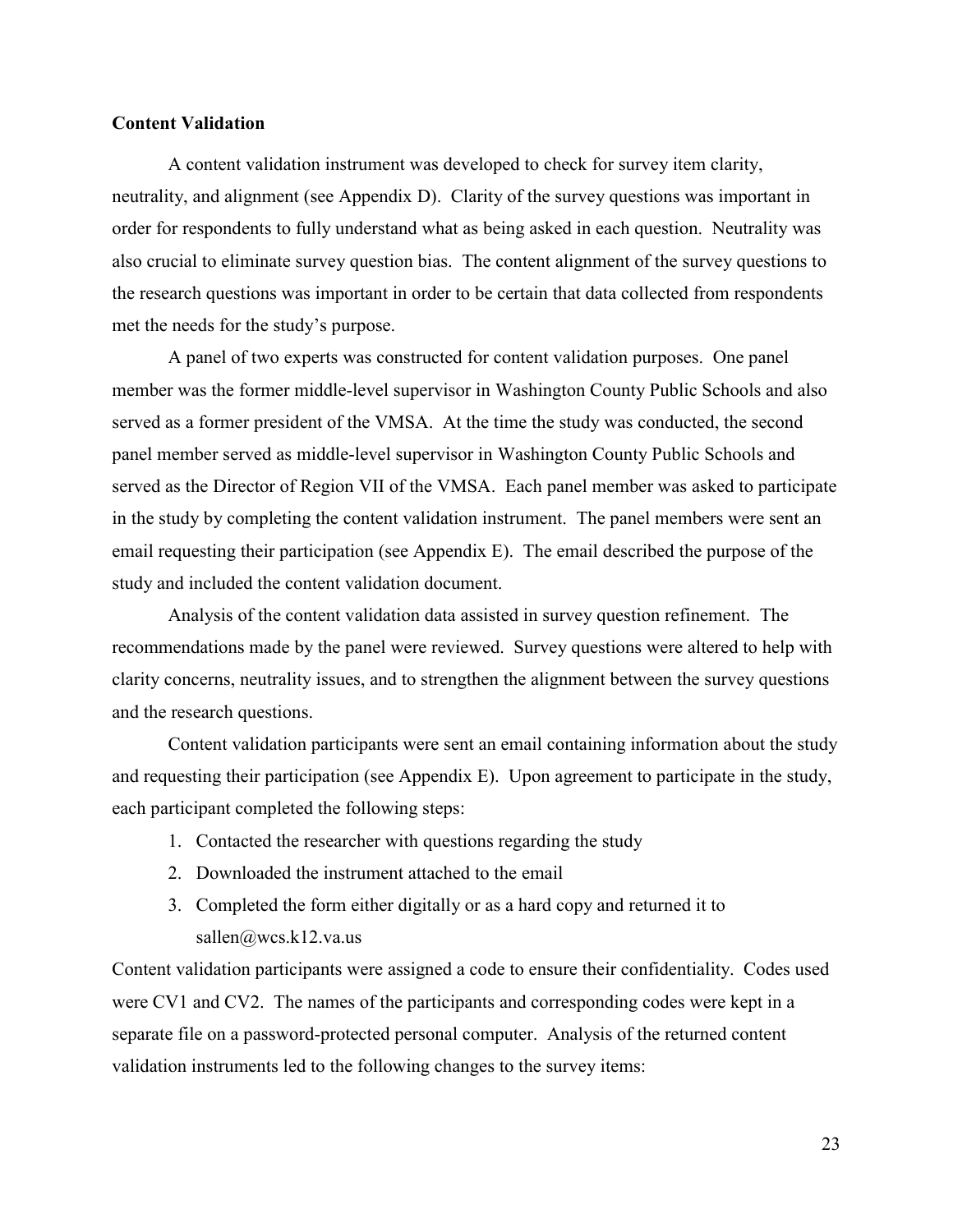## Table 9

| Survey question 2                  |                                                                                                                                                                |  |  |
|------------------------------------|----------------------------------------------------------------------------------------------------------------------------------------------------------------|--|--|
| Content validation instrument form | How often are you notified of Cyberbullying incidents<br>that occur away from school?<br>Never<br>Rarely<br>Monthly<br>Weekly<br>Daily                         |  |  |
| Field-test survey form             | How often are you notified by non-school personnel of<br>Cyberbullying incidents that occur away from school?<br>Never<br>Rarely<br>Monthly<br>Weekly<br>Daily |  |  |
| Survey question 3                  |                                                                                                                                                                |  |  |
| Content validation instrument form | Do you have knowledge of Cyberbullying outside of the<br>school environment?<br>Yes<br>N <sub>o</sub><br>Don't Know                                            |  |  |
| Field-test survey form             | Omit due to redundancy                                                                                                                                         |  |  |
| Survey question 4                  |                                                                                                                                                                |  |  |
| Content validation instrument form | If so, how extensive is it?<br>Not Extensive<br>Somewhat Extensive<br>Extensive<br>Don't Know                                                                  |  |  |
| Field-test survey form             | Omit due to redundancy                                                                                                                                         |  |  |
|                                    | (table continued)                                                                                                                                              |  |  |

*Changes Made to Field-Test Survey after Analysis of Content Validation* 

24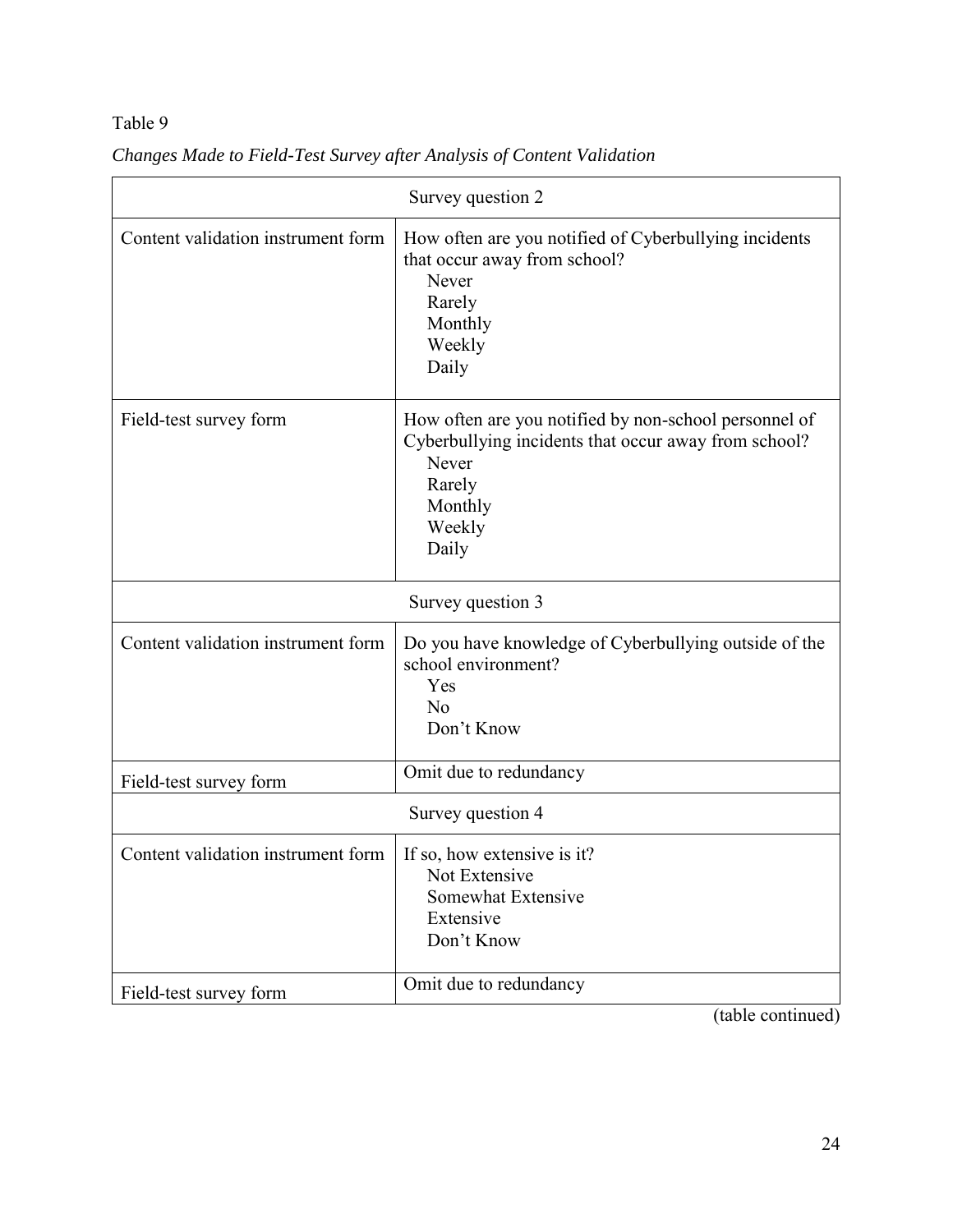Table 9 *(cont.)*

| Survey question 13                 |                                                                                                                                     |  |  |
|------------------------------------|-------------------------------------------------------------------------------------------------------------------------------------|--|--|
| Content validation instrument form | Are the policies being implemented effective in dealing<br>with Cyberbullying incidents?<br>Yes<br>N <sub>o</sub><br>Don't Know     |  |  |
| Field-test survey form             | Are the school system's policies being implemented<br>effective in dealing with Cyberbullying incidents?<br>Yes<br>No<br>Don't Know |  |  |
|                                    | Survey question 14                                                                                                                  |  |  |
| Content validation instrument form | Do you feel that current policies need to be revised?<br>Yes<br>N <sub>o</sub><br>Don't Know                                        |  |  |
| Field-test survey form             | Do you feel that the current school system's policies<br>need to be revised?<br>Yes<br>N <sub>o</sub><br>Don't Know                 |  |  |
|                                    | Survey question 15                                                                                                                  |  |  |
| Content validation instrument form | Do you think additional policies are needed?<br>Yes<br>N <sub>o</sub><br>Don't Know                                                 |  |  |
| Field-test survey form             | Do you think additional school system policies are<br>needed?<br>Yes<br>No<br>Don't Know                                            |  |  |

(table continued)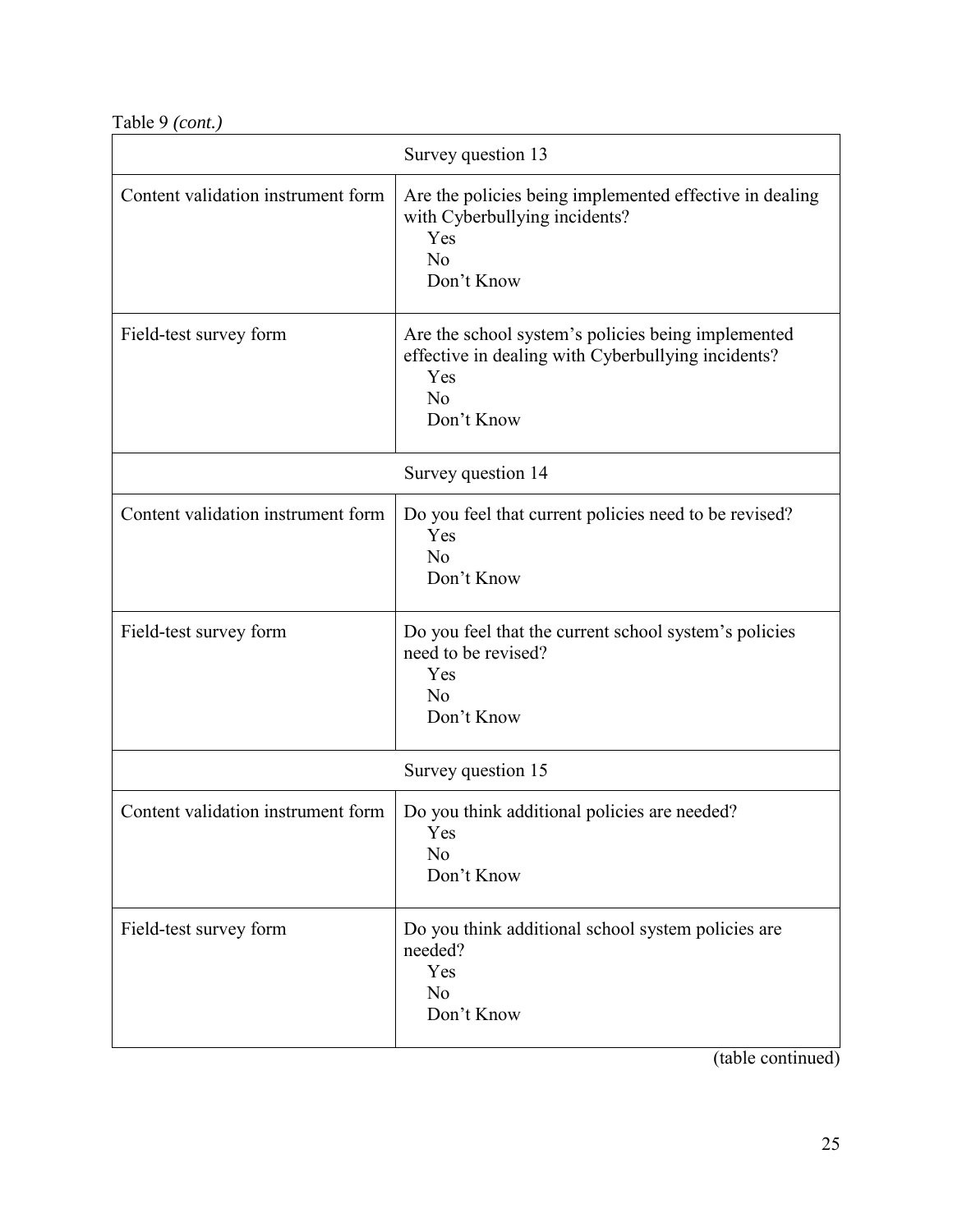Table 9 *(cont.)*

|                                    | Survey question 18                                                                       |
|------------------------------------|------------------------------------------------------------------------------------------|
| Content validation instrument form | How involved are the following individuals in<br>Cyberbullying incidents?                |
|                                    | Central office staff members?<br>Not Involved<br>Somewhat Involved<br>Very Involved      |
|                                    | School resource officer personnel?<br>Not Involved<br>Somewhat Involved<br>Very Involved |
|                                    | Law officials?<br>Not Involved<br>Somewhat Involved<br>Very Involved                     |
|                                    | School administrators?<br>Not Involved<br>Somewhat Involved<br>Very Involved             |
|                                    | Teachers?<br>Not Involved<br>Somewhat Involved<br>Very Involved                          |

(table continued)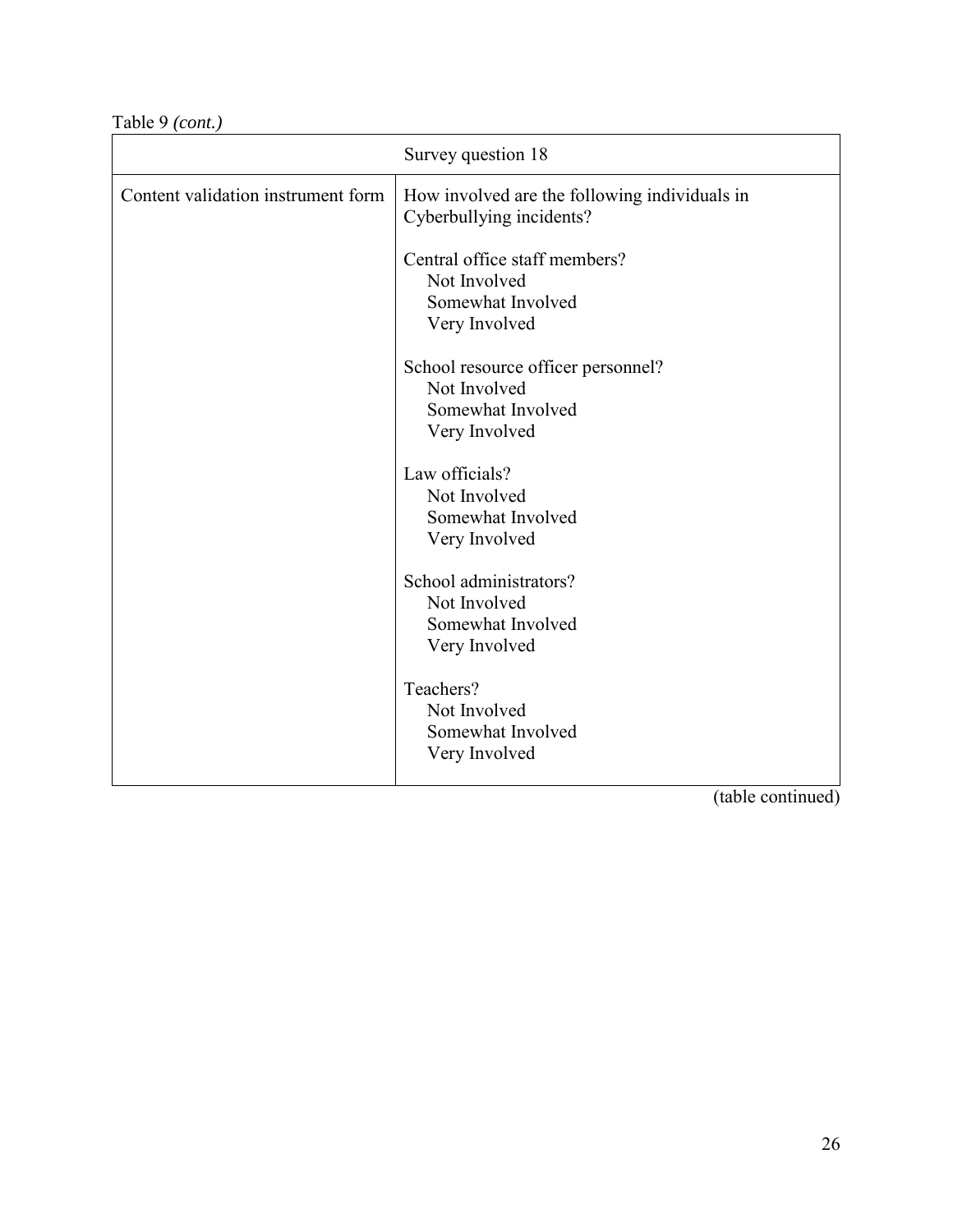Table 9 *(cont.)*

| Field-test survey form | How involved are the following individuals in<br>Cyberbullying incidents?                              |
|------------------------|--------------------------------------------------------------------------------------------------------|
|                        | Central office staff members?<br>Not Involved<br>Somewhat Involved<br>Very Involved<br>Don't Know      |
|                        | School resource officer personnel?<br>Not Involved<br>Somewhat Involved<br>Very Involved<br>Don't Know |
|                        | Law officials?<br>Not Involved<br>Somewhat Involved<br>Very Involved<br>Don't Know                     |
|                        | School administrators?<br>Not Involved<br>Somewhat Involved<br>Very Involved<br>Don't Know             |
|                        | Teachers?<br>Not Involved<br>Somewhat Involved<br>Very Involved<br>Don't Know                          |

#### **Informed Consent**

Informed consent was gathered from study participants [see Appendix H]. Survey participants were sent an email containing information about the study as well as the informed consent statement. The email requested their participation, and researcher contact information was provided to address questions or concerns. Participants accessed the online survey using the link provided on the email. Question one contained the informed consent statement and prompted participants to accept or decline participation. Upon accepting, participants were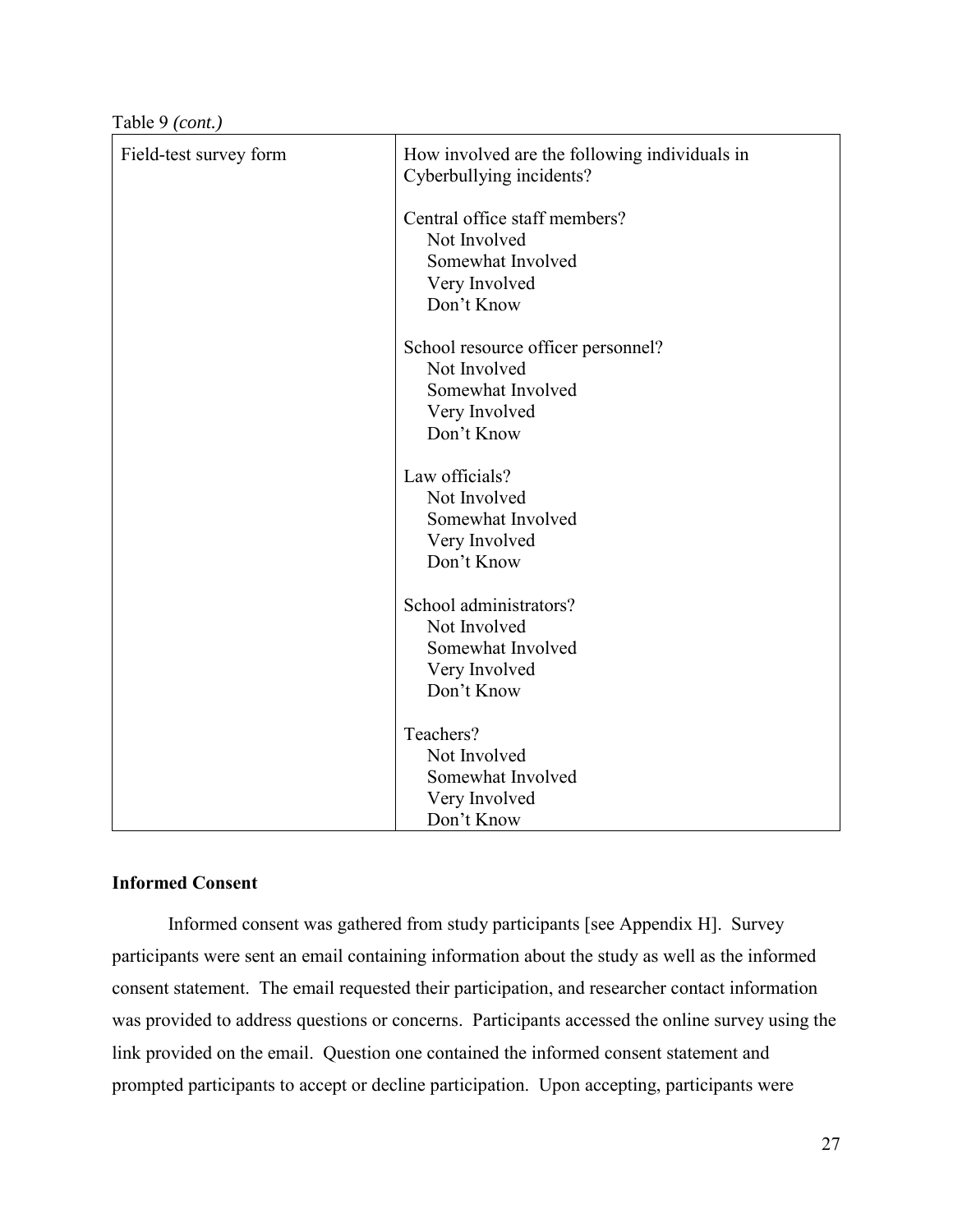directed to the survey instrument. Participants that chose to decline participation bypassed the survey and were directed to exit the survey.

#### **Data Collection**

Data for the study were collected from survey information gathered from middle school principals in Region VII of Virginia. A web-based survey was developed using Qualtrics. This was an online survey product available to Virginia Tech faculty, staff, and students. Qualtrics was an online research and survey tool used to assist in data collection and analysis. By using this web-based survey instrument, participants had complete anonymity, which facilitated the researcher's effort in obtaining truthful responses.

**Field-test survey.** Two field-tests were conducted to practice the web-based survey. Two high school principals from Washington County Public Schools were asked to complete the online survey. Individual face-to-face meetings were scheduled with each field-test participant. In each meeting, the following occurred:

- 1. An explanation of the purpose of the study.
- 2. An opportunity for field-test participants to ask questions concerning the study.
- 3. Review the informed consent document.
- 4. An opportunity for participants to ask questions about the informed consent.
- 5. Informed consent acquisition.
- 6. Explanation of the process for completing the survey, including:
	- Receipt of email with survey link;
	- Visit the survey link;
	- Prompt to indicate voluntary agreement to participate;
	- Upon agreement, access to the survey questions;
	- Estimate of time to complete survey stated;
	- Prompt to submit responses.
- 7. An opportunity was given to participants to ask questions about the online survey process.
- 8. Researcher's contact information was provided.
- 9. Closure of the meeting.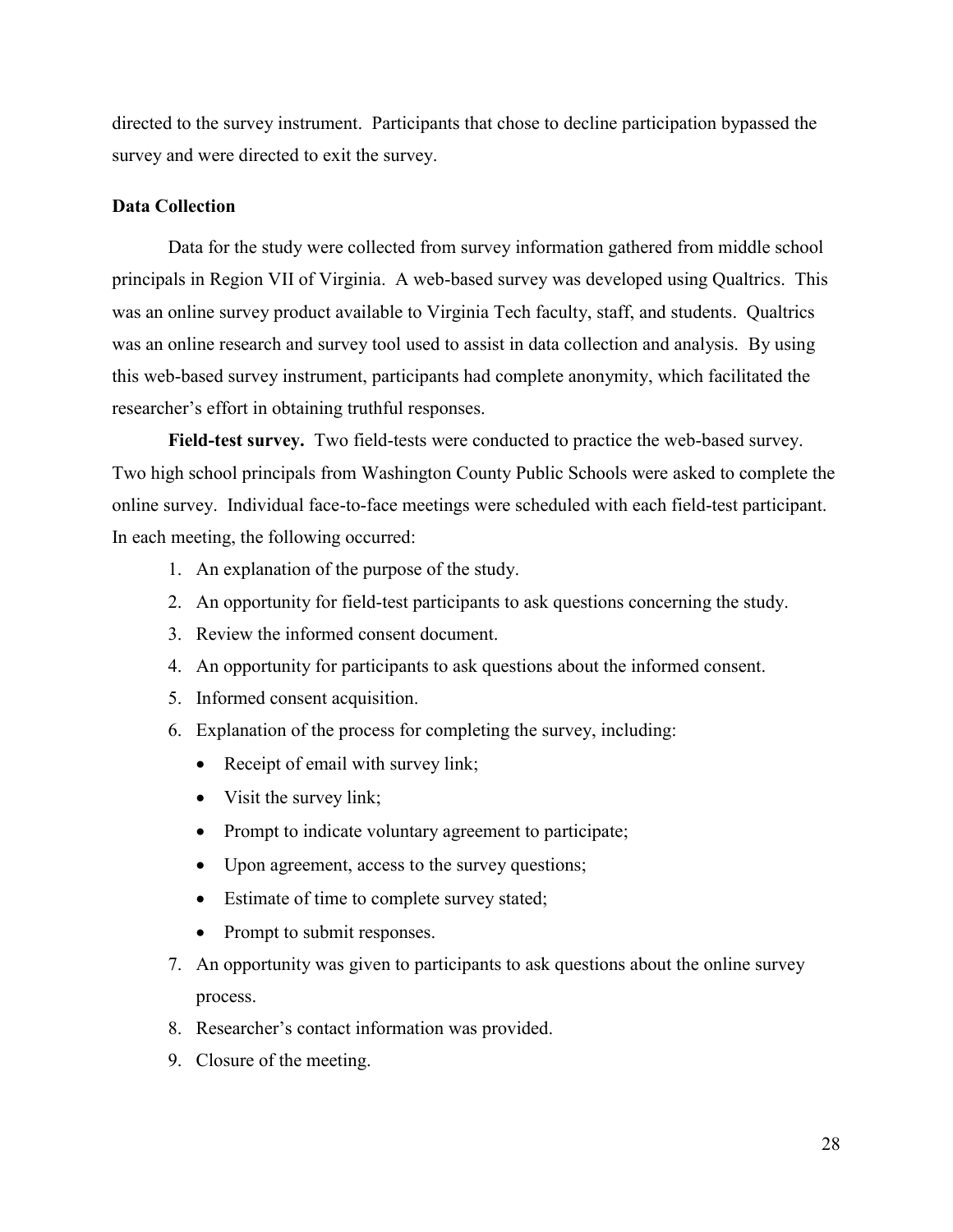Field-test participants completed the online survey. Data from the field-test surveys were gathered through Qualtrics. By analyzing the data from each test survey, information was gathered about logistical or technological issues that arose with the online survey. No changes were made to the survey protocol.

**Survey.** In each school system in Region VII where access was granted by the superintendent, all middle school principals were invited by email to participate in the study. Email addresses were obtained through the Virginia Department of Education website. The email contained:

- 1. An explanation of the purpose of the study and informed consent statement.
- 2. An invitation to reply with questions concerning the study.
- 3. A link to the online Qualtrics survey.

Survey participants visited the survey link and followed the survey directions.

**Instrumentation: Development of the survey.** Research questions and sub-questions were used in the development of the survey questions. Survey questions are listed in Table 10. The table is arranged in three sections, each of which includes (a) the research question, (b) the corresponding sub-question(s), and (c) the survey questions.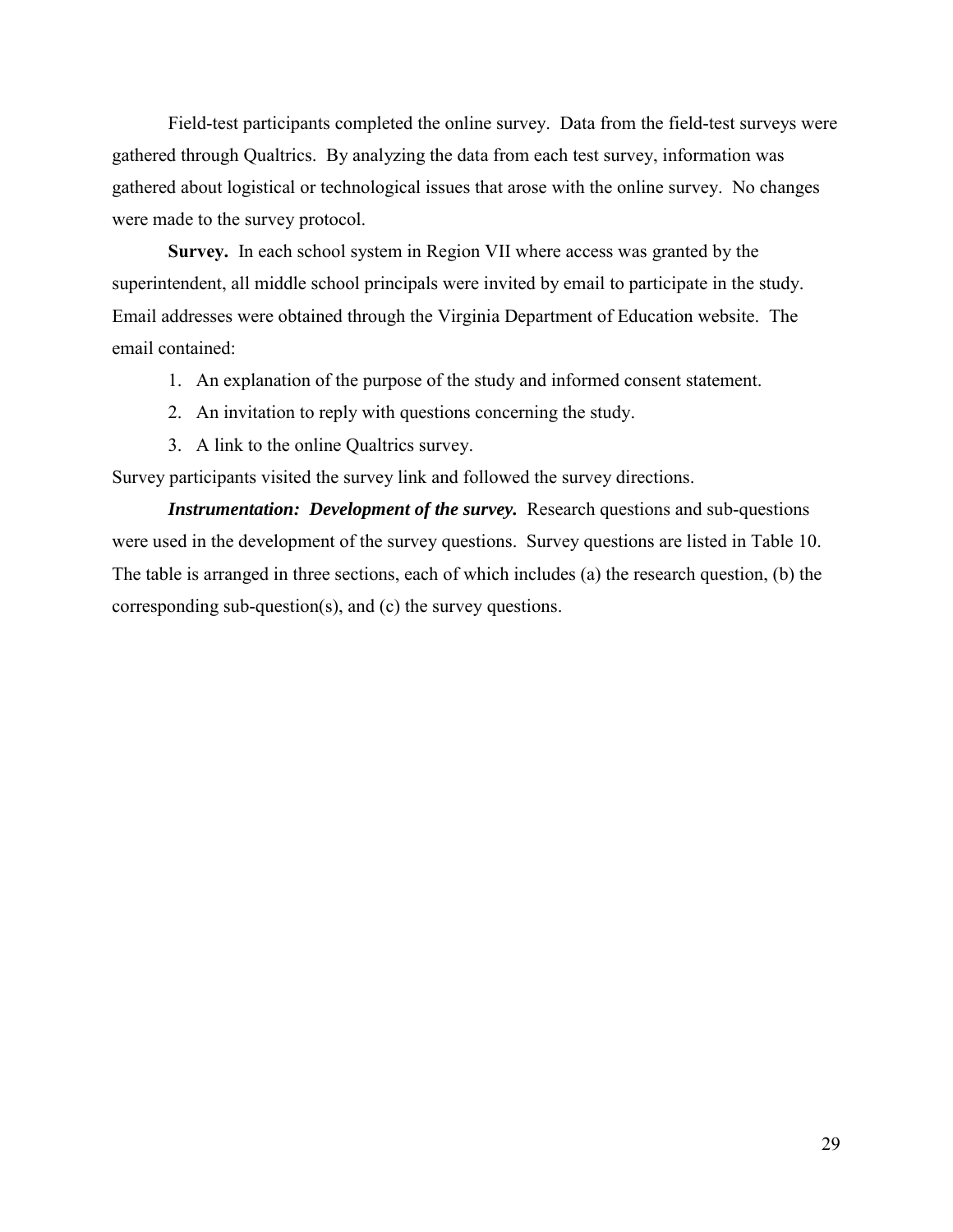|  |  | Research Questions, Sub-Questions, and Survey Questions |  |  |
|--|--|---------------------------------------------------------|--|--|
|--|--|---------------------------------------------------------|--|--|

|                                                | Research question 1: What is the status of Cyberbullying in Region VII of southwest Virginia? |
|------------------------------------------------|-----------------------------------------------------------------------------------------------|
| 1a. To what extent do                          | Survey questions:                                                                             |
| middle school                                  |                                                                                               |
| principals in southwest<br>Virginia experience | How often do Cyberbullying incidents occur on your school premises?<br>Never                  |
| Cyberbullying?                                 | Rarely                                                                                        |
|                                                | Monthly                                                                                       |
|                                                | Weekly                                                                                        |
|                                                | Daily                                                                                         |
|                                                | How often are you notified of Cyberbullying incidents that occur away from<br>school?         |
|                                                | Never                                                                                         |
|                                                | Rarely                                                                                        |
|                                                | Monthly                                                                                       |
|                                                | Weekly                                                                                        |
|                                                | Daily                                                                                         |
|                                                | Do you have knowledge of Cyberbullying outside of the school environment?<br>Yes              |
|                                                | N <sub>o</sub>                                                                                |
|                                                | Don't Know                                                                                    |
|                                                | If so, how extensive is it?<br>Not Extensive<br>Somewhat Extensive<br>Extensive<br>Don't Know |

(table continued)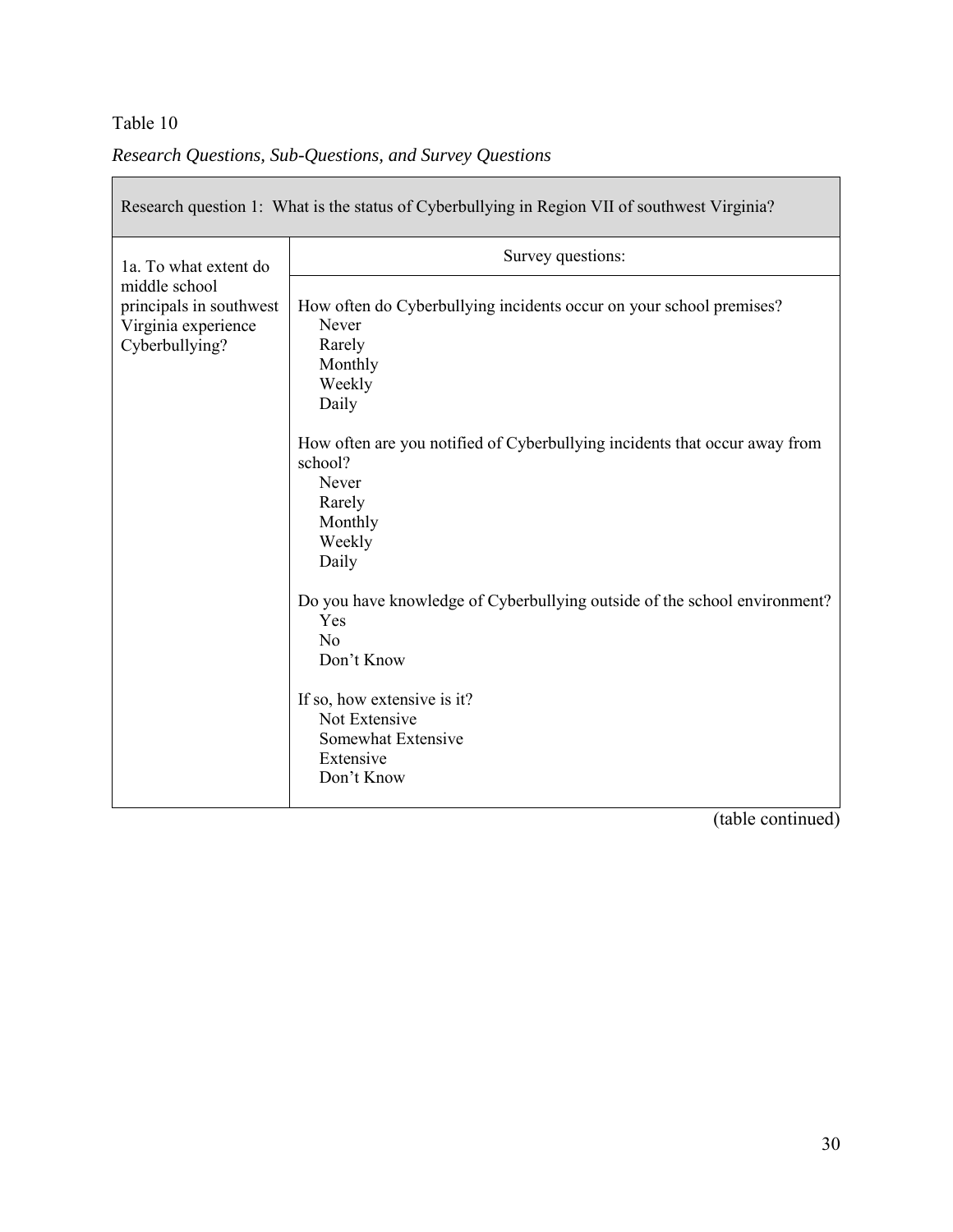|                                                                  | Research question 1: What is the status of Cyberbullying in Region VII of southwest Virginia?                                                                                                                   |
|------------------------------------------------------------------|-----------------------------------------------------------------------------------------------------------------------------------------------------------------------------------------------------------------|
| 1b. What grade level is<br>Cyberbullying most<br>prevalent?      | Survey questions:                                                                                                                                                                                               |
|                                                                  | As a middle school principal, in what grade level do Cyberbullying incidents<br>most often occur?<br>6 <sup>th</sup><br>7 <sup>th</sup><br>8 <sup>th</sup><br>Equal instances across 6-8 grades<br>Other grades |
| 1c. Is gender a factor<br>in the prevalence of<br>Cyberbullying? | Do you believe gender plays a role in Cyberbullying incidents?<br>Yes<br>$\rm N_{0}$<br>Don't Know<br>If so, which gender has the most reported incidents of Cyberbullying?<br>Male<br>Female<br>Don't Know     |

(table continued)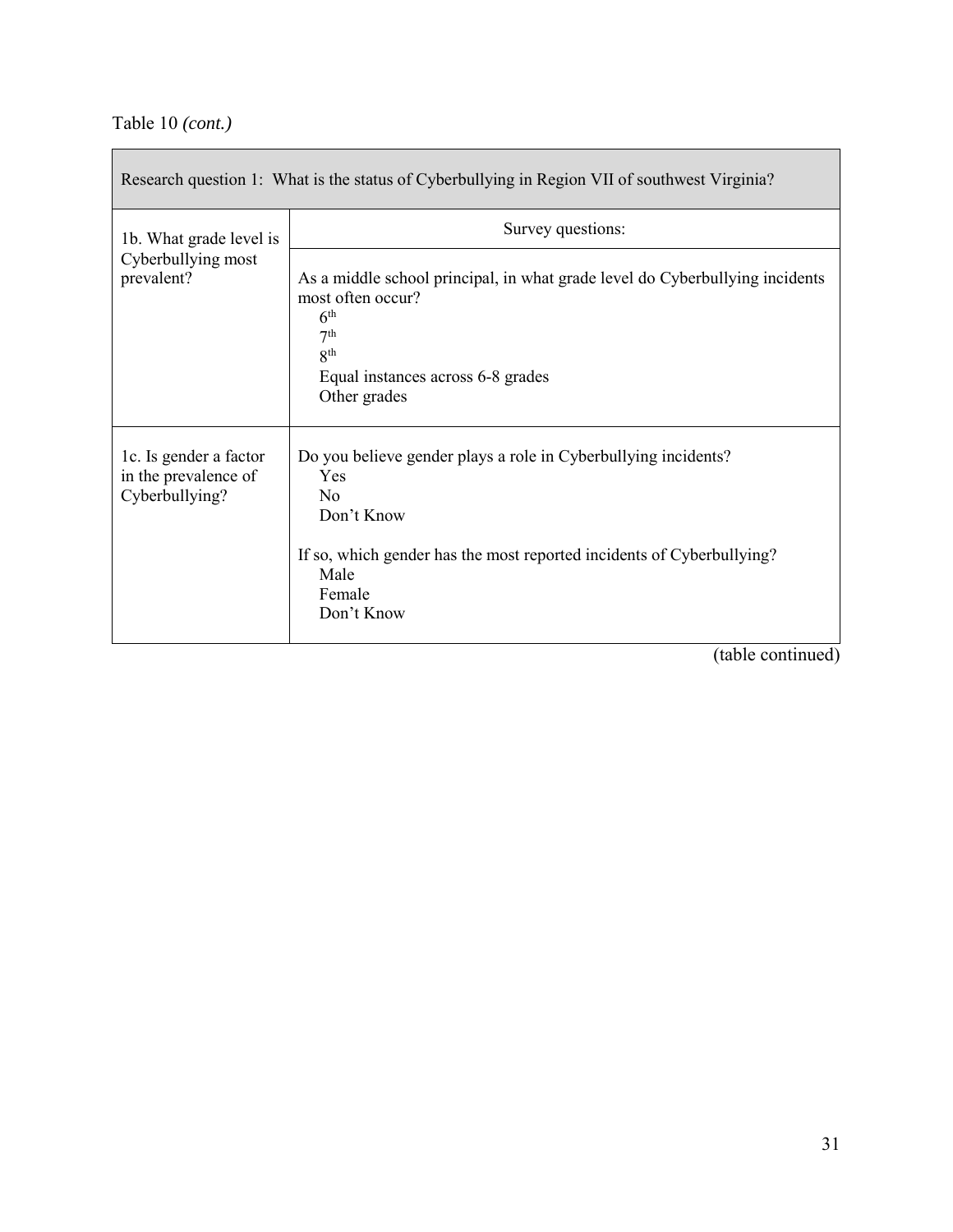| effectiveness in responding to Cyberbullying?                                                     | Research question 2: What are middle school principals' perspectives regarding their schools'                                                                       |
|---------------------------------------------------------------------------------------------------|---------------------------------------------------------------------------------------------------------------------------------------------------------------------|
|                                                                                                   | Survey questions:                                                                                                                                                   |
| 2a. What bullying<br>prevention programs<br>are being implemented<br>in your school to<br>address | Is there a bullying prevention program implemented at your school?<br>Yes<br>N <sub>o</sub><br>Don't Know                                                           |
| Cyberbullying?                                                                                    | If there is a bullying prevention program implemented at your school, is<br>Cyberbullying specifically addressed in the program?<br>Yes<br>No<br>Don't Know         |
|                                                                                                   | If there is no bullying prevention program implemented at your school, do<br>you believe one should be implemented in your school?<br>Yes<br>$\rm No$<br>Don't Know |
|                                                                                                   | If you believe a bullying prevention program should be implemented, should<br>Cyberbullying be addressed in the program?<br>Yes<br>$\rm No$<br>Don't Know           |

(table continued)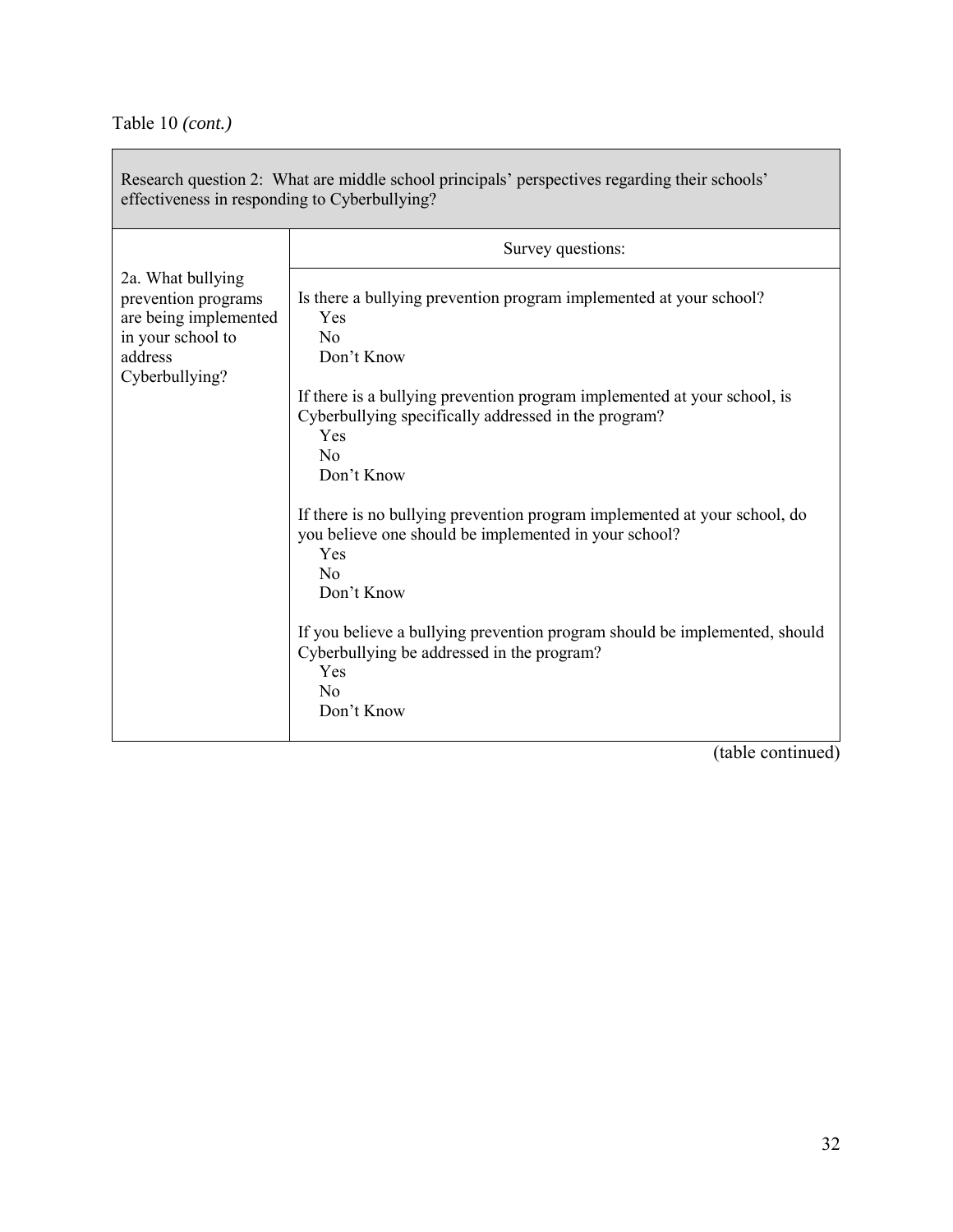$\overline{\phantom{a}}$ 

| Research question 2: What are middle school principals' perspectives regarding their schools'<br>effectiveness in responding to Cyberbullying?                                                                                                                                         |
|----------------------------------------------------------------------------------------------------------------------------------------------------------------------------------------------------------------------------------------------------------------------------------------|
| Survey questions:                                                                                                                                                                                                                                                                      |
| Does your school system's policy on bullying address Cyberbullying?<br>Yes<br>N <sub>o</sub><br>Don't Know                                                                                                                                                                             |
| Are the policies being implemented effective in dealing with Cyberbullying<br>incidents?<br>Yes<br>N <sub>o</sub><br>Don't Know<br>Do you feel that current policies need to be revised?<br>Yes<br>N <sub>o</sub><br>Don't Know<br>Do you think additional policies are needed?<br>Yes |
| N <sub>o</sub><br>Don't Know                                                                                                                                                                                                                                                           |
| Survey questions:                                                                                                                                                                                                                                                                      |
| How easy or difficult is it to identify Cyberbullying instances?<br>Very difficult<br>Difficult<br>Easy<br>Very easy<br>Do you believe that you report Cyberbullying incidents consistently?<br>Yes<br>N <sub>o</sub><br>Don't Know                                                    |
|                                                                                                                                                                                                                                                                                        |

(table continued)

 $\mathbb{R}^n$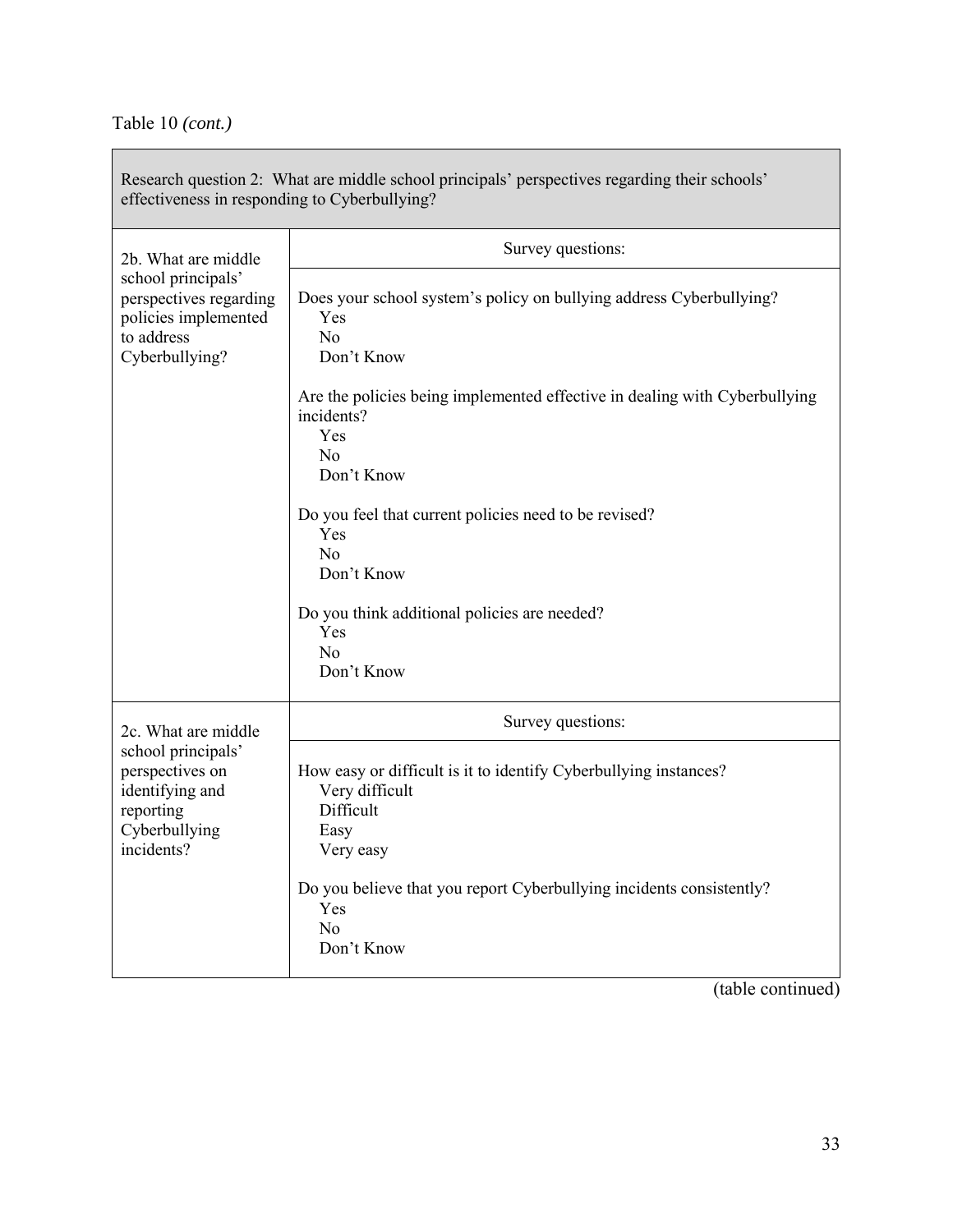| Research question 2: What are middle school principals' perspectives regarding their schools'<br>effectiveness in responding to Cyberbullying? |                                                                                                                                                                                                                                                                                                                                                                                                                                                                                                           |  |  |  |  |  |  |
|------------------------------------------------------------------------------------------------------------------------------------------------|-----------------------------------------------------------------------------------------------------------------------------------------------------------------------------------------------------------------------------------------------------------------------------------------------------------------------------------------------------------------------------------------------------------------------------------------------------------------------------------------------------------|--|--|--|--|--|--|
| 2d. Who is involved in<br>investigating and<br>remediating<br>Cyberbullying<br>processes?                                                      | Survey questions:<br>How involved are the following individuals in Cyberbullying incidents?<br>Central office staff members?<br>Not Involved<br>Somewhat Involved<br>Very Involved<br>School resource officer personnel?<br>Not Involved<br>Somewhat Involved<br>Very Involved<br>Law officials?<br>Not Involved<br>Somewhat Involved<br>Very Involved<br>School administrators?<br>Not Involved<br>Somewhat Involved<br>Very Involved<br>Teachers?<br>Not Involved<br>Somewhat Involved<br>Very Involved |  |  |  |  |  |  |

(table continued)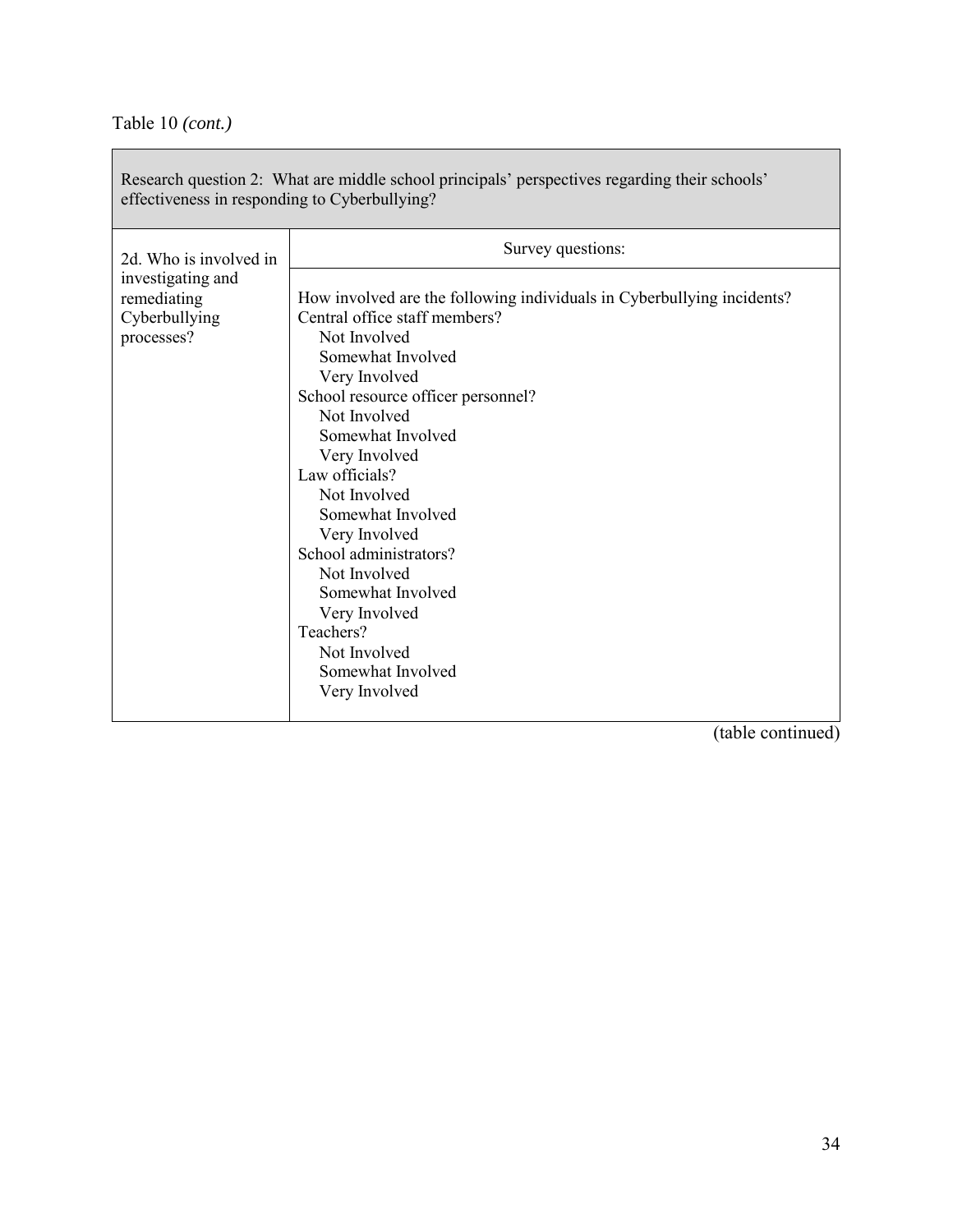| Cyberbullying policies and procedures?                                               | Research question 3: What are middle school principals' recommendations to strengthen                                                                                                                                                                                                                                                                           |
|--------------------------------------------------------------------------------------|-----------------------------------------------------------------------------------------------------------------------------------------------------------------------------------------------------------------------------------------------------------------------------------------------------------------------------------------------------------------|
| 3a. What are middle                                                                  | Survey questions:                                                                                                                                                                                                                                                                                                                                               |
| school principals'<br>perspectives on<br>preventive<br>Cyberbullying<br>strategies?  | Choose any of the following strategies you believe would deter<br>Cyberbullying incidents.<br>Increased supervision of student technology use<br>More effective school policies<br>Anti-bullying education<br>Encouraging students to report Cyberbullying<br>Professional development for teachers<br>Increased consequences<br>Increased parental involvement |
| 3b. What are middle                                                                  | Survey questions:                                                                                                                                                                                                                                                                                                                                               |
| school principals'<br>perspectives on<br>Cyberbullying school<br>level consequences? | Are the Cyberbullying consequences currently implemented in your school<br>effectively deterring Cyberbullying?<br>Yes<br>N <sub>0</sub><br>Don't Know                                                                                                                                                                                                          |

### **Data Management**

Data were carefully and responsibly managed. By utilizing Qualtrics as an on-line survey instrument, confidentiality was ensured for participants. There were no identifying elements for school systems, schools, or participants in the study.

#### **Data Analysis**

Data returned from surveys were displayed in data summary tables. The data summary tables were organized by the individual survey questions. See the tables below for the organization of the data summary tables. Data were analyzed using descriptive statistics.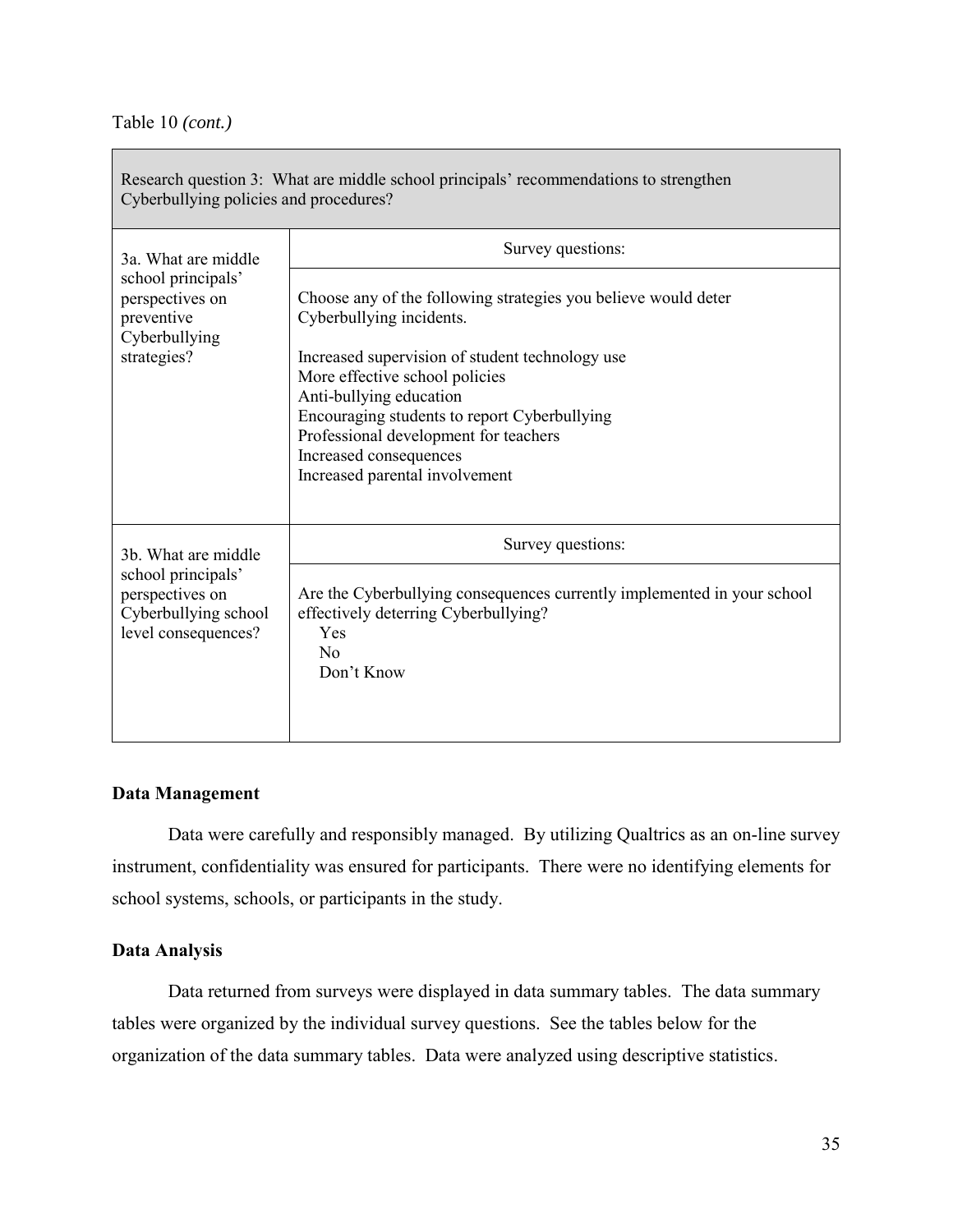Graphic analysis, measures of central tendency, and visual representations were conducted for the data collected.

### Table 11

## *Survey Question 1: Summary Table for Survey Data*

| Survey question 1: How often do Cyberbullying incidents occur on your school premises? |      |  |               |  |               |  |               |  |               |
|----------------------------------------------------------------------------------------|------|--|---------------|--|---------------|--|---------------|--|---------------|
| Rarely<br>Never                                                                        |      |  | Monthly       |  | Weekly        |  | Daily         |  |               |
| N                                                                                      | $\%$ |  | $\frac{0}{0}$ |  | $\frac{0}{0}$ |  | $\frac{0}{0}$ |  | $\frac{0}{0}$ |
|                                                                                        |      |  |               |  |               |  |               |  |               |

Table 12

## *Survey Question 2: Summary Table for Survey Data*

Survey question 2: How often are you notified of Cyberbullying incidents that occur away from school?

|                | Never<br>Rarely |                | Monthly       |                | Weekly |                | Daily         |                |      |
|----------------|-----------------|----------------|---------------|----------------|--------|----------------|---------------|----------------|------|
| $\overline{N}$ | $\frac{0}{0}$   | $\overline{N}$ | $\frac{0}{0}$ | $\overline{N}$ | $\%$   | $\overline{N}$ | $\frac{0}{0}$ | $\overline{N}$ | $\%$ |
|                |                 |                |               |                |        |                |               |                |      |

Table 13

*Survey Question 3: Summary Table for Survey Data*

| Survey question 3: As a middle school principal, in what grade level do Cyberbullying<br>incidents most often occur? |      |  |               |                    |  |  |               |  |
|----------------------------------------------------------------------------------------------------------------------|------|--|---------------|--------------------|--|--|---------------|--|
| Equal instances<br>7th<br>8th<br>6th<br>across grade levels                                                          |      |  |               |                    |  |  |               |  |
| $\,N$                                                                                                                | $\%$ |  | $\frac{0}{0}$ | $\frac{0}{0}$<br>Ν |  |  | $\frac{0}{0}$ |  |
|                                                                                                                      |      |  |               |                    |  |  |               |  |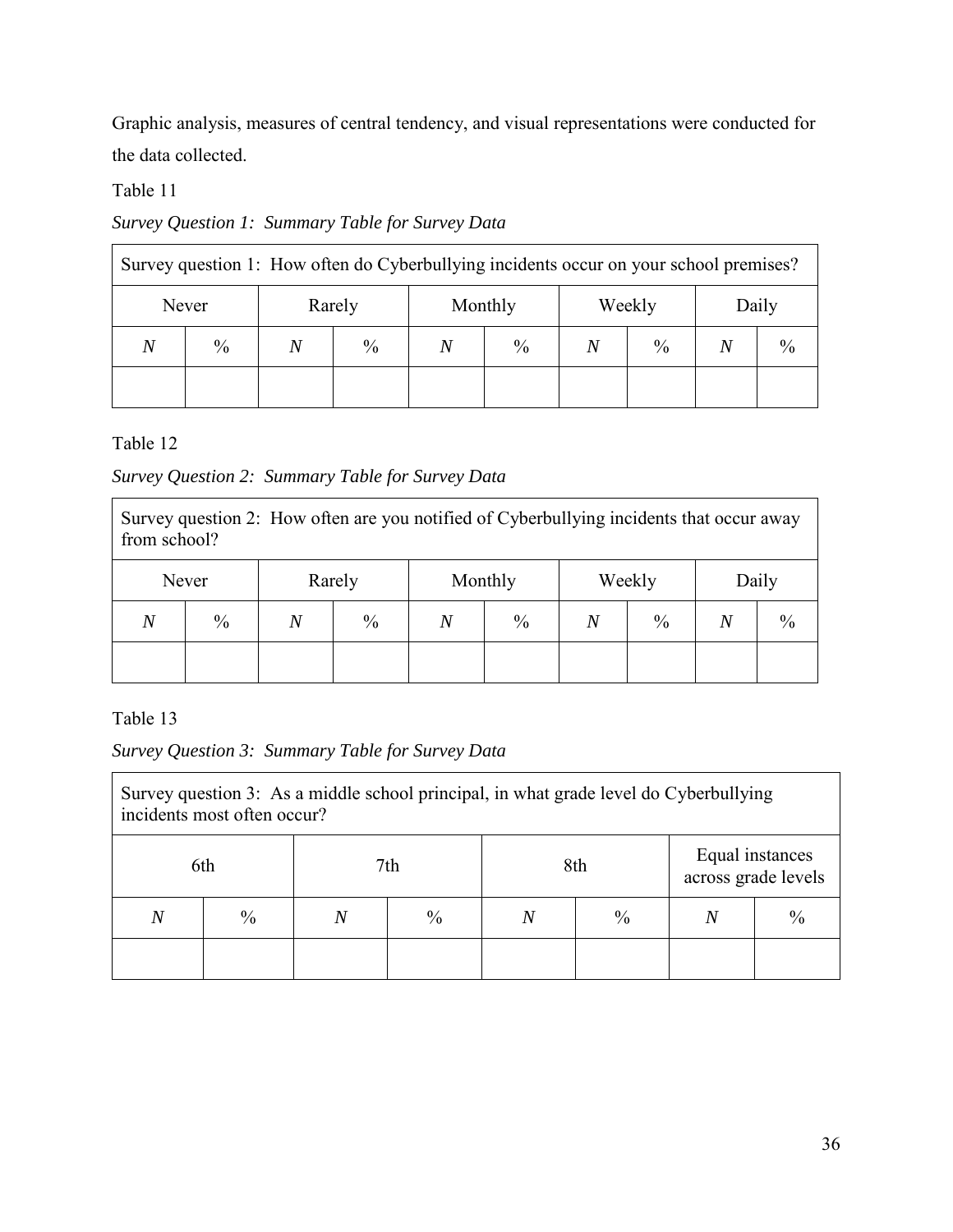| Survey Question 4: Summary Table for Survey Data |  |
|--------------------------------------------------|--|
|                                                  |  |

| Survey question 4: How much do you agree or disagree with the following statement?<br>Cyberbullying causes long-term negative effects. |  |  |  |  |  |  |  |  |  |
|----------------------------------------------------------------------------------------------------------------------------------------|--|--|--|--|--|--|--|--|--|
| Strongly<br>Strongly<br>Neutral<br>Disagree<br>Agree<br>disagree<br>agree                                                              |  |  |  |  |  |  |  |  |  |
| $\frac{0}{0}$<br>$\frac{0}{0}$<br>$\frac{0}{0}$<br>$\frac{0}{0}$<br>$\frac{0}{0}$<br>Ν<br>N<br>N<br>N                                  |  |  |  |  |  |  |  |  |  |
|                                                                                                                                        |  |  |  |  |  |  |  |  |  |

### Table 15

# *Survey Question 5: Summary Table for Survey Data*

| Survey question 5: Do you believe gender plays a role in Cyberbullying incidents? |      |  |               |  |  |  |  |  |  |
|-----------------------------------------------------------------------------------|------|--|---------------|--|--|--|--|--|--|
| No<br>Yes<br>Don't know                                                           |      |  |               |  |  |  |  |  |  |
| N                                                                                 | $\%$ |  | $\frac{0}{0}$ |  |  |  |  |  |  |
|                                                                                   |      |  |               |  |  |  |  |  |  |

### Table 16

## *Survey Question 6: Summary Table for Survey Data*

| Survey question 6: Is there a bullying prevention program implemented at your school? |               |  |               |  |  |  |  |  |  |
|---------------------------------------------------------------------------------------|---------------|--|---------------|--|--|--|--|--|--|
| Yes<br>Don't know<br>No                                                               |               |  |               |  |  |  |  |  |  |
|                                                                                       | $\frac{0}{0}$ |  | $\frac{0}{0}$ |  |  |  |  |  |  |
|                                                                                       |               |  |               |  |  |  |  |  |  |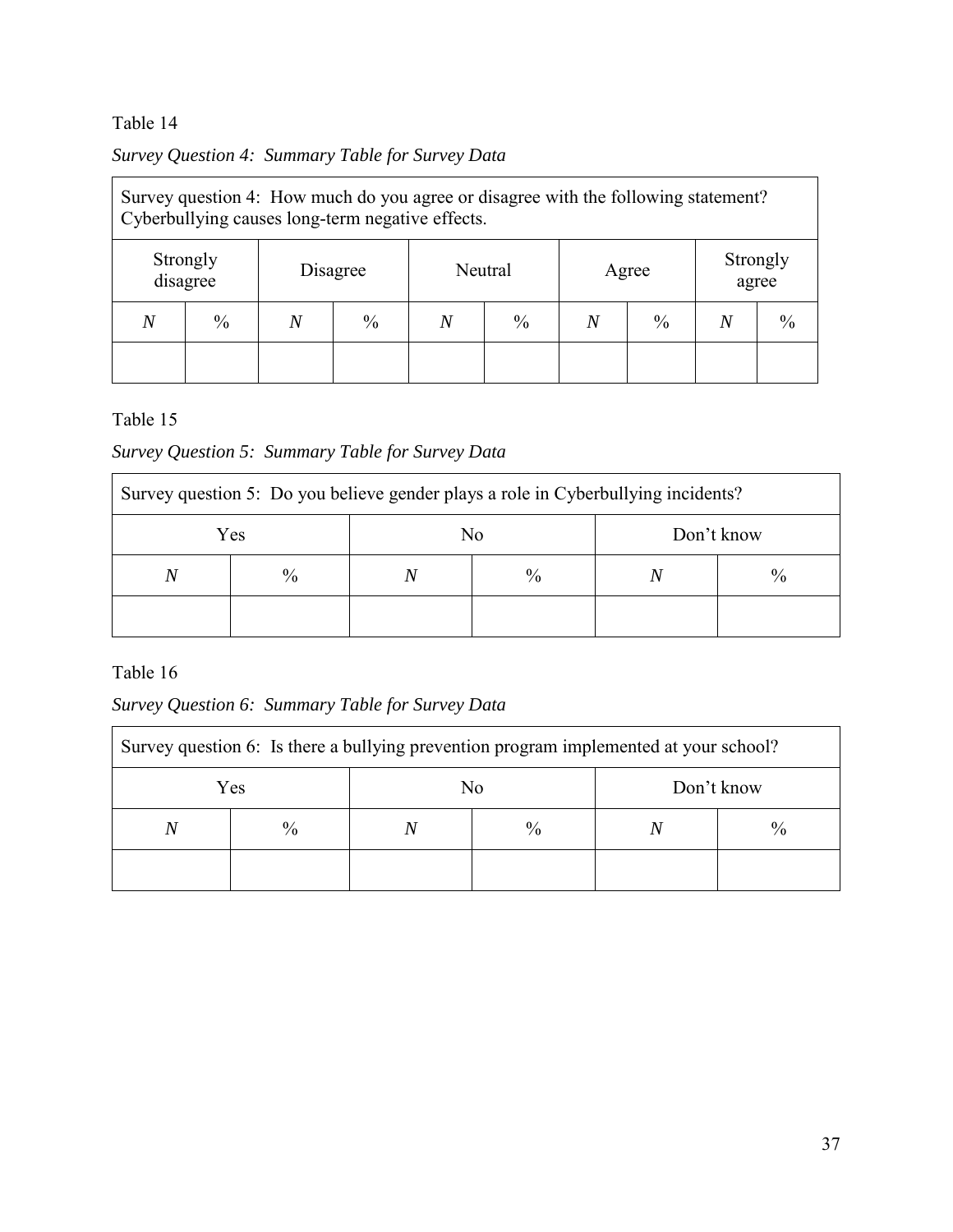|  | Survey Question 7: Summary Table for Survey Data |  |  |
|--|--------------------------------------------------|--|--|
|  |                                                  |  |  |

| Survey question 7: If there is a bullying prevention program implemented at your school, is<br>Cyberbullying specifically addressed in the program? |               |  |                                |  |  |  |  |  |
|-----------------------------------------------------------------------------------------------------------------------------------------------------|---------------|--|--------------------------------|--|--|--|--|--|
| Yes<br>No<br>Don't know                                                                                                                             |               |  |                                |  |  |  |  |  |
| Ν                                                                                                                                                   | $\frac{0}{0}$ |  | $\frac{0}{0}$<br>$\frac{0}{0}$ |  |  |  |  |  |
|                                                                                                                                                     |               |  |                                |  |  |  |  |  |

Table 18

### *Survey Question 8: Summary Table for Survey Data*

Survey question 8: If there is no bullying prevention program implemented at your school, do you believe one should be implemented in your school?

| Yes            |      | No   |      | Don't know |  |
|----------------|------|------|------|------------|--|
| $\overline{N}$ | $\%$ | $\%$ | $\%$ |            |  |
|                |      |      |      |            |  |

Table 19

*Survey Question 9: Summary Table for Survey Data* 

| Survey question 9: If you believe a bullying prevention program should be implemented,<br>should Cyberbullying be addressed in the program? |               |  |                                |  |  |  |  |
|---------------------------------------------------------------------------------------------------------------------------------------------|---------------|--|--------------------------------|--|--|--|--|
| Don't know<br>No<br>Yes                                                                                                                     |               |  |                                |  |  |  |  |
|                                                                                                                                             | $\frac{0}{0}$ |  | $\frac{0}{0}$<br>$\frac{0}{0}$ |  |  |  |  |
|                                                                                                                                             |               |  |                                |  |  |  |  |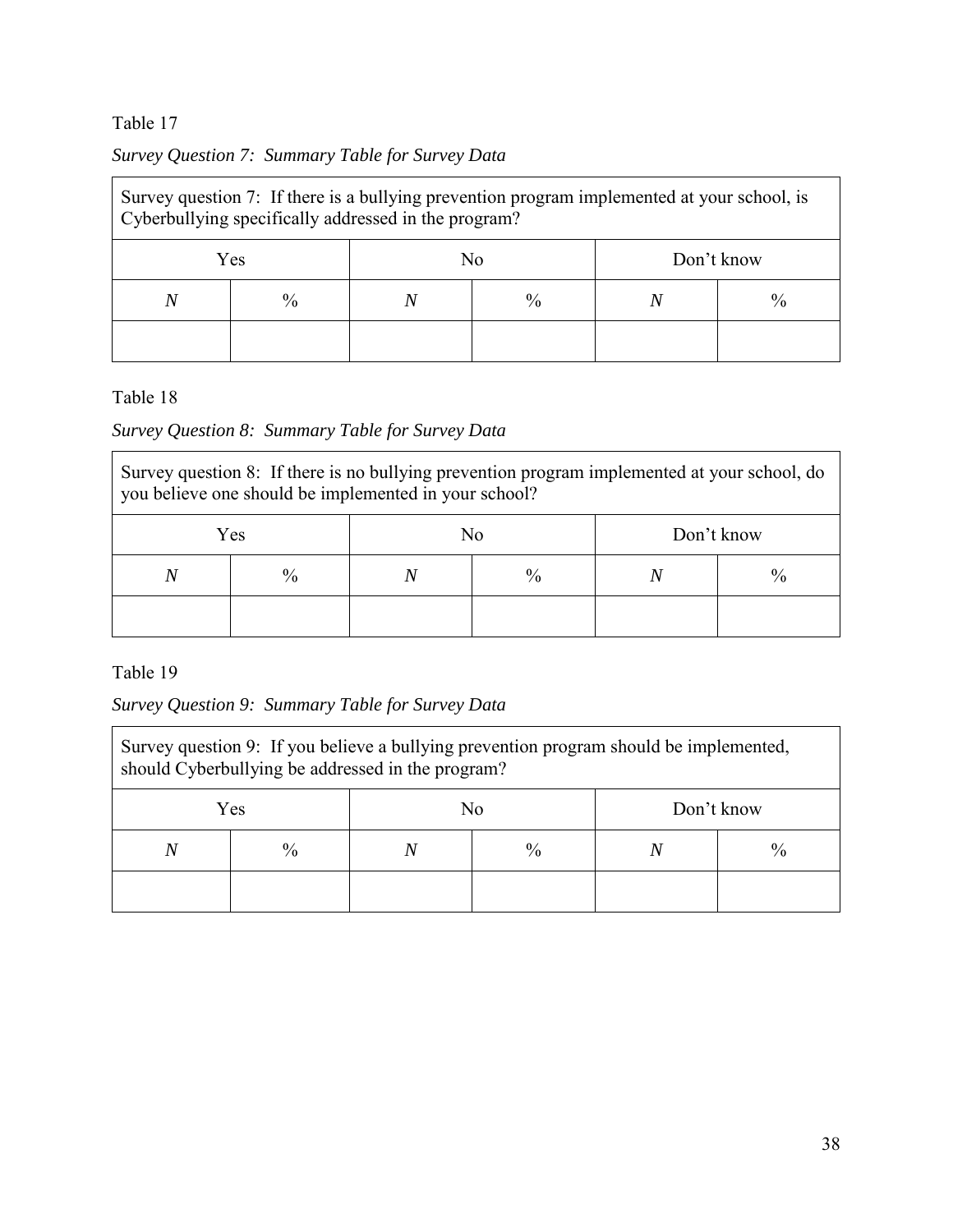| Survey question 10: Does your school system's policy on bullying address Cyberbullying? |               |  |               |            |  |  |  |  |  |
|-----------------------------------------------------------------------------------------|---------------|--|---------------|------------|--|--|--|--|--|
|                                                                                         | Yes           |  | No            | Don't know |  |  |  |  |  |
| N                                                                                       | $\frac{0}{0}$ |  | $\frac{0}{0}$ |            |  |  |  |  |  |
|                                                                                         |               |  |               |            |  |  |  |  |  |

## *Survey Question 10: Summary Table for Survey Data*

### Table 21

## *Survey Question 11: Summary Table for Survey Data*

| Survey question 11: Are the policies being implemented effective in dealing with<br>Cyberbullying incidents? |               |  |                                |  |  |  |  |  |  |
|--------------------------------------------------------------------------------------------------------------|---------------|--|--------------------------------|--|--|--|--|--|--|
| Yes<br>No<br>Don't know                                                                                      |               |  |                                |  |  |  |  |  |  |
| N                                                                                                            | $\frac{0}{0}$ |  | $\frac{0}{0}$<br>$\frac{0}{0}$ |  |  |  |  |  |  |
|                                                                                                              |               |  |                                |  |  |  |  |  |  |

Table 22

## *Survey Question 12: Summary Table for Survey Data*

| Survey question 12: Do you feel that current policies need to be revised? |               |  |               |  |  |  |  |  |  |
|---------------------------------------------------------------------------|---------------|--|---------------|--|--|--|--|--|--|
| Don't know<br>Yes<br>No                                                   |               |  |               |  |  |  |  |  |  |
| N                                                                         | $\frac{0}{0}$ |  | $\frac{0}{0}$ |  |  |  |  |  |  |
|                                                                           |               |  |               |  |  |  |  |  |  |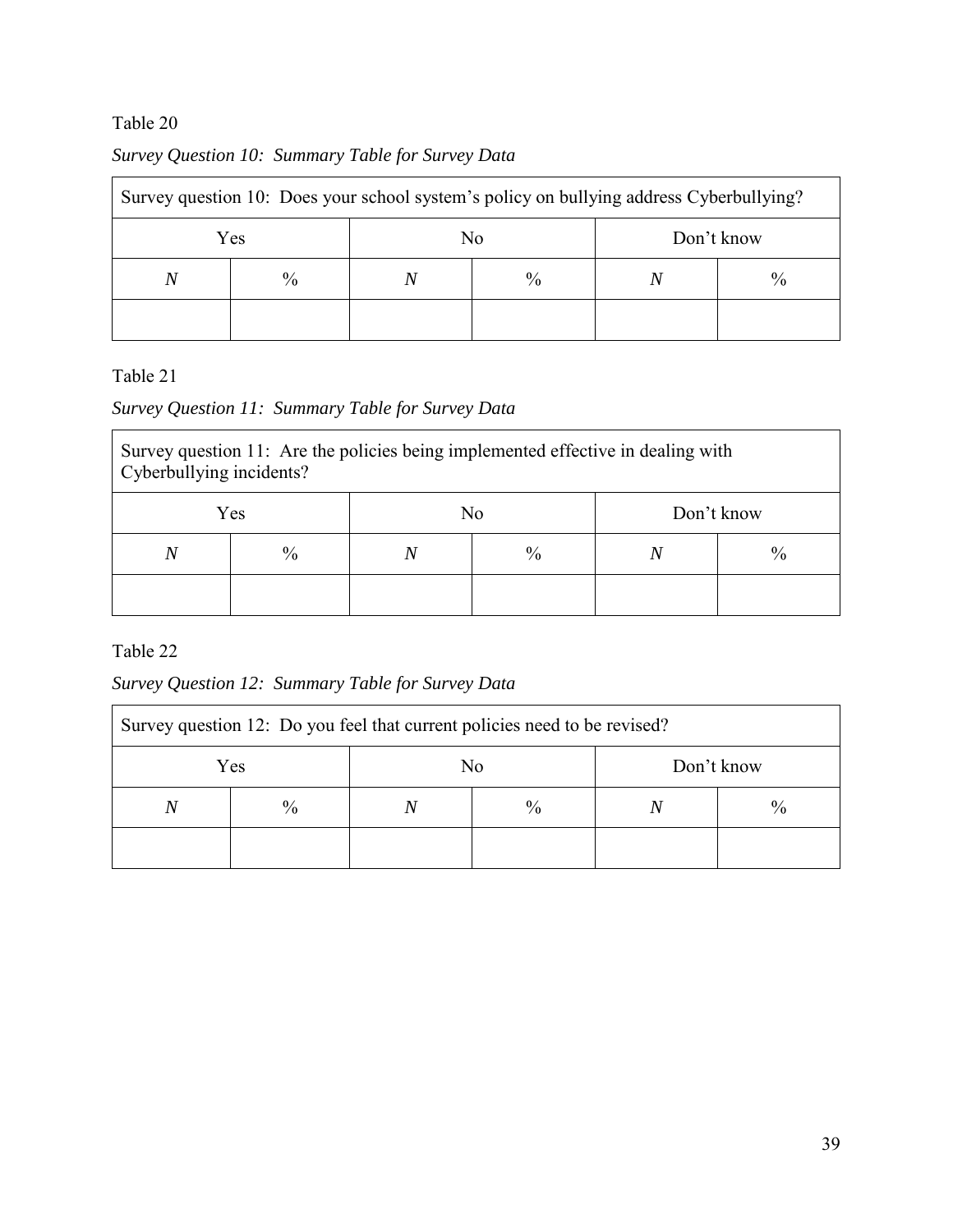|   | Survey question 13: How easy or difficult is it to identify Cyberbullying instances? |                                |               |                                |  |  |  |  |  |
|---|--------------------------------------------------------------------------------------|--------------------------------|---------------|--------------------------------|--|--|--|--|--|
|   | Very difficult                                                                       | Difficult<br>Easy<br>Very easy |               |                                |  |  |  |  |  |
| N | $\frac{0}{0}$                                                                        |                                | $\frac{0}{0}$ | $\frac{0}{0}$<br>$\frac{0}{0}$ |  |  |  |  |  |
|   |                                                                                      |                                |               |                                |  |  |  |  |  |

### *Survey Question 13: Summary Table for Survey Data*

## Table 24

### *Survey Question 14: Summary Table for Survey Data*

| Survey question 14: Do you feel you report Cyberbullying incidents consistently? |               |    |      |            |               |  |
|----------------------------------------------------------------------------------|---------------|----|------|------------|---------------|--|
| Yes                                                                              |               | No |      | Don't know |               |  |
| N                                                                                | $\frac{0}{0}$ |    | $\%$ |            | $\frac{0}{0}$ |  |
|                                                                                  |               |    |      |            |               |  |

### Table 25

# *Survey Question 15: Summary Table for Survey Data*

| Survey question 15: How involved are the following individuals in Cyberbullying incidents? |      |                   |               |               |               |  |
|--------------------------------------------------------------------------------------------|------|-------------------|---------------|---------------|---------------|--|
| Not involved                                                                               |      | Somewhat involved |               | Very involved |               |  |
| N                                                                                          | $\%$ |                   | $\frac{0}{0}$ |               | $\frac{0}{0}$ |  |
|                                                                                            |      |                   |               |               |               |  |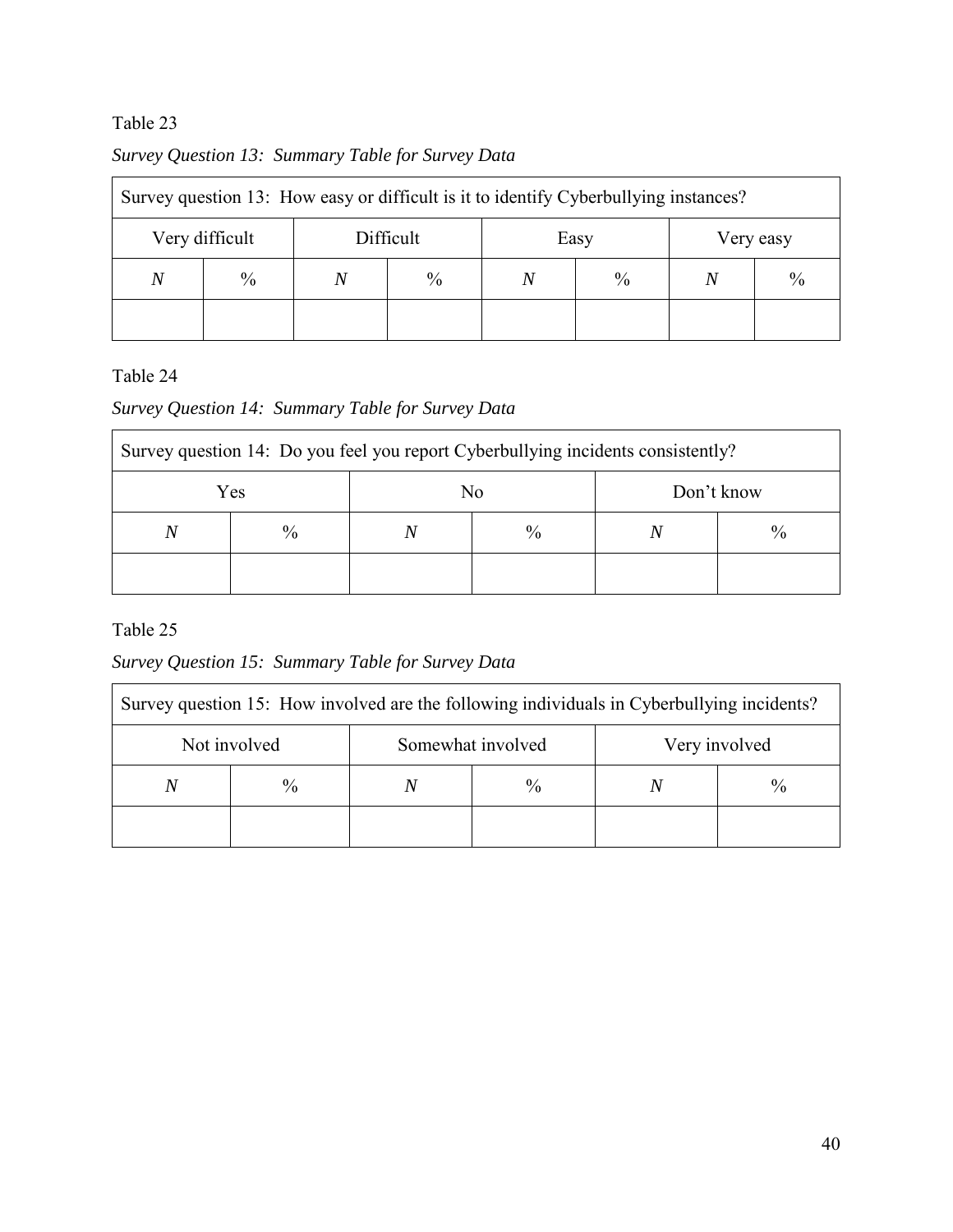|  |  |  | Survey Question 16: Summary Table for Survey Data |  |  |  |  |
|--|--|--|---------------------------------------------------|--|--|--|--|
|--|--|--|---------------------------------------------------|--|--|--|--|

|                                         | Survey question 16: Choose three of the following strategies you believe would have the most<br>impact to deter Cyberbullying incidents. |                              |               |                                              |               |                                                           |               |                   |                            |                               |               |                       |               |
|-----------------------------------------|------------------------------------------------------------------------------------------------------------------------------------------|------------------------------|---------------|----------------------------------------------|---------------|-----------------------------------------------------------|---------------|-------------------|----------------------------|-------------------------------|---------------|-----------------------|---------------|
| Increased<br>supervisio<br>$\mathsf{n}$ |                                                                                                                                          | More<br>effectiv<br>policies | e school      | Anti-<br>bullying<br>educatio<br>$\mathbf n$ |               | Encouraging<br>students to<br>report<br>Cyberbullyin<br>g |               | t for<br>teachers | Professional<br>developmen | Increased<br>consequence<br>S |               | Increased<br>parental | involvemen    |
| $\overline{N}$                          | $\frac{0}{0}$                                                                                                                            | N                            | $\frac{0}{0}$ | $\overline{N}$                               | $\frac{0}{0}$ | $\overline{N}$                                            | $\frac{0}{0}$ | $\overline{N}$    | $\frac{0}{0}$              | N                             | $\frac{0}{0}$ | N                     | $\frac{0}{0}$ |
|                                         |                                                                                                                                          |                              |               |                                              |               |                                                           |               |                   |                            |                               |               |                       |               |

Table 27

*Survey Question 17: Summary Table for Survey Data* 

| Survey question 17: How effective do you believe the consequences currently implemented<br>are in deterring Cyberbullying? |                                                           |  |               |   |               |           |               |
|----------------------------------------------------------------------------------------------------------------------------|-----------------------------------------------------------|--|---------------|---|---------------|-----------|---------------|
|                                                                                                                            | Somewhat ineffective<br>Ineffective<br>Somewhat effective |  |               |   |               | Effective |               |
| N                                                                                                                          | $\frac{0}{0}$                                             |  | $\frac{0}{0}$ | N | $\frac{0}{0}$ |           | $\frac{0}{0}$ |
|                                                                                                                            |                                                           |  |               |   |               |           |               |

### **Chapter Summary**

Chapter 3 described the quantitative methods that were used in the study. Descriptions of the research design included explanations for choosing the study population, collecting the data, managing the data, and analyzing the data. Data analyses using descriptive statistics were conducted. Results are shared in the following chapter.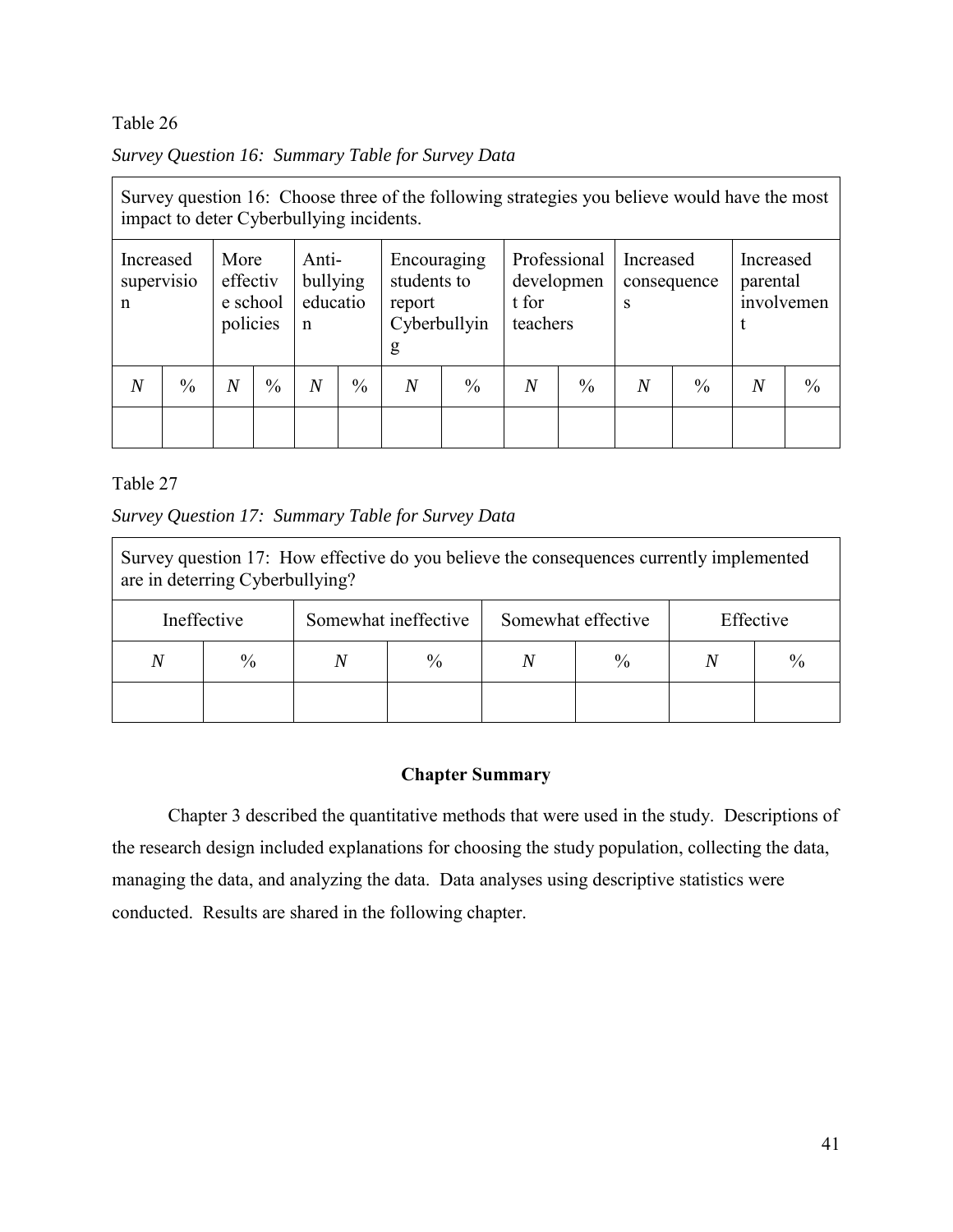# **CHAPTER 4 RESULTS**

The purpose of this study was to gain a deeper understanding of the existence and prevalence of Cyberbullying in middle schools across Region VII in southwest Virginia. Cyberbullying policies and strategies used to address Cyberbullying were examined. The experiences of middle school principals with Cyberbullying incidents were explored.

The following research questions were asked:

- 1. What is the status of Cyberbullying in Region VII of southwest Virginia?
- 2. What are middle school principals' perspectives regarding their schools' effectiveness in responding to Cyberbullying?
- 3. What are middle school principals' recommendations to strengthen Cyberbullying policies and procedures?

#### **Research Methods**

The online survey utilized in the research protocol helped to gain insights into Cyberbullying events encountered by middle school principals in southwest Virginia by tapping into their knowledge and experience. The research results may help in the development and implementation of effective Cyberbullying policies, procedures and practices.

#### **Analyses and Displays of the Research Results**

Research data were displayed graphically and statistically. Visual representations are presented. A data summary table including number and percentages of responses are presented for each survey item. Graphical analyses of the number of responses are represented by bar graphs. Results of the survey are organized by the research questions.

#### **Response Rates**

The study was conducted in Region VII of southwest Virginia. Region VII consists of 15 county school systems and four city school systems for a total of nineteen districts. Forty-two middle schools as identified by the Virginia Middle School Association exist in the region. Each school system superintendent was sent an email requesting permission to conduct the study in his or her division. All superintendents granted permission for their middle school principals to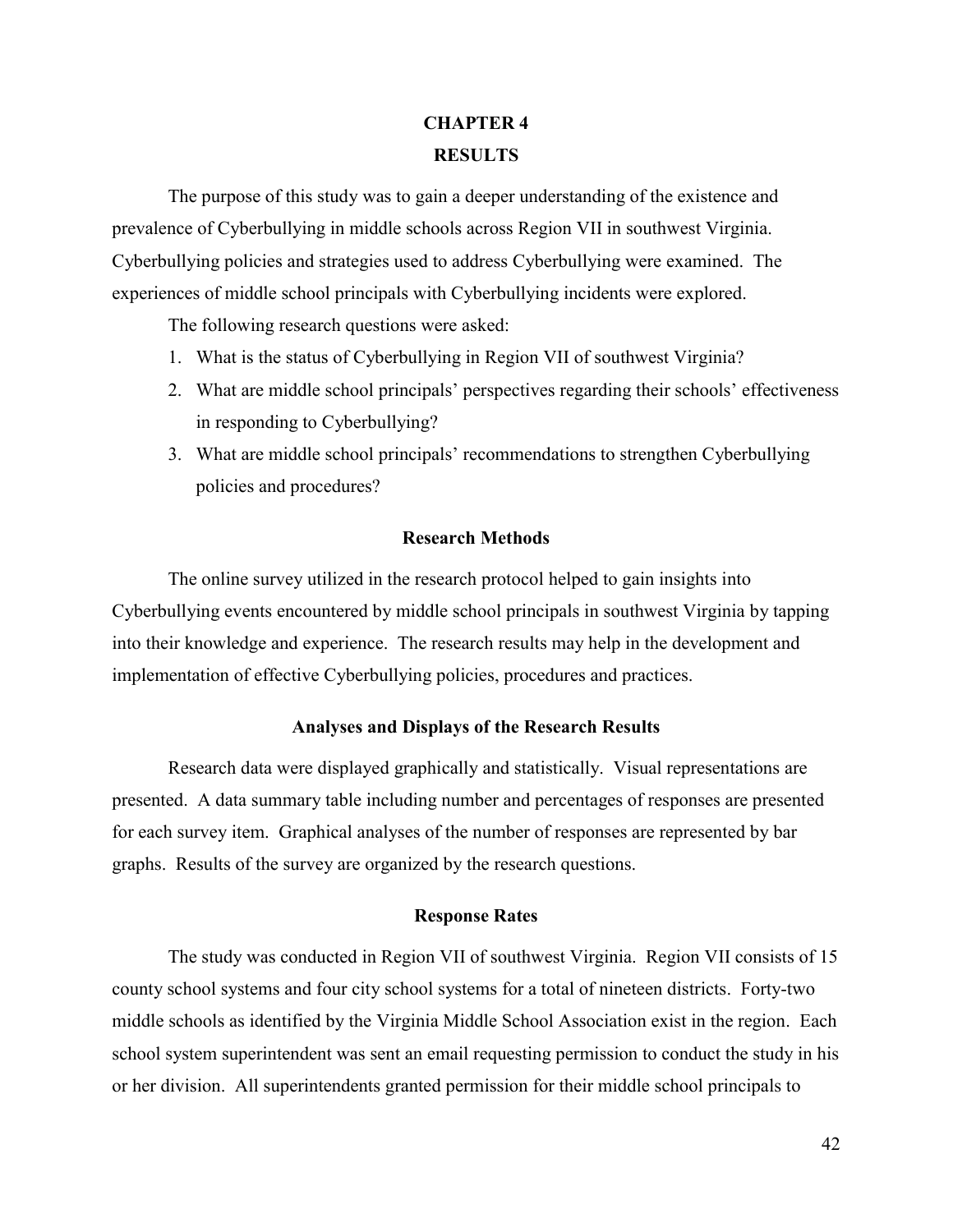participate (100%). Forty-two middle school principals were sent links to the online survey. Thirty-one of the forty-two middle school principals completed the online survey (74%).

#### **Survey Item 1 Results**

Although thirty-one middle school principals completed the online survey, two of these completed only survey item number one thereby indicating their unwillingness to complete the remainder of the items. Therefore, twenty-nine of the thirty-one survey participants (94%) chose to proceed with the additional survey items. Table 28 shows the number and percentages for survey participation numbers.

#### Table 28

*Data for Survey Item 1* 

| Taking part in this study is completely voluntary. If you choose to participate in the study<br>you can withdraw at any time without consequences of any kind. By choosing "accept"<br>you are agreeing to participate in the study. Choosing "decline" will prompt you to the<br>end of the survey. Thank you for your time and for sharing your experiences. |  |    |  |  |  |
|----------------------------------------------------------------------------------------------------------------------------------------------------------------------------------------------------------------------------------------------------------------------------------------------------------------------------------------------------------------|--|----|--|--|--|
|                                                                                                                                                                                                                                                                                                                                                                |  | %  |  |  |  |
| Accept                                                                                                                                                                                                                                                                                                                                                         |  | 94 |  |  |  |
| Decline                                                                                                                                                                                                                                                                                                                                                        |  |    |  |  |  |

# **Results of Survey for Research Question 1: What is the status of Cyberbullying in Region VII of southwest Virginia?**

The first research question for the study included the following survey items:

- 2) How often do Cyberbullying incidents occur on your school premises?
- 3) How often are you notified by non-school personnel of Cyberbullying incidents that occur away from school?
- 4) As a middle school principal, in what grade level do Cyberbullying incidents most often occur?
- 5) Do you believe gender plays a role in Cyberbullying incidents?
- 6) If so, which gender has the most reported incidents of Cyberbullying?
- 7) Is there a bullying prevention program implemented at your school?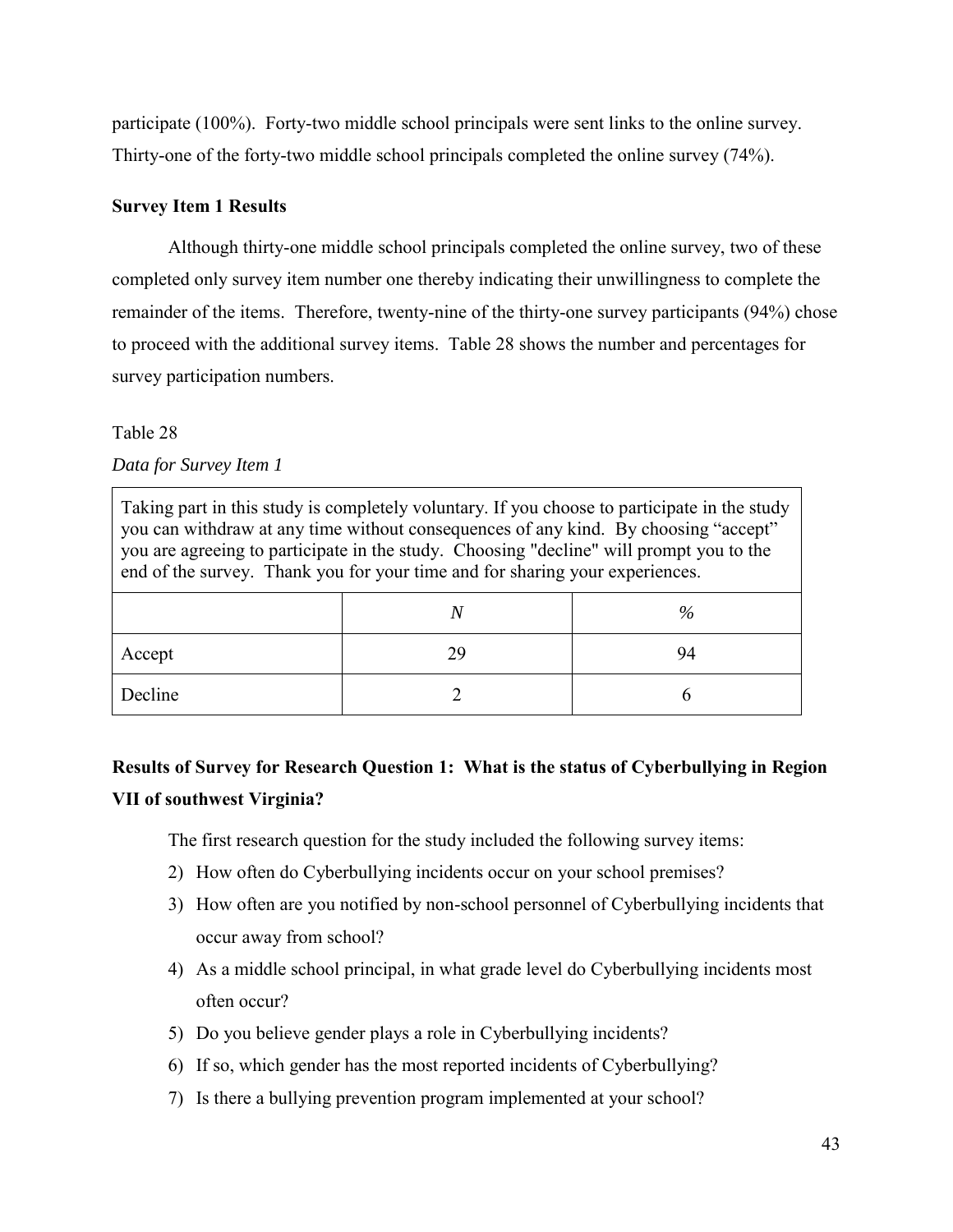- 8) If there is a bullying prevention program implemented at your school, is Cyberbullying specifically addressed in the program?
- 11) Does your school system's policy on bullying address Cyberbullying?
- 15) How easy or difficult is it to identify Cyberbullying instances?
- 16) Do you believe that you report Cyberbullying incidents consistently?
- 17) How involved are the following individuals in Cyberbullying incidents? Central office staff members? School resource officer personnel? Law enforcement officials? School administrators? Teachers?

#### **Survey Item 2 Results**

Twenty-nine survey participants answered item number 2. Table 29 shows the number and percentages for the survey data.

#### Table 29

*Data for Survey Item 2* 

| How often do Cyberbullying incidents occur on your school premises? |                |      |  |  |
|---------------------------------------------------------------------|----------------|------|--|--|
|                                                                     | $\overline{N}$ | $\%$ |  |  |
| Never                                                               |                | 3    |  |  |
| Rarely                                                              | 4              | 14   |  |  |
| Monthly                                                             | 13             | 45   |  |  |
| Weekly                                                              | 10             | 34   |  |  |
| Daily                                                               |                |      |  |  |

#### **Survey Item 3 Results**

Twenty-nine survey participants answered item number 3. Table 30 shows the number and percentages for the survey data.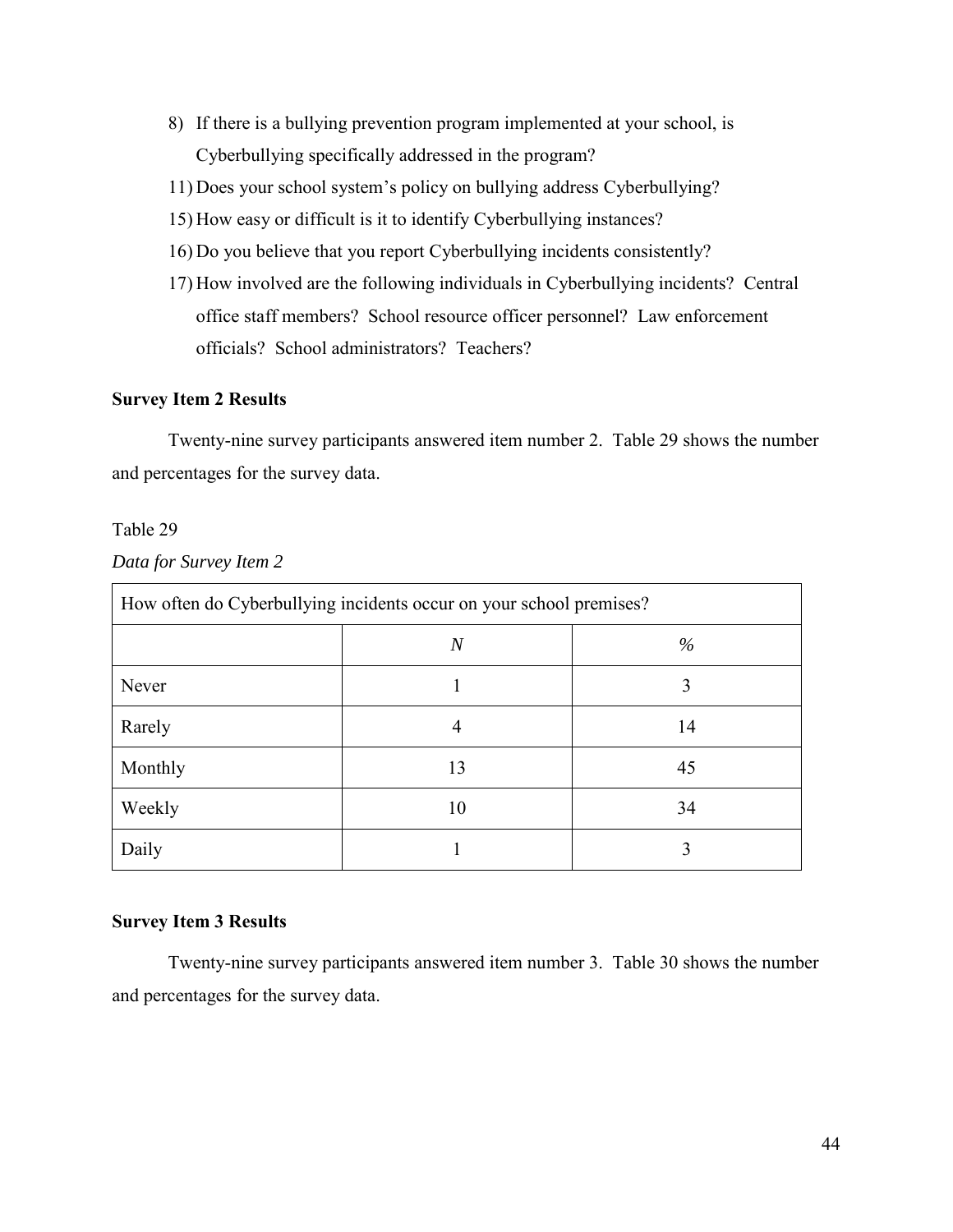## *Data for Survey Item 3*

| How often are you notified by non-school personnel of Cyberbullying incidents that<br>occur away from school? |                |      |  |  |
|---------------------------------------------------------------------------------------------------------------|----------------|------|--|--|
|                                                                                                               | $\overline{N}$ | $\%$ |  |  |
| Never                                                                                                         |                | 3    |  |  |
| Rarely                                                                                                        | 5              | 17   |  |  |
| Monthly                                                                                                       | 14             | 48   |  |  |
| Weekly                                                                                                        | 9              | 31   |  |  |
| Daily                                                                                                         |                |      |  |  |

### **Survey Item 4 Results**

Twenty-nine survey participants answered item number 4. Table 31 shows the number and percentages for the survey data.

#### Table 31

*Data for Survey Item 4* 

As a middle school principal, in what grade level do Cyberbullying incidents most often occur? *N %* 6th Grade 1 3  $7th$  Grade  $9$   $31$ 8th Grade 17 59 Equal instances across 6-8 grades  $2$  7 Other grades 0 0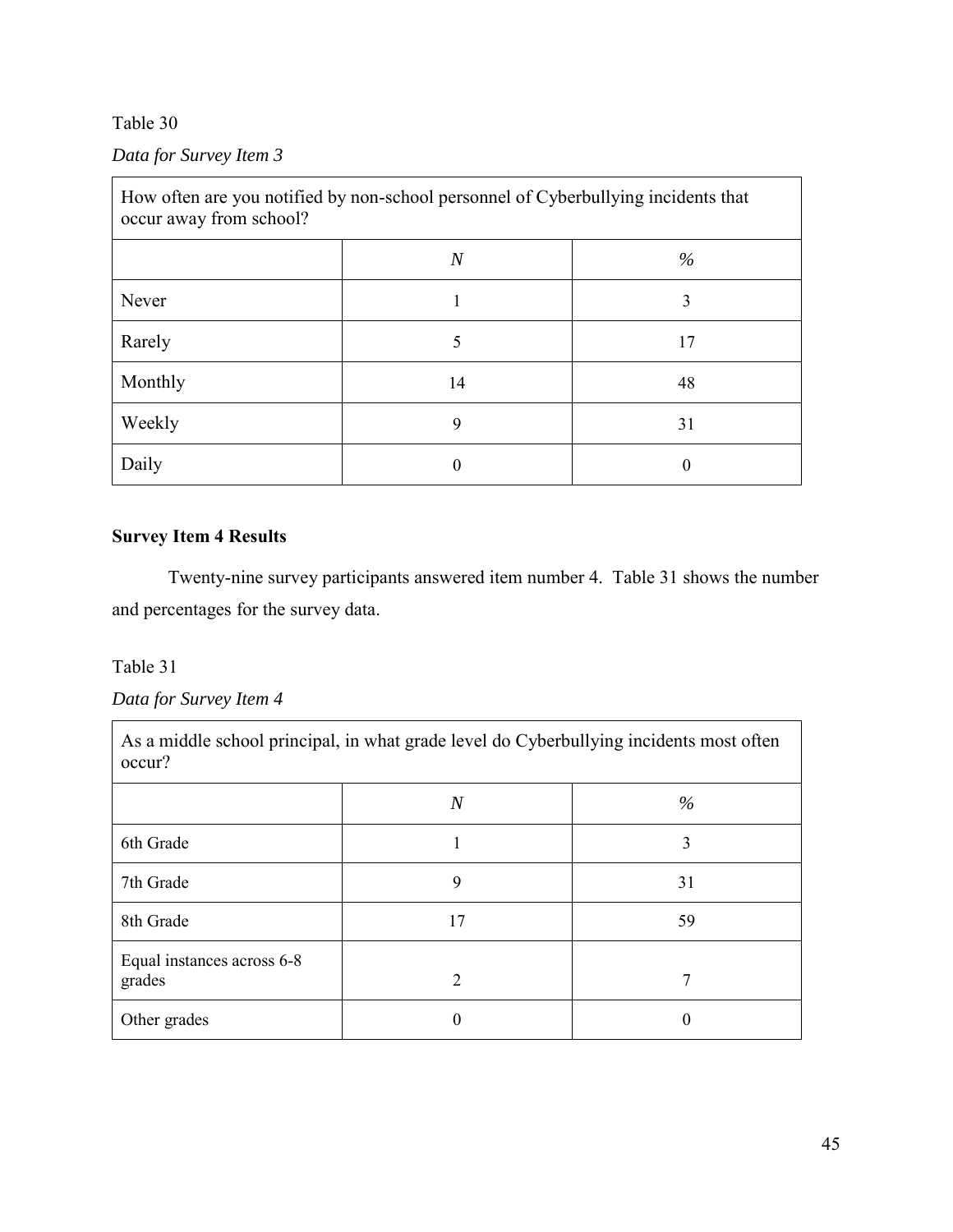### **Survey Item 5 Results**

Twenty-nine survey participants answered item number 5. Table 32 shows the number and percentages for the survey data.

#### Table 32

| Data for Survey Item 5 |  |  |  |
|------------------------|--|--|--|
|------------------------|--|--|--|

| Do you believe gender plays a role in Cyberbullying incidents? |    |      |  |  |
|----------------------------------------------------------------|----|------|--|--|
|                                                                | N  | $\%$ |  |  |
| Yes                                                            | 24 | 83   |  |  |
| No                                                             |    | 10   |  |  |
| Don't Know                                                     |    |      |  |  |

### **Survey Item 6 Results**

Twenty-six survey participants answered item number 6. Table 33 shows the number and percentages for the survey data.

#### Table 33

### *Data for Survey Item 6*

| If so, which gender has the most reported incidents of Cyberbullying? |    |       |  |  |
|-----------------------------------------------------------------------|----|-------|--|--|
|                                                                       | N  | %     |  |  |
| Male                                                                  |    | $0\%$ |  |  |
| Female                                                                | 26 | 100%  |  |  |
| Don't know                                                            |    | 0%    |  |  |

### **Survey Item 7 Results**

Twenty-nine survey participants answered item number 7. Table 34 shows the number and percentages for the survey data.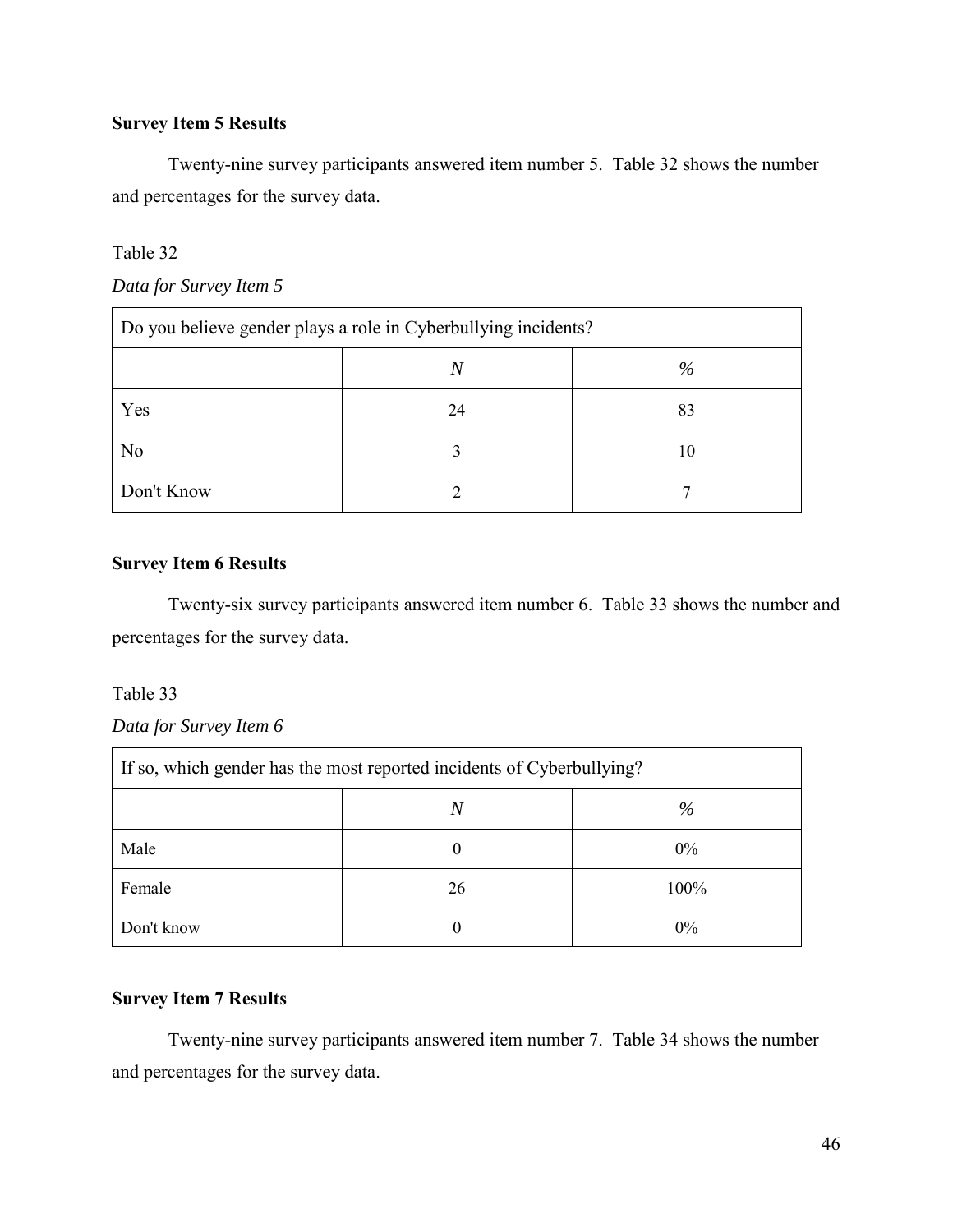## *Data for Survey Item 7*

| Is there a bullying prevention program implemented at your school? |    |      |  |  |
|--------------------------------------------------------------------|----|------|--|--|
|                                                                    |    | $\%$ |  |  |
| Yes                                                                | 21 | 72   |  |  |
| No                                                                 |    | 28   |  |  |
| Don't know                                                         |    |      |  |  |

### **Survey Item 8 Results**

Twenty-eight survey participants answered item number 8. Table 35 shows the number and percentages for the survey data.

### Table 35

*Data for Survey Item 8* 

| If there is a bullying prevention program implemented at your school, is Cyberbullying<br>specifically addressed in the program? |    |    |  |  |
|----------------------------------------------------------------------------------------------------------------------------------|----|----|--|--|
| $\%$                                                                                                                             |    |    |  |  |
| Yes                                                                                                                              | 16 | 57 |  |  |
| No                                                                                                                               |    | 39 |  |  |
| Don't know                                                                                                                       |    |    |  |  |

## **Survey Item 11 Results**

Twenty-nine survey participants answered item number 11. Table 36 shows the number and percentages for the survey data.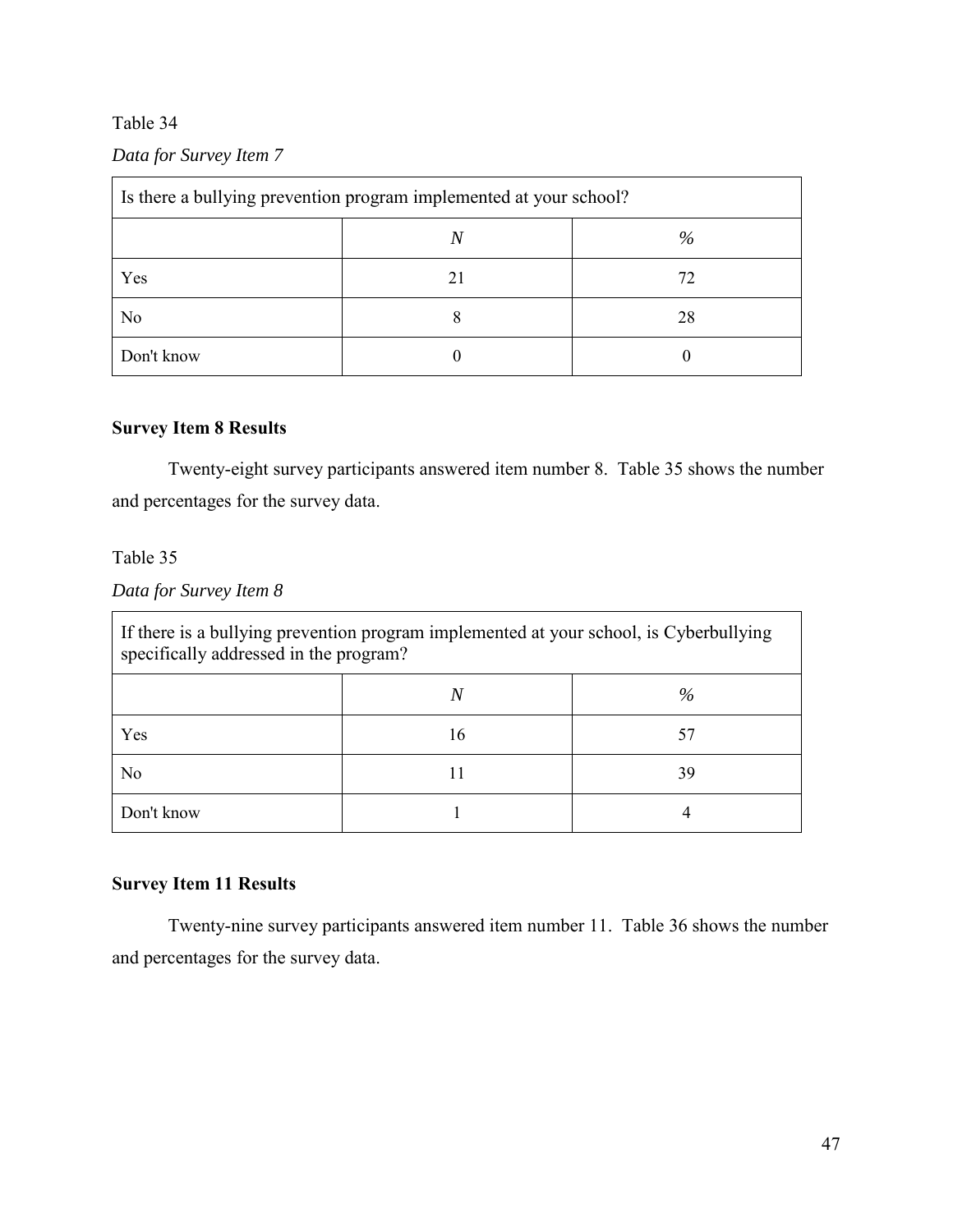### *Data for Survey Item 11*

| Does your school system's policy on bullying address Cyberbullying? |    |    |  |
|---------------------------------------------------------------------|----|----|--|
| %<br>N                                                              |    |    |  |
| Yes                                                                 | 23 | 79 |  |
| N <sub>0</sub>                                                      |    | 14 |  |
| Don't know                                                          |    |    |  |

### **Survey Item 15 Results**

Twenty-nine survey participants answered item number 15. Table 37 shows the number and percentages for the survey data.

#### Table 37

*Data for Survey Item 15* 

| How easy or difficult is it to identify Cyberbullying instances? |                |      |  |
|------------------------------------------------------------------|----------------|------|--|
|                                                                  | $\overline{N}$ | $\%$ |  |
| Very difficult                                                   |                | 3    |  |
| Difficult                                                        | 20             | 69   |  |
| Easy                                                             | 8              | 28   |  |
| Very easy                                                        |                | 0    |  |

### **Survey Item 16 Results**

Twenty-nine survey participants answered item number 16. Table 38 shows the number and percentages for the survey data.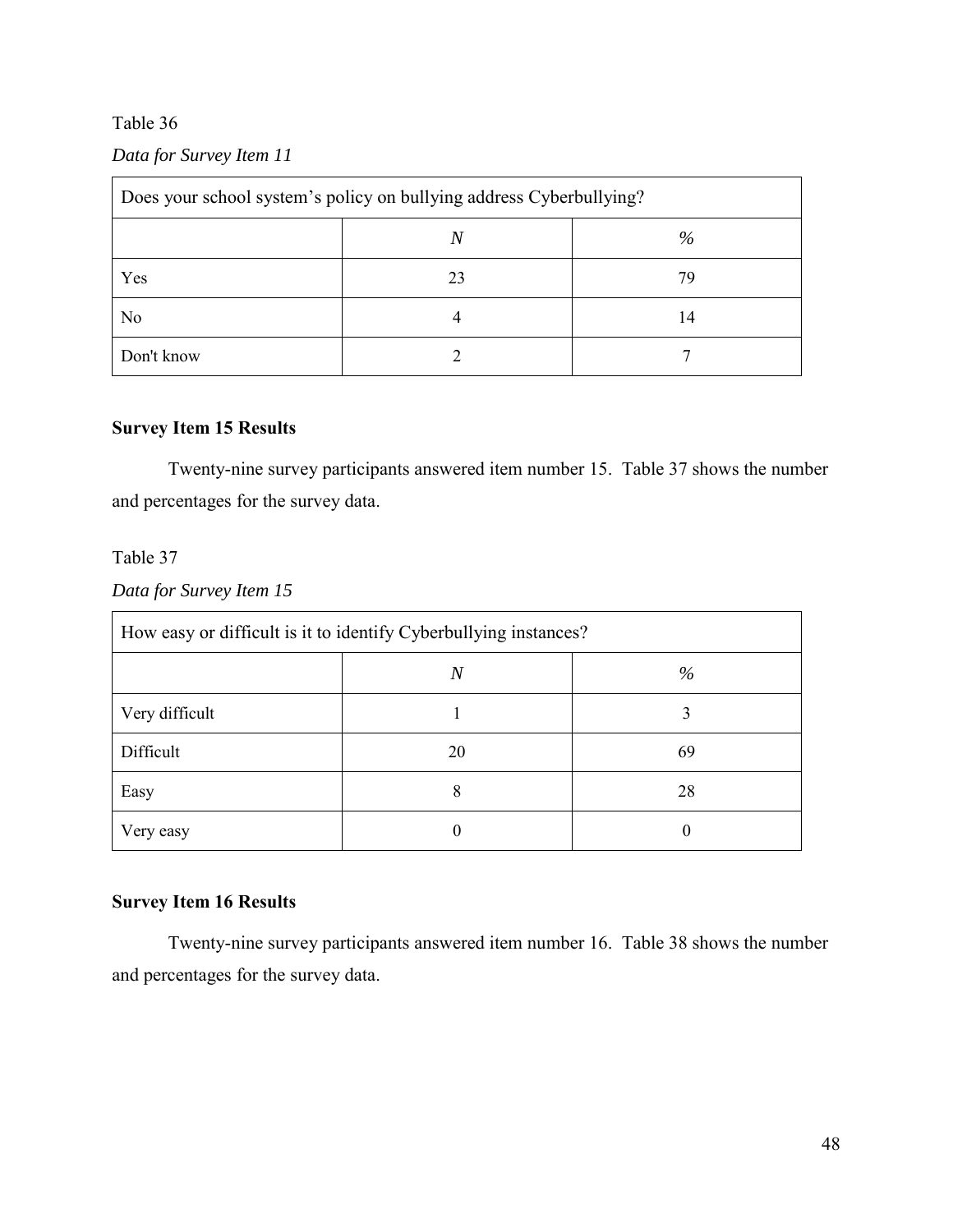### *Data for Survey Item 16*

| Do you believe that you report Cyberbullying incidents consistently? |    |      |  |
|----------------------------------------------------------------------|----|------|--|
|                                                                      | N  | $\%$ |  |
| Yes                                                                  | 18 | 62   |  |
| No                                                                   |    | 31   |  |
| Don't know                                                           |    |      |  |

### **Survey Item 17 Results**

Table 39 shows the number and percentages for the survey data.

### Table 39

## *Data for Survey Item 17*

| How involved are the following individuals in Cyberbullying incidents? |                  |                |                |                      |                |      |                |            |
|------------------------------------------------------------------------|------------------|----------------|----------------|----------------------|----------------|------|----------------|------------|
|                                                                        |                  | Not involved   |                | Somewhat<br>involved | involved       | Very |                | Don't know |
|                                                                        | $\boldsymbol{N}$ | $\%$           | $\overline{N}$ | $\%$                 | $\overline{N}$ | $\%$ | $\overline{N}$ | $\%$       |
| Central office staff<br>members                                        | 9                | 31             | 18             | 62                   | 1              | 3    | 1              | 3          |
| School resource officer<br>personnel                                   | 3                | 10             | 7              | 24                   | 19             | 66   | $\theta$       |            |
| Law enforcement officials                                              | 8                | 28             | 16             | 55                   | 5              | 17   | $\theta$       | 0          |
| School administrators                                                  | $\theta$         | $\theta$       | 1              | 3                    | 28             | 97   | $\theta$       | $\Omega$   |
| Teachers                                                               | $\boldsymbol{0}$ | $\overline{0}$ | 21             | 72                   | 8              | 28   | $\theta$       | 0          |

# **Results of Survey for Research Question 2: What are middle school principals' perspectives regarding their schools' effectiveness in responding to Cyberbullying?**

The second research question for the study included the following survey items: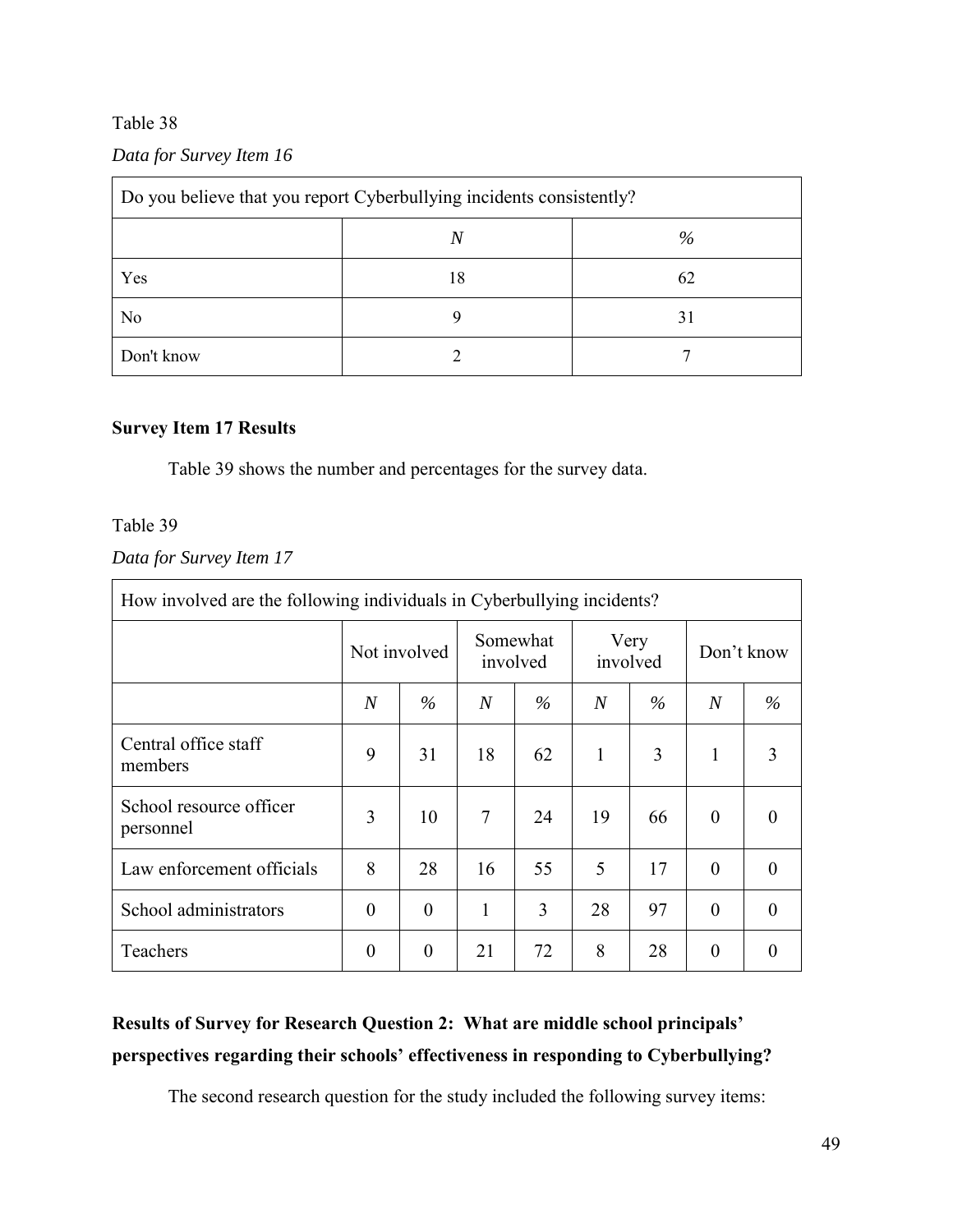- 12) Are the school system's policies being implemented effective in dealing with Cyberbullying incidents?
- 19) Are the Cyberbullying consequences currently implemented in your school effectively deterring Cyberbullying?

### **Survey Item 12 Results**

Twenty-nine survey participants answered item number 12. Table 40 shows the number and percentages for the survey data.

#### Table 40

*Data for Survey Item 12* 

| Are the school system's policies being implemented effective in dealing with<br>Cyberbullying incidents? |    |    |  |  |
|----------------------------------------------------------------------------------------------------------|----|----|--|--|
| $\%$<br>N                                                                                                |    |    |  |  |
| Yes                                                                                                      | 24 | 83 |  |  |
| No                                                                                                       |    | 10 |  |  |
| Don't know                                                                                               |    |    |  |  |

#### **Survey Item 19 Results**

Twenty-nine survey participants answered item number 19. Table 41 shows the number and percentages for the survey data.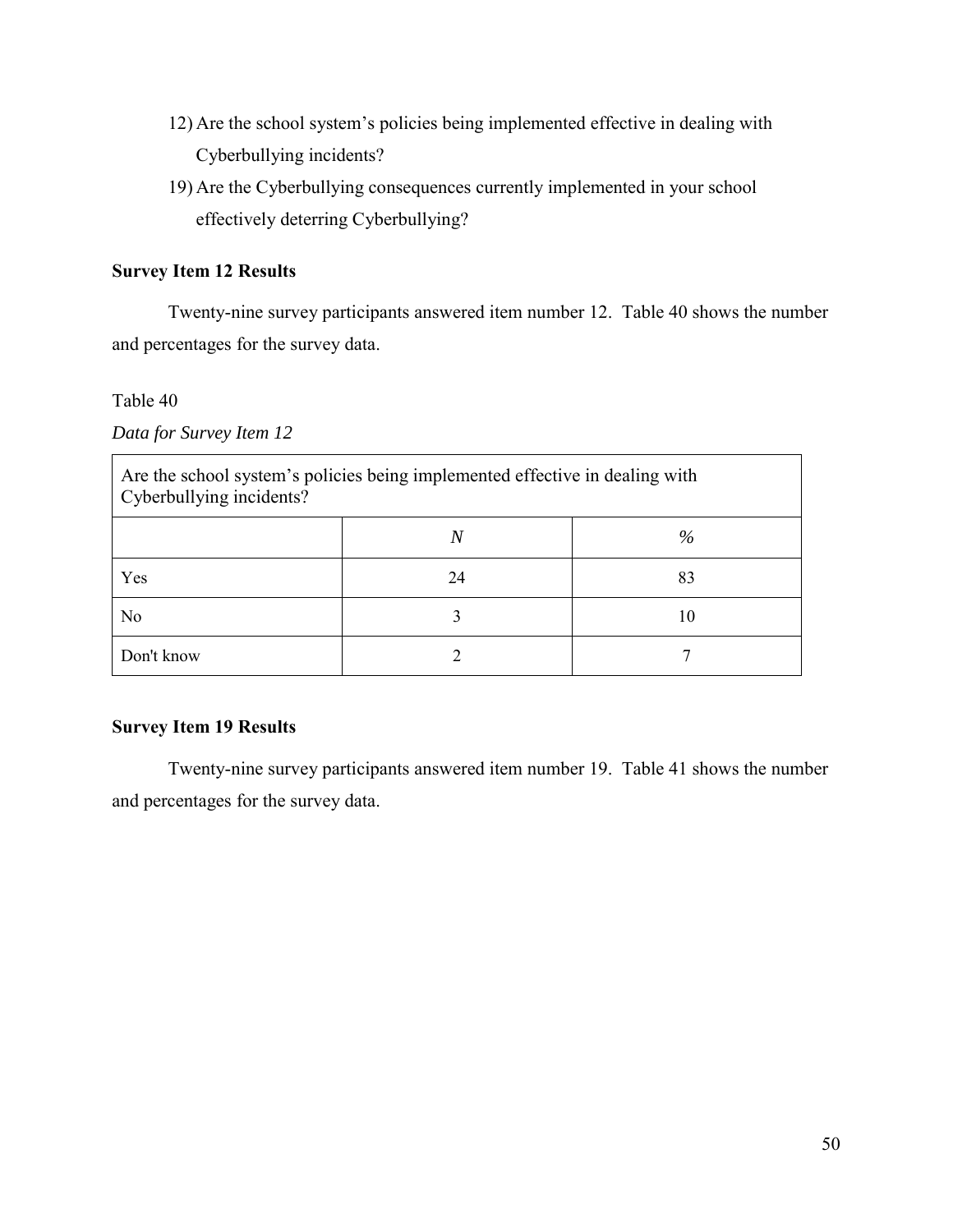#### *Data for Survey Item 19*

| Are the Cyberbullying consequences implemented in your school effectively deterring<br>Cyberbullying? |    |    |  |  |
|-------------------------------------------------------------------------------------------------------|----|----|--|--|
| $\%$<br>N                                                                                             |    |    |  |  |
| Yes                                                                                                   | 16 | 55 |  |  |
| N <sub>o</sub>                                                                                        |    | 28 |  |  |
| Don't know                                                                                            |    |    |  |  |

# **Results of Survey for Research Question 3: What are middle school principals' recommendations to strengthen Cyberbullying policies and procedures?**

The third research question for the study included the following survey items:

- 9) If there is no bullying prevention program implemented at your school, do you believe one should be implemented in your school?
- 10) If you believe a bullying prevention program should be implemented, should Cyberbullying be addressed in the program?
- 13) Do you feel that the current school system's policies need to be revised?
- 14) Do you think additional school system policies are needed?
- 18) Choose any of the following strategies you believe would deter Cyberbullying incidents: Increased supervision of student technology use, more effective school policies, anti-bullying education, encouraging students to report Cyberbullying, professional development for teachers, increased consequences, and increased parental involvement.

#### **Survey Item 9 Results**

Twenty-two survey participants answered item number 9. Table 42 shows the number and percentages for the survey data.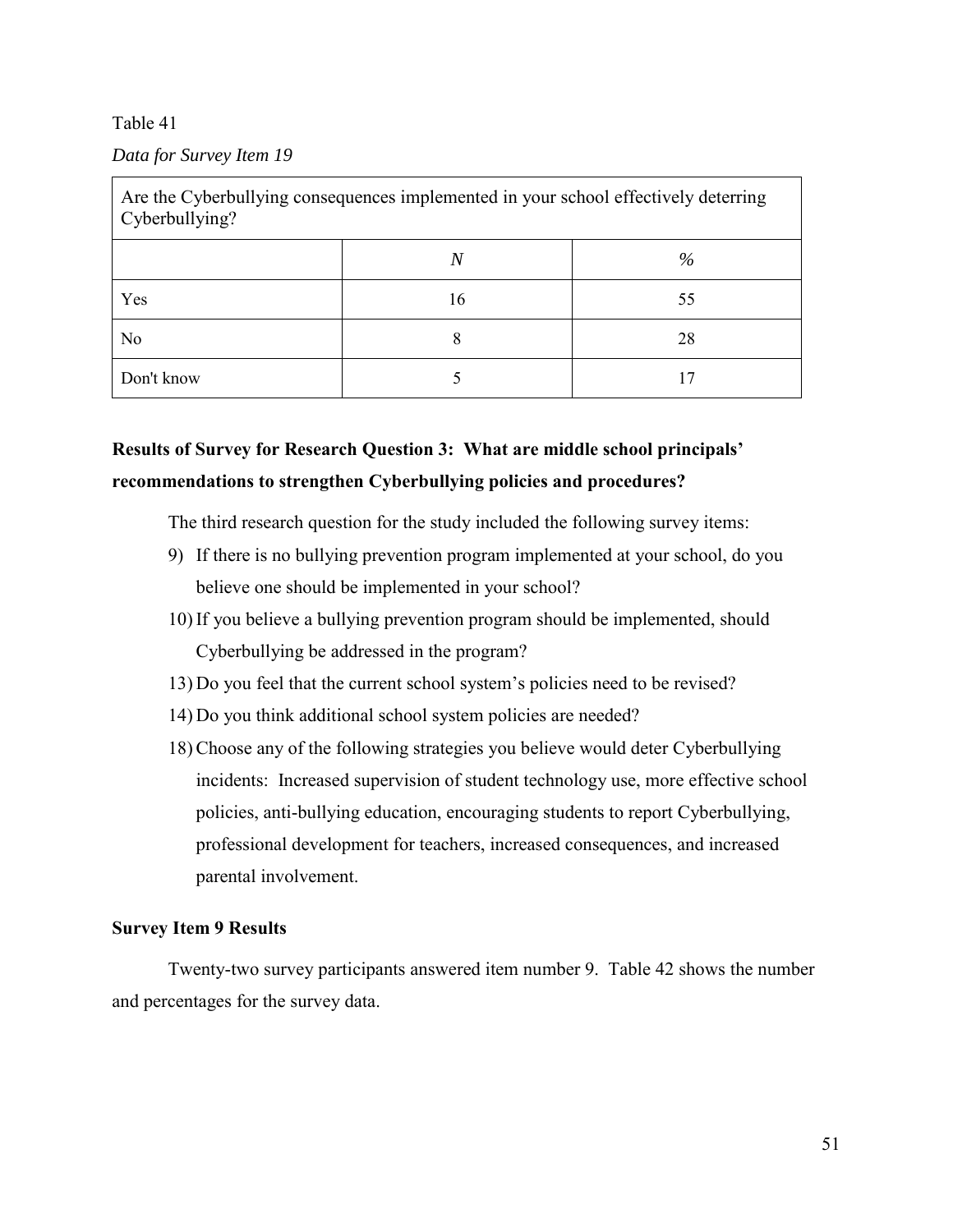### *Data for Survey Item 9*

| If there is no bullying prevention program implemented at your school, do you believe<br>one should be implemented in your school? |  |      |
|------------------------------------------------------------------------------------------------------------------------------------|--|------|
|                                                                                                                                    |  | $\%$ |
| Yes                                                                                                                                |  | 95   |
| No                                                                                                                                 |  |      |
| Don't know                                                                                                                         |  |      |

### **Survey Item 10 Results**

Twenty-three survey participants answered item number 10. Table 43 shows the number and percentages for the survey data.

### Table 43

*Data for Survey Item 10* 

| If you believe a bullying prevention program should be implemented, should<br>Cyberbullying be addressed in the program? |    |    |  |  |
|--------------------------------------------------------------------------------------------------------------------------|----|----|--|--|
| %                                                                                                                        |    |    |  |  |
| Yes                                                                                                                      | 22 | 96 |  |  |
| No                                                                                                                       |    |    |  |  |
| Don't know                                                                                                               |    |    |  |  |

## **Survey Item 13 Results**

Twenty-eight survey participants answered item number 13. Table 44 shows the number and percentages for the survey data.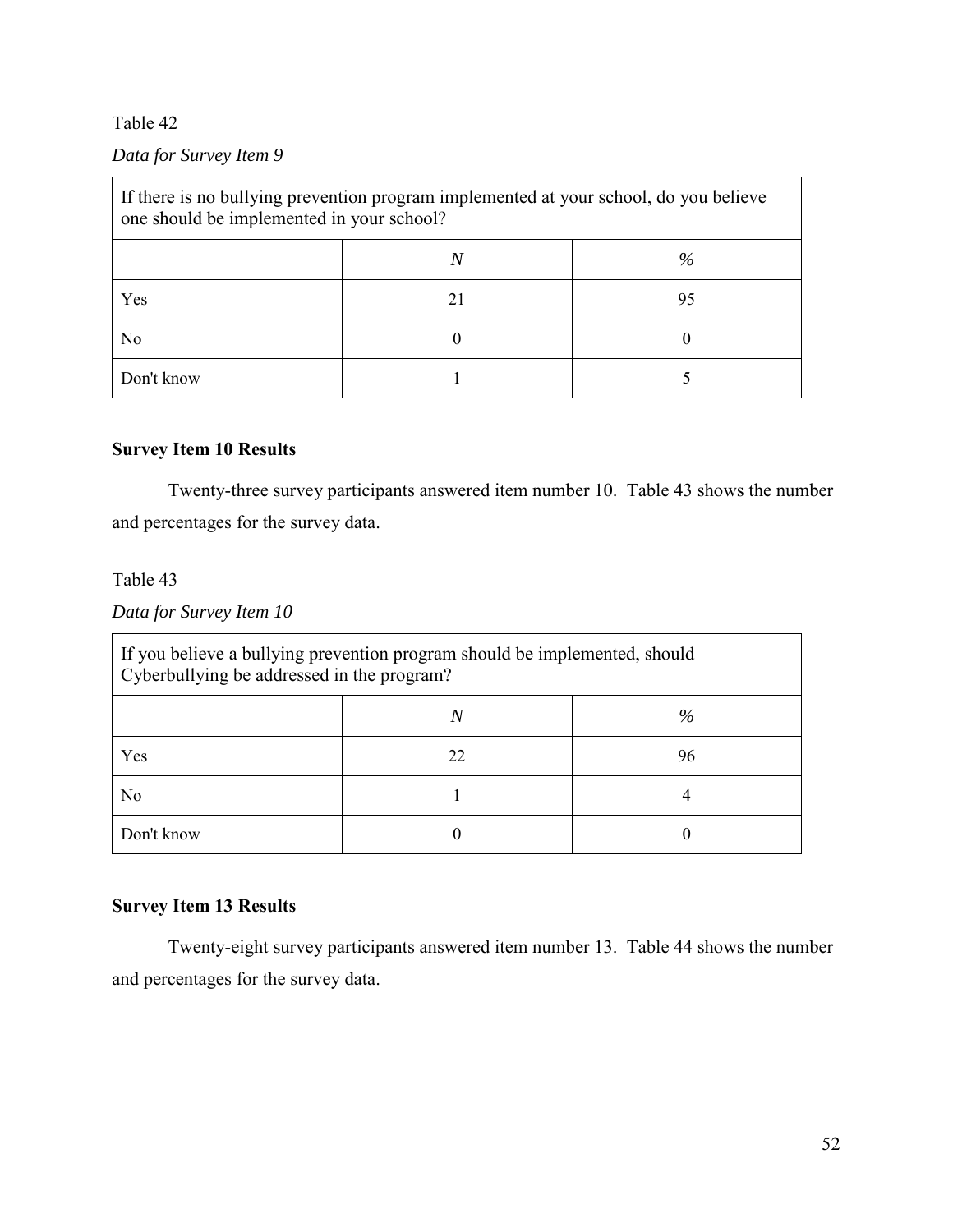### *Data for Survey Item 13*

| Do you feel that the current school system's policies need to be revised? |    |    |  |
|---------------------------------------------------------------------------|----|----|--|
| $\%$                                                                      |    |    |  |
| Yes                                                                       |    | 32 |  |
| No                                                                        | 16 | 57 |  |
| Don't know                                                                |    |    |  |

### **Survey Item 14 Results**

Twenty-nine survey participants answered item number 14. Table 45 shows the number and percentages for the survey data.

#### Table 45

*Data for Survey Item 14* 

| Do you think additional school system policies are needed? |    |      |  |
|------------------------------------------------------------|----|------|--|
|                                                            | Ν  | $\%$ |  |
| Yes                                                        | 10 | 34   |  |
| No                                                         | 14 | 48   |  |
| Don't know                                                 |    | 17   |  |

## **Survey Item 18 Results**

Table 46 shows the number and percentages for the survey data.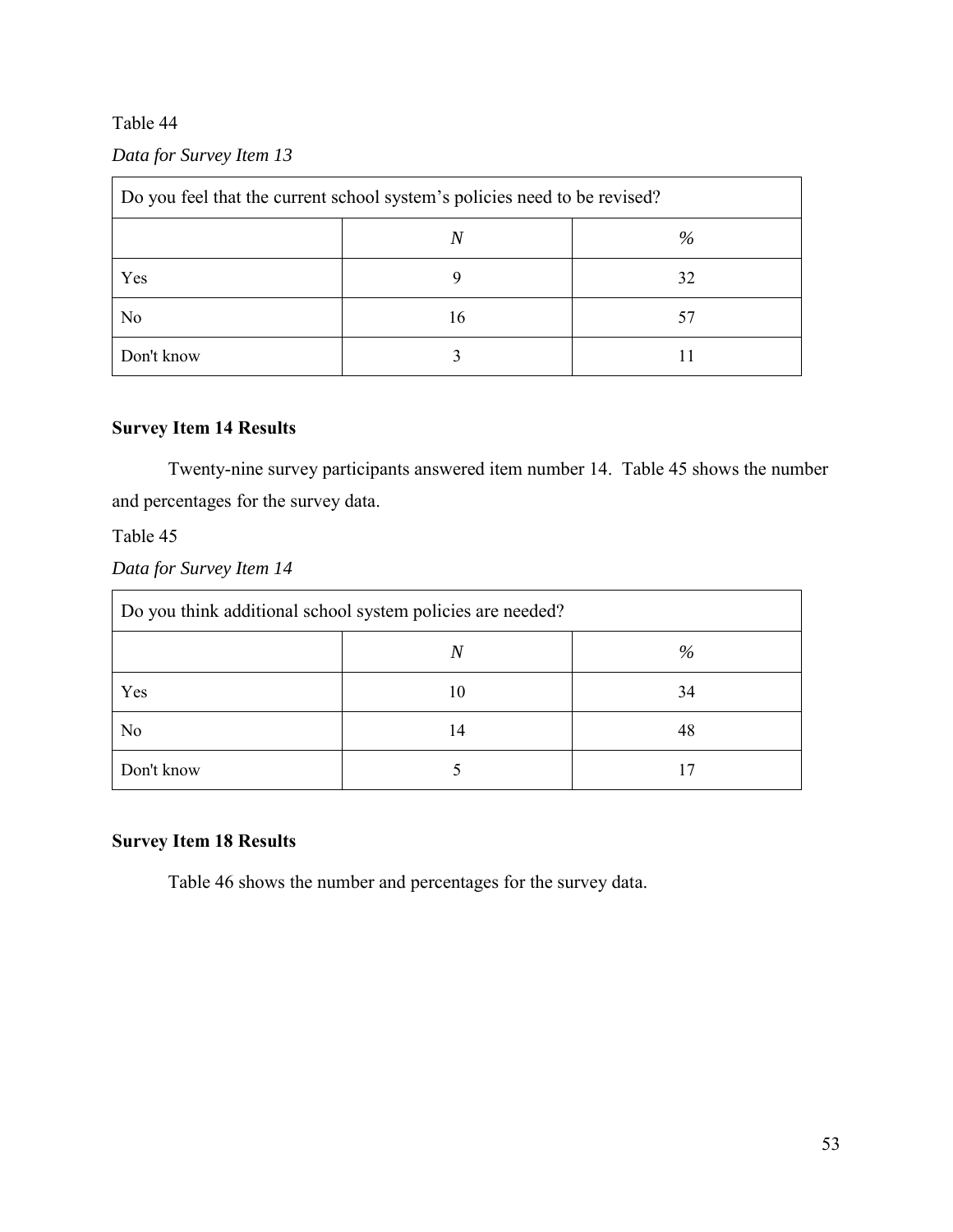## *Data for Survey Item 18*

| Choose any of the following strategies you believe would deter Cyberbullying incidents. |    |      |  |
|-----------------------------------------------------------------------------------------|----|------|--|
|                                                                                         | N  | $\%$ |  |
| Increased supervision of<br>student technology use                                      | 11 | 38   |  |
| More effective school policies                                                          | 6  | 21   |  |
| Anti-bullying education                                                                 | 24 | 83   |  |
| Encouraging students to report<br>Cyberbullying                                         | 25 | 86   |  |
| Professional development for<br>teachers                                                | 10 | 34   |  |
| Increased consequences                                                                  | 9  | 31   |  |
| Increased parental<br>involvement                                                       | 27 | 93   |  |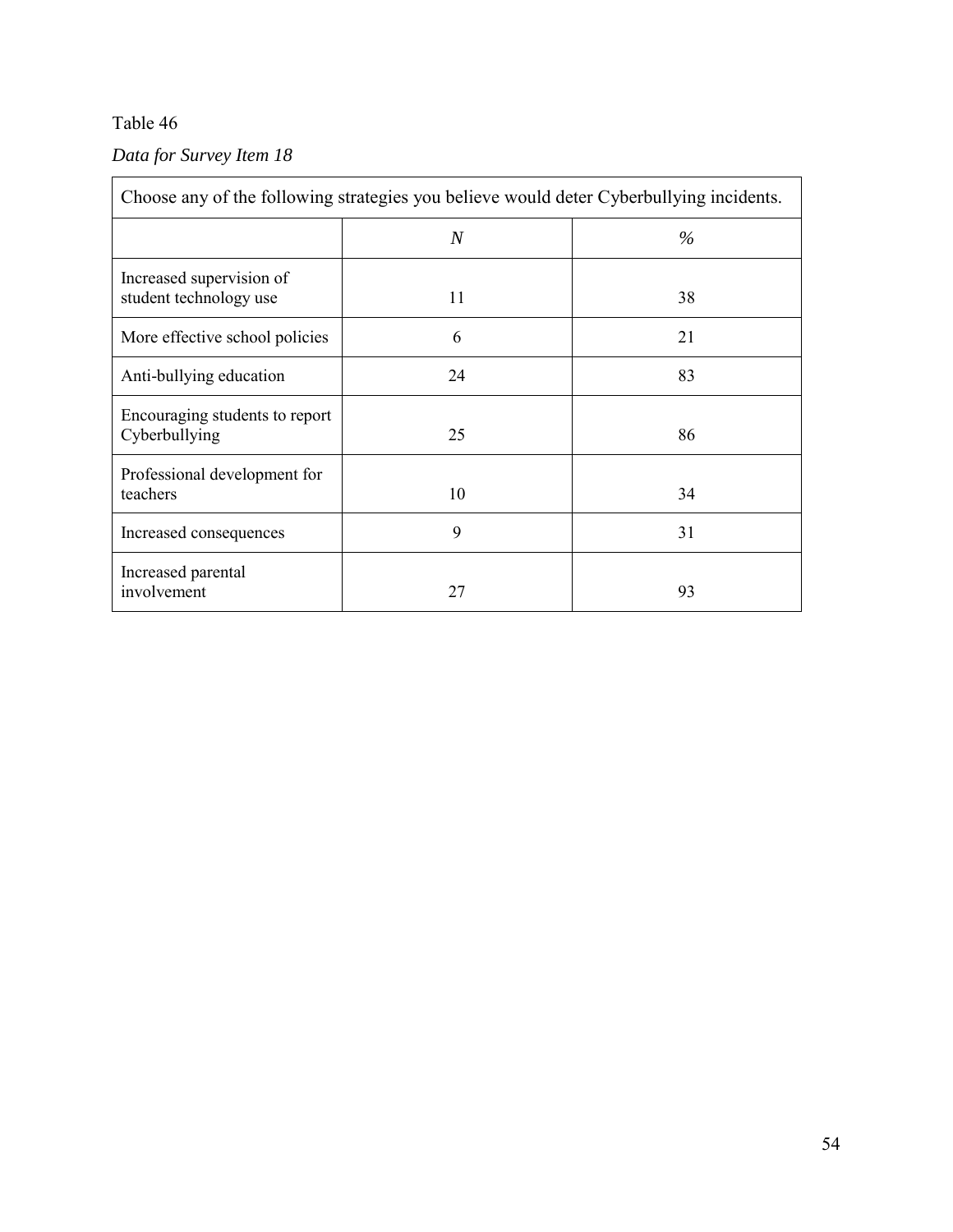#### **CHAPTER 5**

#### **SUMMARY, FINDINGS, DISCUSSION, AND RECOMMENDATIONS**

This chapter contains the following sections: a summary of the purpose and methodology used to drive the study, findings and conclusions based on the research questions, recommendations for Region VII in southwest Virginia, and recommendations for future research.

#### **Summary of the Purpose and Methodology**

The purpose of this study was to gain a deeper understanding of the existence and prevalence of Cyberbullying in middle schools across Region VII in southwest Virginia. Cyberbullying policies and strategies used to address Cyberbullying were examined. The experiences of middle school principals with Cyberbullying incidents were explored.

Three research questions guided the study:

- 1. What is the status of Cyberbullying in Region VII of southwest Virginia?
- 2. What are middle school principals' perspectives regarding their schools' effectiveness in responding to Cyberbullying?
- 3. What are middle school principals' recommendations to strengthen Cyberbullying policies and procedures?

An online survey was conducted using Qualtrics. Forty-two middle school principals in Region VII of southwest Virginia were invited to participate in the study. A deadline was set for surveys to be submitted and at the conclusion of the window, 31 principals had responded. This response yielded a return rate of 74%. Descriptive statistics using reporting tools and displays in Qualtrics were presented with information about principals' perspectives on the status of Cyberbullying, the effectiveness of responses to Cyberbullying, and principals' recommendations to strengthen Cyberbullying policies and procedures.

#### **Findings**

Survey data were evaluated to identify the major findings and conclusions for this study. In this section, each research question is revisited with corresponding survey items, and conclusions are shared.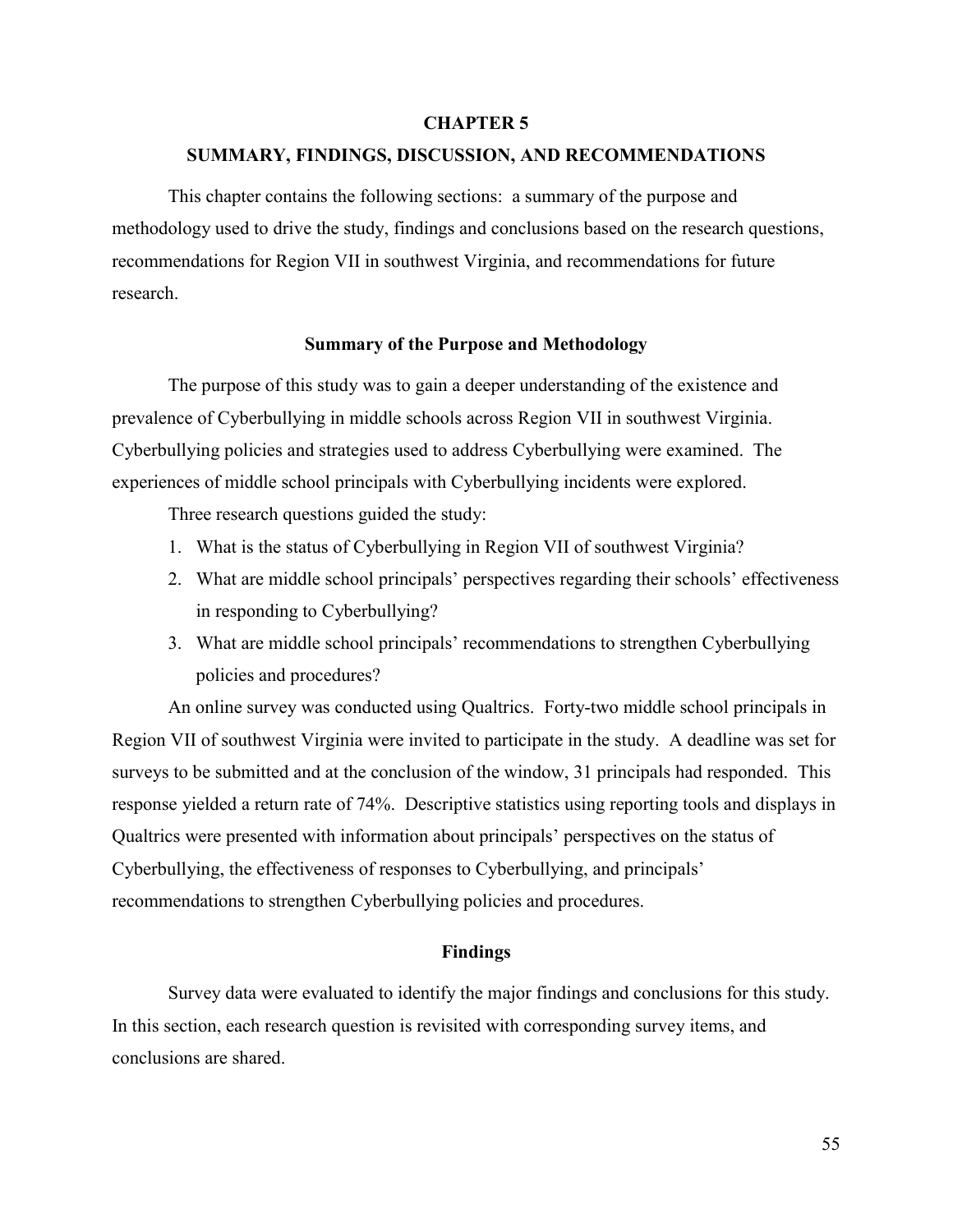# **Findings: Research Question 1: What is the status of Cyberbullying in Region VII of southwest Virginia?**

**Survey item 2.** Analyses of the data showed most middle school principals (97%) had encountered instances of Cyberbullying on their school premises. The rate of occurrences varied with the most frequently reported (45%) occurring on a monthly basis. Weekly occurrences of Cyberbullying were reported by thirty-four percent of the principals. Therefore, more than seventy-nine percent of middle school principals reported encountering Cyberbullying between one and four times each month.

Table 47 displays the number of Cyberbullying incidents that occurred on school premises during one month. The total number of monthly, school-based Cyberbullying incidents equals 83. This means that 83 victims were targeted monthly, by individuals wanting to cause them harm.

#### Table 47

| How often do Cyberbullying incidents occur on your school premises? |    |              |                                     |  |
|---------------------------------------------------------------------|----|--------------|-------------------------------------|--|
|                                                                     | N  | Formula      | Number of<br>instances per<br>month |  |
| Monthly                                                             | 13 | $N \times 1$ | 13                                  |  |
| Weekly                                                              | 10 | $N \times 4$ | 40                                  |  |
| Daily                                                               |    | $N$ times 30 | 30                                  |  |

#### *Data for Cyberbullying Occurrences on School Premises*

**Survey item 3.** Analyses of the data showed most middle school principals (97%) reported being notified by non-school personnel of Cyberbullying incidents that occurred away from school. The percentage rates of these types of notifications varied with the most frequently reported (48%) occurring on a monthly basis. Weekly occurrences of being notified of Cyberbullying instances away from school were reported by thirty-one percent of the principals. Therefore, in total, more than seventy-nine percent of middle school principals reported being notified of Cyberbullying incidents that occurred away from school between one and four times each month.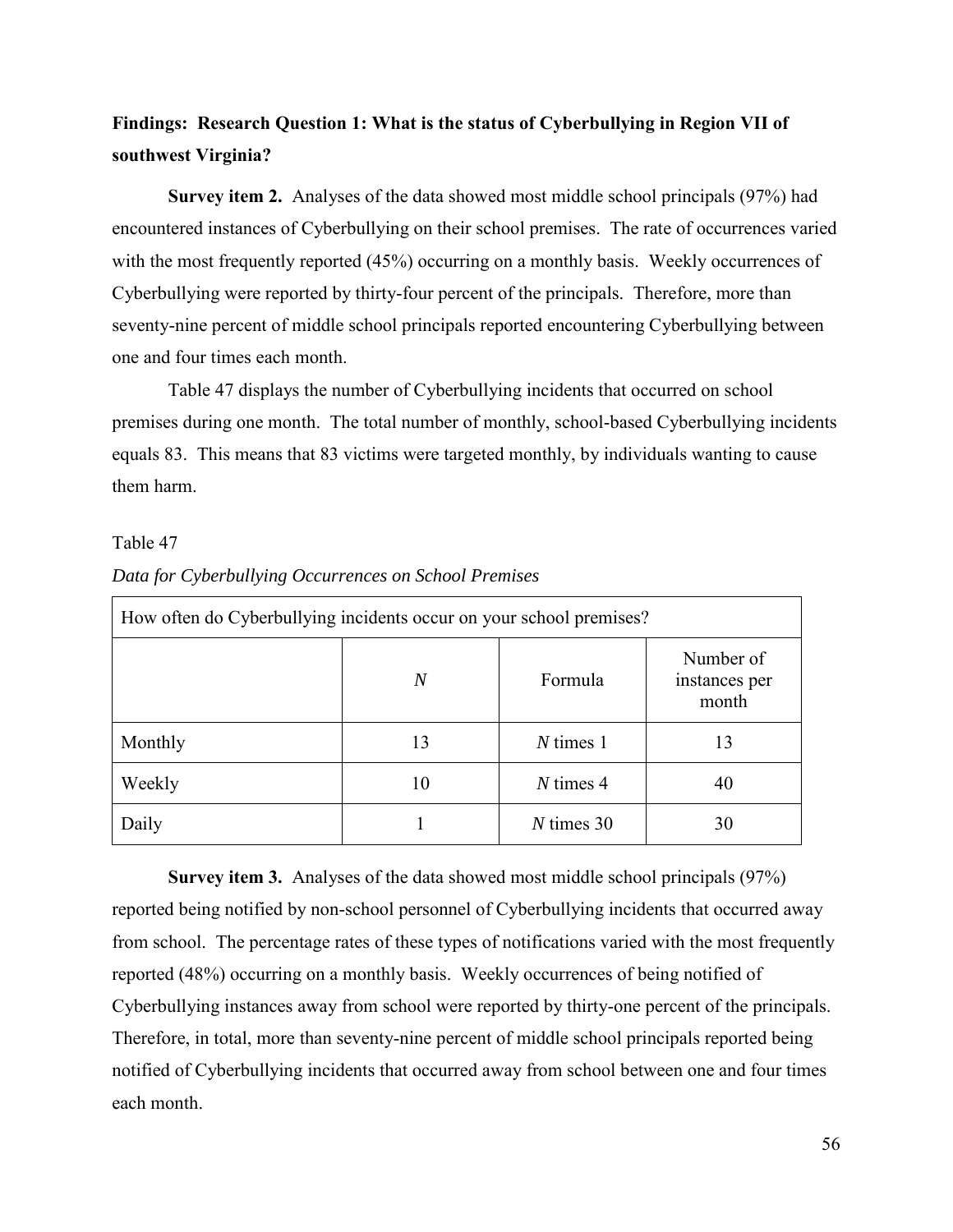Table 48 displays the number of Cyberbullying incidents that occurred away from school during one month. The total number of monthly, Cyberbullying incidents that occurred away from school equals 77. This means that 77 victims were being targeted away from school monthly, by individuals wanting to cause them pain.

#### Table 48

#### *Data for Cyberbullying Occurrences away from School*

| How often are you notified by non-school personnel of Cyberbullying incidents that<br>occur away from school? |    |              |                                     |  |
|---------------------------------------------------------------------------------------------------------------|----|--------------|-------------------------------------|--|
|                                                                                                               | N  | Formula      | Number of<br>instances per<br>month |  |
| Monthly                                                                                                       | 14 | $N \times 1$ | 14                                  |  |
| Weekly                                                                                                        |    | N times 7    | 63                                  |  |

**Survey item 4.** Analyses of the data show that fifty-nine percent of principals reported that the majority of Cyberbullying incidents occurred with students at the eighth-grade level. When combining response data for seventh and eighth-grades, principals reported 90% of Cyberbullying incidents occurred at these grade levels. Only three percent of principals reported Cyberbullying incidents occurred in the sixth-grade. The remaining seven percent of principals reported Cyberbullying incidents occurred equally across sixth through eighth-grade levels.

**Survey item 5.** Analyses of the data showed overwhelmingly that principals reported gender does play a role in Cyberbullying. Eighty-three percent of principals agreed that gender is a factor. Additionally, ten percent of principals reported gender plays no role in Cyberbullying incidents. Seven percent reported they did not know if gender plays a role in Cyberbullying.

**Survey item 6.** Analyses of the data showed complete agreement by principals regarding which gender had the most reported incidents of Cyberbullying. One hundred percent of those responding indicated that reported incidents of Cyberbullying were made by female students.

**Survey item 7.** The majority of schools in Region VII had implemented a bullying prevention program. Only twenty-eight percent of principals reported not having a bullying prevention program implemented in their school. Seventy-two percent had implemented a bullying prevention program.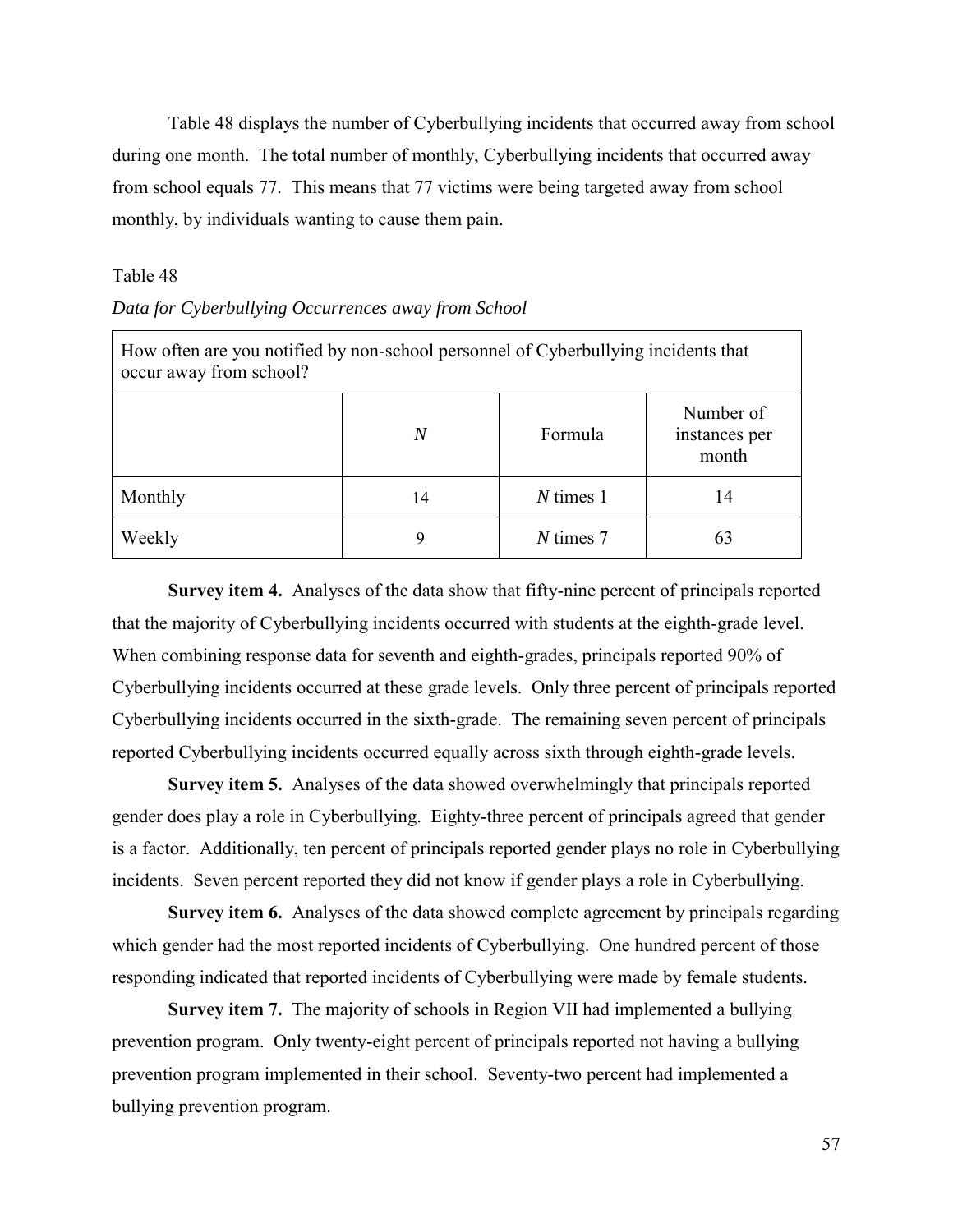**Survey item 8.** Schools that had a bullying prevention program implemented may or may not have included Cyberbullying within that program. Just over half of the principals (57%) surveyed stated that Cyberbullying was specifically addressed in their bullying prevention program. Thirty-nine percent of principals reported that the bullying prevention program implemented did not specifically address Cyberbullying. Four percent of principals reported not knowing.

**Survey item 11.** Seventy-nine percent of principals reported that Cyberbullying was addressed in their school system's bullying policy. Fourteen percent reported that Cyberbullying was not addressed in their school system's bullying policy. Seven percent reported not knowing.

**Survey item 15.** Principals were given four choices when responding to how easy or difficult it was for them to identify Cyberbullying instances. The choices included very difficult, difficult, easy, and very easy. Three percent of principals reported that identifying Cyberbullying instances was very difficult. Sixty-nine reported it was difficult to identify Cyberbullying instances. Twenty-eight reported it was easy. No principals indicated that identifying Cyberbullying instances was very easy.

**Survey item 16.** Sixty-two percent of principals felt they reported Cyberbullying incidents consistently. Thirty-one percent felt they did not report Cyberbullying incidents consistently. Seven percent did not know.

**Survey item 17.** Principals were asked how involved central office staff members, school resource officer personnel, law enforcement officials, school administrators, and teachers were in Cyberbullying incidents. The principals were given four options to choose from including not involved, somewhat involved, very involved, and don't know.

Thirty-one percent of principals reported that central office staff members were not involved in Cyberbullying incidents. Sixty-two percent reported that they were somewhat involved. Three percent reported that they were very involved. Three percent of principals reported that they did not know how involved central office staff members were in Cyberbullying incidents.

Ninety percent of principals reported that school resource office personnel were involved with Cyberbullying incidents at some level. Twenty-four percent reported they were somewhat involved. Sixty-six percent reported that they were very involved. Ten percent of principals reported that school resource officer personnel were not involved in Cyberbullying incidents.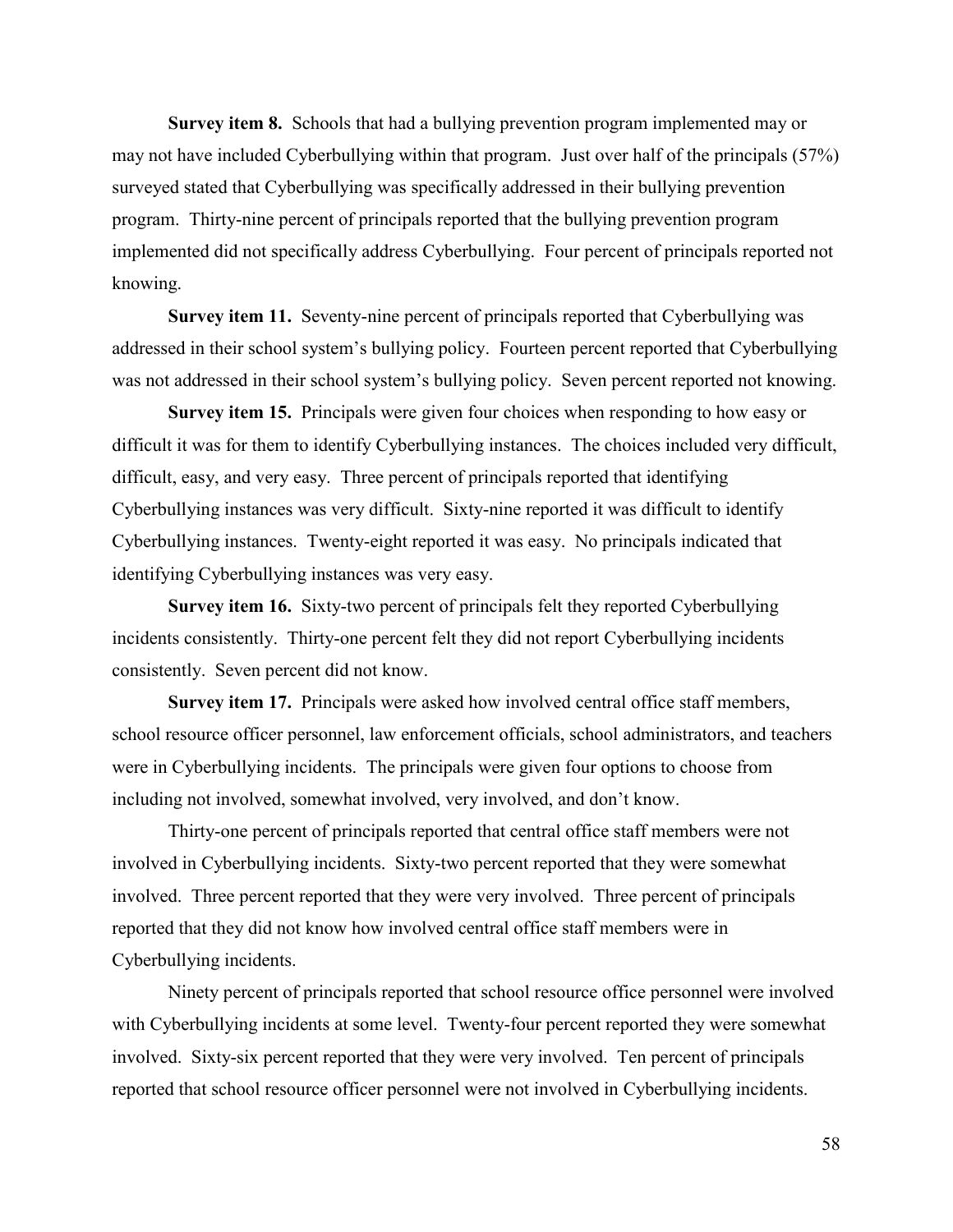Twenty-eight percent of principals reported that law enforcement officials were not involved in Cyberbullying incidents. Fifty-five percent reported that they were somewhat involved. Seventeen percent reported that law enforcement officials were very involved with Cyberbullying incidents.

Ninety-seven percent of principals reported school administrators were very involved with Cyberbullying incidents. Three percent reported that school administrators were somewhat involved in Cyberbullying incidents.

Twenty-eight percent of principals reported teachers were very involved with Cyberbullying incidents. Seventy-two percent reported teachers were somewhat involved.

# **Findings: Research Question 2: What are middle school principals' perspectives regarding their schools' effectiveness in responding to Cyberbullying?**

**Survey item 12.** Eighty-three percent of principals reported that their school system's bullying policy was effective in dealing with Cyberbullying. Ten percent reported that their school system's bullying policy did not effectively deal with Cyberbullying. Seven percent reported they did not know.

**Survey item 19.** Fifty-five percent of principals reported the consequences being implemented at their school were effectively deterring Cyberbullying. Twenty-eight percent reported that Cyberbullying consequences were not effective. Seventeen reported that they did not know.

# **Findings: Research Question 3: What are middle school principals' recommendations to strengthen Cyberbullying policies and procedures?**

**Survey item 9.** Principals at schools where there was not a bullying prevention program in place reported that a program should be implemented within their school (95%). Only 5% of principals reported not knowing whether a bullying prevention program was necessary to implement.

**Survey item 10.** Most principals at schools with no bullying prevention program in place that would like to have a program implemented, reported that Cyberbullying should be addressed in that program (96%). Four percent of these principals reported Cyberbullying should not be addressed in the program.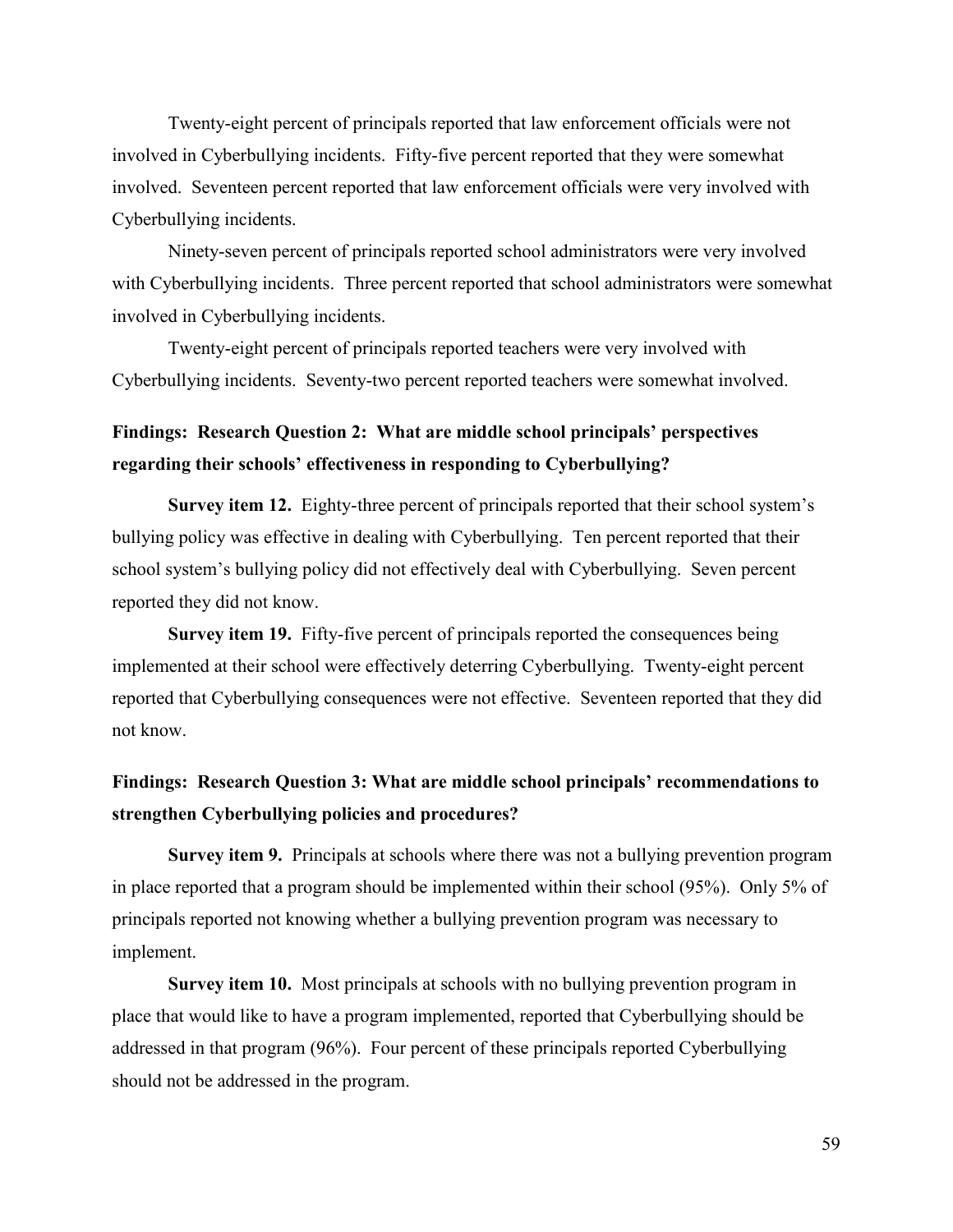**Survey item 13.** Fifty-seven percent of principals surveyed felt their school system's bullying policy was effective and did not need revisions. Thirty-two percent of principals reported that their school system's bullying policy needed revisions or updates. Eleven percent reported they did not know.

**Survey item 14.** Forty-eight percent of principals reported that they believed no additional school system policies were needed to address Cyberbullying. Thirty-four percent of principals reported that additional school system policies were needed to address Cyberbullying. Seventeen percent reported they did not know.

**Survey item 18.** Principals were given seven strategies to consider that they felt would effectively deter Cyberbullying incidents. All seven strategies were chosen but with varying percentage levels ranging from 93% to 21%. In order from the highest percentage to the lowest the results are as follows: 93% increased parental involvement, 86% encouraging students to report Cyberbullying, 83% anti-bullying education, 38% increased supervision of student technology use, 34% professional development for teachers, 31% increased consequences, and 21% more effective school policies.

#### **Discussion**

Based on the survey data collected and revisited above, several observations are made. The status of Cyberbullying in Region VII of southwest Virginia indicated by survey data showed alarming frequency, specific grade-level concerns, prevalence in gender, differences with programs and policies, difficulties in identification and reporting processes, and varying levels of involvement by school personnel.

The alarming frequency of Cyberbullying incidents in Region VII of southwest Virginia in the middle-level of education was exhibited throughout the survey data gathered from middle school principals. Eighty-two percent of principals reported that Cyberbullying incidents occurred on school premises daily, weekly, or monthly. Seventy-nine percent of principals reported that Cyberbullying incidents occurred away from school weekly or monthly. These numbers show that the prevalence of Cyberbullying in Region VII is of great concern. These staggering numbers indicated victims were being targeted with harmful online acts of aggression far too often both at school and away from school. The effects of these behaviors can cause negative effects for victims, other individuals, and school culture. One incident of Cyberbullying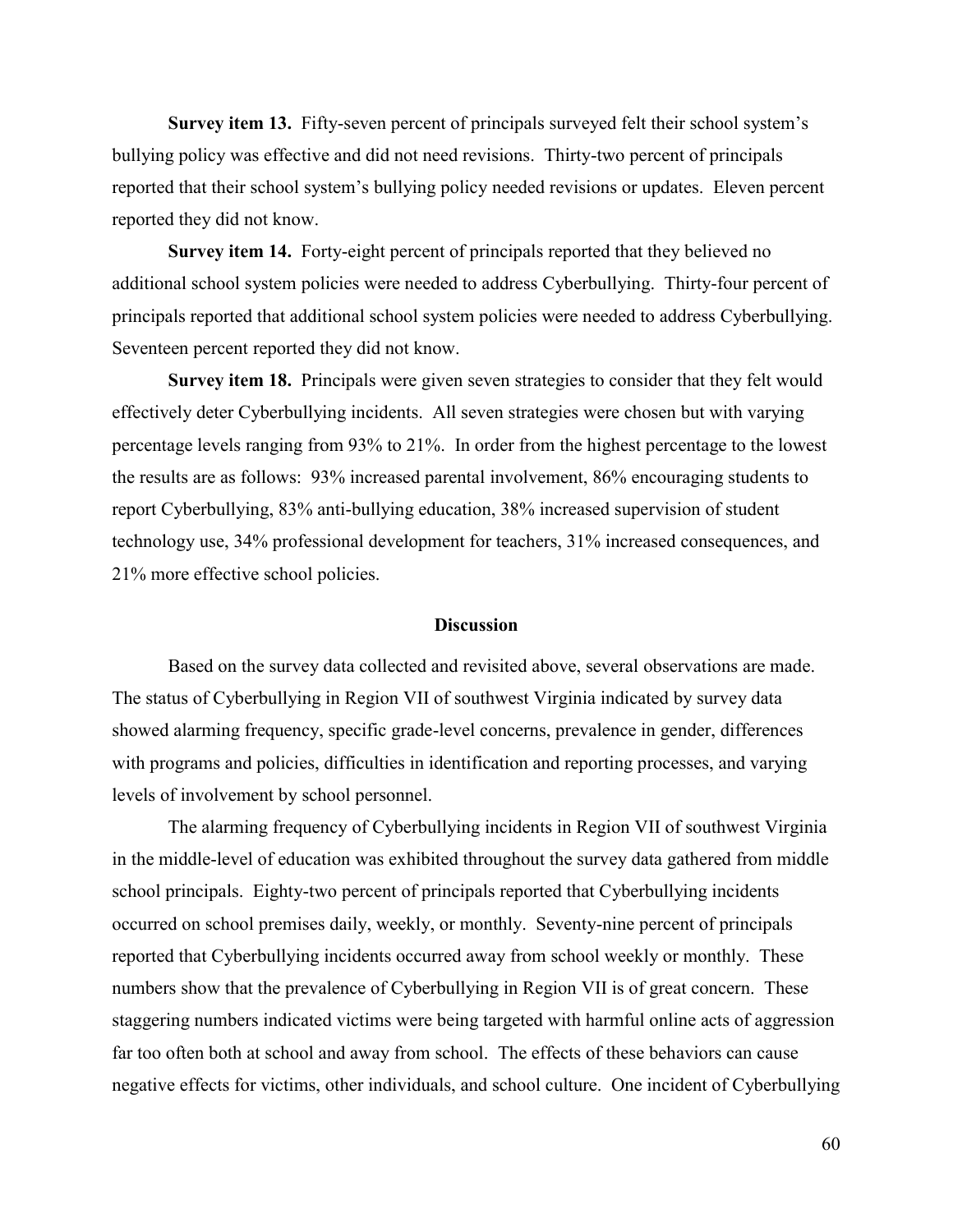can have a devastating impact. Therefore, one incident of Cyberbullying is too much to tolerate or accept. Even one case of Cyberbullying can cause immeasurable, long-lasting consequences. Students' lives are being negatively impacted by such actions as avoiding school, developing a low self-esteem, increasing stress levels, or decreasing academic performance.

The survey data gathered indicated Cyberbullying incidents were reported most frequently at specific grade levels. Ninety percent of principals reported Cyberbullying incidents occurred most often at the seventh and eighth-grade levels. Thoughts occur to the researcher as to why the difference in students' online behaviors occurs at these levels of education. Students' lives are changing greatly during these years. Adolescence is a challenging, confusing, and unsettling time. When coupled with increased online activities, some individuals choose to intentionally harm and harass others through these online means.

The survey data gathered from middle school principals showed that gender played a role in Cyberbullying. Specifically, eighty-three percent reported that gender did play a role in Cyberbullying. One hundred percent of principals indicated females were the gender group that had the most reported incidents of Cyberbullying. Overwhelmingly, middle school principals in Region VII of southwest Virginia reported Cyberbullying was related to female students rather than their male peers.

Middle schools and school systems in Region VII of southwest Virginia had differences in their bullying programs and policies. Alarmingly, twenty-eight percent of principals indicated that there was no bullying prevention program being implemented in their schools. Fifty-seven percent of principals that reported having a bullying prevention program implemented at their school shared that the program did not specifically address Cyberbullying. These data could be problematic when protecting students from both traditional bullying and Cyberbullying attacks. Without an effective bullying program, students could be left on their own to develop their own strategies and coping mechanisms to deal with a problem they may not even understand. Without specifically addressing Cyberbullying within a bullying policy and providing students with resources to help combat harmful acts such as these, students could be left with painful experiences that could lead to detrimental effects. Without such programs, students could be missing opportunities to discuss their experiences about negative online behaviors with an individual that could potentially help them.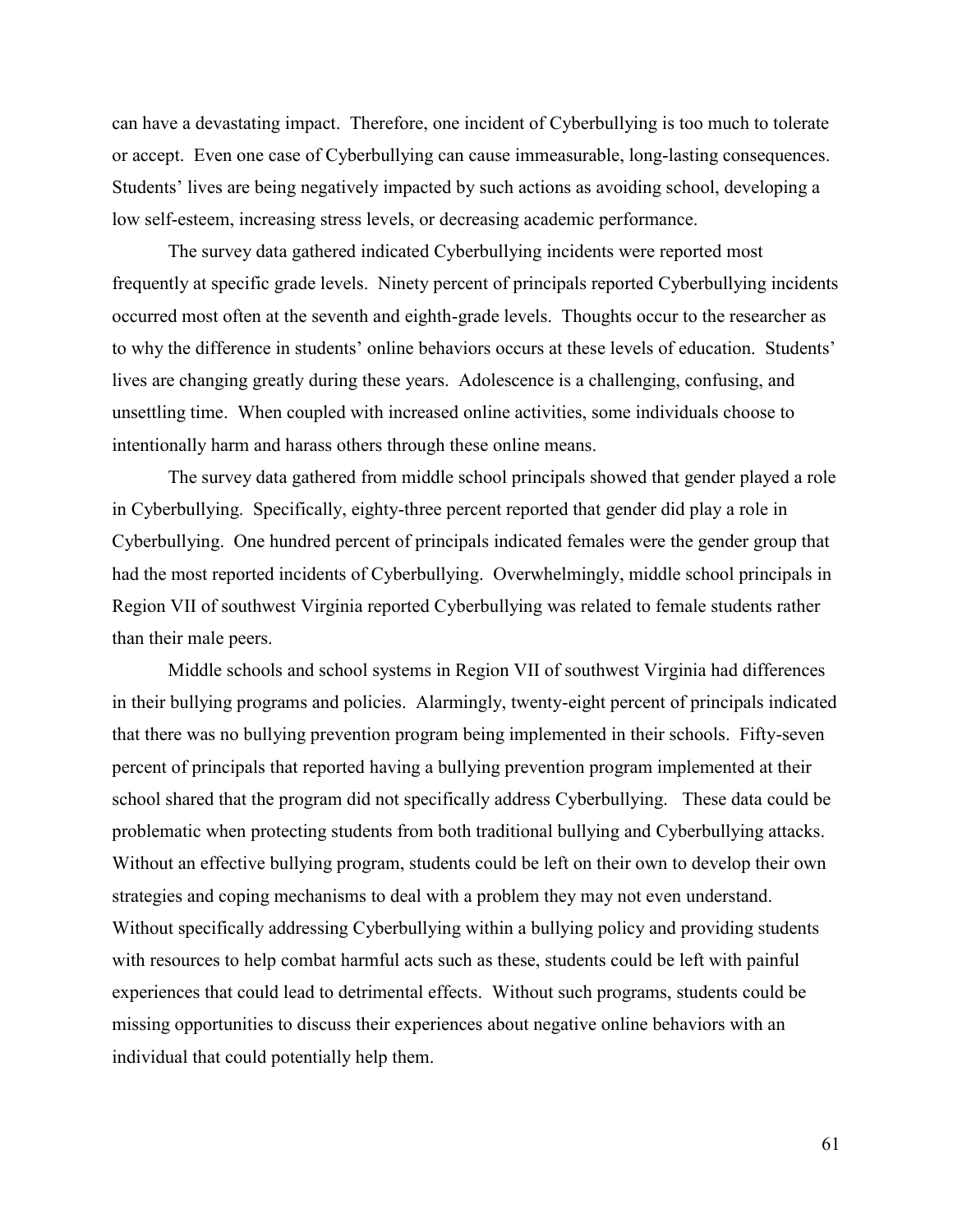Survey data showed inconsistencies with identifying and reporting Cyberbullying instances. Seventy-two percent of principals reported identifying Cyberbullying instances as difficult or very difficult. Thirty-one percent of principals reported not consistently reporting Cyberbullying incidents. These numbers showed there was a lack of regularity to help guide middle school administrators within Region VII of southwest Virginia when addressing Cyberbullying. The identification process is important to accurately describe the status of Cyberbullying in this region. The reporting process is equally as important to ensure accurate data be recorded that may be utilized in alleviating Cyberbullying occurrences.

Within Region VII of southwest Virginia, middle school principals reported varying levels of involvement by school personnel in Cyberbullying incidents. Notably, school administrators were chosen by ninety-seven percent of principals as being very involved with incidents of Cyberbullying. These are the individuals who most likely are the first school personnel to receive information about the Cyberbullying incident. Upon the school administrator's notification about a Cyberbullying incident, contact is frequently made to the school resource officer personnel. Understandably, this leads to the data gathered which showed sixty-six percent of principals reported resource officer personnel as being very involved with incidents of Cyberbullying. This high percentage of resource officer involvement could indicate the seriousness of the threat and the impact it can have on students.

Based on the survey data collected and revisited above, several observations are made. Most principals in Region VII of southwest Virginia felt their school system's bullying policy was effective in dealing with Cyberbullying. The data revealed that principals were confident in their leaders' ability to form and implement policy that helped to promote school safety, especially in the area of Cyberbullying threats. Keeping students safe should be a priority for all, and the data indicated central office staff members took this role seriously when developing bullying policy.

Survey data indicated inconsistencies from principals about the Cyberbullying consequences that were implemented to deter Cyberbullying. Although fifty-five percent of principals responded they believed these consequences were effective, forty-five percent were left with either not knowing or believing these Cyberbullying consequences were not effective. Based on these data, it is reasonable to believe adjustments and improvements to Cyberbullying consequences may be warranted. If consequences are not meeting the desperate need to help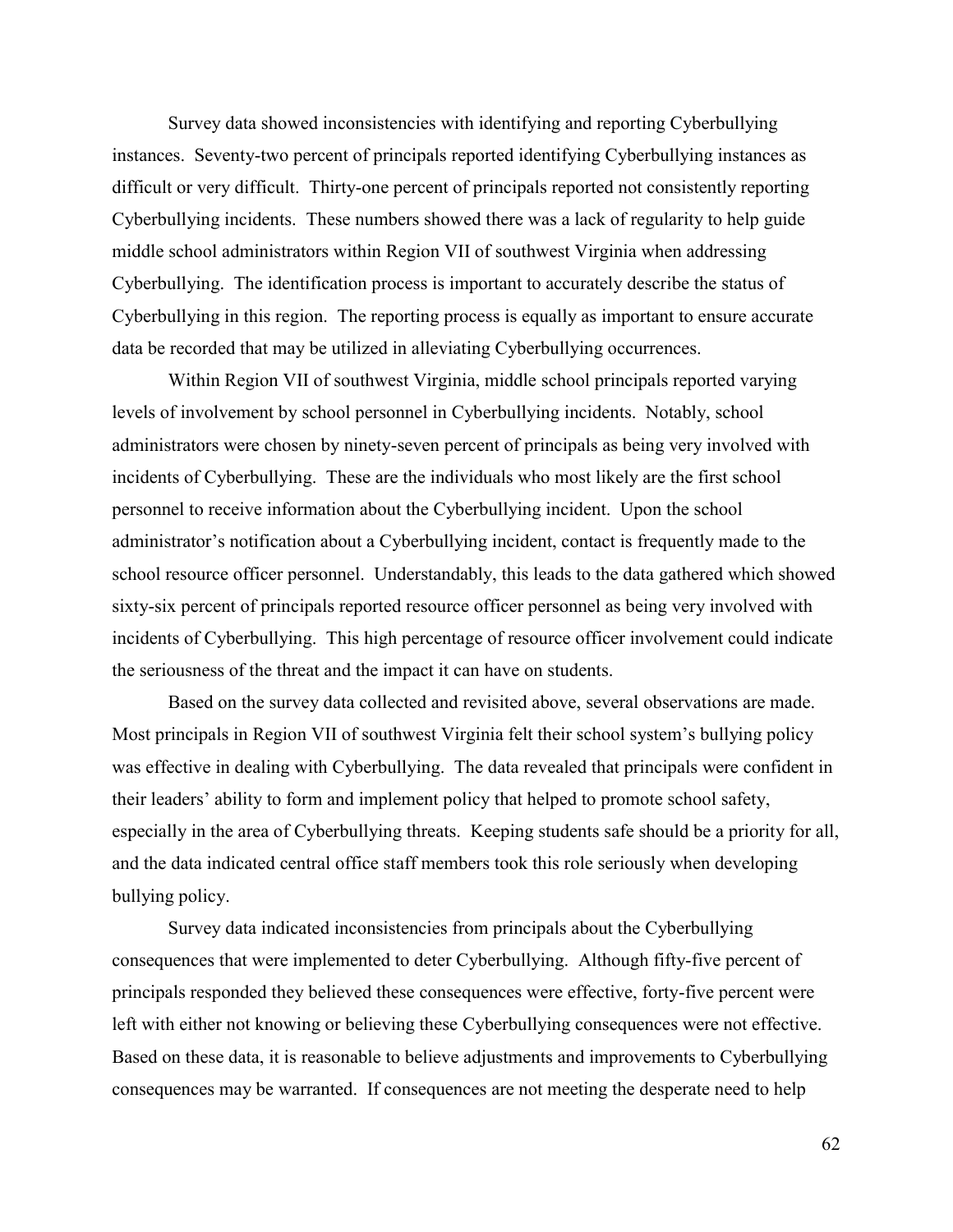deter Cyberbullying, then improvement efforts must be made. Student safety has to be a focus of such policy and consequences.

Based on the survey data collected and revisited above, several observations are made. Middle school principals in Region VII of southwest Virginia believed Cyberbullying policies and procedures could be improved. Recommendations were made by principals to help strengthen Cyberbullying policies and procedures.

Overwhelmingly, principals felt bullying and Cyberbullying policies should be implemented in schools. Ninety-five percent of principals at schools with no bullying policy believed one should be implemented. Ninety-six percent additionally felt that Cyberbullying should be specifically addressed in the bullying policy implemented at the school. Safety is of great concern to these individuals and they were seeking ways to help students whom encountered bullying and Cyberbullying threats.

Survey data showed inconsistent results with principals' views on whether or not school systems' bullying and Cyberbullying policies needed to be revised. Fifty-seven percent of principals believed their school system's policy needed no revisions, thus indicating their confidence. Thirty-two percent of principals believed their school system's policy needed revision. In these cases, revisions would most likely mean that areas of the bullying and Cyberbullying policies were weak and needed adjustments in order to strengthen. Eleven percent of principals felt they did not know if revisions were needed, thus indicating perhaps they were unfamiliar with these policies. Principals must be well versed in the nuances of all policies implemented within their individual school system to act fairly and consistently with all types of incidents, including those of bullying and Cyberbullying.

Survey data showed inconsistent results with principals' views on whether or not additional school system Cyberbullying policies were needed. Forty-eight percent of principals believed no additional policies were needed, again indicating their confidence in current policies being implemented. Thirty-four percent felt additional school system Cyberbullying policies were needed. In these cases, implementing additional policies most likely indicate they felt their current school system Cyberbullying policies were inadequate. Seventeen percent of principals indicated they did not know whether additional school system Cyberbullying policies were needed. Perhaps these principals were not familiar with the policies being implemented at the time of the study.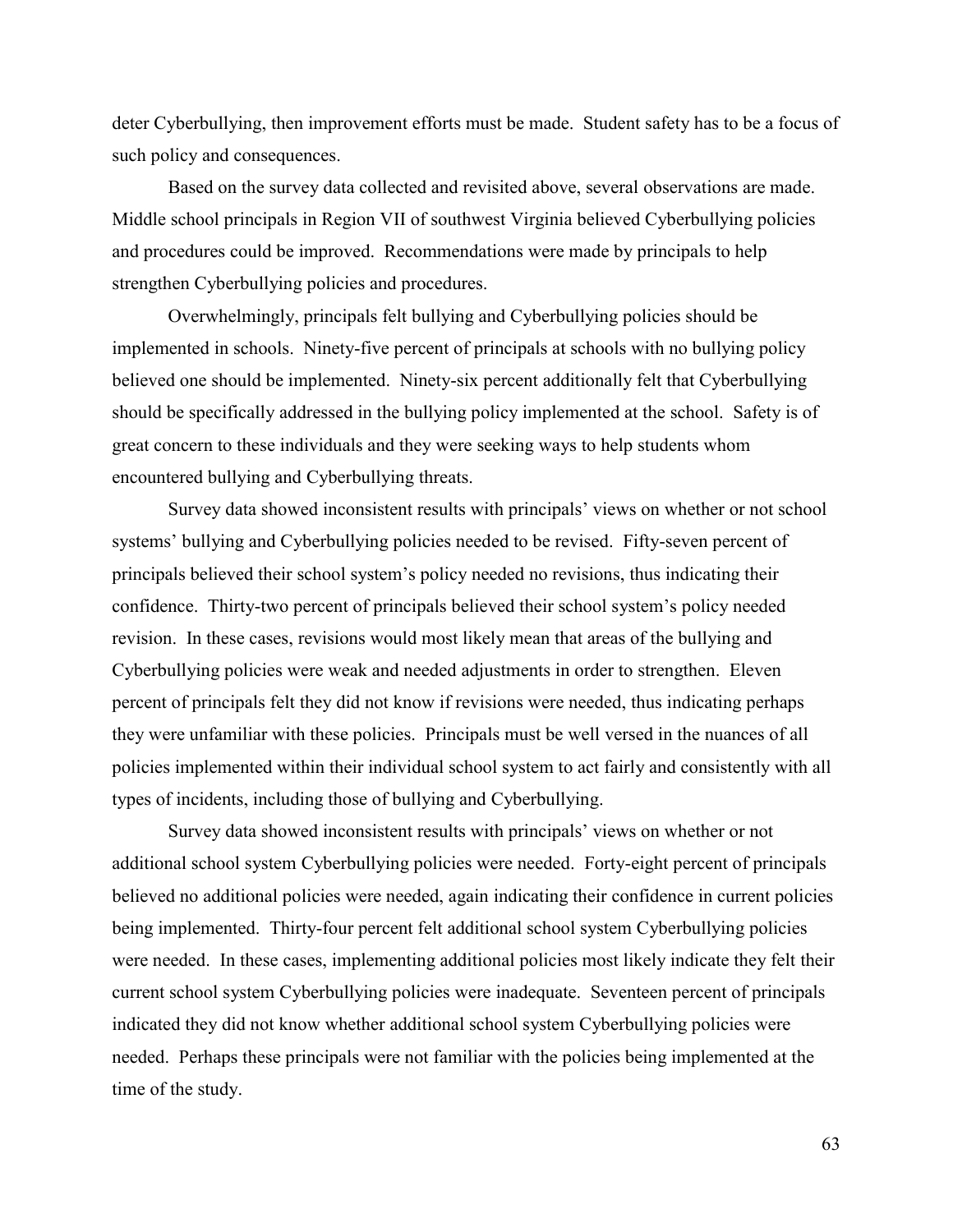Survey data indicated principals in Region VII believed all strategies suggested to deter Cyberbullying incidents would aid in alleviating this type of harmful behavior. Of the seven strategies suggested in the survey, three had fifty percent or higher response rates from principals. These three strategies were increased parental involvement, encouraging students to report Cyberbullying, and anti-bullying education.

Principals indicated their belief that parents should be more involved by an overwhelming ninety-three percent, the highest of the seven strategies posed. Apparently the principals believed parents held the key to many aspects of an adolescent's life, and survey data indicate that principals in Region VII believed Cyberbullying is no different. Involving parents in the conversation on Cyberbullying can be of great benefit.

Eighty-six percent of principals believed encouraging students to report Cyberbullying would be a useful strategy to help deter Cyberbullying incidents. The researcher wondered if cyberbullied victims at these schools viewed available avenues for students' voice as accessible. Were these students comfortable in sharing their experiences with school leadership, school counselors, or teachers? Did students feel safe in reporting Cyberbullying incidents? Clearly, based on the survey data, principals felt students reporting of Cyberbullying incidents could be increasingly encouraged.

Eighty-three percent of principals believed anti-bullying education would be a useful strategy to help deter Cyberbullying incidents. The researcher believes giving students opportunities to learn more about bullying and Cyberbullying can be of great benefit and survey data indicated that principals in Region VII agree. Educating students on the effects of Cyberbullying in particular may help in deterring Cyberbullying incidents.

### **Conclusions**

Major themes emerged from analyses of the data gathered from middle-level principals. The data from this study indicated Cyberbullying is very prevalent. Principals are dealing with incidents of Cyberbullying in middle schools almost daily, nearly 25 incidents each month. These frequency numbers are alarming, with as many, if not more than 25 students each month being targeted and harassed by cyberbullies, intentionally wanting to cause them harm. Likely, many more victims exist due to unreported Cyberbullying incidents.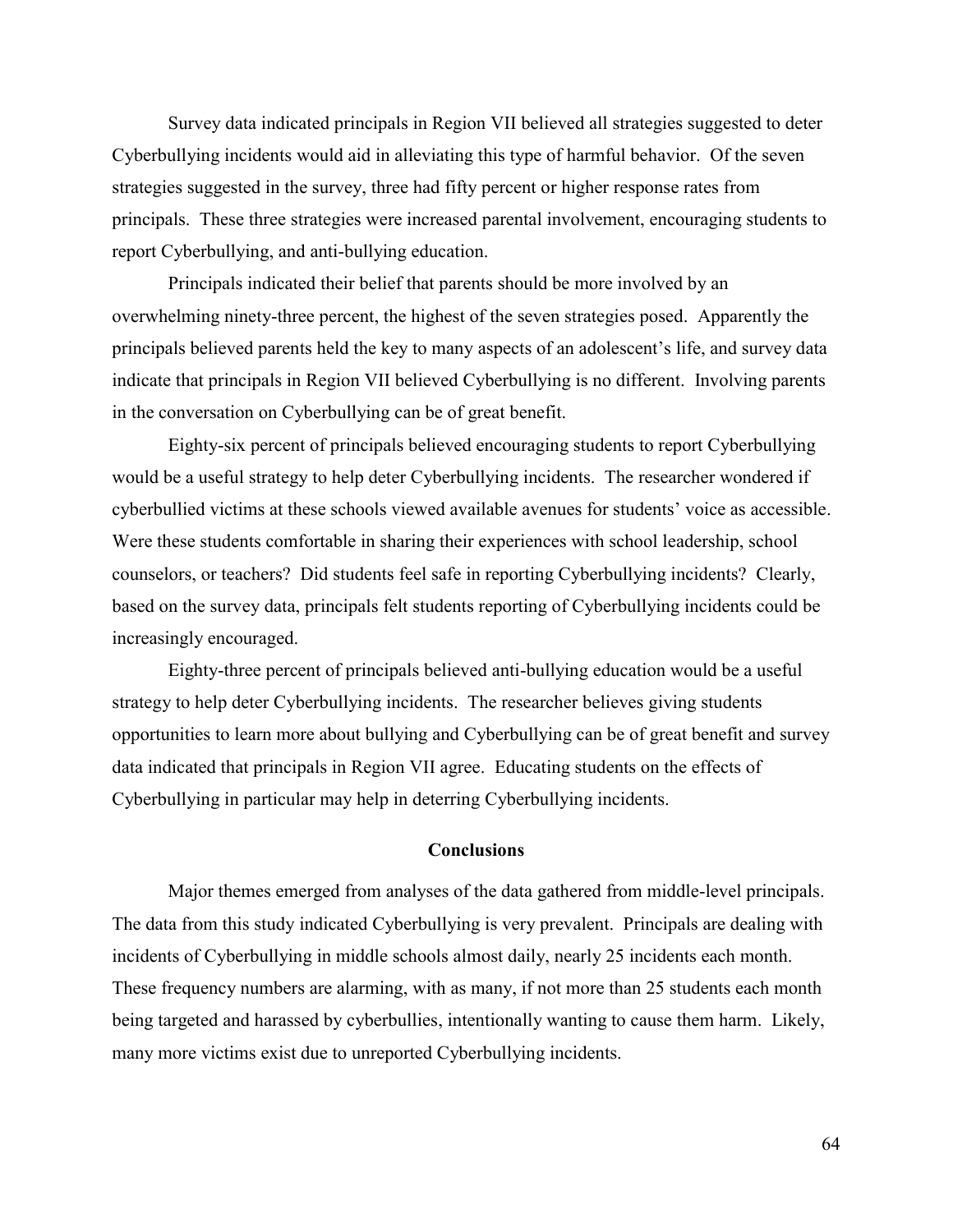These statistics cause concern as to whether or not the policies were effective in dealing with Cyberbullying. Analyses of the data indicated principals believed their school systems' Cyberbullying policies were working effectively. They felt that no additional policies were needed. However, with the high number of Cyberbullying incidents reported, the number of unreported incidents, and the high victim count, policies need to be reviewed on an annual basis. Additions and adjustments in policies are needed in response to bullying and Cyberbullying frequency statistics.

Data from the study also revealed that Cyberbullying is more prevalent for female students than male students. Additionally, Cyberbullying incidents occur mostly at the eighthgrade level. Female, eighth-grade students, therefore, need attention and educational resources to help combat their experiences with Cyberbullying and increase their knowledge about the consequences and harmful effects this type of bullying can create.

Analyses of the data from the study did indicate alarming information. Twenty-eight percent of principals reported that there was no bullying prevention program being implemented in their schools. This percentage converts to nine out of 31 schools that did not have an implemented bullying prevention program at the time this study was conducted. Perhaps implementing such a program would help schools in deterring negative, on-line behavior.

#### **Recommendations**

Based on the research findings and on the conclusions shared above, the following recommendations are made for Region VII and for further study.

**Recommendations for Region VII.** The following recommendations are made for school leaders in Region VII of southwest Virginia:

- 1. It is recommended for middle school principals to conduct a reflective analysis on the status of Cyberbullying in their schools. This analysis should include the frequency of Cyberbullying incidents both on-campus and off-campus, the number of victims identified, and the number of perpetrators.
- 2. It is recommended for middle school principals to conduct an annual survey of students to gather information and draw conclusions about the status of Cyberbullying in their schools. Suggested survey items would include:
	- a. Is Cyberbullying a problem in this school?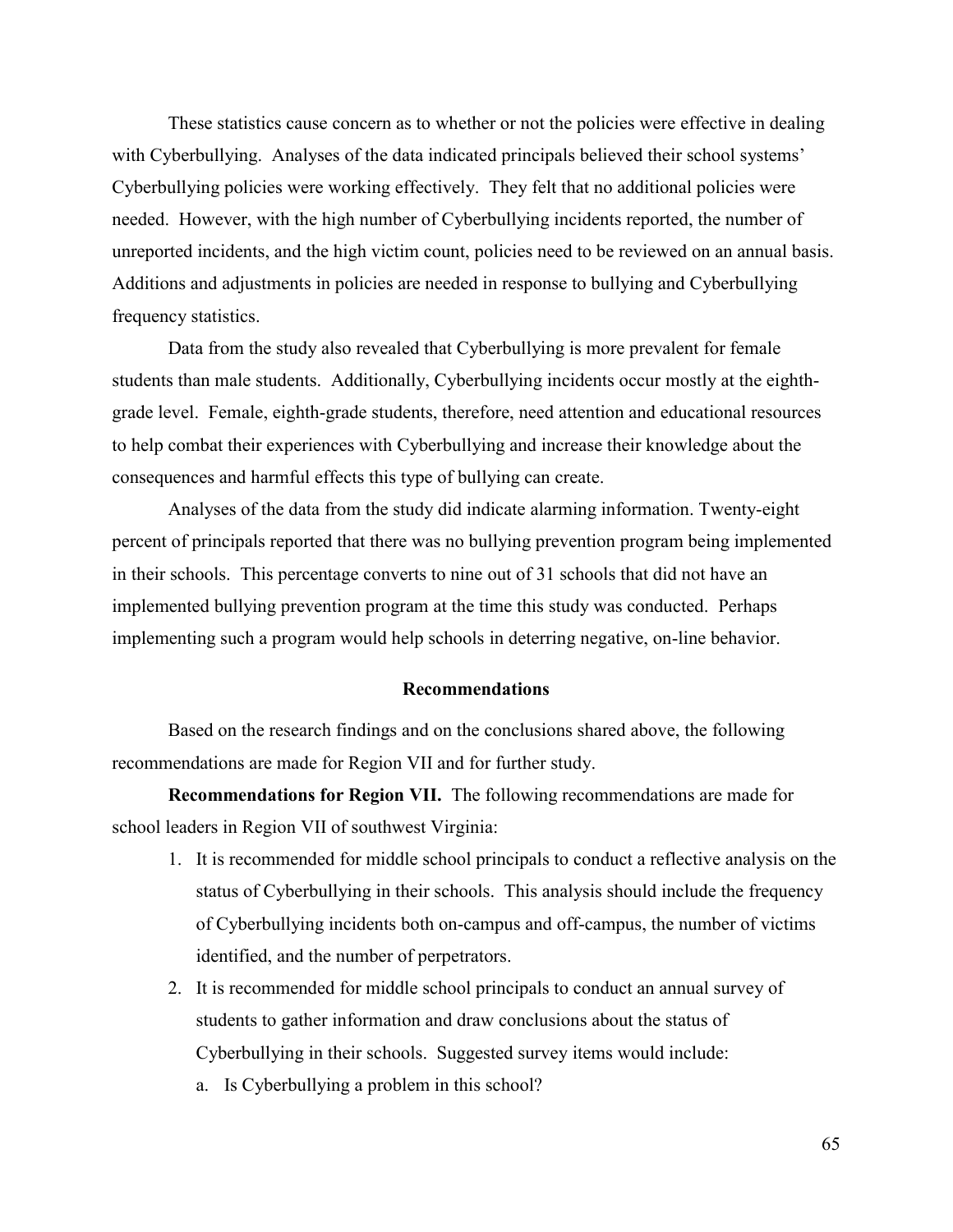- b. Have you personally experienced Cyberbullying in this school?
- c. In your opinion, what are some proactive strategies that could be implemented at this school to help prevent Cyberbullying?
- 3. It is recommended for middle school principals to utilize the information gathered from the reflective analysis and the student survey. Principals are encouraged to use this feedback to developed specialized programs, policies, and professional development opportunities to meet the needs of their school.
- 4. It is recommended for central office staff members to assess their system's Cyberbullying policies and procedures including implementation fidelity, effectiveness, and necessary revisions and updates.

**Recommendations for further study.** The following recommendations are made for further research based on the findings of this study:

- 1. A replication of this study in other regions across Virginia and a comparison of results regarding the status, effectiveness in responding, and recommendations to strengthen Cyberbullying policies and procedures.
- 2. This study was conducted in rural Southwest Virginia. A study should be conducted focused in urban middle schools in Virginia comparing the statuses of Cyberbullying.
- 3. This study solely focused on surveying middle school principals. Previous research showed that Cyberbullying peaks during the middle-level grades (Hinduja & Patchin, 2009); however, it does not stop and continues into the high schools. A study should be conducted to assess the status of Cyberbullying at the high school level, the effectiveness of strategies implemented to respond to Cyberbullying at the high school level, and the differences in Cyberbullying policies between middle school and high school.
- 4. A replication of this study to survey guidance counselors, faculty, and parents about their perspectives regarding Cyberbullying. To effectively combat Cyberbullying, perspectives from all stakeholders are essential. This replication would provide comparative data from other stakeholders to ensure an accurate assessment of Cyberbullying at the middle level.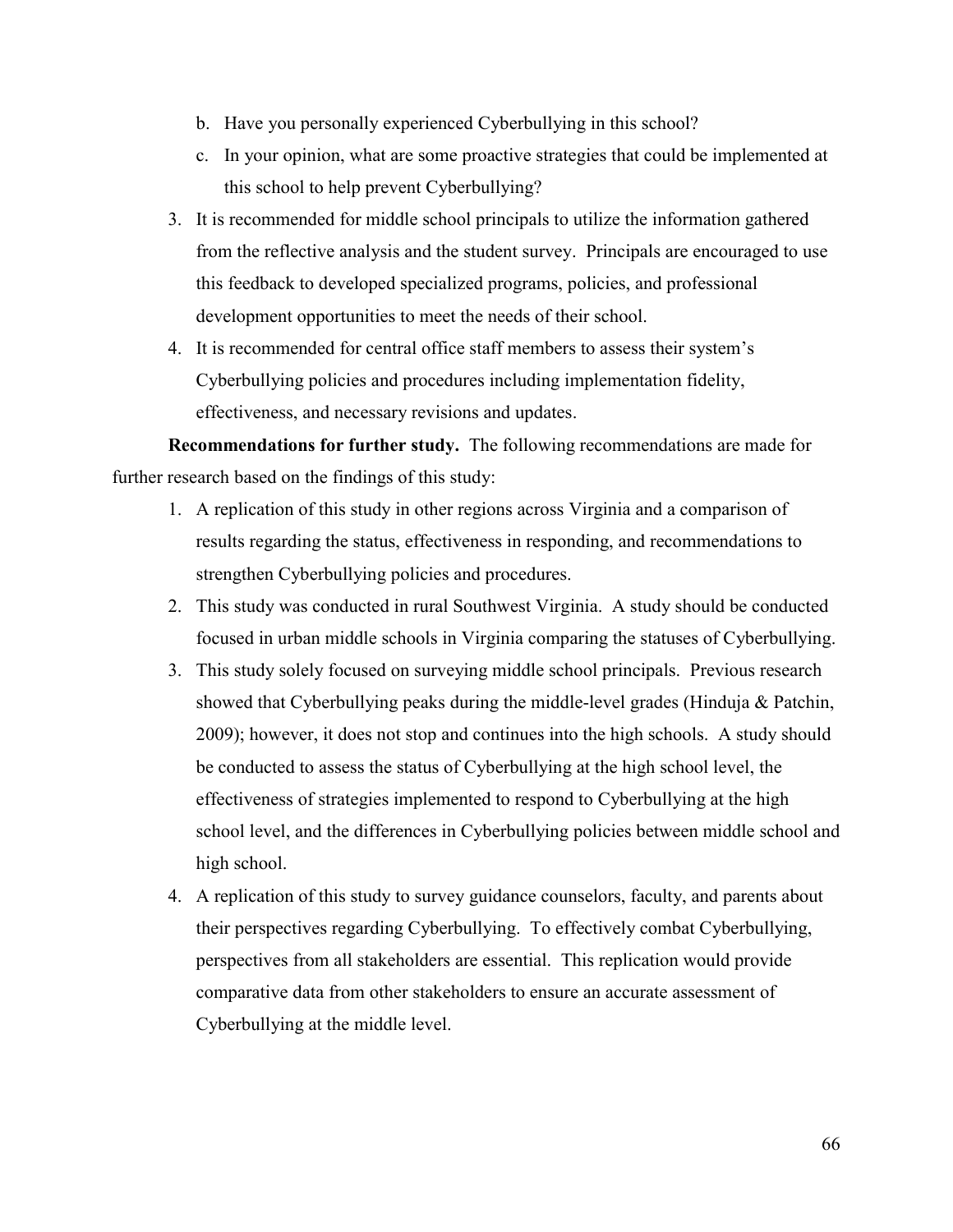#### **REFERENCES**

- Allen, K. P. (2010). Classroom management, bullying, and teacher practices. *Professional Educator, 34*(1), 1-15.
- Allen, M. (2005). In A. Lenhart, (ed.), the Pew Internet & American life project, Washington, DC (2003). *Government Information Quarterly, 22*(2), 307-308. doi:10.1016/j.giq.2004.09.011
- Agatston, P. W., Kowalski, R., & Limber, S. (2007). Students' perspectives on cyber bullying. *Journal of Adolescent Health, 41*(6) 59-60.
- Aricak, T., Siyhhan, S., Uzunhasanoglu, A., Saribeyoglu, S., Ciplak, S., Yilmaz, N., & Memmedov, C. (2008). Cyberbullying among Turkish youth. *CyberPsychology & Behavior 11*(3), 253-261.
- Atlas, R. S., & Pepler, D. J. (1998). Observations of bullying in the classroom. *The Journal of Educational Research, 92*(2), 86-99. doi:10.1080/00220679809597580
- Bauman, S. (2009). Cyberbullying in a rural intermediate school: An exploratory study. *The Journal of Early Adolescence*, *10*(10), 1-31.
- Bauman, S., Cross, D., & Walker, J. L. (2012). *Principles of Cyberbullying research: Definitions, measures, and methodology*. New York, NY: Routledge. doi:10.4324/9780203084601
- Bauman, S., & Yoon, J. (2014). This issue: Theories of bullying and Cyberbullying. *Theory into Practice, 53*(4), 253-256. doi:10.1080/00405841.2014.947215
- Beale, A. V., & Hall, K. R. (2007). Cyberbullying: What school administrators (and parents) can do. *The Clearing House: A Journal of Educational Strategies, Issues and Ideas, 81*(1), 8- 12. doi:10.3200/TCHS.81.1.8-12
- Beckman, L., Hagquist, C., & Hellstrom, L. (2013). Discrepant gender patterns for Cyberbullying and traditional bullying: An analysis of Swedish adolescent data. *Computers in Human Behavior, 29*, 1896-1903.
- Beran, T. & Li, Q. (2005). Cyber-harassment: A study of a new method for an old behavior. *Journal of Educational Computing Research, 32*(3), 265-277.
- Brighi, A., Guarini, A., Melotti., G., Galli, S., & Genta, M. L. (2012). Predictors of victimization across direct bullying, indirect bullying, and Cyberbullying. *Emotional and Behavioral Difficulties, 17*(3-4), 375-388.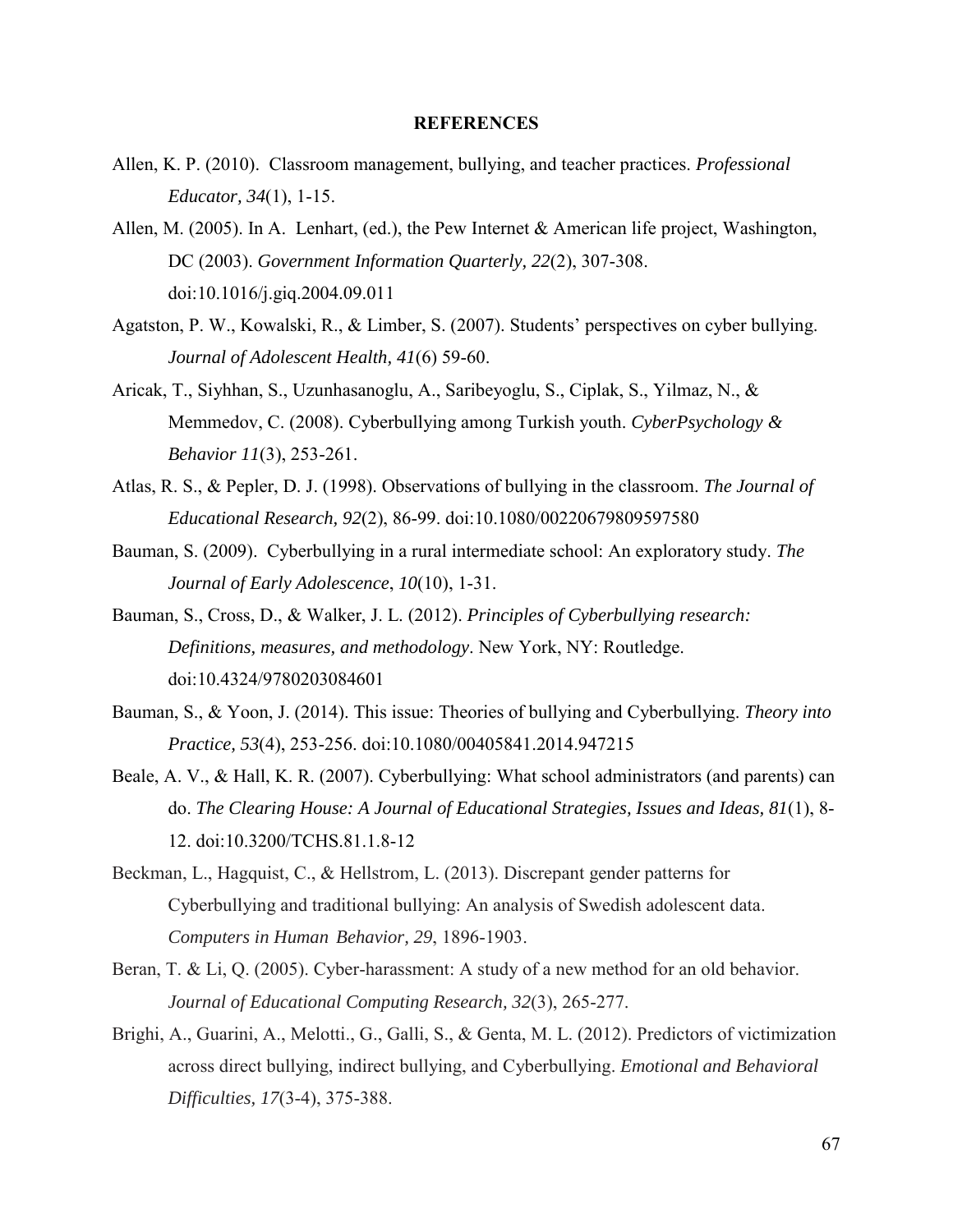- Brookmeyer, K. A., Fanti, K. A., & Henrich, C. C. (2006). Schools, parents, and youth violence: A multilevel, ecological analysis. *Journal of Clinical Child and Adolescent Psychology, 35*(4): 504 –514.
- Campbell, M. A., Slee, P. T., Spears, B., Butler, D., & Kift, S. (2013). Do cyberbullies suffer to? Cyberbullies' perceptions of the harm they cause to other and to their own mental health. *School Psychology International*, *34*(6), 613-629.
- Campbell, M. (2005). Cyberbullying: An old problem in a new guise? *Australian Journal of Guidance and Counseling, 15*(1)*,* 68-76.
- Cowie, H. (2013). Cyberbullying and its impact on young people's emotional health and wellbeing. *The Psychiatrist Online, 37*(5), 167-170.
- Creswell, J. (2009). *Research design: Qualitative, quantitative, and mixed method approaches*  $(3<sup>rd</sup>$  ed.). Thousand Oaks, CA: Sage.
- Dehue, F., Bolman, C., & Vollink, T. (2008). Cyberbullying: Youngsters' experiences and parental perception. *CyberPsychology & Behavior, 11*(2), 217-223.
- Diamanduros, T., Downs, E. & Jenkins, S. J. (2008). The role of school psychologists in the assessment, prevention, and intervention of Cyberbullying. *Psychology in the Schools*, *45*(8), 693-704.
- Dooley, J. J., Pyzalski, J., & Cross, D. (2009). Cyberbullying versus face-to-face bullying: A theoretical and conceptual review. *Journal of Psychology, 217*(4), 182-188.
- Durkin, K., & Patterson, D. (2011). Cyberbullying, cyberharassing, and cyberstalking. In C. D. Bryant (Ed.). *The Routledge Handbook of Deviant Behavior*. New York: Routledge/Taylor & Francis Group, 450-455.
- Erdur-Baker, O. (2010). Cyberbullying and its correlation to traditional bullying, gender and frequent and risky usage of internet-mediated communication tools. *New Media & Society*, *12*(1), 109-125. doi: 10.1177/1461444809341260
- Feinberg, T., & Robey, N. (2009). Cyberbullying. *Education Digest*, *74*(7), 26-31.
- Gini, G., & Pozzoli, T. (2009). Association between bullying and psychosomatic problems: A meta-analysis. *Pediatrics, 123*(3), 1059-1065. doi:10.1542/peds.2008-1215
- Goldstein, S. E., Young, A., & Boyd, C. (2008). Relational aggression at school: Associations with school safety and social climate. *Journal of Youth and Adolescence, 37*(6), 641-654. doi:10.1007/s10964-007-9192-4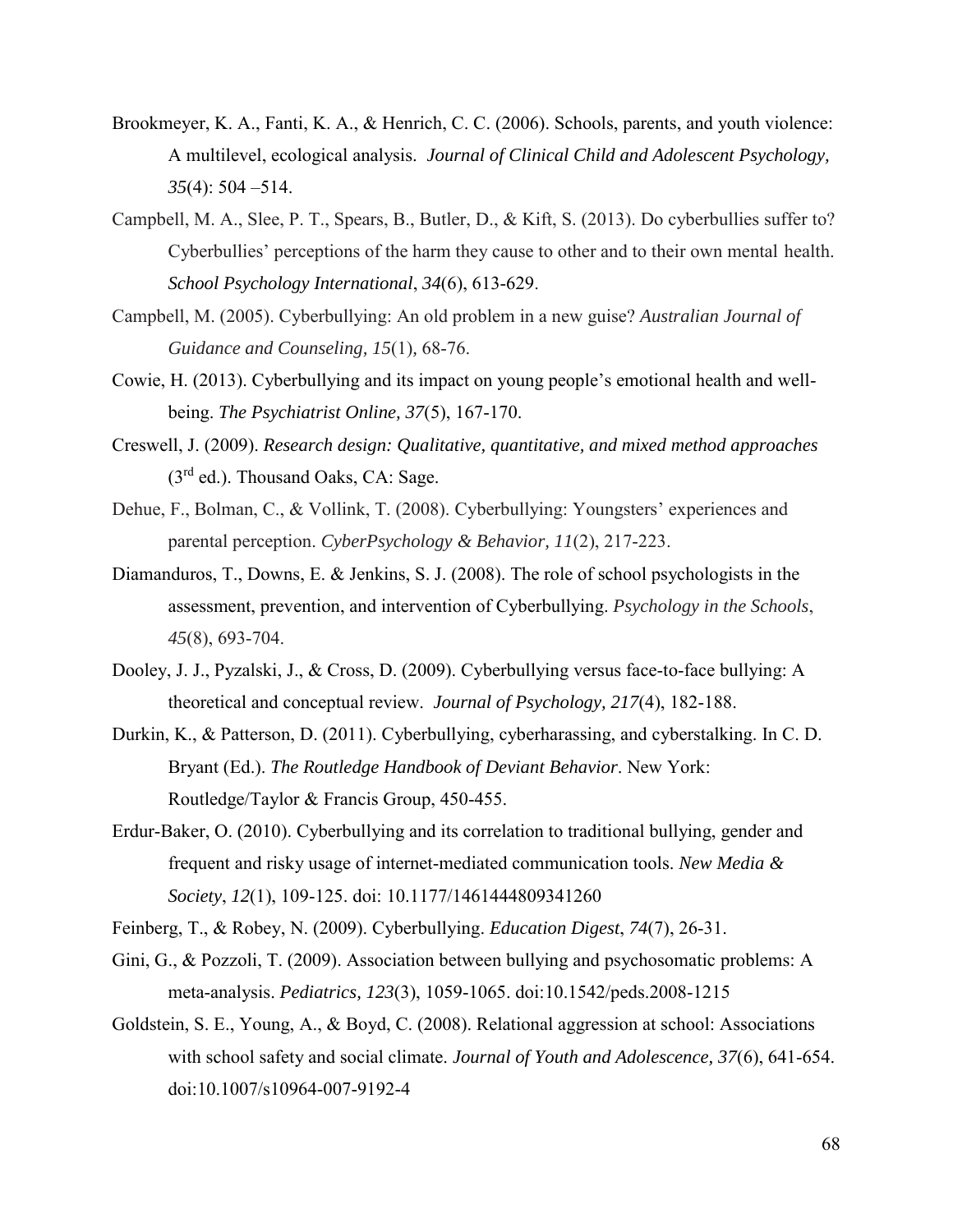- Glasner, A. T. (2010). On the front lines: Educating teachers about bullying and prevention methods. *Journal of Social Sciences, 6*(4), 537-541.
- Gradinger, P., Strohmeier, D., & Spiel, C. (2009). Traditional bullying and Cyberbullying: Identification of risk groups for adjustment problems. *Journal of Psychology, 217*(4), 205-213. doi:10.1027/0044-3409.217.4.205
- Hanish, L. D., & Guerra, N. G. (2002). A longitudinal analysis of patterns of adjustment following peer victimization. *Development and Psychopathology, 14*(1), 69-89. doi:10.1017/S0954579402001049
- Harris, S., Petrie, G., & Willoughby, W. (2002). Bullying among 9th graders: An exploratory study. *NASSP Bulletin, 86*(630), 3-14. doi:10.1177/019263650208663002
- Harris, S., & Petrie, G. (2003). *Bullying: The bullies, the victims, the bystanders*. Lanham, Maryland, and Oxford: Scarecrow Press, Inc.
- Hinduja, S. & Patchin, J. W. (2009). *Bullying beyond the schoolyard: Preventing and responding to Cyberbullying*. Thousand Oaks, CA: Sage.
- Hinduja, S., & Patchin, J. W. (2008). Cyberbullying: An exploratory analysis of factors related to offending and victimization. *Deviant Behavior, 29*(2), 129-156. doi:10.1080/01639620701457816
- Hoglund, W. L. G. (2007). School functioning in early adolescence: Gender-linked responses to peer victimization. *Journal of Educational Psychology, 99*(4), 683-699. doi:10.1037/0022-0663.99.4.683
- Holladay, J. (2011). Cyberbullying. *Education Digest*, *76*(5), 4-9.
- Huang, Y., & Chou, C. (2010). An analysis of multiple factors of Cyberbullying among junior high school students in Taiwan. *Computers in Human Behavior, 26*(6), 1581-1590. doi:10.1016/j.chb.2010.06.005
- Konig, A., Gollwitzer, M., & Steffgen, G. (2010). Cyberbullying as an act of revenge? *Australian Journal of Guidance and Counselling, 20*(2), 210-224. doi:10.1375/ajgc.20.2.210
- Kowalski, R. M., Giumetti, G. W., Schroeder, A. N., & Lattanner, M. R. (2014). Bullying in the digital age: A critical review and meta-analysis of Cyberbullying research among youth. *Psychological Bulletin, 140*(4), 1073-1137. doi:10.1037/a0035618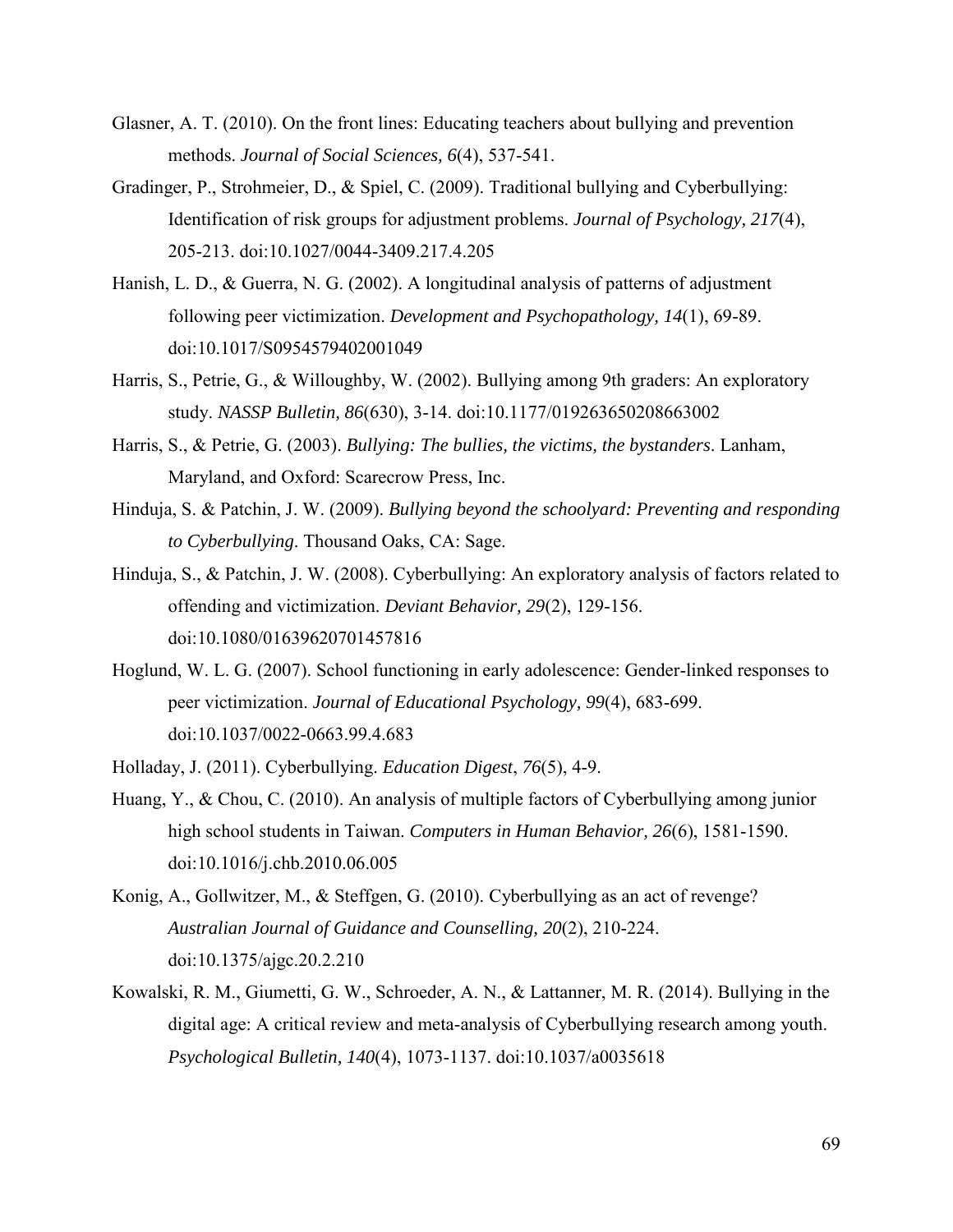- Kowalski, R. M., & Limber, S. P. (2013). Psychological, physical, and academic correlates of Cyberbullying and traditional bullying. *The Journal of Adolescent Health: Official Publication of the Society for Adolescent Medicine, 53*(1), 13-20. doi:10.1016/j.jadohealth.2012.09.018
- Kowalski, R. M., & Limber, S. P. (2007). Electronic bullying among middle school students. *Journal of Adolescent Health, 41*(6), 22-30. doi:10.1016/j.jadohealth.2007.08.017
- Kowalski, R. M., Limber, S. P., & Agatston, P. W. (2008). *Cyber bullying*. Malden, MA: Blackwell.
- Lenhart, A., Duggan, M., Perrin, A., Stepler, R., Rainie, L., & Parker, K. (2015). Teens, social media and technology overview 2015. *Education Week*, *34*(29), 5.
- Li, Q. (2007). New bottle but old wine: A research of Cyberbullying in schools. *Computers in Human Behavior, 23*(4), 1777-1791. doi:10.1016/j.chb.2005.10.005
- Lickona, T. (2012). Prevent bullying, promote kindness: 20 things all schools can do. *Excellence & Ethics*, *1*(4), 1-8.
- Madden, M., Lenhart, A., Duggan, M., Cortesi, S., & Gasser, U. (2013). Teens and technology 2013. The Berkman Center for Internet & Society at Harvard University. Retrieved from <http://www.pewinternet.org/Reports/2013/Teens-and-Tech.aspx>
- Mark, L., & Ratliffe, K. T. (2011). Cyber worlds: New playgrounds for bullying. *Computers in the Schools, 28*(2), 92-116. doi:10.1080/07380569.2011.575753
- Miller, J. D., & Hufstedler, S. M. (2009). Cyberbullying knows no borders. Australian Teacher Education Association, Paper presented at the Annual Conference of the Australian Teacher Education Association (ATEA) (Albury, Jun 28-Jul 1, 2009). (ED524610)

Mustacchi, J. (2009). R U Safe? *Educational Leadership*, *66*(6), 78-82.

- Nakamoto, J., & Schwartz, D. (2010). Is peer victimization associated with academic achievement? A meta-analytic review. *Social Development, 19*(2), 221-242. doi:10.1111/j.1467-9507.2009.00539.x
- Nixon, C. (2014). Current perspectives: The impact of Cyberbullying on adolescent health. *Adolescent Health, Medicine and Therapeutics,* 143-158. doi:10.2147/AHMT.S36456
- Notar, C. E., Padgett, S., & Roden, J. (2013). Cyberbullying: Resources for intervention and prevention. *Universal Journal of Educational Research*, *1*(3), 133-145.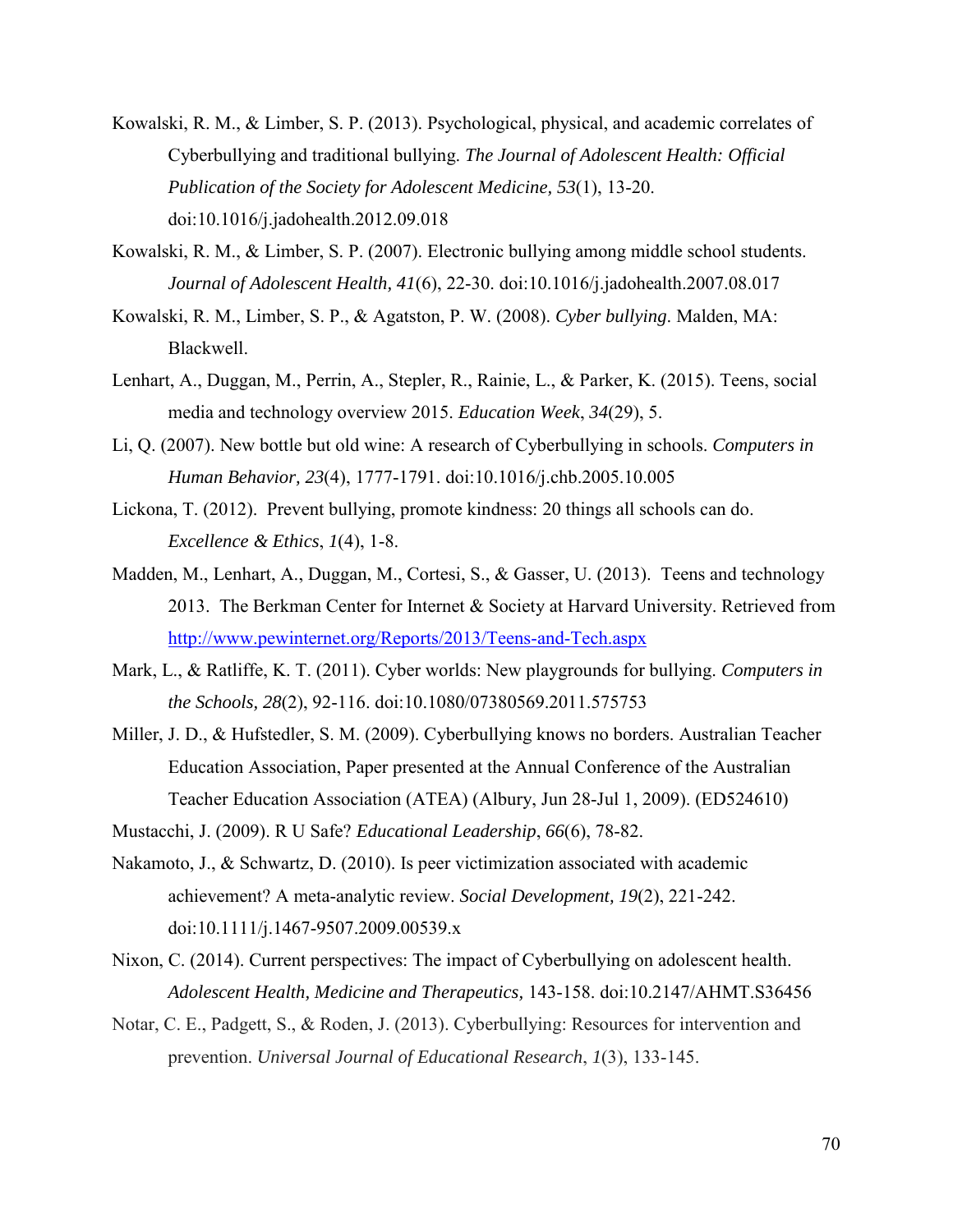- Patchin, J. W., & Hinduja, S. (2012). Cyberbullying: An update and synthesis of the research. *Cyberbullying Prevention and Response: Expert Perspectives,* 13-35. NY: Routledge.
- Patchin, J. W., & Hinduja, S. (2008). Cyberbullying: An exploratory analysis of factors related to offending and victimization. *Deviant Behavior, 29*(2), 129-156. doi:10.1080/01639620701457816
- Patchin, J. W., & Hinduja, S. (2006). Bullies move beyond the schoolyard: A preliminary look at Cyberbullying. *Youth Violence and Juvenile Justice, 4*(2), 148-169. doi:10.1177/1541204006286288
- Poland, S. (2010). Cyberbullying continues to challenge educators: Administrators need to take concrete steps to address this behavior. *District Administration, 46*(5), 55.
- Raskauskas, J. & Stoltz, A. D. (2007). Involvement in traditional and electronic bullying among adolescents. *Developmental Psychology, 43*(5), 564-575.
- Robers, S., Zhang, A, Morgan, R. E., & Musu-Gillette, L. (2015). Indicators of school crime and safety: 2014. Washington, DC: National Center for Education Statistics, U.S. Department of Education, Bureau of Justice Statistics, Office of Justice Programs, and U.S. Department of Justice.
- Roberto, A., Eden, J., Savage, M., Ramos-Salazar, L., & Deiss, D. (2014). Outcome evaluation results of school-based cybersafety promotion and Cyberbullying prevention intervention for middle school students. *Health Communication, 29*(10), 1029-1042. doi:10.1080/10410236.2013.831684
- Scaglione, J., & Scaglione, A. R. (2006). *Bully-proofing children: A practical, hands-on guide to stop bullying*. Lanham, MD: Rowman & Littlefield.
- Shariff, S. (2009). *Confronting Cyber-Bullying: What schools need to know to control misconduct and avoid legal consequences*. Cambridge: Cambridge University Press.
- Smolowski, P., & Koopaz, K. (2005). Bullying in school: An overview of types, effects, family characteristics, and intervention strategies. *Children & Schools*, *27*(2), 101-110.
- Thrill, R. F. (2011). Characteristics of the typical victim of bullying. Retrieved from <https://www.verywell.com/characteristics-of-a-typical-victim-of-bullying-3288501>
- Thomas, H. J., Connor, J. P., & Scott, J. G. (2015). Integrating traditional bullying and Cyberbullying: Challenges of definition and measurement in adolescents – a review. *Educational Psychology Review, 27*(1), 135-152. doi:10.1007/s10648-014-9261-7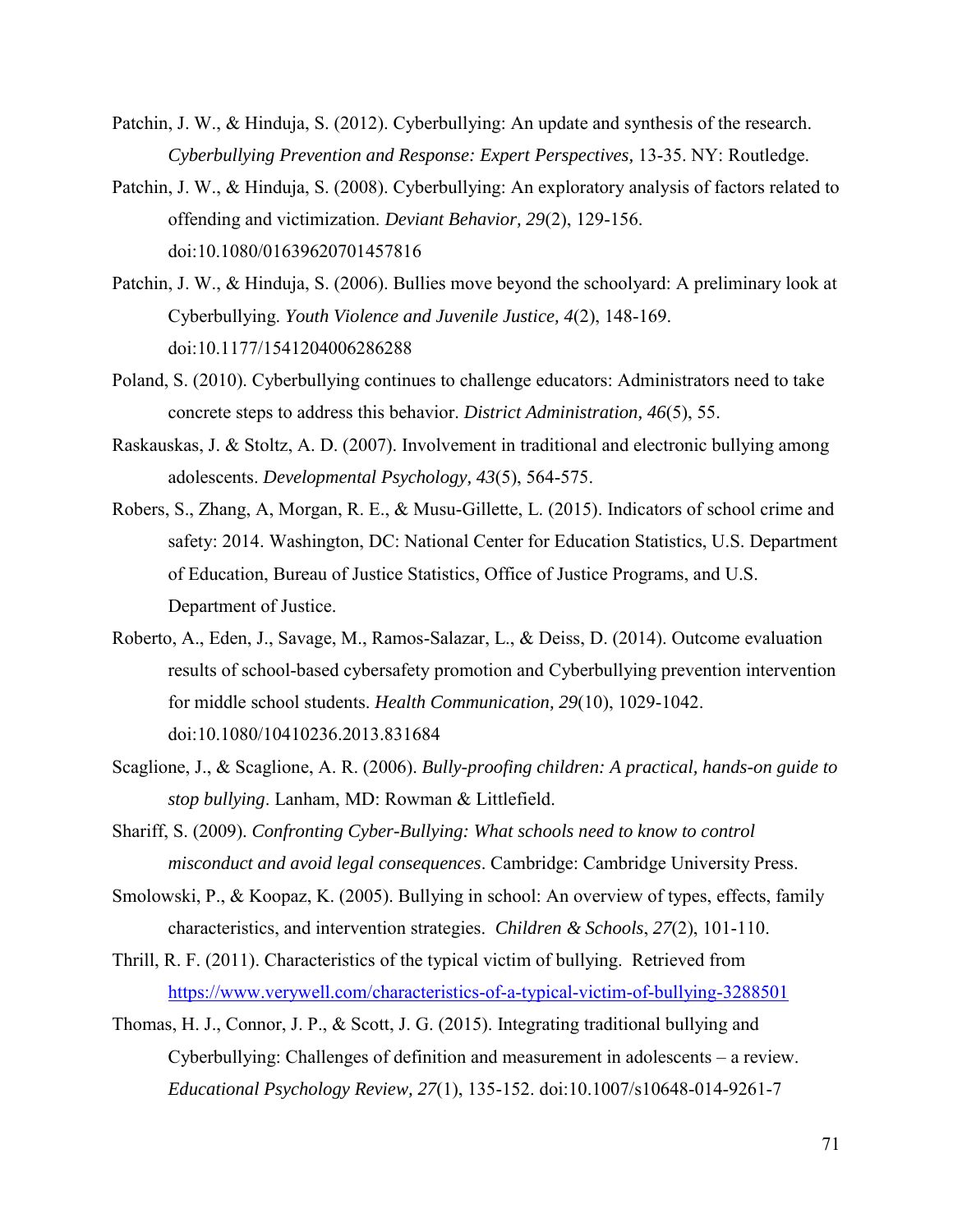- Tokunaga, R. S. (2010). Following you home from school: A critical review and synthesis of research on Cyberbullying victimization. *Computers in Human Behavior*, 26(3), 277-287. doi: 10.1016/j.chb.2009.11.014
- U.S. Department of Health and Human Services (2016). StopBullying.gov. (n.d.). Retrieved April 07, 2016, from<http://www.stopbullying.gov/>
- Vandebosch, H., & Van Cleemput, K. (2009). Cyberbullying among youngsters: Profiles of bullies and victims*. New Media & Society*, *11*(8), 1349-1371.
- Walker, J., Craven, R. G., & Tokunaga, R. S. (2013). Introduction. In S. Bauman, C. Cross, & J. Walker (eds.). *Principals of Cyberbullying Research: Definitions, Measures, and Methodology*. Florence, KY: Routledge.
- Wang, J., Iannotti, R. J., & Nansel, T. R. (2009). School bullying among adolescents in the United States: Physical, verbal, relational, and cyber. *Journal of Adolescent Health, 45*(4), 368-375. doi:10.1016/j.jadohealth.2009.03.021
- Wiseman, B. (2011). *Cyberbullying in schools: A research study on school policies and procedures* (Order No. 3460035). Available from ProQuest Dissertations & Theses Global. (876194241). Retrieved from [http://login.ezproxy.lib.vt.edu/login?url=http://search.proquest.com.ezproxy.lib.vt.edu/do](http://login.ezproxy.lib.vt.edu/login?url=http://search.proquest.com.ezproxy.lib.vt.edu/docview/876194241?accountid=14826) [cview/876194241?accountid=14826](http://login.ezproxy.lib.vt.edu/login?url=http://search.proquest.com.ezproxy.lib.vt.edu/docview/876194241?accountid=14826)
- Wong-Lo, M., & Bullock, L. M. (2011). Digital aggression: Cyberworld meets school bullies. *Preventing School Failure: Alternative Education for Children and Youth, 55*(2), 64-70. doi:10.1080/1045988X.2011.539429
- Woods, S., & Wolke, D. (2004). Direct and relational bullying among primary school children and academic achievement. *Journal of School Psychology, 42*(2), 135-155. doi:10.1016/j.jsp.2003.12.002
- Wright, V. H., Burnham, J. J., Christopher, T. I., & Heather, N. O. (2009). Cyberbullying: Using virtual scenarios to educate and raise awareness. *Journal of Computing in Teacher Education, 26*(1), 35. doi:10.1080/10402454.2009.10784629
- Ybarra, M. L., & Mitchell, K. J. (2008). How risky are social networking sites? A comparison of places online where youth sexual solicitation and harassment occurs. *Pediatrics, 121*(2), 350-357. doi:10.1542/peds.2007-0693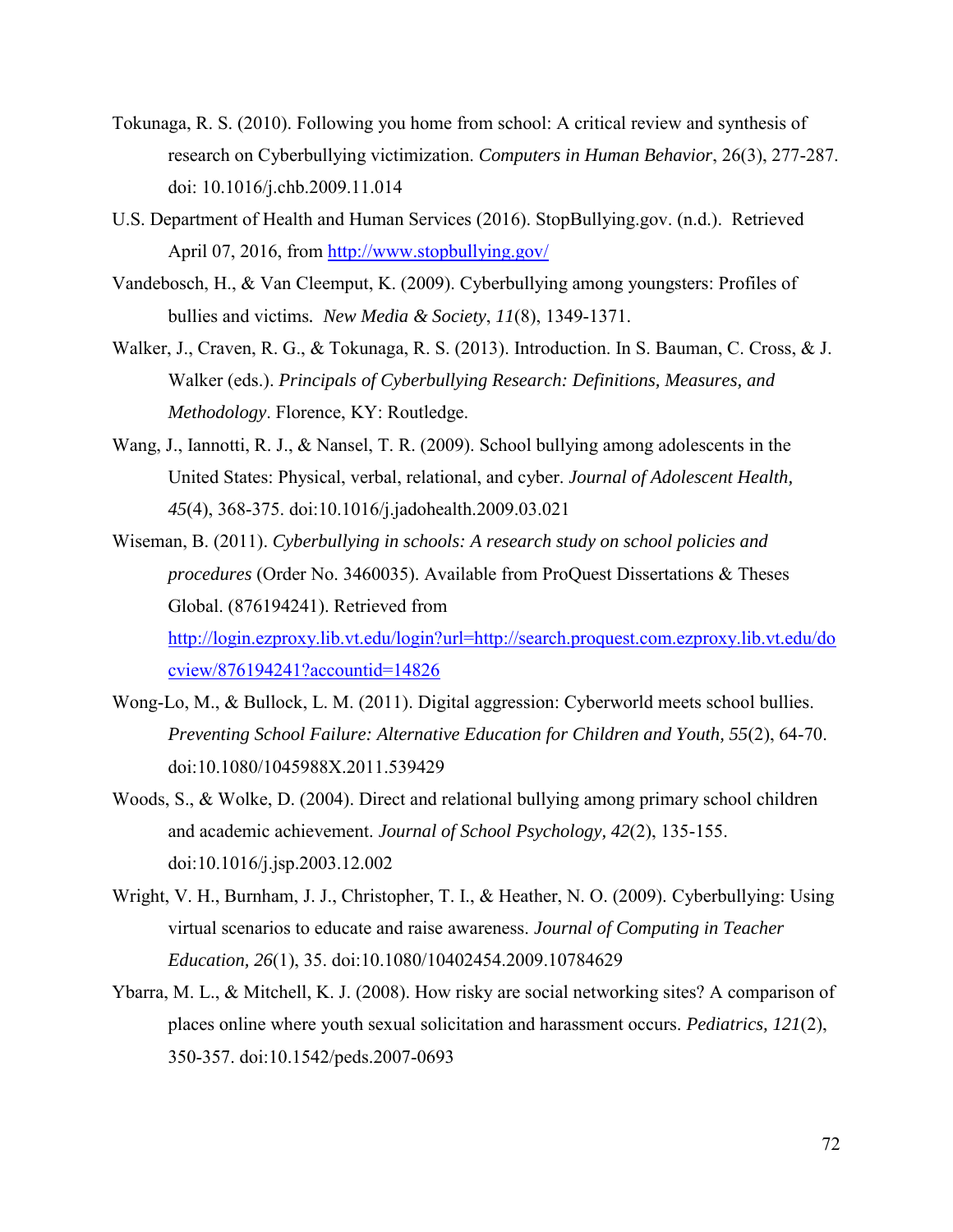Yin, R. K. (2009). *Case study research: Design and methods* (4th ed.). Los Angeles, CA: Sage Publications.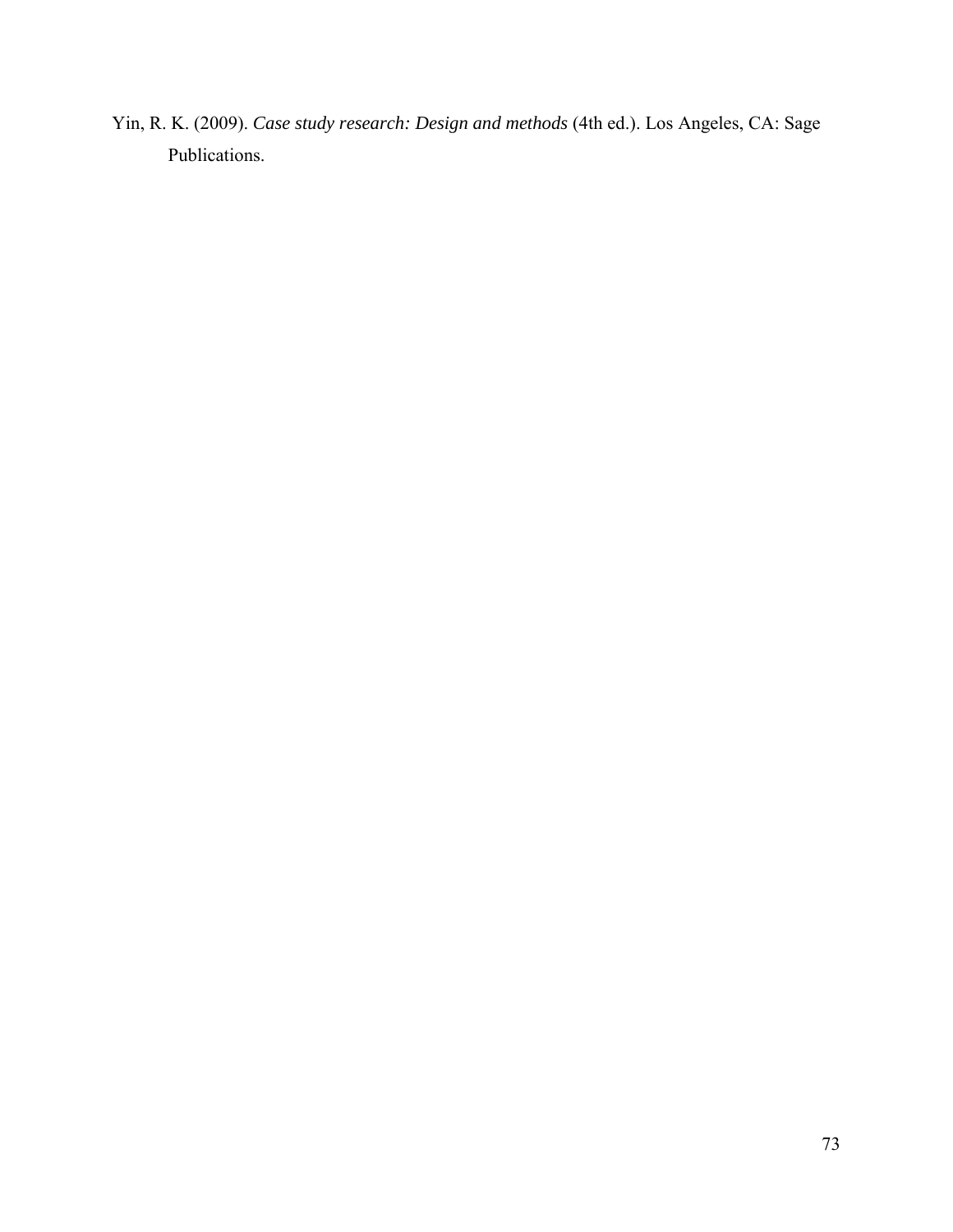

# **APPENDIX A IRB TRAINING CERTIFICATION**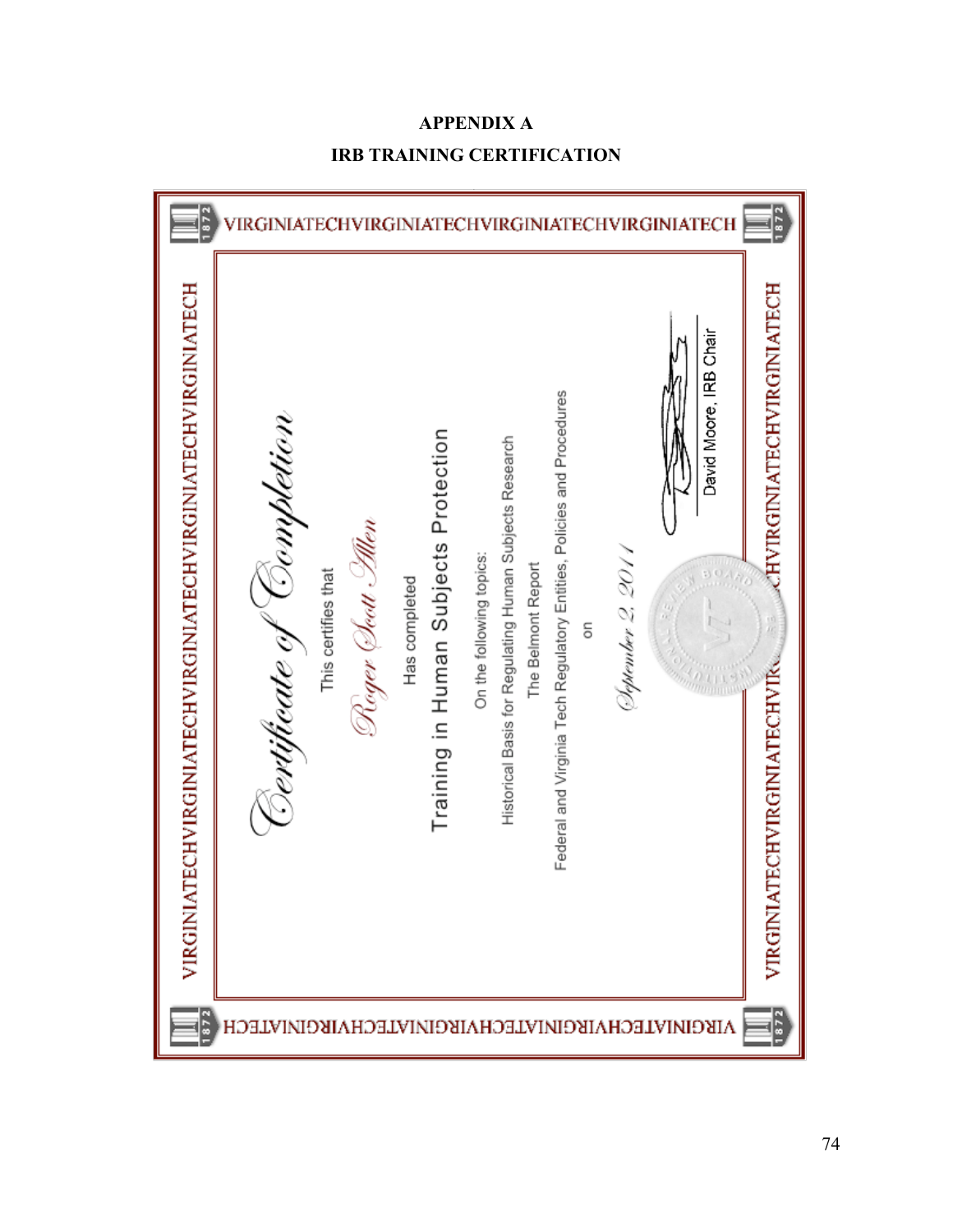## **APPENDIX B IRB APPROVAL NOTIFICATION**

| WirginiaTech                       |                                                                                     | Office of Research Compliance                                                                                                                                                                                                                                                                                                                                                                                   |  |
|------------------------------------|-------------------------------------------------------------------------------------|-----------------------------------------------------------------------------------------------------------------------------------------------------------------------------------------------------------------------------------------------------------------------------------------------------------------------------------------------------------------------------------------------------------------|--|
|                                    |                                                                                     | Institutional Review Board                                                                                                                                                                                                                                                                                                                                                                                      |  |
|                                    |                                                                                     | North End Center, Suite 4120, Virginia Tech<br>300 Turner Street NW                                                                                                                                                                                                                                                                                                                                             |  |
|                                    |                                                                                     | Blacksburg, Virginia 24061                                                                                                                                                                                                                                                                                                                                                                                      |  |
|                                    |                                                                                     | 540/231-4606 Fax 540/231-0959                                                                                                                                                                                                                                                                                                                                                                                   |  |
|                                    |                                                                                     | email irb@vt.edu                                                                                                                                                                                                                                                                                                                                                                                                |  |
|                                    |                                                                                     | website http://www.irb.vt.edu                                                                                                                                                                                                                                                                                                                                                                                   |  |
| <b>MEMORANDUM</b>                  |                                                                                     |                                                                                                                                                                                                                                                                                                                                                                                                                 |  |
| DATE:                              | May 18, 2016                                                                        |                                                                                                                                                                                                                                                                                                                                                                                                                 |  |
| TO:                                | Glen I Earthman, Roger Scott Allen                                                  |                                                                                                                                                                                                                                                                                                                                                                                                                 |  |
| FROM:                              | Virginia Tech Institutional Review Board (FWA00000572, expires January 29,<br>2021) |                                                                                                                                                                                                                                                                                                                                                                                                                 |  |
| <b>PROTOCOL TITLE:</b>             | Cyberbullying in Middle Schools in Southwestern Virginia                            |                                                                                                                                                                                                                                                                                                                                                                                                                 |  |
| <b>IRB NUMBER:</b>                 | 16-501                                                                              |                                                                                                                                                                                                                                                                                                                                                                                                                 |  |
|                                    |                                                                                     | Effective May 18, 2016, the Virginia Tech Institution Review Board (IRB) Chair, David M Moore,<br>approved the New Application request for the above-mentioned research protocol.                                                                                                                                                                                                                               |  |
| protocol and supporting documents. |                                                                                     | This approval provides permission to begin the human subject activities outlined in the IRB-approved                                                                                                                                                                                                                                                                                                            |  |
|                                    | events involving risks or harms to human research subjects or others.               | Plans to deviate from the approved protocol and/or supporting documents must be submitted to the<br>IRB as an amendment request and approved by the IRB prior to the implementation of any changes,<br>regardless of how minor, except where necessary to eliminate apparent immediate hazards to the<br>subjects. Report within 5 business days to the IRB any injuries or other unanticipated or adverse      |  |
|                                    |                                                                                     | All investigators (listed above) are required to comply with the researcher requirements outlined at:                                                                                                                                                                                                                                                                                                           |  |
|                                    | http://www.irb.vt.edu/pages/responsibilities.htm                                    |                                                                                                                                                                                                                                                                                                                                                                                                                 |  |
|                                    | (Please review responsibilities before the commencement of your research.)          |                                                                                                                                                                                                                                                                                                                                                                                                                 |  |
| <b>PROTOCOL INFORMATION:</b>       |                                                                                     |                                                                                                                                                                                                                                                                                                                                                                                                                 |  |
| Approved As:                       |                                                                                     | Exempt, under 45 CFR 46.110 category(ies) 2,4                                                                                                                                                                                                                                                                                                                                                                   |  |
| Protocol Approval Date:            | May 18, 2016                                                                        |                                                                                                                                                                                                                                                                                                                                                                                                                 |  |
| Protocol Expiration Date:          | N/A                                                                                 |                                                                                                                                                                                                                                                                                                                                                                                                                 |  |
| Continuing Review Due Date*:       | N/A                                                                                 |                                                                                                                                                                                                                                                                                                                                                                                                                 |  |
|                                    |                                                                                     | *Date a Continuing Review application is due to the IRB office if human subject activities covered<br>under this protocol, including data analysis, are to continue beyond the Protocol Expiration Date.                                                                                                                                                                                                        |  |
|                                    | <b>FEDERALLY FUNDED RESEARCH REQUIREMENTS:</b>                                      |                                                                                                                                                                                                                                                                                                                                                                                                                 |  |
|                                    |                                                                                     | Per federal regulations, 45 CFR 46.103(f), the IRB is required to compare all federally funded grant<br>proposals/work statements to the IRB protocol(s) which cover the human research activities included<br>in the proposal / work statement before funds are released. Note that this requirement does not apply<br>to Exempt and Interim IRB protocols, or grants for which VT is not the primary awardee. |  |

The table on the following page indicates whether grant proposals are related to this IRB protocol, and<br>which of the listed proposals, if any, have been compared to this IRB protocol, if required.

#### - Invent the Future

VIRGINIA POLYTECHNIC INSTITUTE AND STATE UNIVERSITY  $An$ equal opportunity, affirmative action institution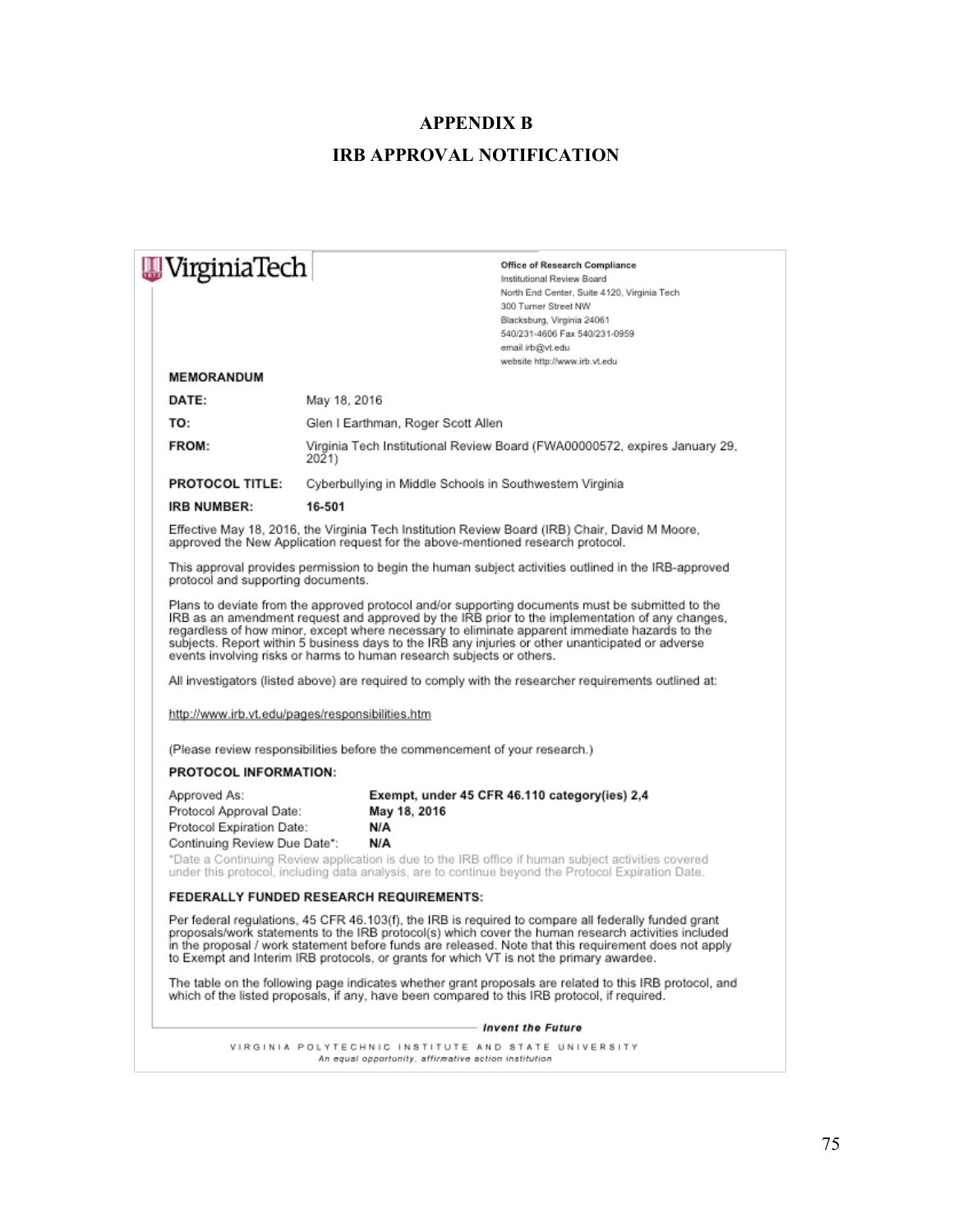## **APPENDIX C**

## **GAINING ACCESS TO THE SCHOOL SYSTEMS: EMAIL TO SUPERINTENDENTS**

Dear Superintendent,

As a doctoral student at Virginia Tech, I am conducting a study in Region VII of southwest Virginia on Cyberbullying. The purpose of this study will be to examine the perceptions of middle school principals regarding the extent of Cyberbullying in their schools and the effectiveness of policies and strategies used to address this phenomena. Findings from this study may help school leaders with information and ideas for addressing incidents of Cyberbullying. I am respectfully requesting permission to conduct this study in your school system, which is part of Region VII.

Data for the study will be collected through an online survey. I would like to invite each of your middle school principals to participate. Completing the survey should not take longer than 30 minutes. Anonymity of study participants will be ensured. You will receive a written report of my findings at the conclusion of the study.

Please feel free to contact me either at the email provided below or by reaching me by phone at 276-739-3300 if you have any questions or concerns regarding this study. With the hopes of including all school systems in Region VII, I am asking your permission to conduct the study and contact potential participants within your division. Please let me know of your decision as soon as possible at sallen@wcs.k12.va.us. I appreciate your consideration of this request.

Sincerely,

Scott Allen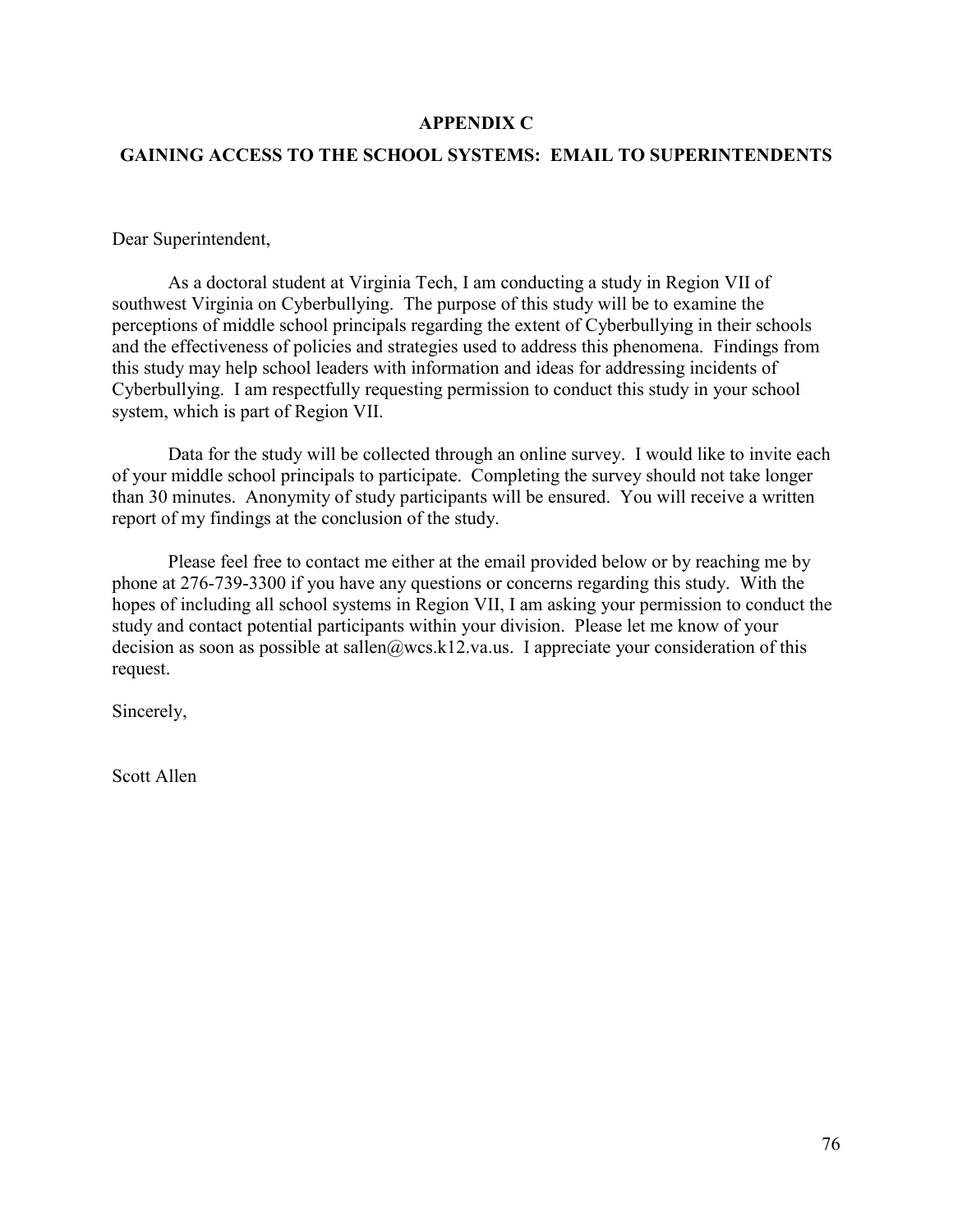## **APPENDIX D**

## **CONTENT VALIDATION: INSTRUMENT**

## **VIRGINIA POLYTECHNIC INSTITUTE AND STATE UNIVERSITY Content Validation Instrument**

**Title of Project:** Cyberbullying in Middle Schools in Southwestern Virginia

**Researcher(s):** Glen Earthman, Professor, Educational Leadership and Policy Studies, Virginia Polytechnic Institute and State University

> Scott Allen, Doctoral Student, Educational Leadership and Policy Studies, Virginia Polytechnic Institute and State University

#### **Introduction**

The purpose of this content validation instrument is to assist with the development and improvement of survey questions to be used in surveying middle school principals in Region VII of southwest Virginia on Cyberbullying.

Your consent will be indicated with the submission of the content validation instrument.

## **Instructions**

There are three steps for completing the content validation instrument: (1) clarity ratings, (2) neutrality ratings, and (3) wording recommendations.

**Clarity Ratings.** In the column labeled "Clarity," please indicate how clear you think the question or statement is. Please use the following scale:

(1) Unclear (2) Somewhat clear (3) Very clear

**Neutrality Ratings.** In the column labeled "Neutrality," please indicate yes or no for each question regarding neutrality.

(1) Yes, the question is neutral (2) No, the question is not neutral

**Wording Recommendations.** For any item you rated a one (1) or two (2) in the clarity or neutrality ratings, please enter your recommendations for improving the item.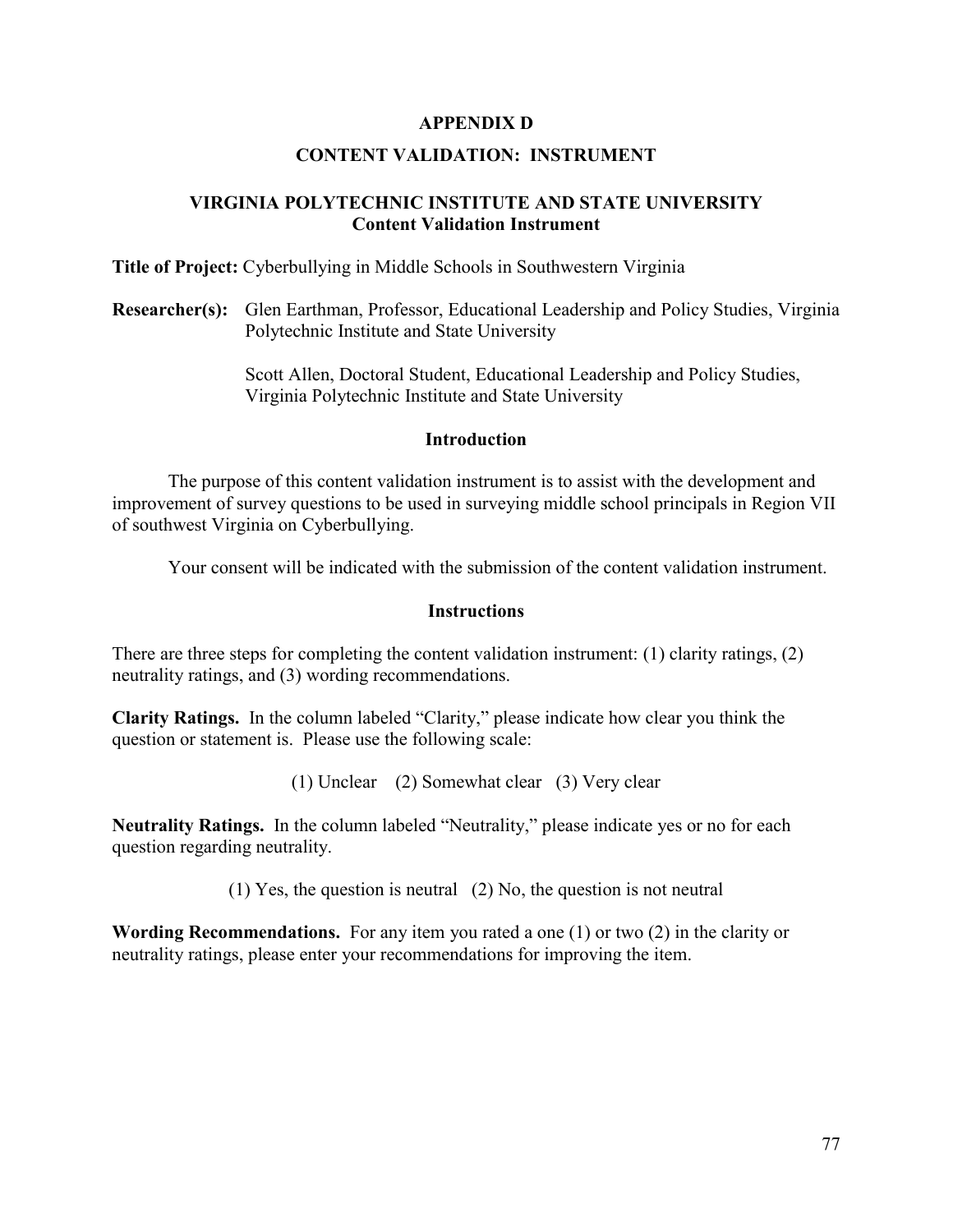| <b>Survey question</b>                                                                                                                                                                                                | <b>Clarity</b>                                   | <b>Neutrality</b>     | <b>Wording</b><br>recommendation |
|-----------------------------------------------------------------------------------------------------------------------------------------------------------------------------------------------------------------------|--------------------------------------------------|-----------------------|----------------------------------|
| 1. How often do Cyberbullying<br>incidents occur on your school<br>premises?<br>Never<br>Rarely<br>Monthly<br>Weekly<br>Daily                                                                                         | $\overline{2}$<br>3<br>$\mathbf{1}$              | Yes<br>N <sub>o</sub> |                                  |
| 2. How often are you notified of<br>Cyberbullying incidents that occur<br>away from school?<br>Never<br>Rarely<br>Monthly<br>Weekly<br>Daily                                                                          | $\overline{2}$<br>$\overline{3}$<br>$\mathbf{1}$ | Yes<br>N <sub>o</sub> |                                  |
| 3. Do you have knowledge of<br>Cyberbullying outside of the school<br>environment?<br>Yes<br>No<br>Don't Know                                                                                                         | 2<br>$\mathbf{1}$<br>3                           | Yes<br>N <sub>o</sub> |                                  |
| 4. If so, how extensive is it?<br>Not Extensive<br>Somewhat Extensive<br>Extensive<br>Don't Know                                                                                                                      | $\overline{2}$<br>$\overline{3}$<br>1            | Yes<br>N <sub>o</sub> |                                  |
| 5. As a middle school principal, in<br>what grade level do Cyberbullying<br>incidents most often occur?<br>6 <sup>th</sup><br>7 <sup>th</sup><br>8 <sup>th</sup><br>Equal instances across 6-8 grades<br>Other grades | $\overline{2}$<br>3<br>1                         | Yes<br>N <sub>o</sub> |                                  |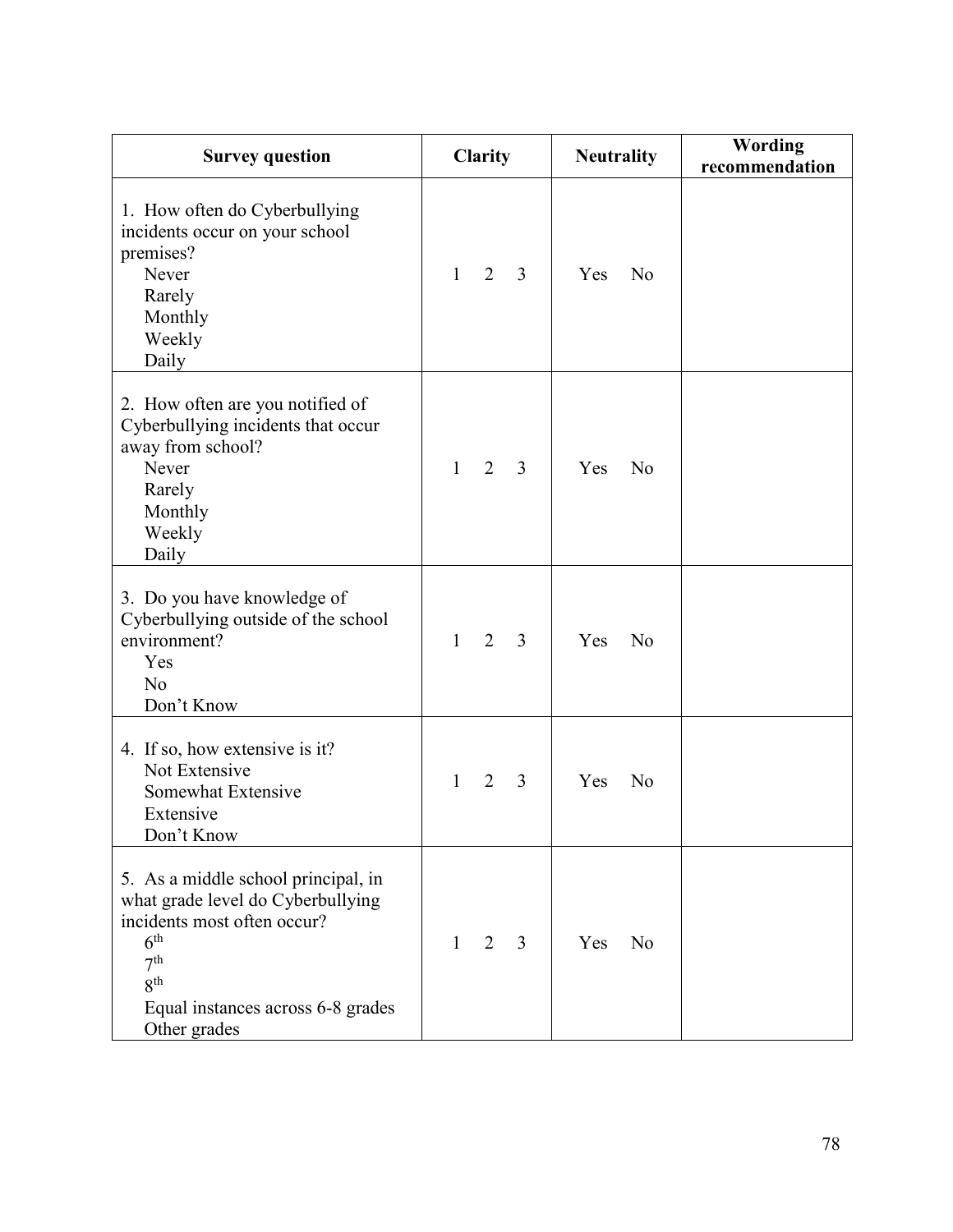| <b>Survey question</b>                                                                                                                                                  | Clarity                        |                | <b>Neutrality</b> |    | <b>Wording</b><br>recommendation |
|-------------------------------------------------------------------------------------------------------------------------------------------------------------------------|--------------------------------|----------------|-------------------|----|----------------------------------|
| 6. Do you believe gender plays a role<br>in Cyberbullying incidents?<br>Yes<br>N <sub>o</sub><br>Don't Know                                                             | $\overline{2}$<br>1            | $\overline{3}$ | Yes               | No |                                  |
| 7. If so, which gender has the most<br>reported incidents of Cyberbullying?<br>Male<br>Female<br>Don't Know                                                             | $\overline{2}$<br>$\mathbf{1}$ | 3              | Yes               | No |                                  |
| 8. Is there a bullying prevention<br>program implemented at your school?<br>Yes<br>No<br>Don't Know                                                                     | 1<br>$\overline{2}$            | 3              | Yes               | No |                                  |
| 9. If there is a bullying prevention<br>program implemented at your school,<br>is Cyberbullying specifically<br>addressed in the program?<br>Yes<br>No<br>Don't Know    | $\overline{2}$<br>1            | $\overline{3}$ | Yes               | No |                                  |
| 10. If there is no bullying prevention<br>program implemented at your school,<br>do you believe one should be<br>implemented in your school?<br>Yes<br>No<br>Don't Know | 1                              | 3<br>2         | Yes               | No |                                  |
| 11. If you believe a bullying<br>prevention program should be<br>implemented, should Cyberbullying be<br>addressed in the program?<br>Yes<br>No<br>Don't Know           | $\overline{2}$<br>1            | 3              | Yes               | No |                                  |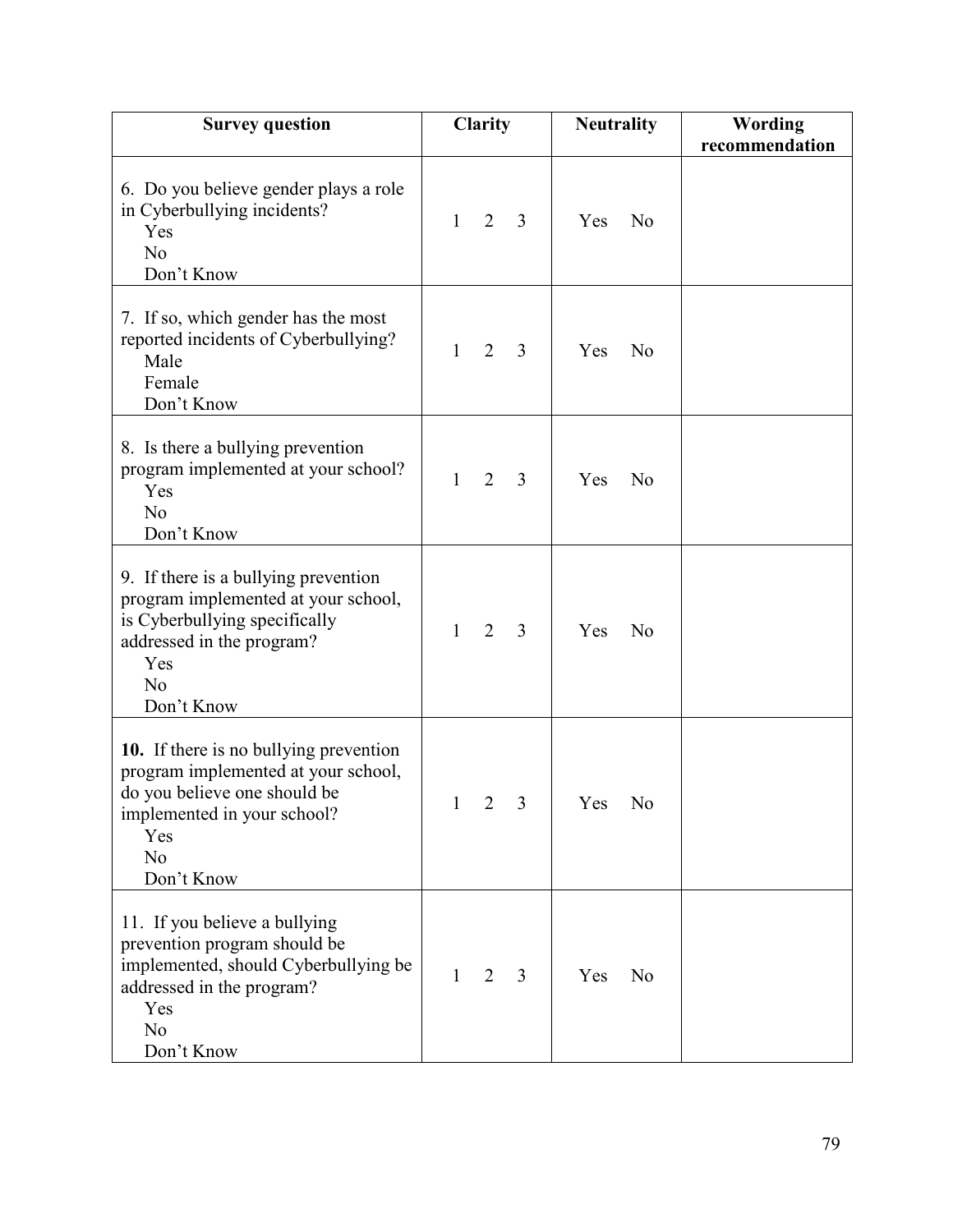| <b>Survey question</b>                                                                                                      | Clarity                                          | <b>Neutrality</b>     | <b>Wording</b><br>recommendation |
|-----------------------------------------------------------------------------------------------------------------------------|--------------------------------------------------|-----------------------|----------------------------------|
| 12. Does your school system's policy<br>on bullying address Cyberbullying?<br>Yes<br>N <sub>o</sub><br>Don't Know           | $\overline{2}$<br>$\overline{3}$<br>$\mathbf{1}$ | Yes<br>N <sub>o</sub> |                                  |
| 13. Are the policies being<br>implemented effective in dealing with<br>Cyberbullying incidents?<br>Yes<br>No<br>Don't Know  | 2<br>$\mathbf{1}$<br>3                           | Yes<br>N <sub>o</sub> |                                  |
| 14. Do your feel that current policies<br>need to be revised?<br>Yes<br>N <sub>o</sub><br>Don't Know                        | $\overline{2}$<br>3<br>$\mathbf{1}$              | Yes<br>No             |                                  |
| 15. Do you think additional policies<br>are needed?<br>Yes<br>N <sub>o</sub><br>Don't Know                                  | $\overline{2}$<br>$\mathbf{1}$<br>3              | Yes<br>N <sub>o</sub> |                                  |
| 16. How easy or difficult is it to<br>identify Cyberbullying instances?<br>Very difficult<br>Difficult<br>Easy<br>Very easy | $\overline{2}$<br>$\overline{3}$<br>1            | Yes<br>N <sub>o</sub> |                                  |
| 17. Do you feel you report<br>Cyberbullying incidents consistently?<br>Yes<br>No<br>Don't Know                              | $\mathbf{1}$<br>2<br>3                           | Yes<br>No             |                                  |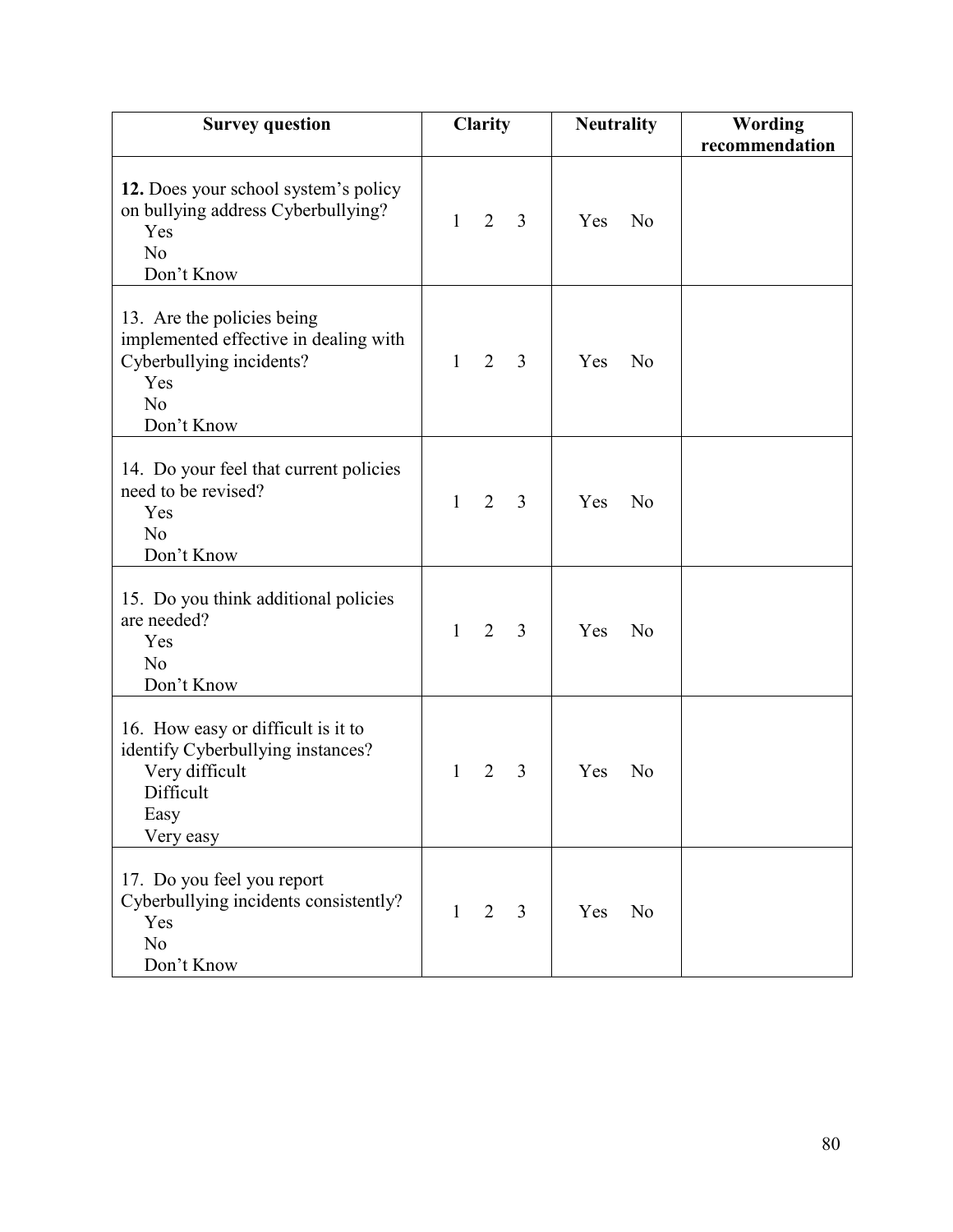| <b>Survey question</b>                                                                                                                                                                                                                                                                                                                                                                                                                                                                         | <b>Clarity</b>                      | <b>Neutrality</b>     | <b>Wording</b><br>recommendation |
|------------------------------------------------------------------------------------------------------------------------------------------------------------------------------------------------------------------------------------------------------------------------------------------------------------------------------------------------------------------------------------------------------------------------------------------------------------------------------------------------|-------------------------------------|-----------------------|----------------------------------|
| 18. How involved are the following<br>individuals in Cyberbullying<br>incidents?<br>Central office staff members?<br>Not Involved<br>Somewhat Involved<br>Very Involved<br>School resource officer personnel?<br>Not Involved<br>Somewhat Involved<br>Very Involved<br>Law officials?<br>Not Involved<br>Somewhat Involved<br>Very Involved<br>School administrators?<br>Not Involved<br>Somewhat Involved<br>Very Involved<br>Teachers?<br>Not Involved<br>Somewhat Involved<br>Very Involved | $\mathbf{1}$<br>2<br>$\overline{3}$ | Yes<br>N <sub>o</sub> |                                  |
| 19. Choose any of the following<br>strategies you believe would deter<br>Cyberbullying incidents.<br>Increased supervision of student<br>technology use<br>More effective school policies<br>Anti-bullying education<br>Encouraging students to report<br>Cyberbullying<br>Professional development for teachers<br>Increased consequences<br>Increased parental involvement                                                                                                                   | $\overline{2}$<br>3<br>$\mathbf{1}$ | Yes<br>No             |                                  |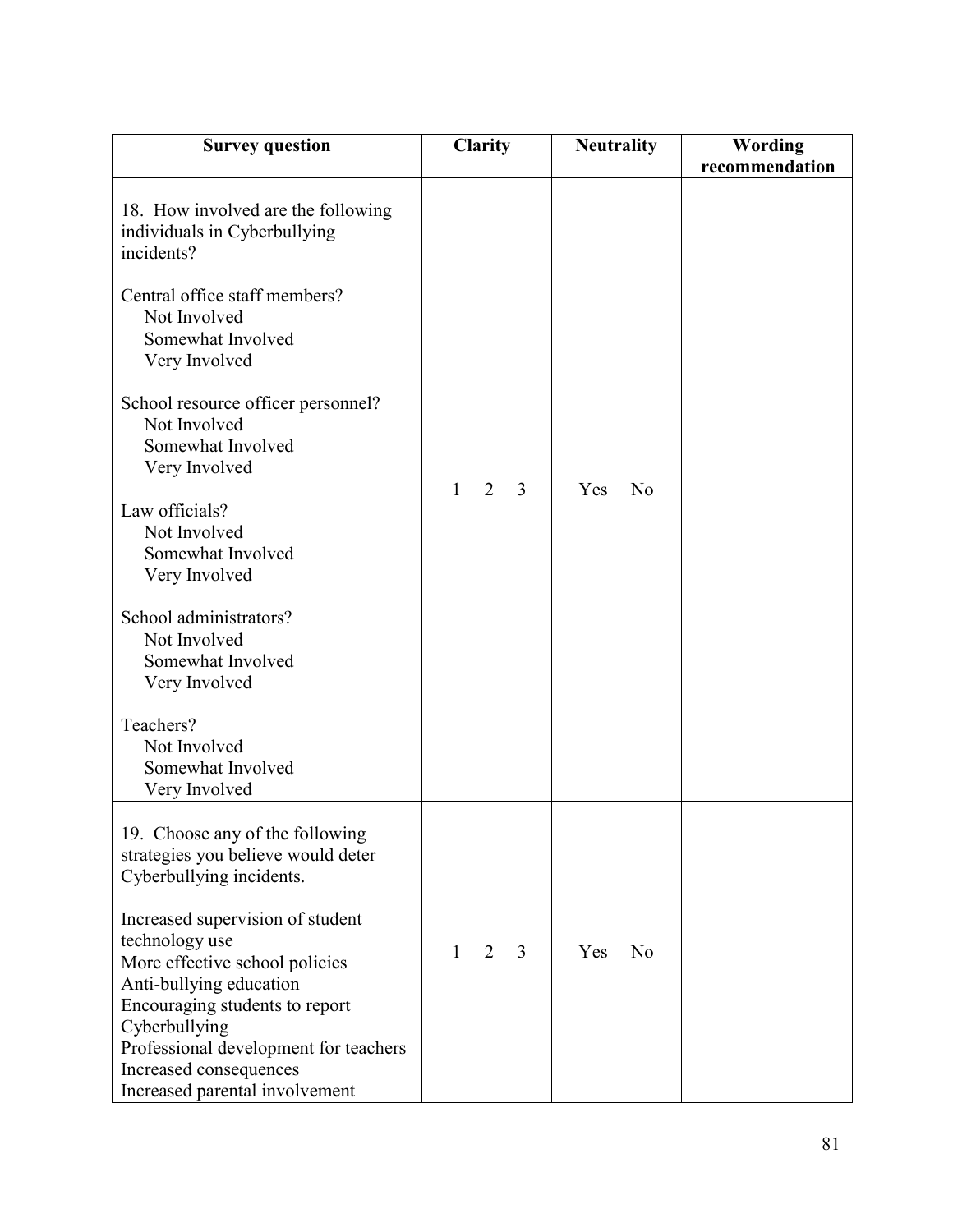## **APPENDIX E**

## **CONTENT VALIDATION: EMAIL TO PARTICIPANTS**

Dear (Content Validation Participant),

As a doctoral student at Virginia Polytechnic Institute and State University, I am conducting a study in Region VII of southwest Virginia on Cyberbullying. The purpose of this study will be to examine the perceptions of middle school principals regarding the extent of Cyberbullying in their schools and the effectiveness of policies and strategies used to address this phenomena. Findings from this proposed study may help school leaders with information and ideas for addressing incidents of Cyberbullying.

Data for the study will be collected through an online survey. I would like to respectfully request you to participate in the study by completing the content validation instrument, which will help in the development of the survey questions. The survey questions were developed to obtain data from middle school principals on Cyberbullying. Your insights about the proposed survey questions will help strengthen this study. Completing the content validation instrument should not take longer than 30 minutes. Your anonymity will be ensured.

Please feel free to contact me either at the email provided below or by reaching me by phone at 276-739-3300 if you have any questions or concerns regarding this study. If you agree to participate, please follow the following steps:

- 1. Contact me with any questions you may have regarding the study
- 2. Download the attached document titled Content Validation: Instrument
- 3. Complete the form either digitally or as a hard copy and return it to sallen@wcs.k12.va.us

I appreciate you considering my request.

Sincerely,

Scott Allen

Attachment: Content Validation: Instrument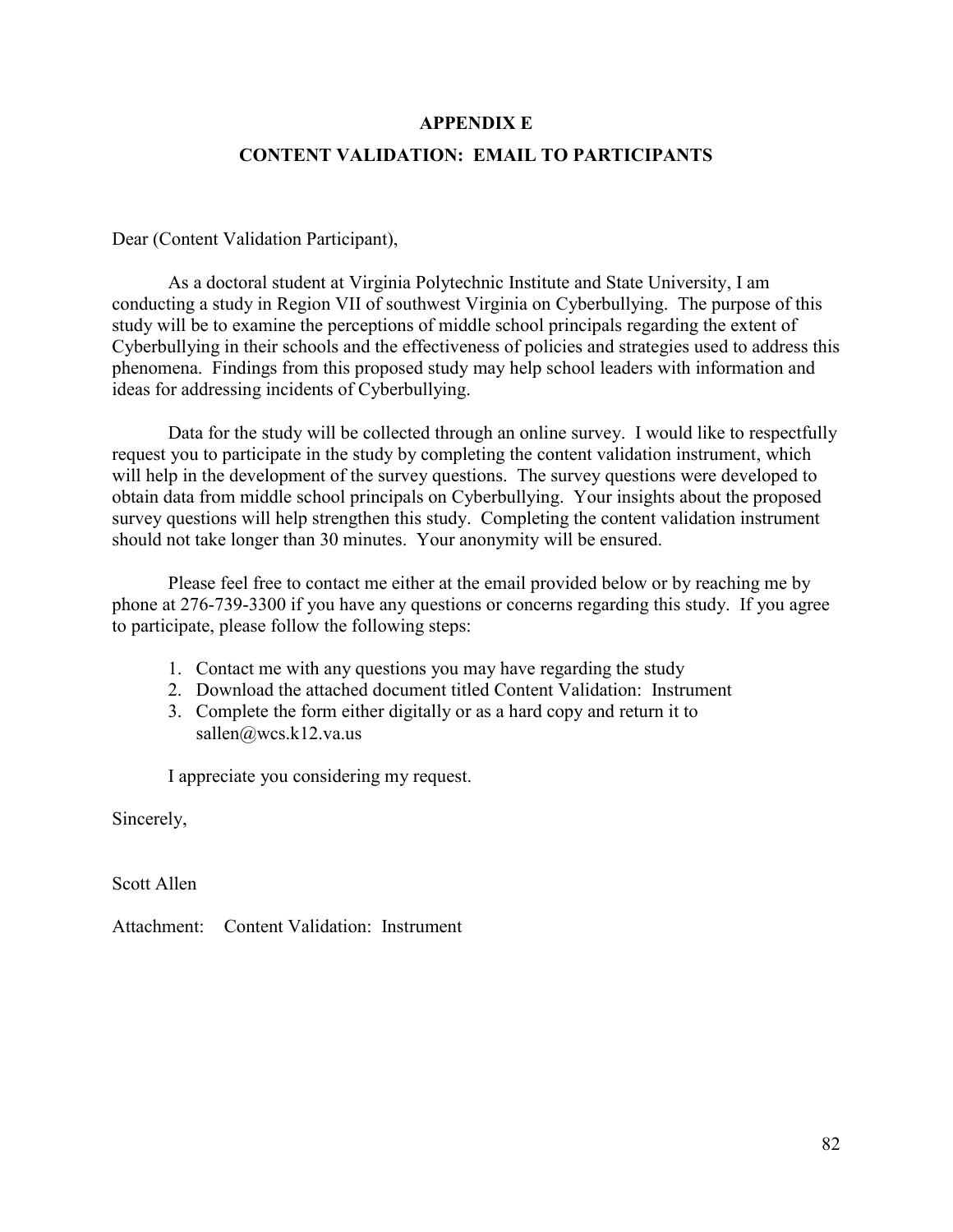## **APPENDIX F**

## **FIELD-TEST SURVEY: EMAIL TO PARTICIPANTS**

Dear Principal,

Thank you for agreeing to participate as a field-test participant in this study on Cyberbullying.

Thank you for taking the time to meet with me to discuss the purpose, procedures, and your role in this study. Please feel free to contact me either at the email provided below or by reaching me by phone at 276-739-3300 if you have any questions or concerns regarding this study. Please visit the link (ENTER LINK) to complete the field-test online survey.

I appreciate your willingness to participate and complete this survey.

Sincerely,

Scott Allen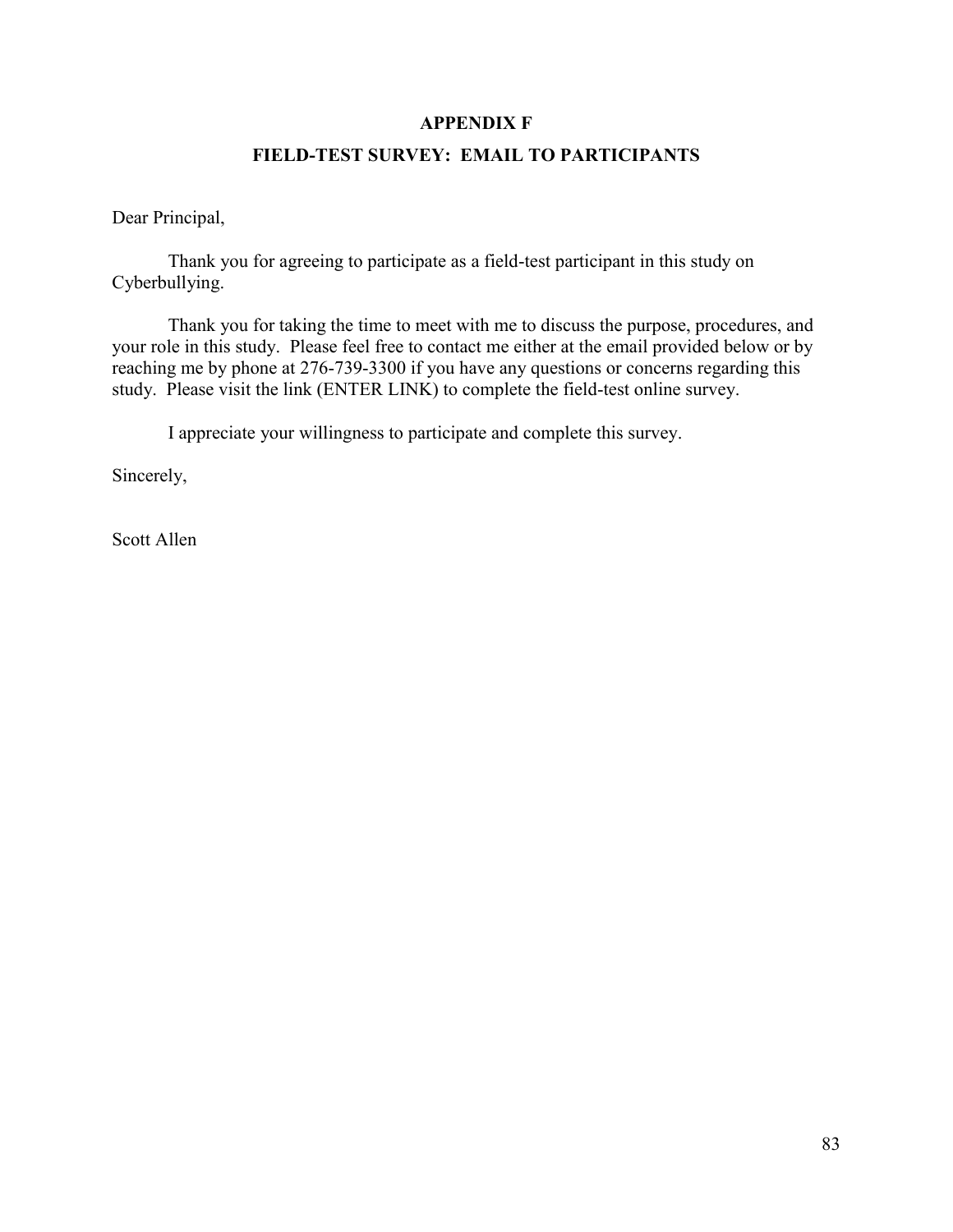## **APPENDIX G SURVEY: EMAIL TO PARTICIPANTS**

Dear Principal,

As a doctoral student at Virginia Polytechnic Institute and State University, I am conducting a study in Region VII of southwest Virginia on Cyberbullying. The purpose of this study will be to examine the perceptions of middle school principals regarding the extent of Cyberbullying in their schools and the effectiveness of policies and strategies used to address this phenomena. Findings from this study may provide school leaders with information and ideas for addressing incidents of Cyberbullying.

I would like to respectfully request you to participate in the study by completing an online survey. Completing the survey should not take longer than 20 minutes. Your anonymity will be ensured.

Please feel free to contact me either at the email provided below or by reaching me by phone at 276-739-3300 if you have any questions or concerns regarding this study. If you agree to participate, please follow the following steps:

- 1. Read the attached document titled Survey: Informed Consent
- 2. Contact me with any questions you may have regarding the informed consent
- 3. Visit the link (ENTER LINK) to complete the online survey

I appreciate your consideration of this request.

Sincerely,

Scott Allen

Attachment: Survey: Informed Consent